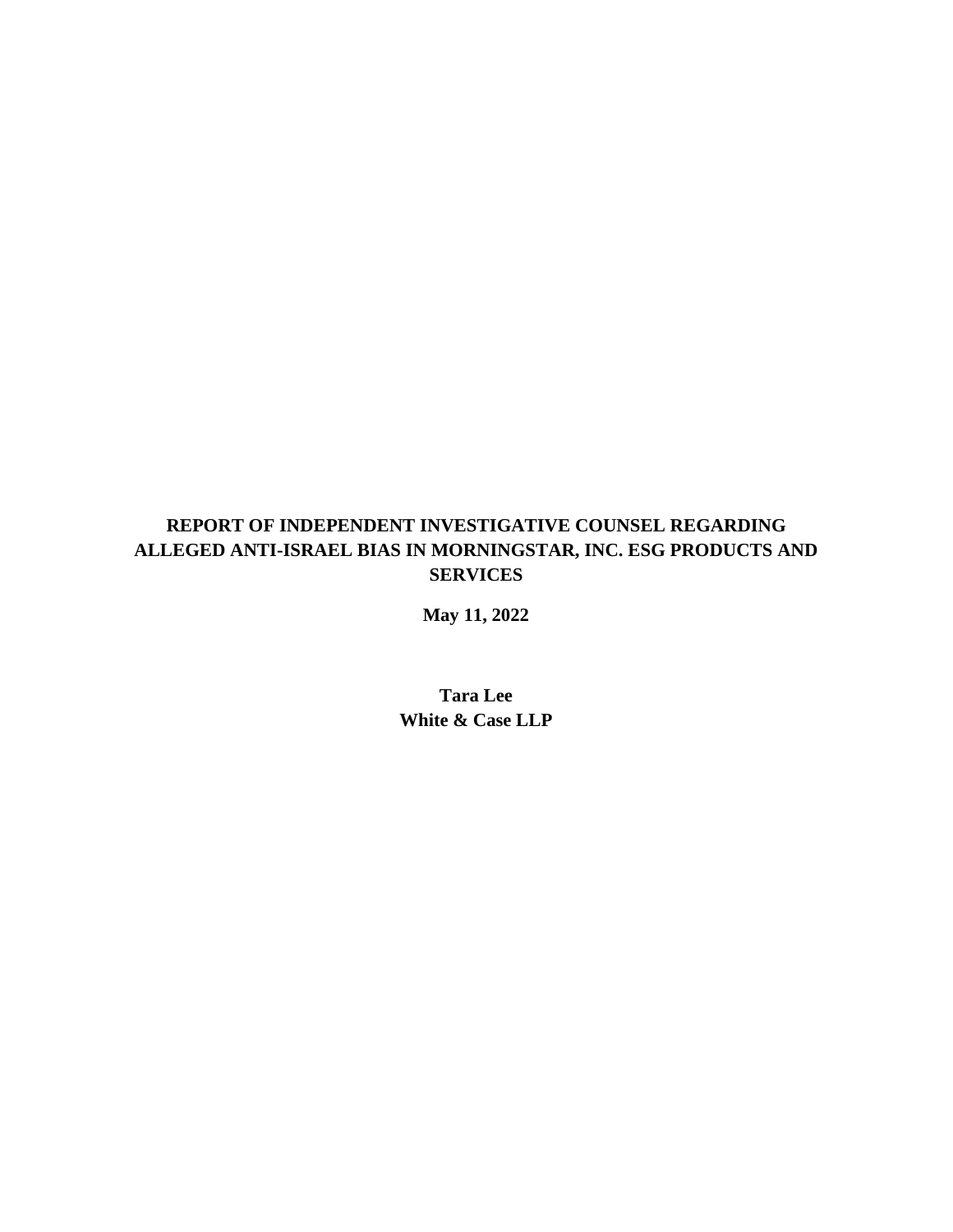# **TABLE OF CONTENTS**

| I.                                                             |                                                                        |             |                                                                         |  |
|----------------------------------------------------------------|------------------------------------------------------------------------|-------------|-------------------------------------------------------------------------|--|
| ENGAGEMENT OF INDEPENDENT COUNSEL AND INVESTIGATION<br>$\Pi$ . |                                                                        |             |                                                                         |  |
|                                                                |                                                                        |             |                                                                         |  |
|                                                                |                                                                        |             |                                                                         |  |
|                                                                |                                                                        |             |                                                                         |  |
|                                                                |                                                                        |             |                                                                         |  |
|                                                                |                                                                        |             |                                                                         |  |
|                                                                | III. BACKGROUND ON THE ESG RATINGS INDUSTRY AND ESG RATINGS REGULATORY |             |                                                                         |  |
|                                                                |                                                                        |             |                                                                         |  |
|                                                                |                                                                        |             |                                                                         |  |
|                                                                |                                                                        |             |                                                                         |  |
|                                                                |                                                                        | 2.          | Proposed Regulations Regarding ESG Raters Outside the United States  14 |  |
|                                                                |                                                                        | 3.          |                                                                         |  |
|                                                                |                                                                        |             |                                                                         |  |
|                                                                |                                                                        |             |                                                                         |  |
|                                                                |                                                                        | $1_{\cdot}$ |                                                                         |  |
|                                                                |                                                                        | 2.          |                                                                         |  |
|                                                                |                                                                        | 3.          |                                                                         |  |
|                                                                |                                                                        | 4.          |                                                                         |  |
|                                                                |                                                                        |             |                                                                         |  |
|                                                                |                                                                        |             |                                                                         |  |
|                                                                |                                                                        | $1_{\cdot}$ |                                                                         |  |
|                                                                |                                                                        | 2.          |                                                                         |  |
|                                                                |                                                                        | 3.          |                                                                         |  |
|                                                                |                                                                        |             |                                                                         |  |
|                                                                |                                                                        |             |                                                                         |  |
|                                                                |                                                                        |             |                                                                         |  |
|                                                                |                                                                        | 1.          |                                                                         |  |
|                                                                |                                                                        | 2.          |                                                                         |  |
|                                                                |                                                                        |             |                                                                         |  |
|                                                                |                                                                        | 1.          |                                                                         |  |
|                                                                |                                                                        |             | a.                                                                      |  |
|                                                                |                                                                        |             | b.                                                                      |  |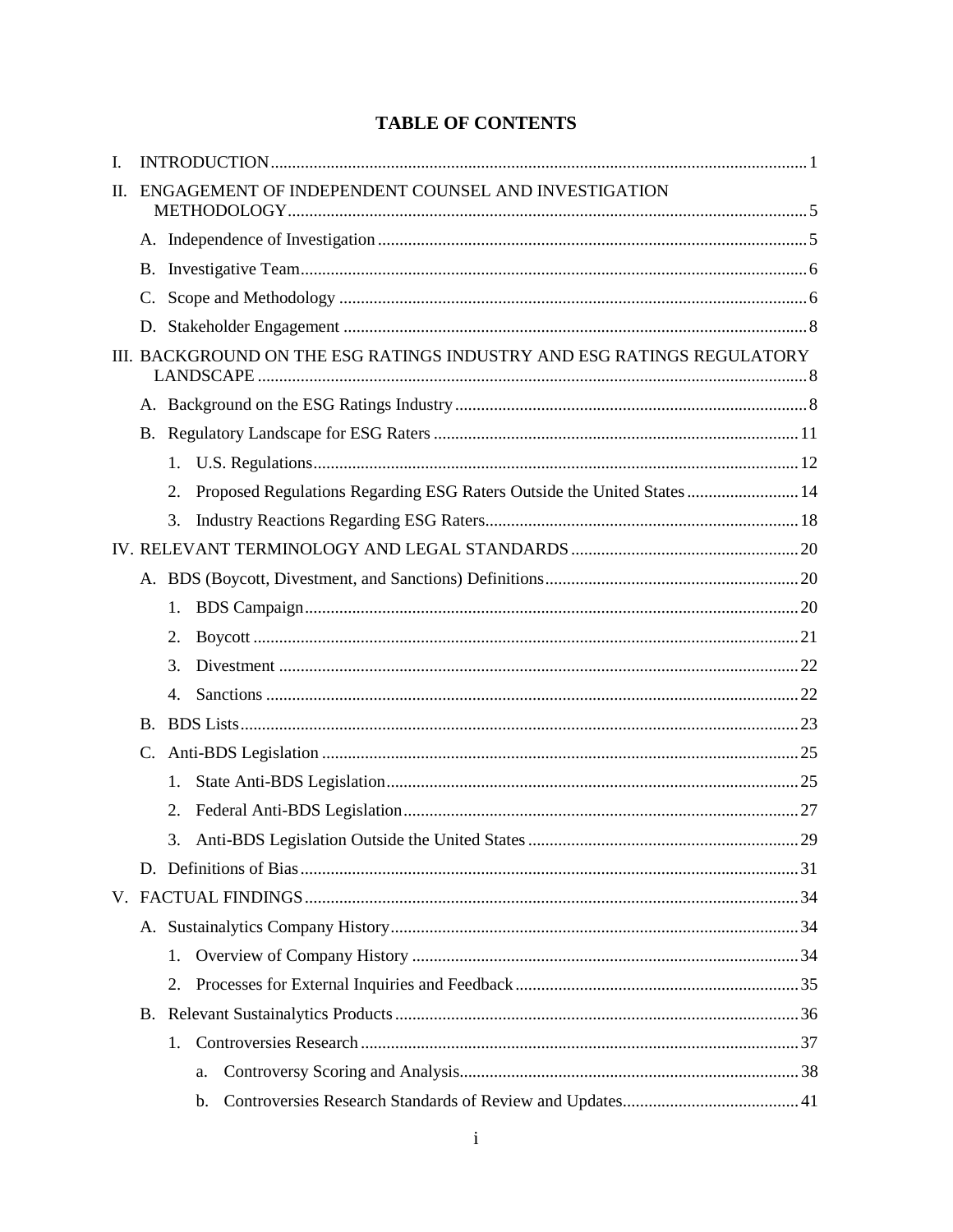| 2.                                                                                                         |    |                                                                                   |  |  |
|------------------------------------------------------------------------------------------------------------|----|-----------------------------------------------------------------------------------|--|--|
|                                                                                                            |    | a.                                                                                |  |  |
|                                                                                                            |    | b.                                                                                |  |  |
|                                                                                                            |    | C <sub>1</sub>                                                                    |  |  |
|                                                                                                            | 3. |                                                                                   |  |  |
|                                                                                                            |    | a.                                                                                |  |  |
|                                                                                                            |    | b.                                                                                |  |  |
|                                                                                                            |    | $\mathbf{c}$ .                                                                    |  |  |
|                                                                                                            | 4. |                                                                                   |  |  |
|                                                                                                            |    | a.                                                                                |  |  |
|                                                                                                            |    | b.                                                                                |  |  |
|                                                                                                            |    | $\mathbf{c}$ .                                                                    |  |  |
|                                                                                                            |    | $d_{\cdot}$                                                                       |  |  |
|                                                                                                            | 5. |                                                                                   |  |  |
|                                                                                                            |    | a.                                                                                |  |  |
|                                                                                                            |    | $\mathbf{b}$ .                                                                    |  |  |
|                                                                                                            | 6. |                                                                                   |  |  |
| Sustainalytics' Research Sources, Approaches to the Israeli/Palestinian Conflict Areas, and<br>$C_{\cdot}$ |    |                                                                                   |  |  |
|                                                                                                            |    |                                                                                   |  |  |
|                                                                                                            | 1. |                                                                                   |  |  |
|                                                                                                            | 2. |                                                                                   |  |  |
|                                                                                                            | 3. | Sustainalytics' Approach to Exclusionary Lists and Client Divestment Decisions 74 |  |  |
|                                                                                                            | 4. |                                                                                   |  |  |
|                                                                                                            |    | a.                                                                                |  |  |
|                                                                                                            |    |                                                                                   |  |  |
|                                                                                                            | 5. |                                                                                   |  |  |
|                                                                                                            |    | a.                                                                                |  |  |
|                                                                                                            |    | $\mathbf{b}$ .                                                                    |  |  |
|                                                                                                            |    | c.                                                                                |  |  |
|                                                                                                            |    | $d_{\cdot}$                                                                       |  |  |
|                                                                                                            |    |                                                                                   |  |  |
|                                                                                                            | 1. |                                                                                   |  |  |
|                                                                                                            |    | a.                                                                                |  |  |
|                                                                                                            |    | b.                                                                                |  |  |
|                                                                                                            | 2. |                                                                                   |  |  |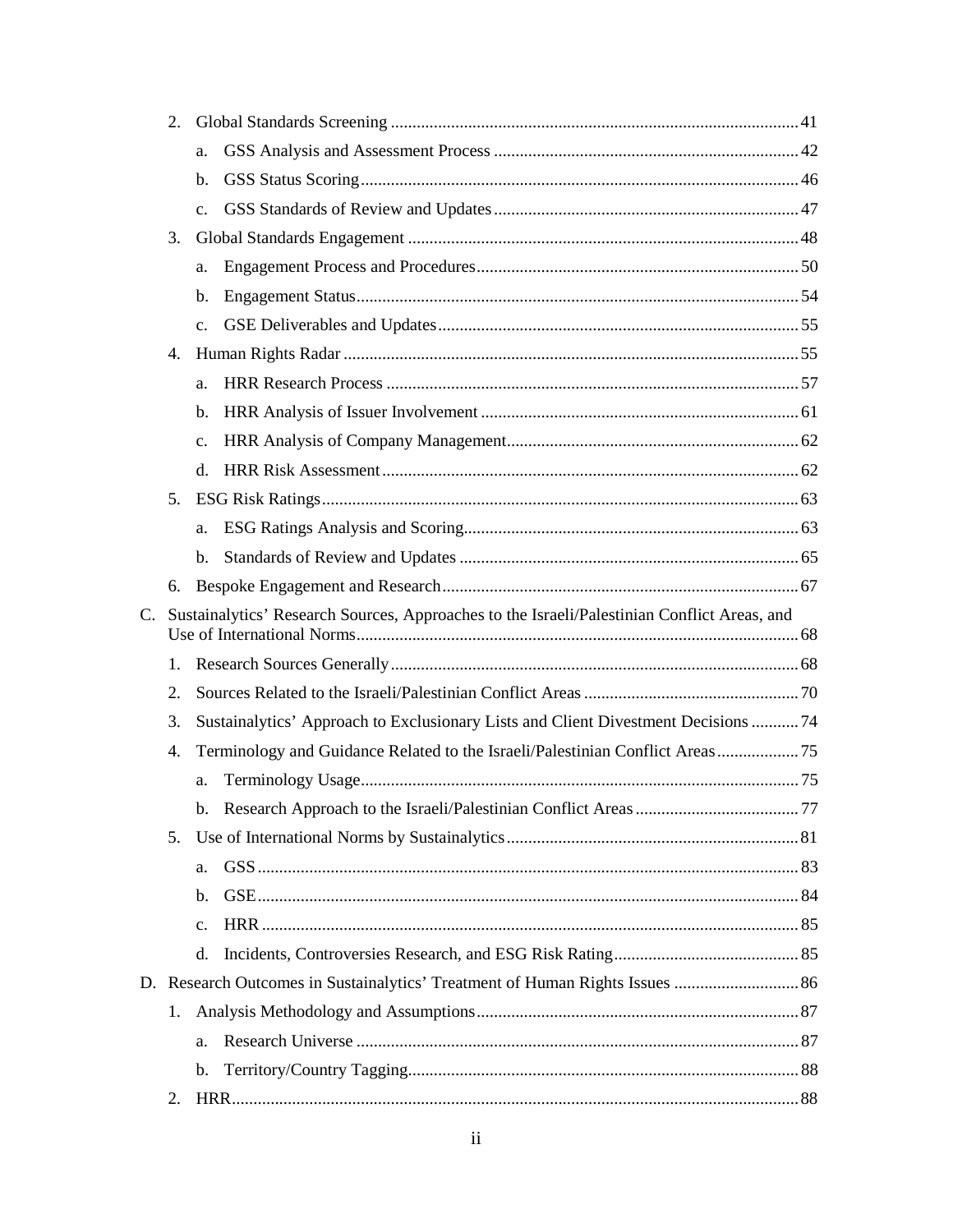|     |           | 3.                                                                                        |                                                                                                                     |  |  |
|-----|-----------|-------------------------------------------------------------------------------------------|---------------------------------------------------------------------------------------------------------------------|--|--|
|     |           | 4.                                                                                        |                                                                                                                     |  |  |
|     |           |                                                                                           |                                                                                                                     |  |  |
|     |           |                                                                                           | A. Embrace Transparency: Mitigate Risk of Bias by Embracing Transparency as to Research                             |  |  |
|     |           |                                                                                           | 1. Clearly State Underlying Assumptions and Review Language Usage in Sustainalytics                                 |  |  |
|     |           |                                                                                           | 2. Promote Accuracy and Protect Transparency and Objectivity of Sustainalytics Sources97                            |  |  |
|     |           | B. Maintain Consistency: Adjust Processes to Enforce and Monitor Internal Consistency and |                                                                                                                     |  |  |
|     |           | 1.                                                                                        | Consolidate Methodology for All Sustainalytics Products Under a Unified, Metrics-                                   |  |  |
|     |           | 2.                                                                                        | Develop a Style Guide and Research Guidance on Issues Related to the                                                |  |  |
|     |           | 3.                                                                                        | Substantially Revise or Eliminate the Human Rights Radar Product 102                                                |  |  |
|     |           |                                                                                           |                                                                                                                     |  |  |
|     |           |                                                                                           | C. Ensure Objectivity: Implement Robust Structural and Procedural Controls to Identify,                             |  |  |
|     |           |                                                                                           | 1. Establish Appropriate Screening Mechanisms between Engagement Services and Ratings                               |  |  |
|     |           |                                                                                           | 2. Retain an Ombudsperson Responsible for Responding to External Inquiries from Non-                                |  |  |
|     |           |                                                                                           |                                                                                                                     |  |  |
|     |           |                                                                                           |                                                                                                                     |  |  |
| L.  |           |                                                                                           |                                                                                                                     |  |  |
| II. |           |                                                                                           | INTERNATIONAL NORMS, GUIDELINES, AND REGULATIONS INFORMING<br>SUSTAINALYTICS' RESEARCH PRODUCTS AND METHODOLOGIES 3 |  |  |
|     | A.        |                                                                                           |                                                                                                                     |  |  |
|     | <b>B.</b> |                                                                                           |                                                                                                                     |  |  |
|     | C.        |                                                                                           | OECD Guidelines for Multinational Enterprises Chapters ("OECD Guidelines")7                                         |  |  |
|     | D.        |                                                                                           |                                                                                                                     |  |  |
|     | Ε.        |                                                                                           |                                                                                                                     |  |  |
|     | F.        |                                                                                           | Best Practice Principles for Providers of Shareholder Voting Research & Analysis 2019  9                            |  |  |
|     | G.        |                                                                                           |                                                                                                                     |  |  |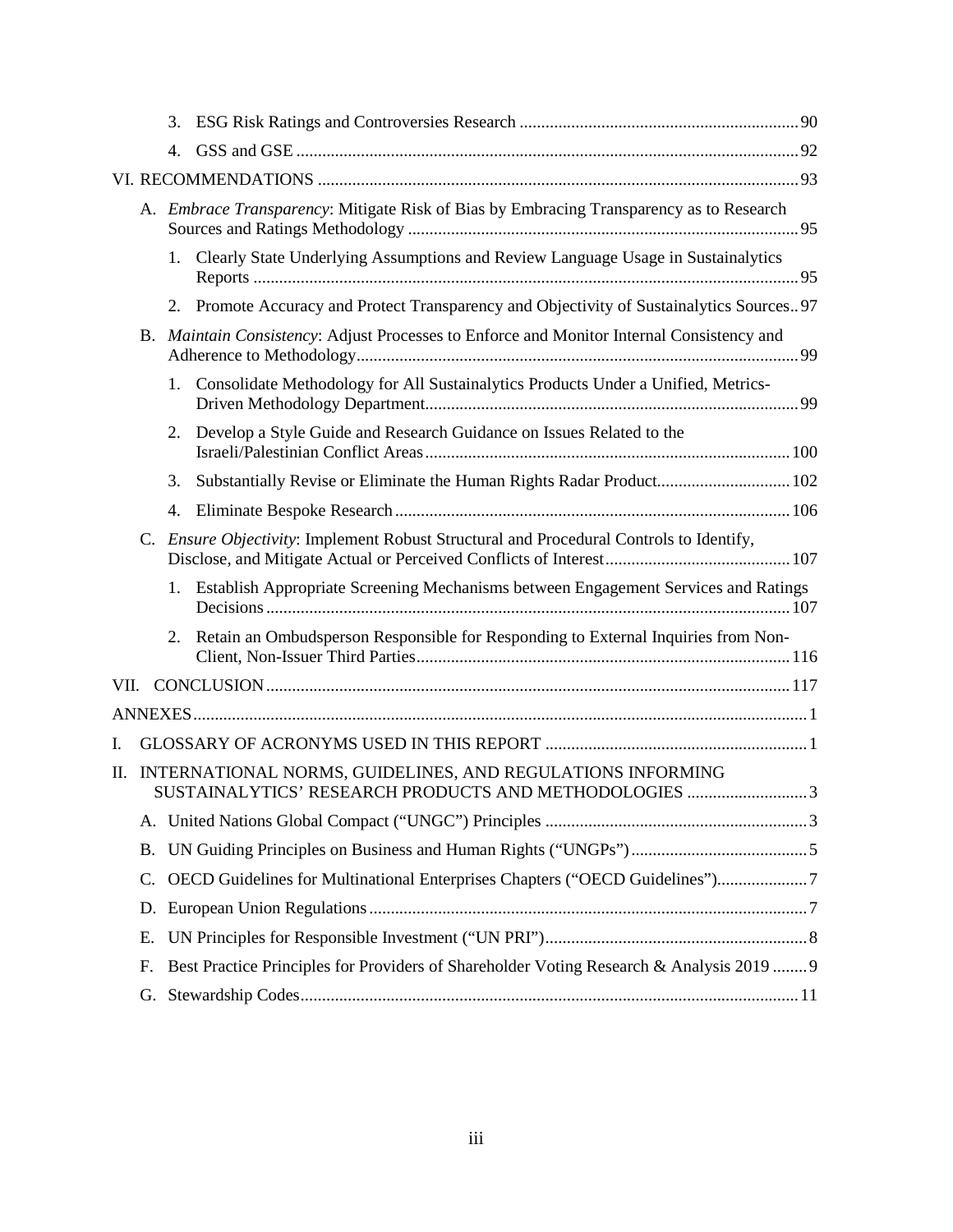# <span id="page-4-0"></span>**I. INTRODUCTION**

Morningstar, Inc. was founded in 1984 with the goal of bringing to the public the type of investment research then available to financial professionals. It became a publicly traded company in 2005, and now employs over 10,000 people operating in twenty-nine countries, providing data and analysis on a variety of investment vehicles to a customer base of financial advisors, asset managers, retirement plan sponsors, individuals, and private market investors. Beginning in 2015, Morningstar partnered with Sustainalytics, an Environmental, Social, and Governance ("ESG") ratings and research firm, to supply investors with sustainability-focused ratings and data. Sustainalytics offers a range of research, ratings products, and services intended to support investors in developing and implementing responsible investment strategies, including by helping client-investors to evaluate financially material ESG issues that affect their investments, manage potential ESG-related risks in their portfolio, and comply with their own ESG-related mandates and regulatory requirements. In 2017, Morningstar purchased a 40% ownership stake in Sustainalytics. In 2019, Sustainalytics acquired GES International, a provider of engagement/stewardship services and international-norms based screening. Following the acquisition, Sustainalytics and GES began the process of integrating. Morningstar acquired the remaining 60% ownership interest in Sustainalytics in 2020.

The past decade has seen a steep growth trajectory in ESG investing. In the United States alone, the total volume of assets that money managers report as incorporating ESG factors increased from \$639 billion in 1995 to more than \$17 trillion projected by the end of this year. [1](#page-4-1)

<span id="page-4-1"></span> <sup>1</sup> *See Report on US Sustainable and Impact Investing Trends*, US SIF Foundation (2020) at 9-10, https://www.ussif.org/files/Trends%20Report%202020%20Executive%20Summary.pdf; Saijel Kishan, *ESG by the Numbers: Sustainable Investing Set Records in 2021*, Bloomberg (Feb. 3, 2022), https://www.bloomberg.com/news/articles/2022-02-03/esgby-the-numbers-sustainable-investing-set-records-in-2021. *See also* Boffo, R. & R. Patalano, *ESG Investing: Practices, Progress and Challenges*, Organisation for Economic Co-operation and Development (2020) at 15-16, https://www.oecd.org/finance/ESG-Investing-Practices-Progress-Challenges.pdf; Tania Lynn Taylor and Sean Collins, *Ingraining sustainability in the next era of ESG*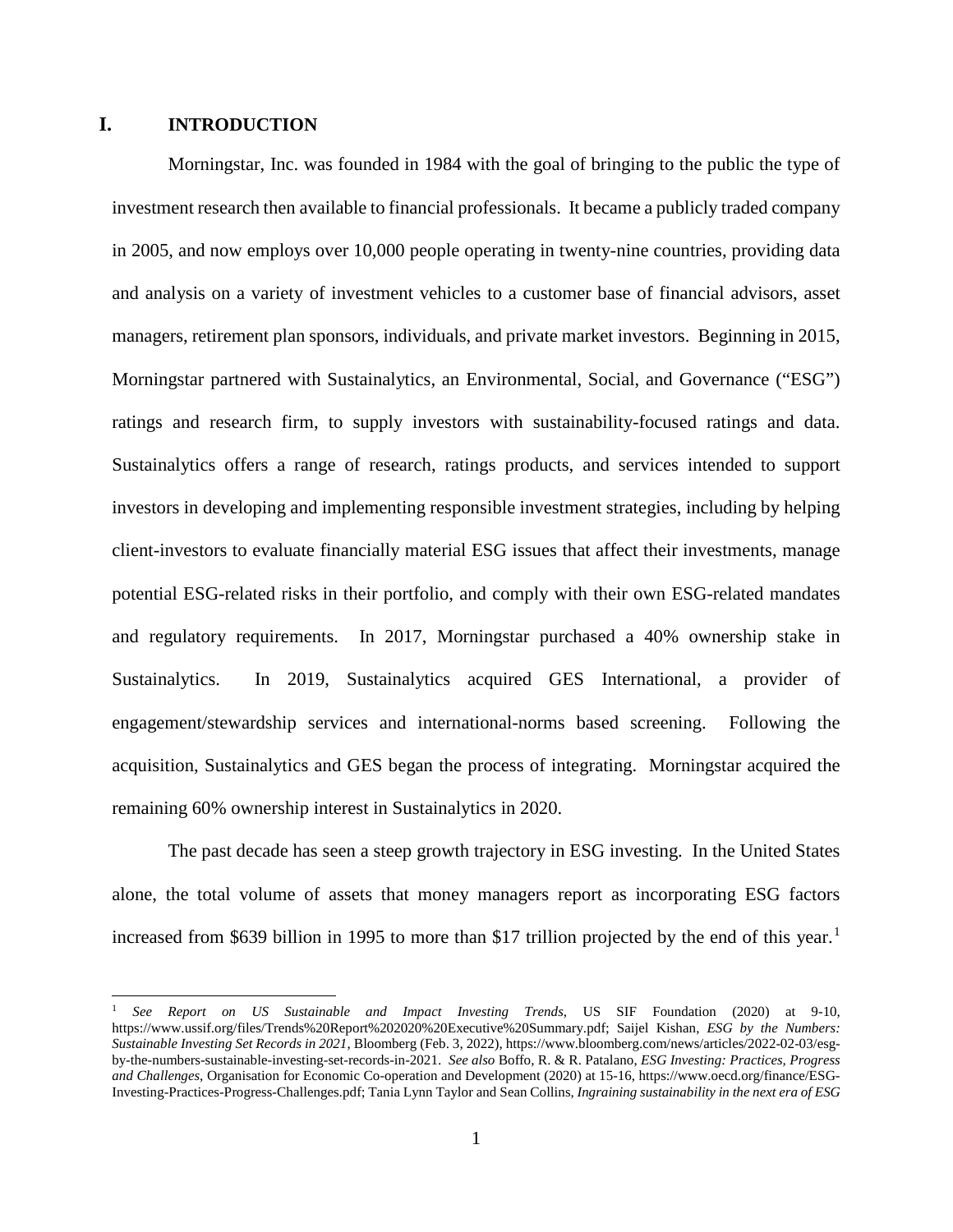The corresponding growth in market demand for ESG ratings and ESG investment guidance occurred in a vacuum of governmental guidance or regulation. As of the date of this report, several jurisdictions—including the United States, the United Kingdom, the Netherlands, France, Japan, and India<sup>[2](#page-5-0)</sup>—have recently proposed regulating legislation or guidelines for the ESG ratings industry. White & Case LLP's review of the ESG ratings provider regulatory landscape and the most prevalent criticisms of ESG ratings providers revealed that a consensus is forming around three primary categories of best practices focused on transparency, consistency, and objectivity: (1) increasing transparency as to ratings sources and data products methodology, (2) developing and adhering to rigorous, internally consistent processes, and (3) creating and implementing governance and structural controls to identify, disclose, and mitigate actual or perceived conflicts of interest. The recommendations of this report were informed by those best practices.

Over the same period of time, while the ESG ratings industry experienced exponential growth, thirty-five U.S. states passed legislation targeting the Boycott, Divestment, Sanctions ("BDS") movement—a self-identified "Palestinian-led movement for freedom, justice and equality"[3](#page-5-1) that seeks to apply global political and economic pressure on Israel through boycotts of and divestment from businesses operating in Israel. Most U.S. anti-BDS statutes generally prohibit practices that boycott Israel, sanction Israel, or call for divestment from Israel. There is very little scholarship or direction to guide ESG ratings providers in navigating U.S. anti-BDS regulations.

Against the backdrop of increasing customer demand for ESG ratings and increasing U.S. regulation of anti-BDS activity, in March 2016, and then in April 2020, JLens—an "investor

 $\overline{a}$ 

*investing: New opportunities are emerging for investment managers to adapt as investor preferences evolve*, Deloitte (Apr. 5, 2022), https://www2.deloitte.com/us/en/insights/industry/financial-services/esg-investing-and-sustainability.html.

<span id="page-5-0"></span><sup>&</sup>lt;sup>2</sup> Earlier this year, India's Securities and Exchange Board announced its intention to regulate ESG raters. It would be the first jurisdiction to regulate ESG data providers if its proposed regulatory framework is adopted. *See infra* § III(B).

<span id="page-5-1"></span><sup>3</sup> BDS, *What is BDS*, https://bdsmovement.net/what-is-bds.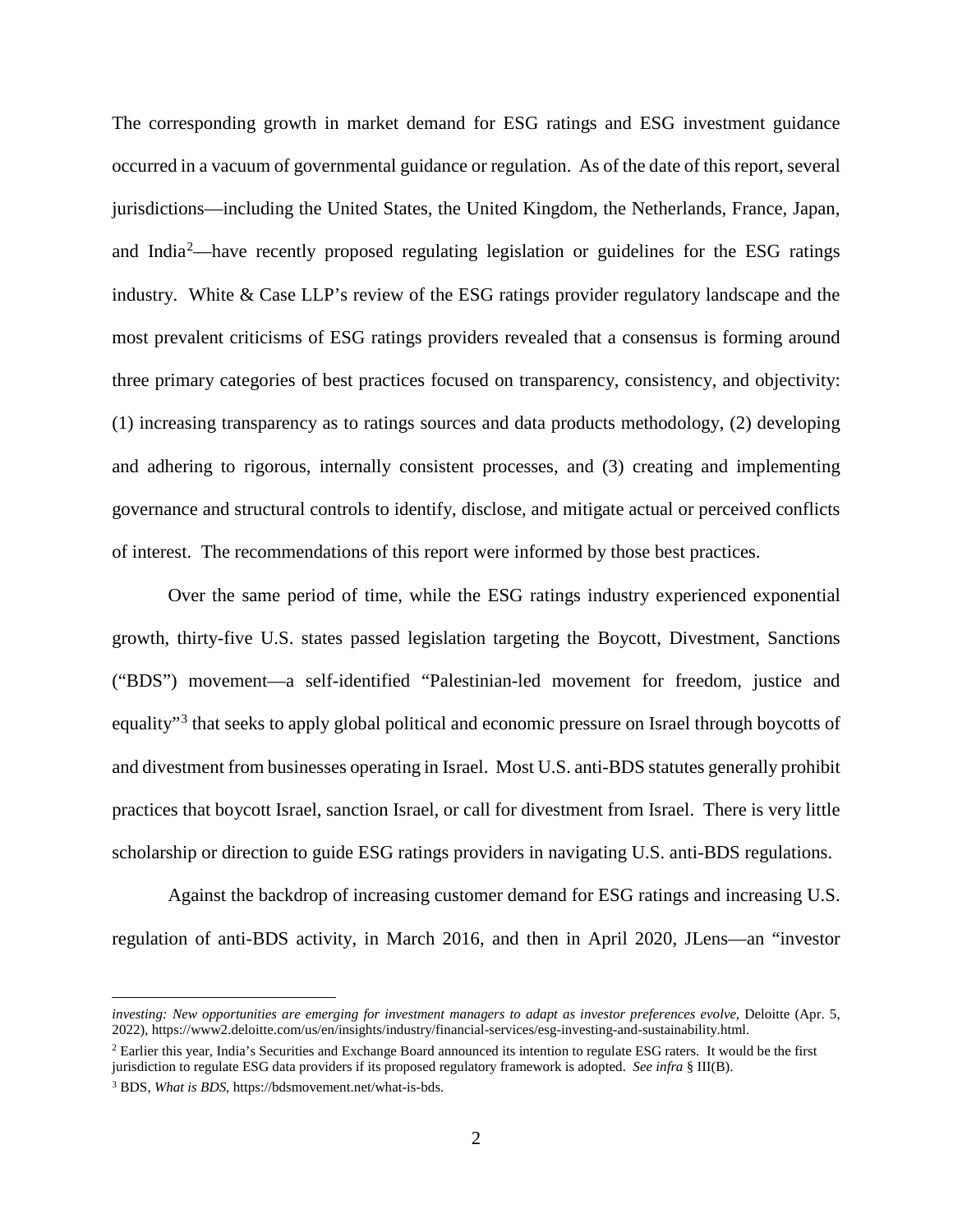network that explores a Jewish lens on impact investing"[4](#page-6-0) —raised questions as to whether Morningstar's Sustainalytics ESG ratings products, in particular those that focused on companies' alignment with international human rights norms, were biased against Israel or violative of U.S. anti-BDS regulations. These allegations came during a time of rapid growth for Sustainalytics and the ESG rating industry as a whole, and during integration of several entities and products at Sustainalytics and Morningstar. During 2020 and 2021, the Illinois Investment Policy Board ("IIPB"), the Office of the New York State Comptroller, the Jewish United Fund of Metropolitan Chicago, and an internal employee group at Morningstar each asked Morningstar to respond to the JLens allegations. In response, Morningstar retained White & Case, LLP ("White & Case") to conduct an independent investigation. This report provides the findings and recommendations resulting from that investigation.

White & Case identified five of Sustainalytics' products as most relevant to this investigation: (1) Controversies Research, (2) ESG Risk Rating, (3) Global Standards Screening, (4) Global Standards Engagement, and (5) the Human Rights Radar. The Controversies Research product is designed to assess business risk, specifically a company's level of exposure in negative ESG-related incidents and events, and the adequacy of the company's management of these issues. Because involvement in controversies is partially indicative of an issuer's overall ESG performance and risk, a company's Controversies rating also factors into the ESG Risk Rating product. The ESG Risk Rating is Sustainalytics' flagship product, and is designed to help investors identify and understand financially material ESG-related risks within their investment portfolios and how those risks might affect issuer performance. Global Standards Screening and Global Standards Engagement both concern an issuer's impact on societal stakeholders and/or the

<span id="page-6-0"></span> <sup>4</sup> *Home*, JLens, https://www.jlensnetwork.org/.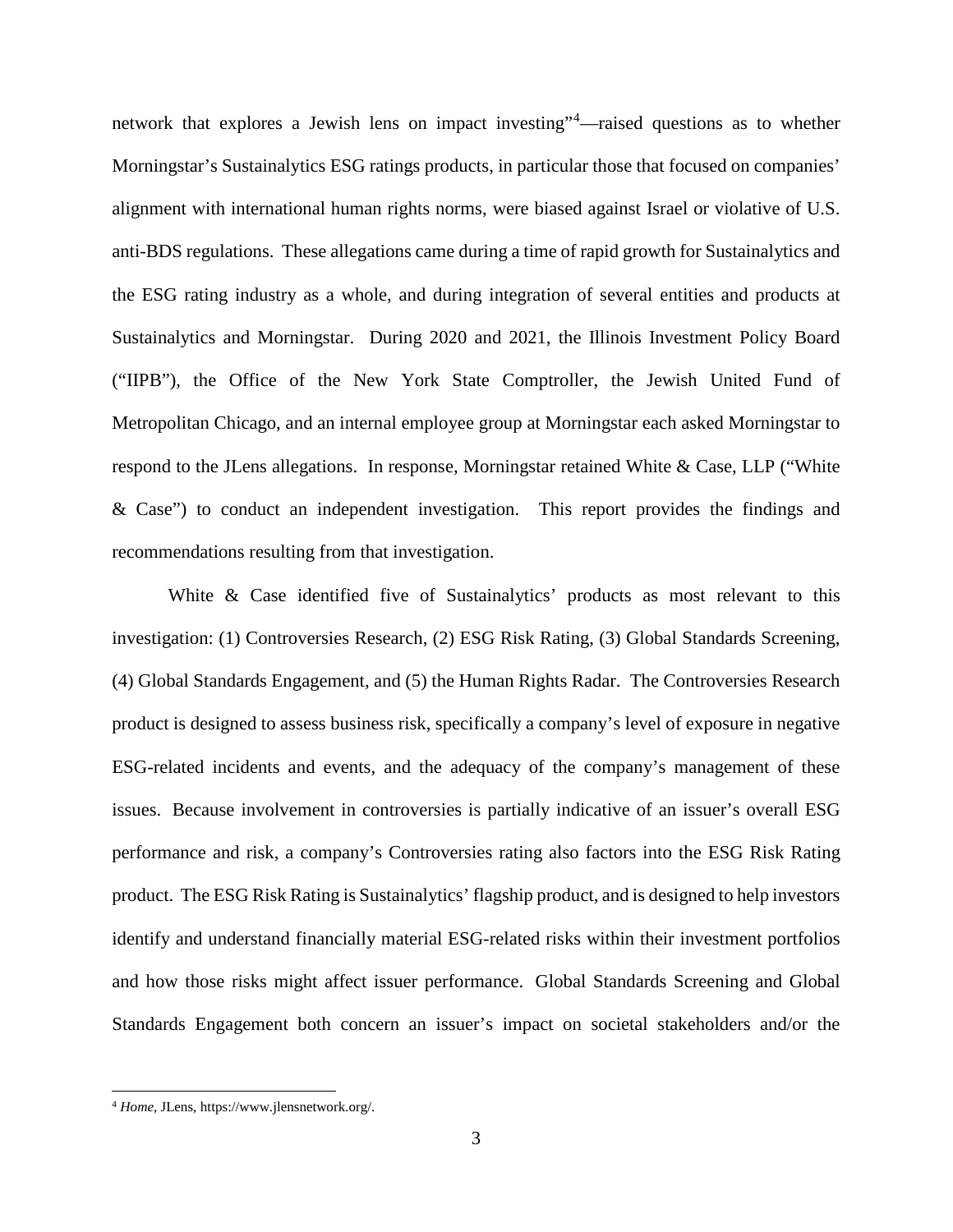environment, and the extent to which issuers cause, contribute to, or are associated with violations of international norms and standards. Global Standards Screening provides Sustainalytics' assessment as to whether a company is violating, or is at risk of violating, a principle or principles of the United Nations Global Compact in the areas of human rights, labor rights, the environment, and business ethics. Global Standards Screening also considers other norms and standards, including the OECD Guidelines for Multinational Enterprises, the United Nations Guiding Principles on Business and Human Rights, and their underlying conventions and treaties.

Relatedly, Global Standards Engagement is designed to work with companies that are screened by the Global Standards Screening to help effectuate change in the issuer's corporate policies and/or processes, and to ensure that the issuer has systems in place to improve its ESG practices. Finally, the Human Rights Radar seeks to provide information on issuers that are involved in regions in the world where Sustainalytics believes serious human rights violations to be taking place so that client-investors can identify and manage potential risk exposure based on corporate activities in high-risk countries and disputed territories, and the rated companies' management of their actual and potential human rights impact.

A full, detailed understanding of the research methodologies of each product is critical to fairly analyzing whether the various products and services reflect any bias towards Israel, and for that reason this report presents those methodologies in detail with complete transparency. As is described more fully below, we conclude as follows:

• Though Sustainalytics' customers may use its products and research to make decisions about excluding certain issuers from their portfolio—whether to advance the customer's own ESG goals and priorities, to comply with the customer's own responsible investment policies, or simply to make what the customer views as prudent investments—this investigation concludes that Morningstar's Sustainalytics products do not recommend or encourage divestment.

4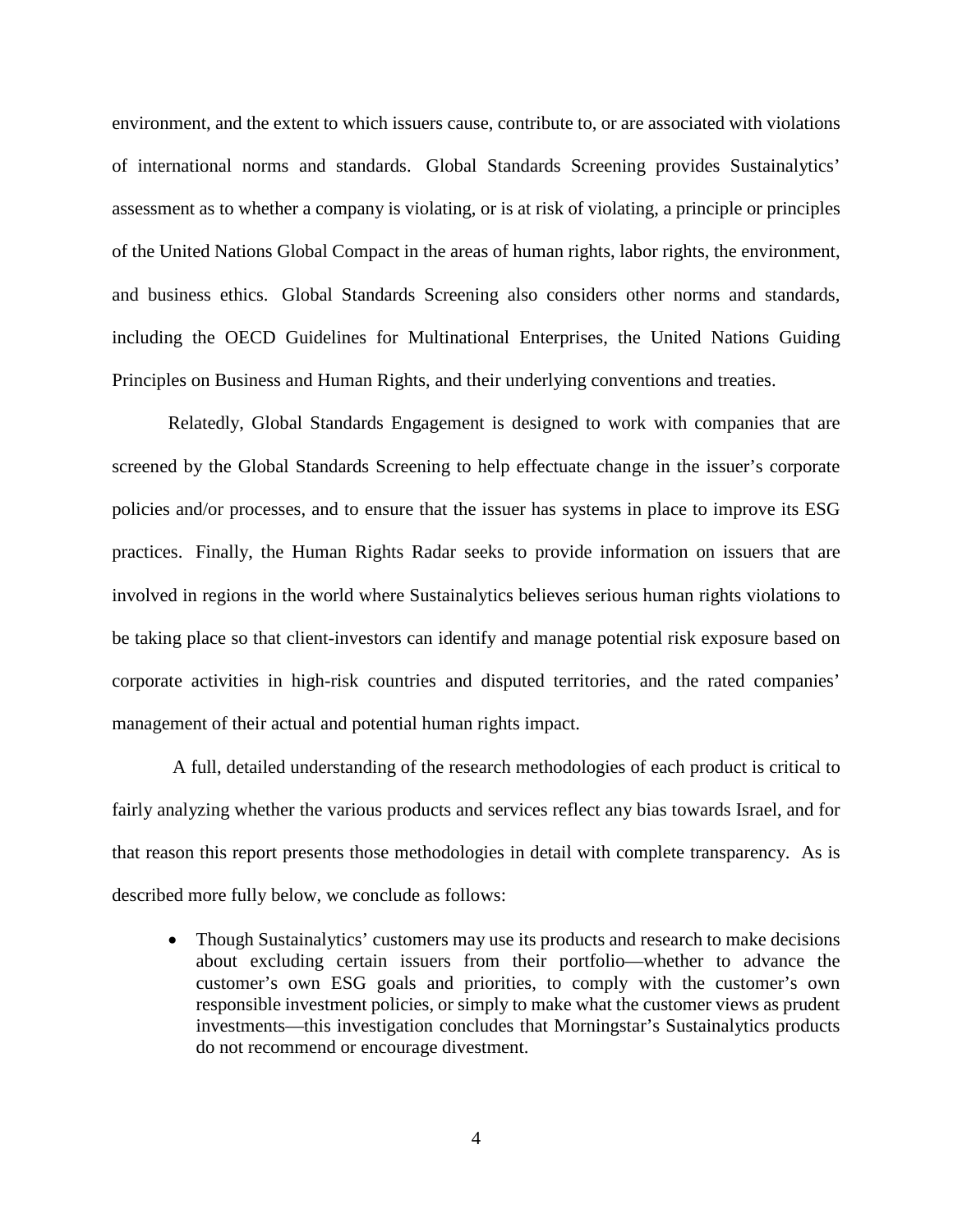- The investigation found neither pervasive nor systemic bias against Israel in Sustainalytics' products or services. One siloed product—the Human Rights Radar was found to have a latent, disproportionate focus on the Israeli/Palestinian conflict which results in biased outcomes. However, this product has never been integrated into Sustainalytics' client-facing online platform, Global Access, does not impact any other Sustainalytics research, and does not feed into Sustainalytics' flagship product (the ESG Risk Ratings).
- While finding that none of the examined products and services recommend or encourage divestment, and while finding that—with one exception—the products and services offered by Sustainalytics do not exhibit pervasive or systemic bias, the independent investigation did find scattered instances of processes and procedures which can be improved. To that end, this report also makes several process and product line improvement recommendations to address and mitigate the potential for implicit and/or confirmation bias in certain of Sustainalytics' products, and in Sustainalytics' treatment of the Israeli/Palestinian conflict.<sup>[5](#page-8-2)</sup>

# <span id="page-8-0"></span>**II. ENGAGEMENT OF INDEPENDENT COUNSEL AND INVESTIGATION METHODOLOGY**

### **A. Independence of Investigation**

<span id="page-8-1"></span>Morningstar appointed a Working Group led by two independent directors of the Board of Directors to guide White & Case's independent investigation. White & Case used its professional judgment to recommend to the Working Group the manner in which the investigation would be carried out, and executed the investigative plan as approved by the Working Group. White & Case chose whom to interview and what materials to review, and met at least weekly with the Working Group to discuss the status of the investigation.

White & Case prepared this independent report summarizing the results of the investigation. The factual findings set forth in this report are solely advanced by White & Case. Neither Morningstar nor the Working Group exerted any influence over our reporting of the facts and findings.

<span id="page-8-2"></span> <sup>5</sup> In this report, we use the term "Israeli/Palestinian conflict areas" to refer to the territories subject to the Israeli/Palestinian conflict that are implicated in this investigation. Other terms, such as "Occupied Palestinian Territories," are used only in direct quotes.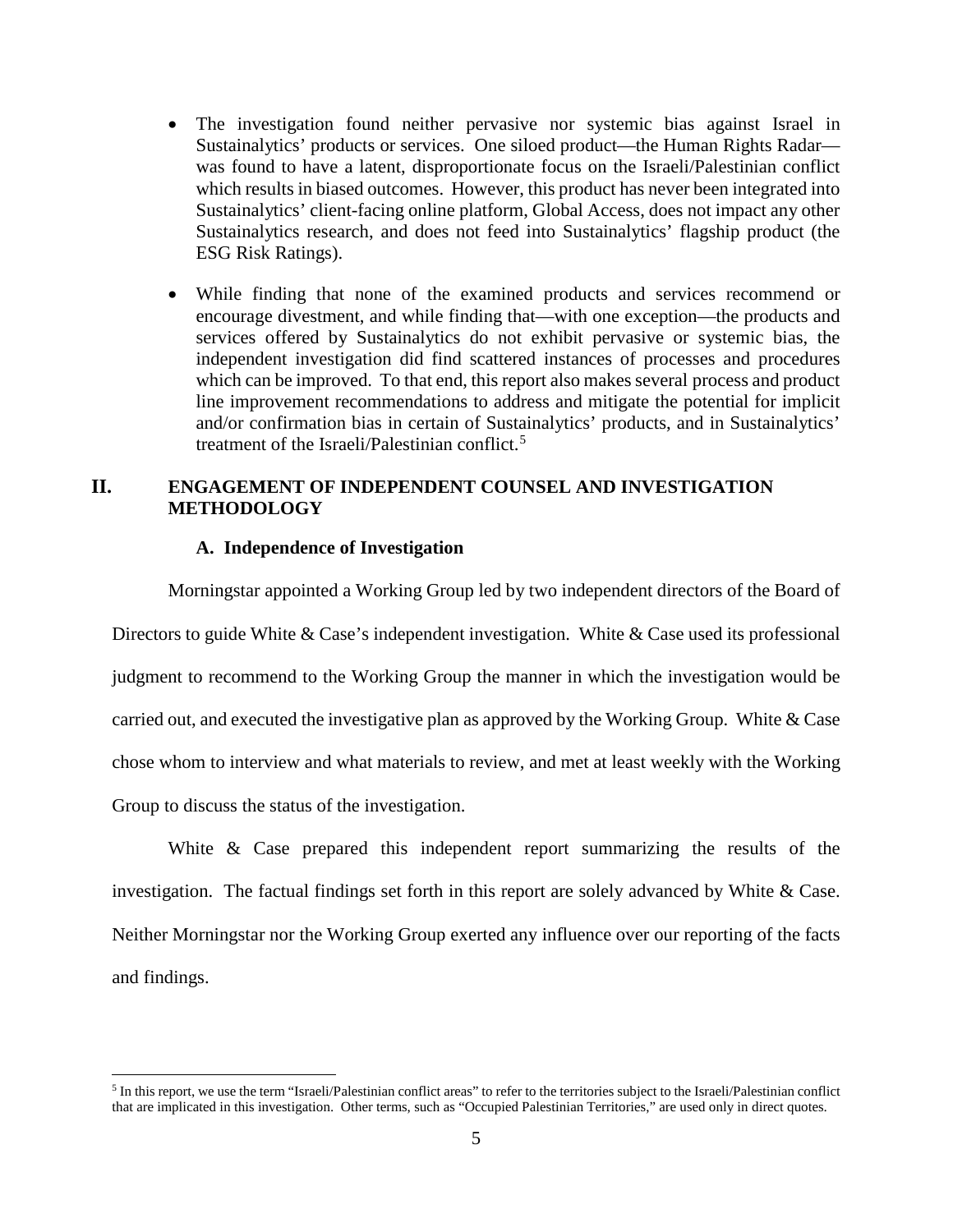This investigation is not a direct response to the inquiry initiated by the IIPB, though Morningstar is welcome to use the results of this investigation in its subsequent engagement with the IIPB. White & Case is not serving as legal counsel for Morningstar in connection with the IIPB's inquiry.

White & Case has never previously provided legal representation to Morningstar or Sustainalytics. Neither Morningstar nor Sustainalytics has been a client of White & Case prior to the investigation, and White & Case has not accepted any other mandate from Morningstar since taking on the scope of this investigation. Morningstar approved White & Case's legal fees incurred during the investigation prior to delivery of the report, and payment was not contingent on any particular finding or outcome. As advised by the Working Group, White & Case on occasion communicated with Morningstar's General Counsel. However, in order to preserve the independence of the investigation, staff of the Morningstar's General Counsel Office did not sit on the Working Group, nor did they participate in or influence the creation of the final output.

#### **B. Investigative Team**

<span id="page-9-0"></span>The investigative team was led by Tara Lee, a partner in White & Case's Global Litigation and Investigations Practices and a member of the Firm's Business & Human Rights Core Team. Other lawyers on the team have additional experience in complex internal and government investigations, and are members in the White & Case's Business & Human Rights and ESG practice groups.

#### **C. Scope and Methodology**

<span id="page-9-1"></span>This investigation not only sought to address concerns expressed by JLens, the Office of the New York State Comptroller, and the Jewish United Fund of Metropolitan Chicago, but also took into consideration the related, pending inquiry from the IIPB and Morningstar employee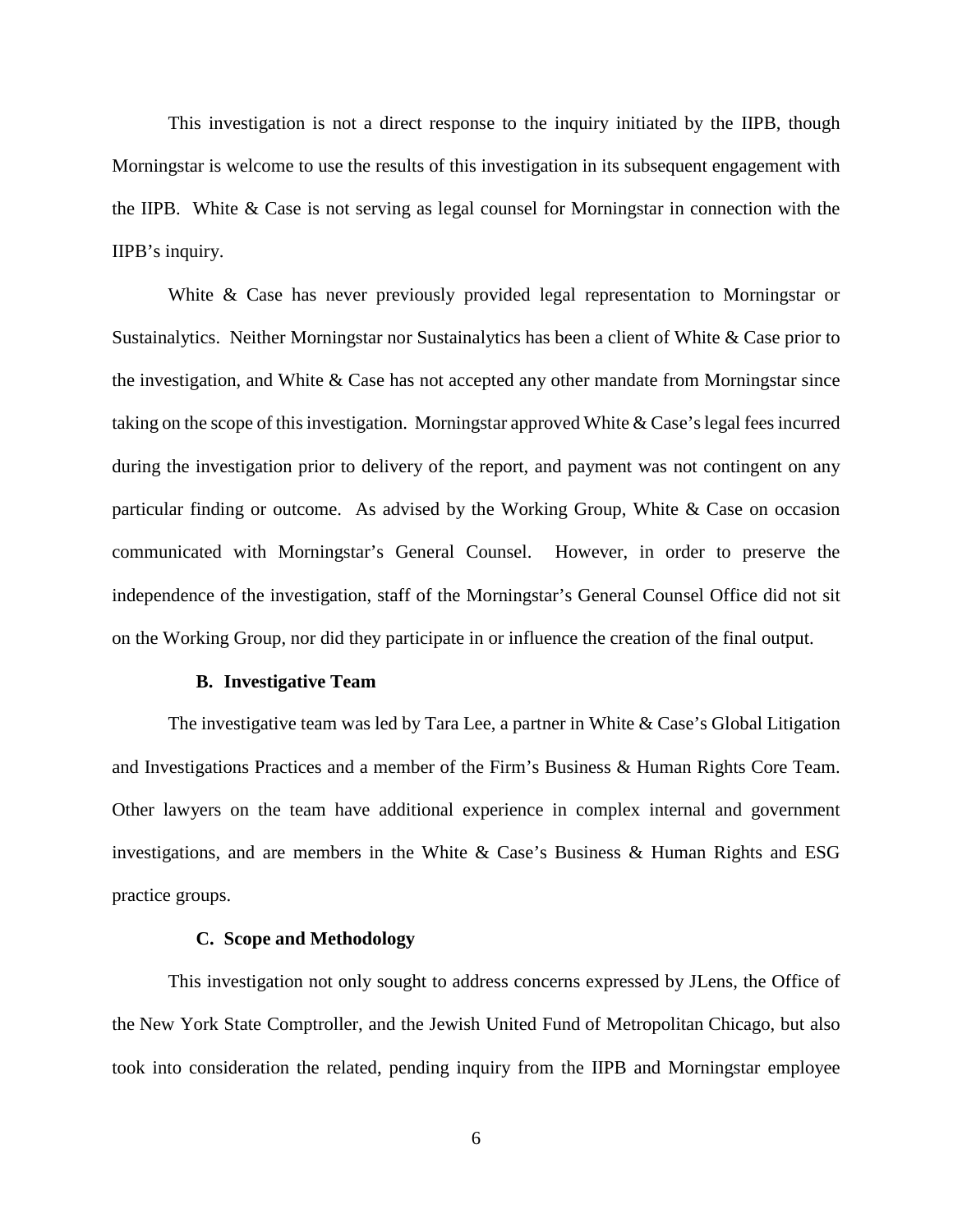concern. Importantly, the investigation sought to avoid any conclusion regarding the merits of any viewpoints on the Israeli/Palestinian conflict. Instead, the investigation sought to assess (1) whether any of Morningstar's Sustainalytics products or services encourage client divestment from any of the companies within Sustainalytics' universe of covered issuers, and (2) whether any of the Morningstar's Sustainalytics products or services that consider the Israeli/Palestinian conflict exhibit improper bias against Israel in their ratings, analysis, or process.

White & Case engaged in a broad and thorough investigation. As detailed further below, we conducted more than forty interviews, including of current Sustainalytics personnel, from research analysts to the most senior leaders in the research division, Sustainalytics and Morningstar executives, and other Morningstar employees. We also interviewed and attempted to interview external stakeholders regarding the concerns they raised in connection with the issues that gave rise to this investigation.

White & Case collected more than 400 gigabytes of electronic records, comprising over 370,000 documents. Through data analytics and de-duplication, we narrowed the scope of documents to review about 139,000 documents.

In addition to internal documents, White & Case obtained access to Sustainalytics' clientfacing reports, including through Sustainalytics' online platform, Global Access, and reviewed issuer assessments and reports available to Sustainalytics' clients. White & Case downloaded data directly from Global Access via its reporting functionality for local analysis, and obtained other client-facing data that is not available in Global Access (e.g., the Human Rights Radar). The specific research examples discussed in this report are current as of May 10, 2022.[6](#page-10-0)

<span id="page-10-0"></span> <sup>6</sup> *See infra* § V.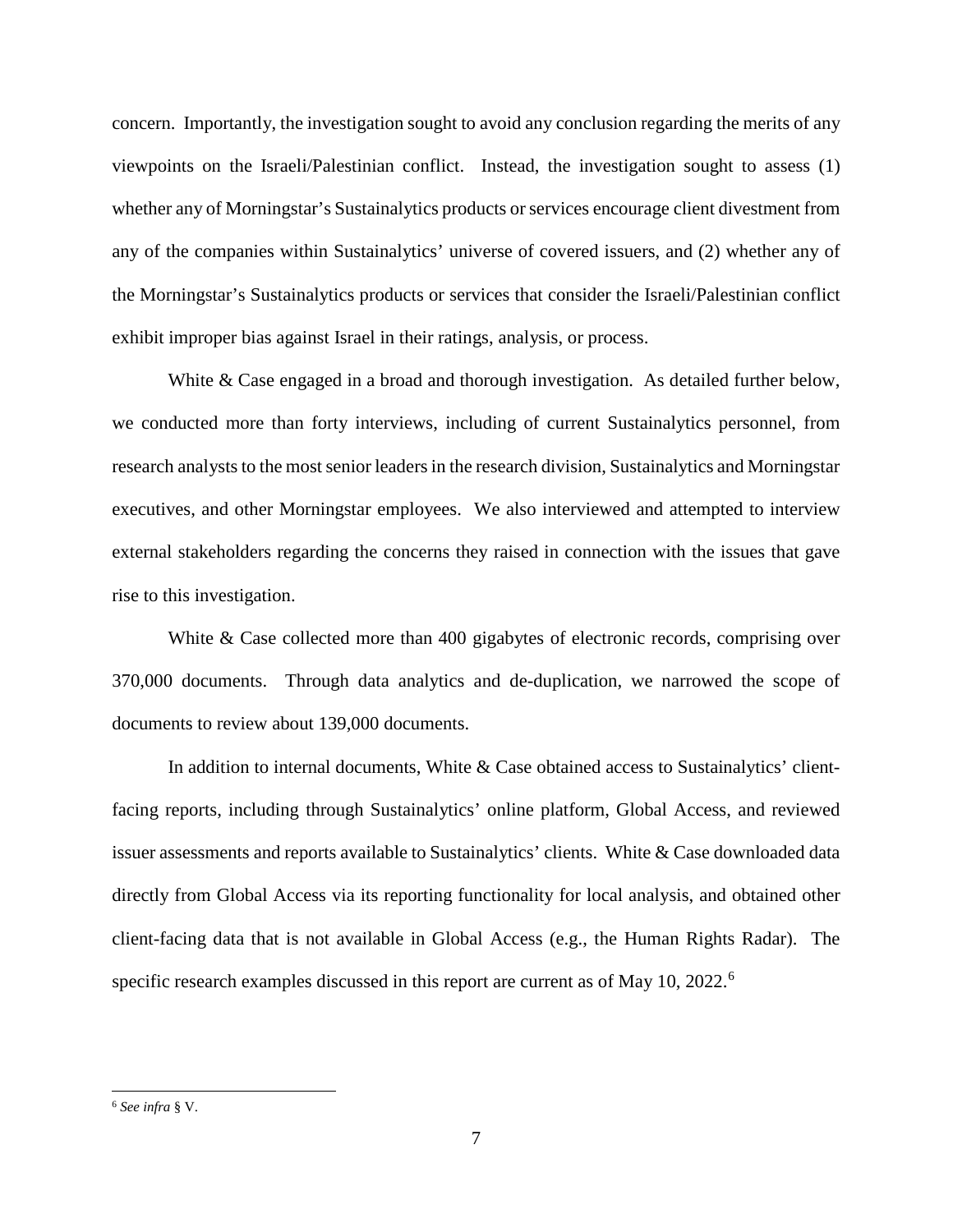White & Case also reviewed other relevant external materials from sources such as JLens, the United Nations, the European Union, anti-BDS legislation, related publicly available news coverage, and other external sources in order to better understand the context of the issues arising from the allegations implicated in this investigation and from the Israeli/Palestinian conflict itself.

This report is not a record of every single fact, document, or witness statement that we gathered, but instead focuses on key events and information. We are grateful to those individuals who made time to speak to our team and express their views to us. We are satisfied that the evidence we have seen has been sufficient to make the findings set out in this report and to make specific recommendations to Morningstar.

#### **D. Stakeholder Engagement**

<span id="page-11-0"></span>As part of White & Case's investigation, we spoke with several Morningstar employees who had previously expressed concerns regarding the JLens allegations and IIPB inquiry, as well as external stakeholders (in particular, the Jewish United Fund of Metropolitan Chicago and JLens). In addition, we reviewed documents and communications related to the concerns raised by these employees and external stakeholders. The purpose of these particular interviews and document review was to better understand the concerns raised by the employees and external stakeholders, as well as their perspectives on the allegations that gave rise to this investigation, and their interactions with Morningstar and Sustainalytics leadership on these issues.

# <span id="page-11-1"></span>**III. BACKGROUND ON THE ESG RATINGS INDUSTRY AND ESG RATINGS REGULATORY LANDSCAPE**

### **A. Background on the ESG Ratings Industry**

<span id="page-11-2"></span>ESG ratings firms assess the performance and risk of securities issuers across a broad range of environmental, social, and governance factors that are not typically captured during traditional financial reviews. These assessments are generally based on industry-specific factors and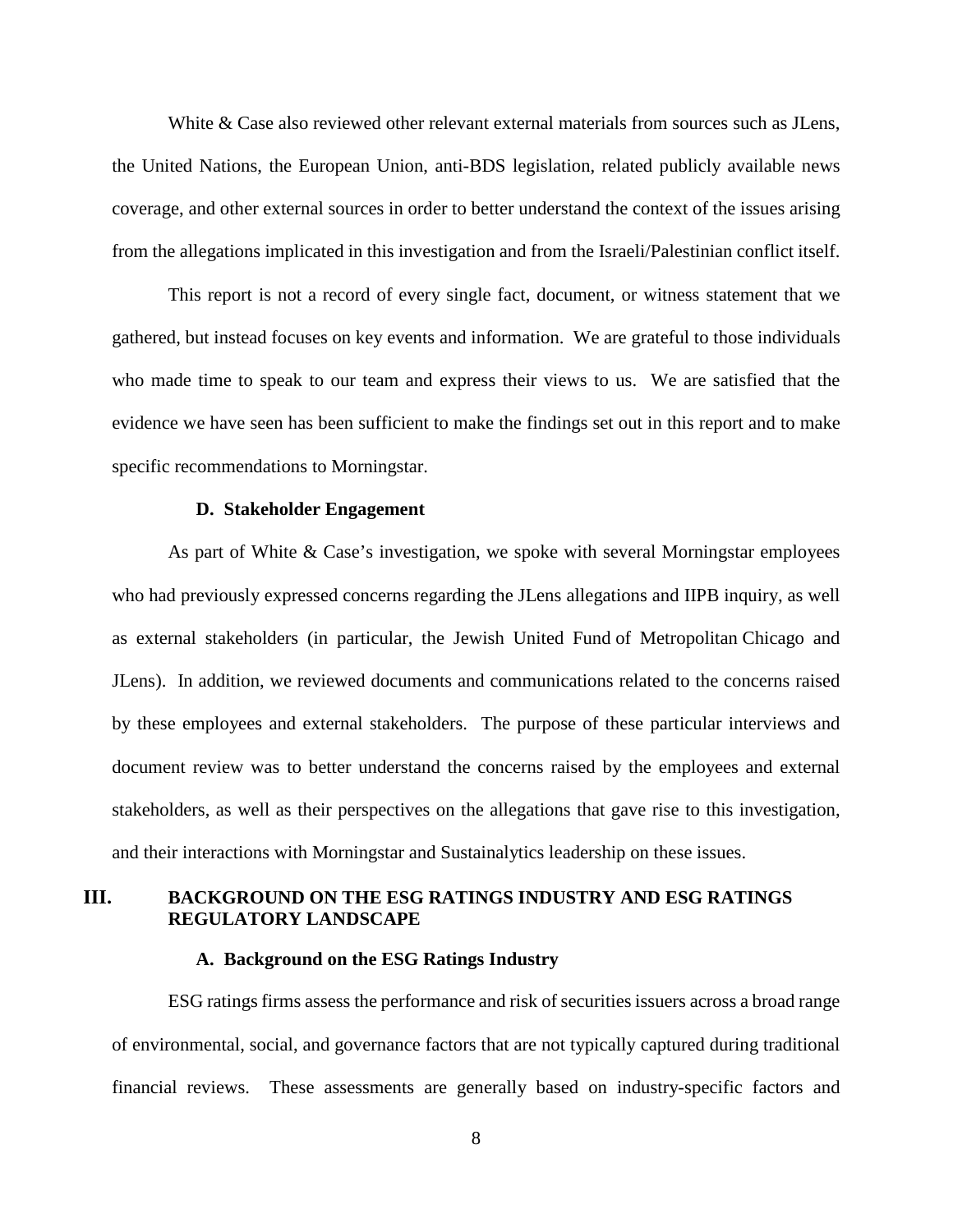incorporate data from public filings (10-Ks, sustainability reports, and proxy statements), news media reports, government sources, NGO data compilations, and direct corporate communications.<sup>[7](#page-12-0)</sup> The industry's rapid emergence has been driven by a small set of key players, long dominated by Morningstar's Sustainalytics and MSCI.<sup>[8](#page-12-1)</sup> Many traditional financial ratings companies are making ESG plays—typically through acquisition—and Moody's, S&P, and Fitch are now considered market participants as well.<sup>[9](#page-12-2)</sup>

The rapid expansion and lack of regulation of the ESG ratings industry and a wide-ranging global universe of ESG disclosure inputs has led to a significant divergence in ESG practices, methodologies, and resultant ratings among the industry leaders.<sup>[10](#page-12-3)</sup> ESG raters vary widely in the data they consider, the weight they assign to various metrics, and how they use subjective factors in absolute and relative scores within and across industries. $11$ 

<span id="page-12-0"></span> <sup>7</sup> *See* Boffo, R. & R. Patalano, *ESG Investing: Practices, Progress and Challenges*, Organisation for Economic Co-operation and Development (2020) at 19, https://www.oecd.org/finance/ESG-Investing-Practices-Progress-Challenges.pdf; Billy Nauman, *Heavy flows into ESG funds raise questions over ratings*, Financial Times (Mar. 3, 2020), https://www.ft.com/content/0bd9d2ea-5c15-11ea-8033-fa40a0d65a98; *8 Best ESG Rating Agencies – Who Gets to Grade*, The Impact Investor, https://theimpactinvestor.com/esg-rating-agencies/.

<span id="page-12-1"></span><sup>8</sup> *See* Betsy Atkins, *Demystifying ESG: Its History & Current Status*, Forbes (June 8, 2020), https://www.forbes.com/sites/betsyatkins/2020/06/08/demystifying-esgits-history--current-status/?sh=159a81a12cdd; *Rate the Raters 2020: Investor Survey and Interview Results Report,* SustainAbility (Mar. 2020), https://www.sustainability.com/ globalassets/sustainability.com/thinking/pdfs/sustainability-ratetheraters2020-report.pdf; *8 Best ESG Rating Agencies – Who Gets to Grade*, The Impact Investor (Mar. 24, 2022), https://theimpactinvestor.com/esg-rating-agencies/.

<span id="page-12-2"></span><sup>9</sup> *See* Boffo, R. & R. Patalano, *ESG Investing: Practices, Progress and Challenges*, Organisation for Economic Co-operation and Development (2020) at 19, https://www.oecd.org/finance/ESG-Investing-Practices-Progress-Challenges.pdf.

<span id="page-12-3"></span><sup>10</sup> *See* Beth Stackpole, *Why sustainable business needs better ESG ratings*, MIT (Dec. 6, 2021), https://mitsloan.mit.edu/ideasmade-to-matter/why-sustainable-business-needs-better-esg-ratings; Billy Nauman, *Heavy flows into ESG funds raise questions over ratings*, Financial Times (Mar. 3, 2020), https://www.ft.com/content/0bd9d2ea-5c15-11ea-8033-fa40a0d65a98; *Rate the Raters 2020: Investor Survey and Interview Results Report*, SustainAbility (Mar. 2020), https://www.sustainability.com/ globalassets/sustainability.com/thinking/pdfs/sustainability-ratetheraters2020-report.pdf.

<span id="page-12-4"></span><sup>11</sup> *See* Boffo, R. & R. Patalano, *ESG Investing: Practices, Progress and Challenges*, Organisation for Economic Co-operation and Development (2020) at 21, https://www.oecd.org/finance/ESG-Investing-Practices-Progress-Challenges.pdf; *see also* Beth Stackpole, *Why sustainable business needs better ESG ratings*, MIT (Dec. 6, 2021), https://mitsloan.mit.edu/ideas-made-tomatter/why-sustainable-business-needs-better-esg-ratings; *Rate the Raters 2020: Investor Survey and Interview Results Report*, SustainAbility (Mar. 2020), https://www.sustainability.com/globalassets/sustainability.com/thinking/pdfs/sustainabilityratetheraters2020-report.pdf; Timothy M. Doyle, *Ratings That Don't Rate: The Subjective World of ESG Rating Agencies*, American Council for Capital Formation (July 19, 2018), https://accfcorpgov.org/wp-content/uploads/2018/07/ACCF\_ RatingsESGReport.pdf.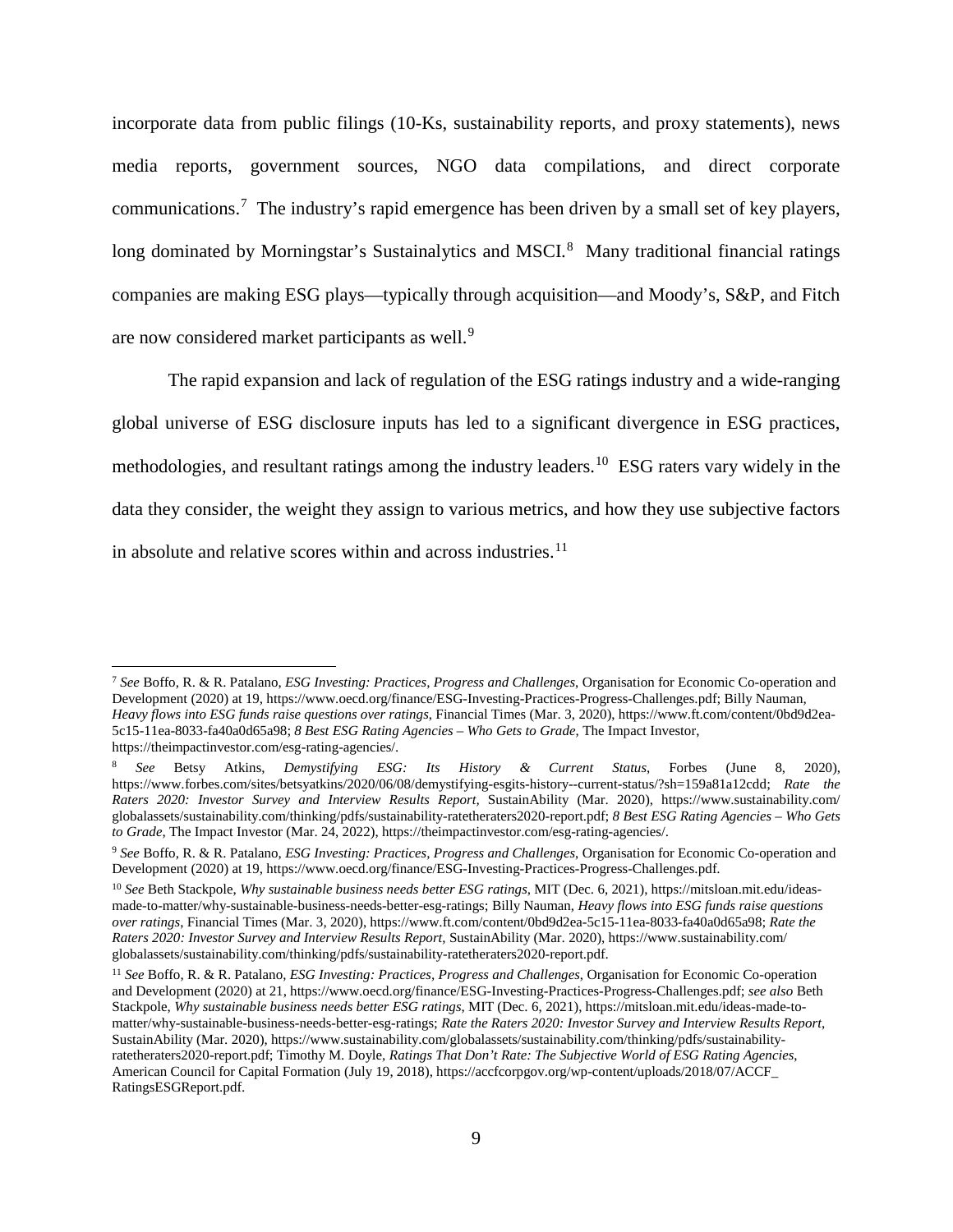The rated ESG factors themselves tend to differ across providers, though they usually involve at least the following basic assessments:<sup>[12](#page-13-0)</sup>

- Environmental factors, including carbon emissions, energy efficiency, natural resource use, pollution, and sustainability initiatives.
- Social factors, including workforce and labor practices, diversity, supply chain issues, and human rights considerations.
- Governance factors, including corporate ethics and structure—board independence, diversity, etc.—as well as issues like management compensation and corporate ethics.

Different approaches from the major ESG providers "can lead to wide variance in results for individual issuers," depending on the methodologies used and factors considered by the ESG rater.[13](#page-13-1) Nonetheless, despite the methodological differences and approaches by the ESG raters and their often divergent conclusions, the final ratings are used by investors for the same purpose: to identify companies that engage in better ESG practices and to screen investments for ESGrelated risk.[14](#page-13-2) Investors may elect to assess ESG risk in order to identify financial or reputational risk that has the potential to negatively affect stock price, as a method of signaling adherence to certain values such as protection of the environment or adherence to human rights principles, or some combination of both.<sup>15</sup> Some investors may not be interested in final scores at all, but might

<span id="page-13-0"></span> <sup>12</sup> *See 8 Best ESG Rating Agencies – Who Gets to Grade*, The Impact Investor, https://theimpactinvestor.com/esg-ratingagencies/; *The Role of ESG Ratings Providers in Assessing ESG Performance and Risks*, Chapman (May 25, 2021), https://www.chapman.com/publication-ESG-ratings-providers-important-data-point.

<span id="page-13-1"></span><sup>13</sup> Boffo, R. & R. Patalano, *ESG Investing: Practices, Progress and Challenges*, Organisation for Economic Co-operation and Development (2020) at 27, https://www.oecd.org/finance/ESG-Investing-Practices-Progress-Challenges.pdf; *see also* Florian Berg et al., *Aggregate Confusion: The Divergence of ESG Ratings* a(August 15, 2019, updated Jan. 14, 2022) at 24, https://cdn.feem.gag.it/m/events\_pages/event7-10-2020-rigobon-feem.pdf; John Quinn, *How The Lack Of Unified ESG Metrics Creates Litigation Risk*, Forbes (Mar. 15, 2022), https://www.forbes.com/sites/forbesbusinesscouncil/2022/03/15/how-the-lackof-unified-esg-metrics-creates-litigation-risk/?sh=f84e0f5522b5; Beth Stackpole, *Why sustainable business needs better ESG ratings*; MIT (Dec. 6, 2021), https://mitsloan.mit.edu/ideas-made-to-matter/why-sustainable-business-needs-better-esg-ratings; James Mackintosh, *Is Tesla or Exxon More Sustainable? It depends on Whom You Ask*, Wall Street Journal (Sept. 17, 2018).

<span id="page-13-2"></span><sup>14</sup> Boffo, R. & R. Patalano, *ESG Investing: Practices, Progress and Challenges*, Organisation for Economic Co-operation and Development (2020) at 21, https://www.oecd.org/finance/ESG-Investing-Practices-Progress-Challenges.pdf.

<span id="page-13-3"></span><sup>15</sup> *See, e.g.*, Monica Billio et al., *Inside the ESG ratings: (Dis)agreement and performance*, 28 Corporate Social Responsibility and Environmental Management 1426, 1429 (2021); *Rate the Raters 2020 Investor Survey and Interview Results Report*, SustainAbility (Mar. 2020) at 19-21, https://www.sustainability.com/globalassets/sustainability.com/thinking/pdfs/sustainability-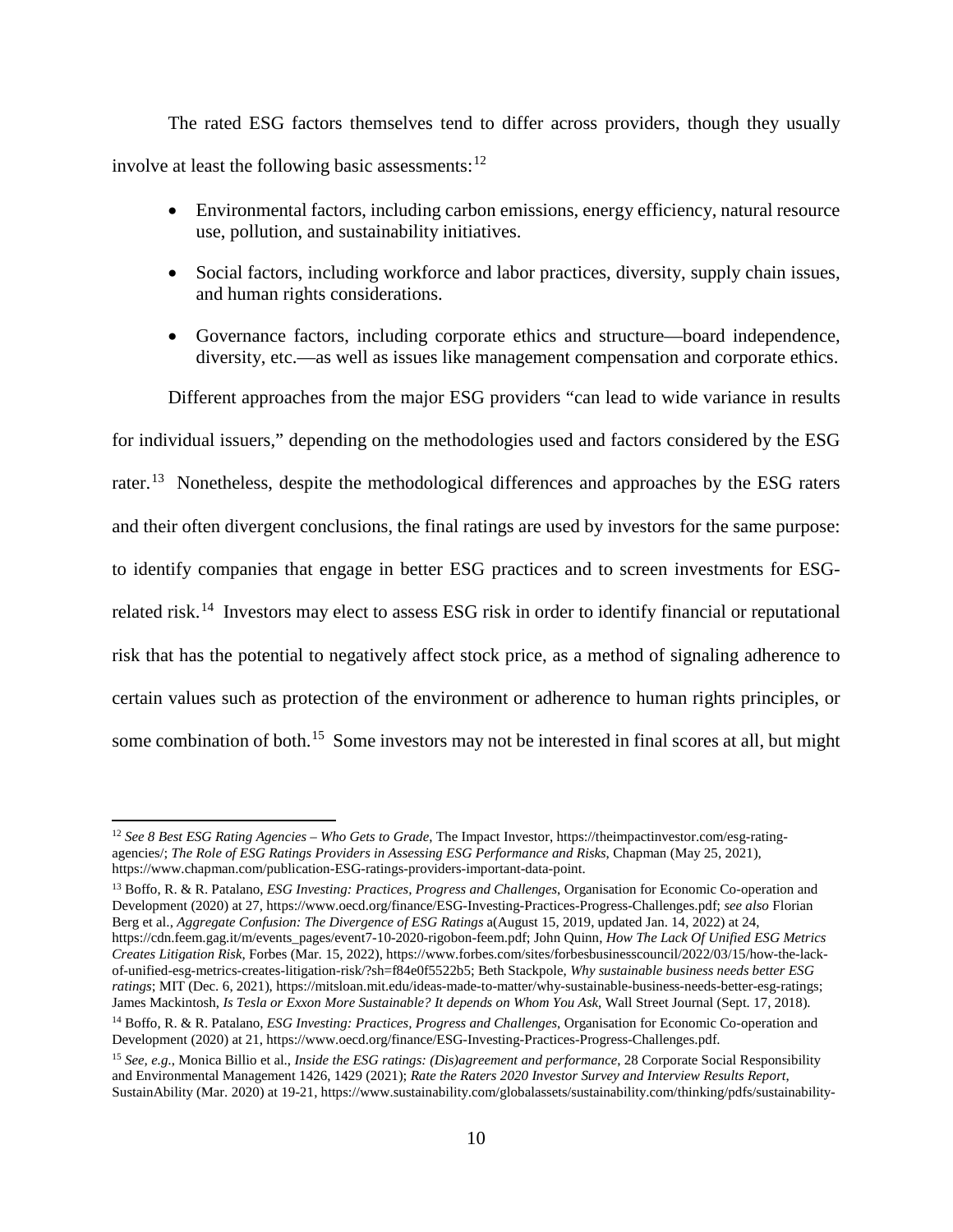just look to the underlying data the ESG rater provides in order to supplement the investors' own internal research.[16](#page-14-1)

### **B. Regulatory Landscape for ESG Raters**

<span id="page-14-0"></span>By 2025, it is estimated that one-third of the \$140.5 trillion projected global assets under management will be  $ESG$ -focused.<sup>17</sup> Morningstar data shows that ESG funds have grown tremendously over the past two years: in 2020, net new assets into ESG funds doubled from 2019 to reach \$51.1 billion, and in 2021, ESG funds attracted almost \$70 billion in new assets.<sup>[18](#page-14-3)</sup> This massive increase in ESG-driven investment has been accompanied by a corresponding increase in regulatory interest on the topic, though much of this regulatory attention has focused on issuers

ratetheraters2020-report.pdf; *8 Best ESG Rating Agencies – Who Gets to Grade*, The Impact Investor, https://theimpactinvestor.com/esg-rating-agencies/.

<span id="page-14-1"></span><sup>16</sup> *See, e.g.*, *Rate the Raters 2020: Investor Survey and Interview Results Report,* SustainAbility (Mar. 2020) at 23-24, 30, https://www.sustainability.com/globalassets/sustainability.com/thinking/pdfs/sustainability-ratetheraters2020-report.pdf; Boffo, R. & R. Patalano, *ESG Investing: Practices, Progress and Challenges*, Organisation for Economic Co-operation and Development (2020) at 20, https://www.oecd.org/finance/ESG-Investing-Practices-Progress-Challenges.pdf.

<span id="page-14-2"></span><sup>&</sup>lt;sup>17</sup> See Adeline Diab & Gina Martin Adams, *ESG assets may hit \$53 trillion by 2025, a third of global AUM*, Bloomberg (Feb. 23, 2021), https://www.bloomberg.com/professional/blog/esg-assets-may-hit-53-trillion-by-2025-a-third-of-global-aum; *see also*  John Gerard Ruggie et al., *Ten Years After: From UN Guiding Principles to Multi-Fiduciary Obligations*, 6 Bus. & Hum. Rts J. 179, 197 (2021).

<span id="page-14-3"></span><sup>&</sup>lt;sup>18</sup> Jon Hale, *A Broken Record: Flows for U.S. Sustainable Funds Again Reach New Heights*, Morningstar, Inc. (Jan. 28, 2021), https://www.morningstar.com/articles/1019195/a-broken-record-flows-for-us-sustainable-funds-again-reach-new-heights; Alyssa Stankiewicz, *Sustainable Fund Flows Dip for the Quarter but Peak for the Year*, Morningstar, Inc. (Jan. 31, 2022), https://www.morningstar.com/articles/1076648/sustainable-fund-flows-dip-for-the-quarter-but-peak-for-the-year; Jon Hale, *Sustainable Funds Landscape - Highlights and Observations*, Morningstar, Inc. (Feb. 18, 2022), https://www.morningstar.com/ articles/1080300/sustainable-funds-landscape-highlights-and-observations; *see also* Cathy Curtis, *While green investments are underperforming, investors need to remain patient*, CNBC (Mar. 28 2022), https://www.cnbc.com/2022/03/28/green-investing-isunderperforming-but-dont-count-it-out-just-yet.html.

ESG-focused exchange-traded funds and sustainable mutual funds grew 53% in 2021 to \$2.7 trillion, with nearly \$596 billion flowing into the strategy of these funds. *See* Saijel Kishan, *ESG by the Numbers: Sustainable Investing Set Records in 2021*, Bloomberg (Feb. 3, 2022), https://www.bloomberg.com/news/articles/2022-02-03/esg-by-the-numbers-sustainable-investing-setrecords-in-2021.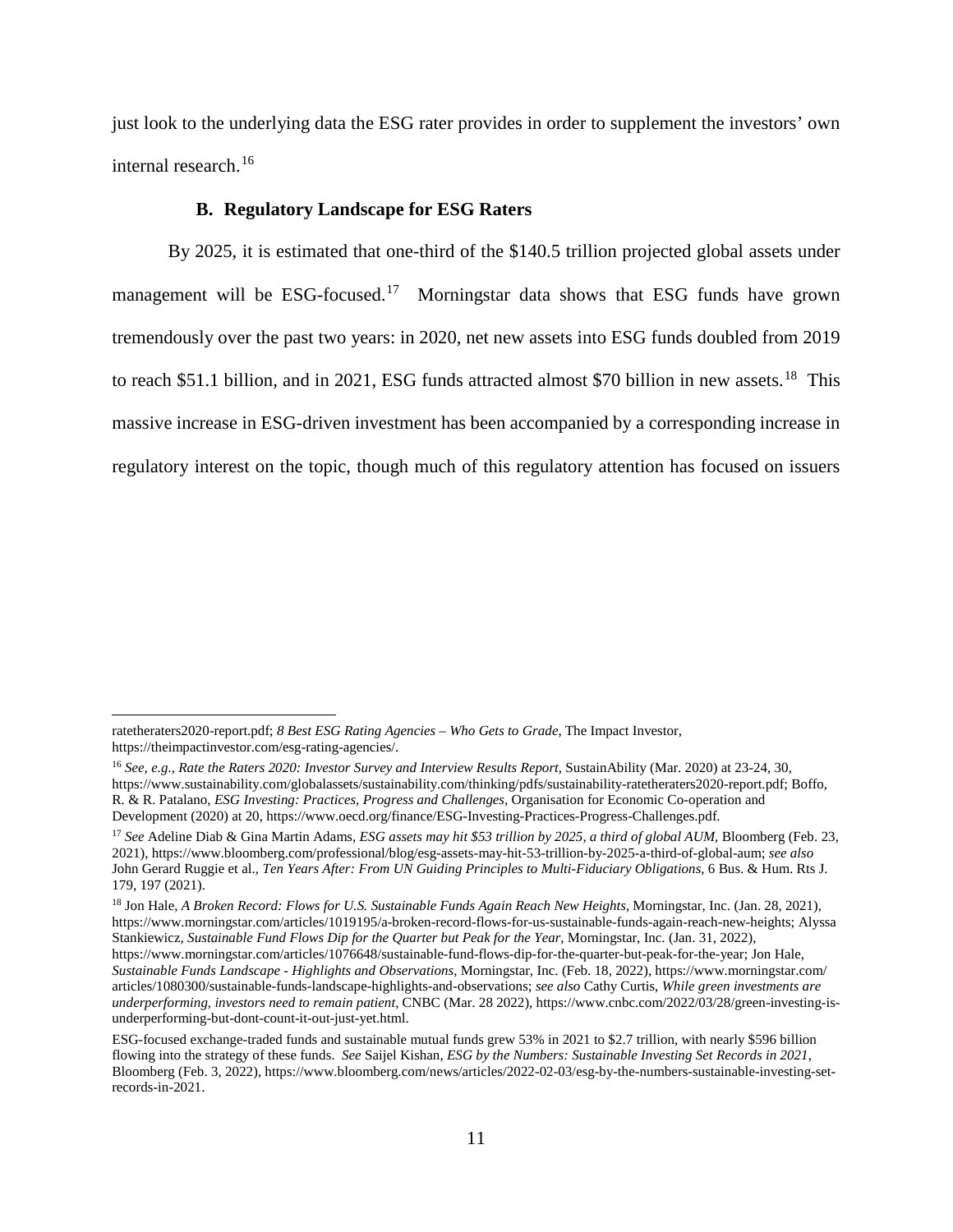and investment funds,<sup>[19](#page-15-1)</sup> in part due to a recognition that the lack of mandatory ESG reporting standards contributes to inconsistency across ratings.<sup>[20](#page-15-2)</sup>

Despite the fact that there are no regulations governing ESG rating providers currently in force, $21$  ratings providers—including Sustainalytics—recognize that eventual regulation of the ESG ratings industry is a near-certainty. Recent discussion around potential regulation has focused primarily on requiring transparency from ESG raters on their methodologies, and preventing potential conflicts of interest between their business lines.<sup>[22](#page-15-4)</sup> In order to better inform both the findings and recommendations of this report, this section discusses potential future regulation of ESG ratings providers, both within the United States and abroad.

#### 1. U.S. Regulations

<span id="page-15-0"></span>Although it does not currently regulate ESG ratings providers, the U.S. SEC has publicly pointed towards issues providers may face when the industry becomes regulated. Most recently, in July 2021 remarks before the Asset Management Advisory Committee ("AMAC"), SEC Chair Gary Gensler observed that the rise in third-party servicers offering rating tools "raises a number of questions about (1) what data underpin those assertions, (2) whether those service providers are

<span id="page-15-1"></span> <sup>19</sup> *See* ESG Regulatory Reform, The Harvard Law School Forum on Corporate Governance (Oct. 23, 2021), https://corpgov.law.harvard.edu/2021/10/23/esg-regulatory-reform/; Renewed Sustainable Finance Strategy and Implementation of the Action Plan on Financing Sustainable Growth European Commission, European Commission, https://ec.europa.eu/info/publications/sustainable-finance-renewed-strategy\_en; Proposed Rule: The Enhancement and Standardization of Climate-Related Disclosures for Investors, Rel. Nos. 33-11,042; 34-94,478 (May 20, 2020), https://www.sec.gov/rules/proposed/2022/33-11042.pdf.

<span id="page-15-2"></span><sup>20</sup> *See, e.g.*, Report by the Expert Panel on Sustainable Finance, Japan Financial Services Agency (2021) at 19, https://www.fsa.go.jp/en/news/2021/20210618/04.pdf (explaining that the quality of ESG ratings will be improved by companies improving their ESG disclosures).

<span id="page-15-3"></span> $21$  As discussed further below, on January 24, 2022, the Securities and Exchange Board of India announced it would regulate ESG ratings providers and requested comments to a proposed regulatory framework. If adopted, India would be the first jurisdiction to impose regulations on ESG data providers. *See Consultation Paper on Environmental, Social and Governance (ESG) Rating Providers for Securities Markets*, Securities and Exchange Board of India (2022), https://www.sebi.gov.in/reportsand-statistics/reports/jan-2022/consultation-paper-on-environmental-social-and-governance-esg-rating-providers-for-securitiesmarkets\_55516.html.

<span id="page-15-4"></span><sup>22</sup> Jean Eaglesham, *Wall Street's Green Push Exposes New Conflicts of Interest*, Wall Street Journal (Jan. 29, 2022), https://www.wsj.com/articles/wall-streets-green-push-exposes-new-conflicts-of-interest-11643452202; *Managing ESG Data and Rating Risk*, Harvard Law Forum on Corporate Governance (July 28, 2021), https://corpgov.law.harvard.edu/2021/07/28/ managing-esg-data-and-rating-risk/.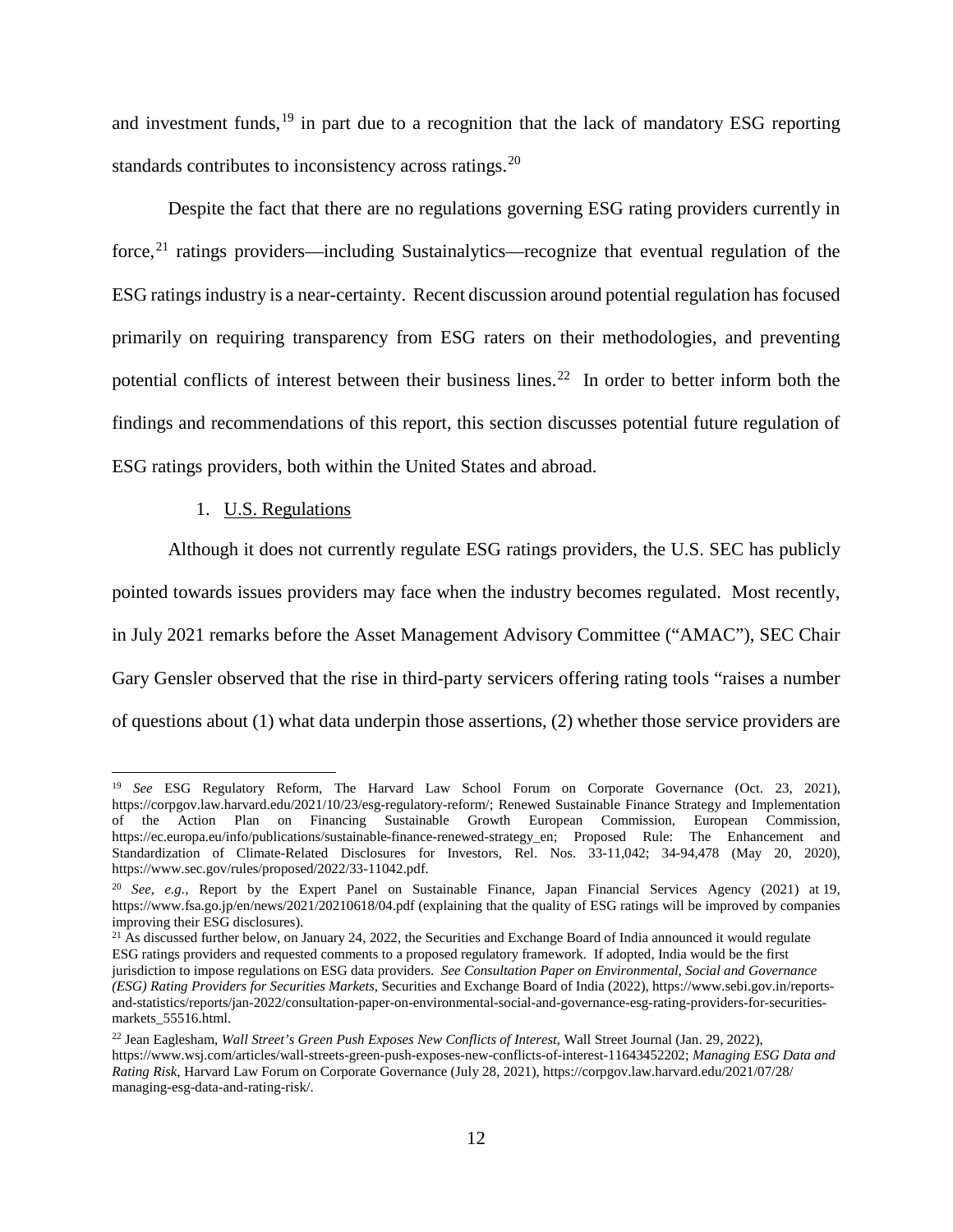providing investment advice, and (3) what advisers' responsibilities are with respect to their use of such services."[23](#page-16-0) Similarly, in a February 21, 2021 bulletin to investors on ESG Funds, the SEC observed that different providers weigh ESG criteria differently, resulting in "widely different scores" across third-party providers, and noted that third-party ESG scores and ratings can be subjective, unverifiable, or unreliable. $^{24}$  $^{24}$  $^{24}$ 

In addition, the SEC has raised concerns around the practices of ESG raters in the context of its responsibility for regulation of credit ratings agencies. In its 2022 report to Congress, the Office of Credit Ratings Staff Report on Nationally Recognized Statistical Ratings Organizations identified (for the first time) ESG ratings practices as a focus area. In particular, it focused on how the growing market for ESG products and services poses a risk to credit ratings agencies and will necessitate review in the future.<sup>25</sup> Specifically, the SEC expressed concern that credit ratings firms are mingling regulated services with newer, unregulated research innovations, and highlighted the need for internal controls to prevent credit ratings agencies from giving favorable ratings to companies subscribing to their newer ESG products.<sup>26</sup> Notably, the report also identified that at

<span id="page-16-1"></span><sup>24</sup> Investor Alerts and Bulletins, Environmental, Social and Governance (ESG) Funds – Investor Bulletin (Feb. 26, 2021), https://www.investor.gov/introduction-investing/general-resources/news-alerts/alerts-bulletins/investor-bulletins-1. Other SEC bodies have raised similar considerations in other contexts as well. *See* Recommendation from the Investor-as-Owner Subcommittee of the SEC Investor Advisory Committee Relating to ESG Disclosure (May 14, 2020),

<span id="page-16-0"></span><sup>&</sup>lt;sup>23</sup> Prepared Remarks Before the Asset Management Advisory Committee, Securities and Exchange Commission (July 7, 2021), https://www.sec.gov/news/public-statement/gensler-amac-2021-07-07.

https://www.sec.gov/spotlight/investor-advisory-committee-2012/recommendation-of-the-investor-as-owner-subcommittee-onesg-disclosure.pdf (noting that third party ESG data providers "which may not always be reliable, consistent, or necessarily material"); *ESG Disclosure – Keeping Pace with Developments Affecting Investors, Public Companies and the Capital Markets*, U.S. Securities and Exchange Commission (Mar. 11, 2021), https://www.sec.gov/news/public-statement/coates-esg-disclosurekeeping-pace-031121 (quoting John Coates, Acting Director, Division of Corporation Finance of the SEC, that "despite an abundance of ESG data, there is often a lack of consistent, comparable, and reliable ESG information available upon which to make informed investment and voting decisions").

<span id="page-16-2"></span><sup>&</sup>lt;sup>25</sup> Office of Credit Ratings Staff Report on Nationally Recognized Statistical Ratings Organizations (2022), https://www.sec.gov/files/2022-ocr-staff-report.pdf.

<span id="page-16-3"></span><sup>&</sup>lt;sup>26</sup> Office of Credit Ratings Staff Report on Nationally Recognized Statistical Ratings Organizations (2022) at 8-9, 45, https://www.sec.gov/files/2022-ocr-staff-report.pdf; Richard Satran, *SEC Elevates ESG Priority In Credit-Rating Firm Exams, Some Firms Push Back*, Thomson Reuters (Feb. 16, 2022), https://www.thomsonreuters.com/en-us/posts/investigation-fraud-andrisk/sec-esg-credit-rating-firms/.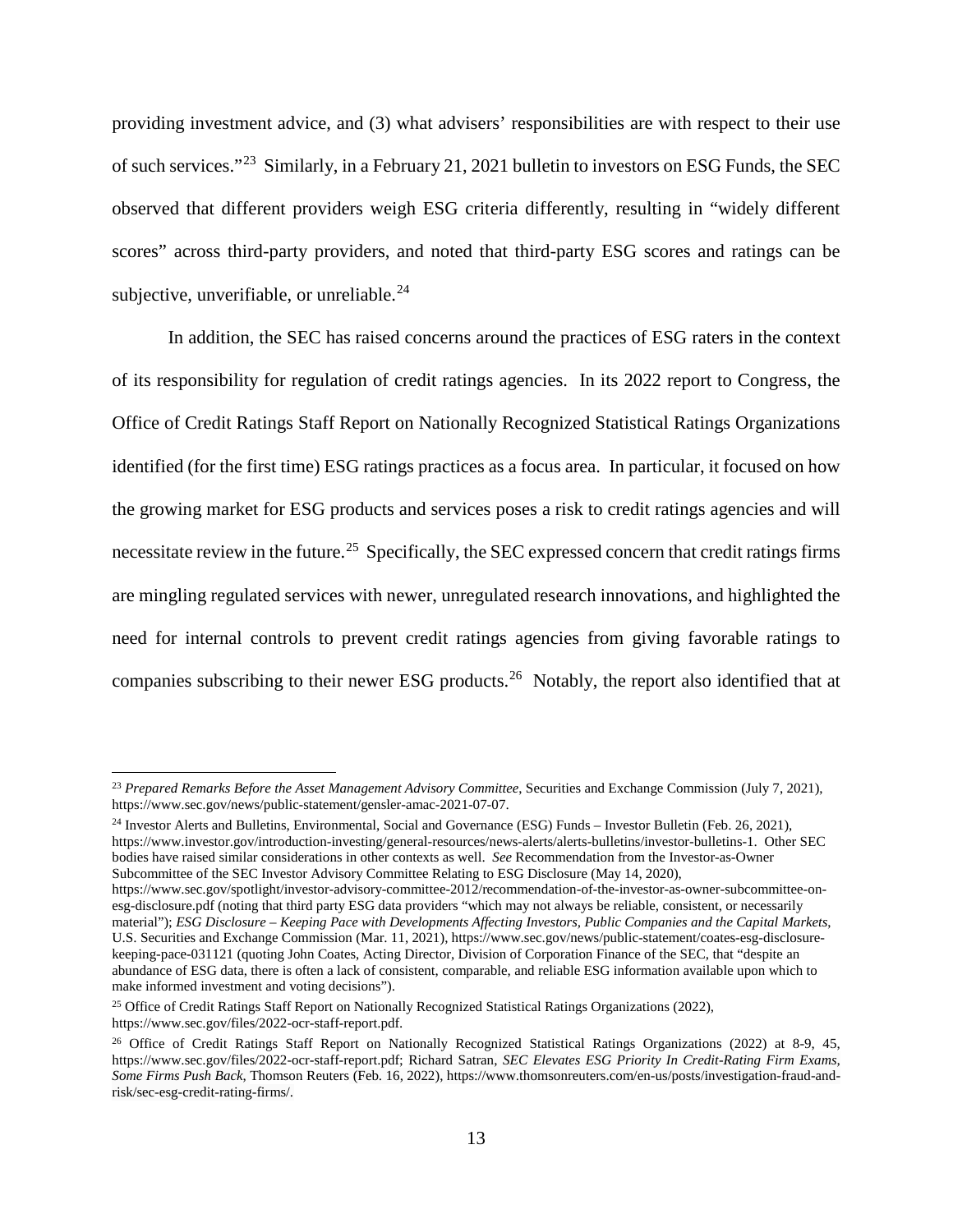least one credit ratings agency supports conducting ESG risk analyses rather than relying on "subjective value-based ESG scoring rubrics."<sup>[27](#page-17-1)</sup>

### 2. Proposed Regulations Regarding ESG Raters Outside the United States

<span id="page-17-0"></span>Outside the United States, regulators in Asia and Europe are considering regulations of ESG ratings providers as well. India is poised to pass the first set of such regulations. In January 2022, the Securities and Exchange Board of India announced it would regulate ESG ratings providers and requested comments to a proposed regulatory framework.[28](#page-17-2) Though the anticipated rules do not yet standardize methodologies or rating scales, they do propose to create accredited ESG raters, to require raters to disclose their rating scales, and to establish a subscriber-pay model for ESG ratings, as opposed to the "issuer-pay model" widespread in the credit ratings industry (where an entity pays to be rated). $^{29}$  $^{29}$  $^{29}$ 

Japan's Financial Services Agency, the country's financial industry regulator, recognized transparency, fairness of evaluation, governance, and impartiality as some of the challenges facing the ESG rating industry, and expressed the need for the establishment of ideal codes of conduct for ESG rating and data providers.<sup>30</sup> In February 2022, the Financial Services Agency established the "Technical Committee for ESG Rating and Data Providers," which is tasked with discussing

<span id="page-17-3"></span><sup>29</sup> Khalid Azizuddin, *India Unveils Regulation Plans for ESG Ratings Sector in Global First*, Responsible Investor (Jan. 25, 2022), https://www.responsible-investor.com/india-unveils-regulation-plans-for-esg-ratings-sector-in-global-first/; Dhwani Pandya, *India's Capital Markets Regulator Proposes Tighter ESG Rules*, Bloomberg (Jan. 24, 2022), https://www.bloomberg.com/news/articles/2022-01-24/india-s-capital-markets-regulator-proposes-tighter-esg-rules.

<span id="page-17-1"></span><sup>&</sup>lt;sup>27</sup> Office of Credit Ratings Staff Report on Nationally Recognized Statistical Ratings Organizations (2022) at 45, https://www.sec.gov/files/2022-ocr-staff-report.pdf.

<span id="page-17-2"></span><sup>&</sup>lt;sup>28</sup> Consultation Paper on Environmental, Social and Governance (ESG) Rating Providers for Securities Markets, Securities and Exchange Board of India (2022), https://www.sebi.gov.in/reports-and-statistics/reports/jan-2022/consultation-paper-onenvironmental-social-and-governance-esg-rating-providers-for-securities-markets\_55516.html.

<span id="page-17-4"></span><sup>30</sup> Report by the Expert Panel on Sustainable Finance, Japan Financial Services Agency (2021) at 19, https://www.fsa.go.jp/en/news/2021/20210618/04.pdf (explaining that the quality of ESG ratings will be improved by companies improving their ESG disclosures).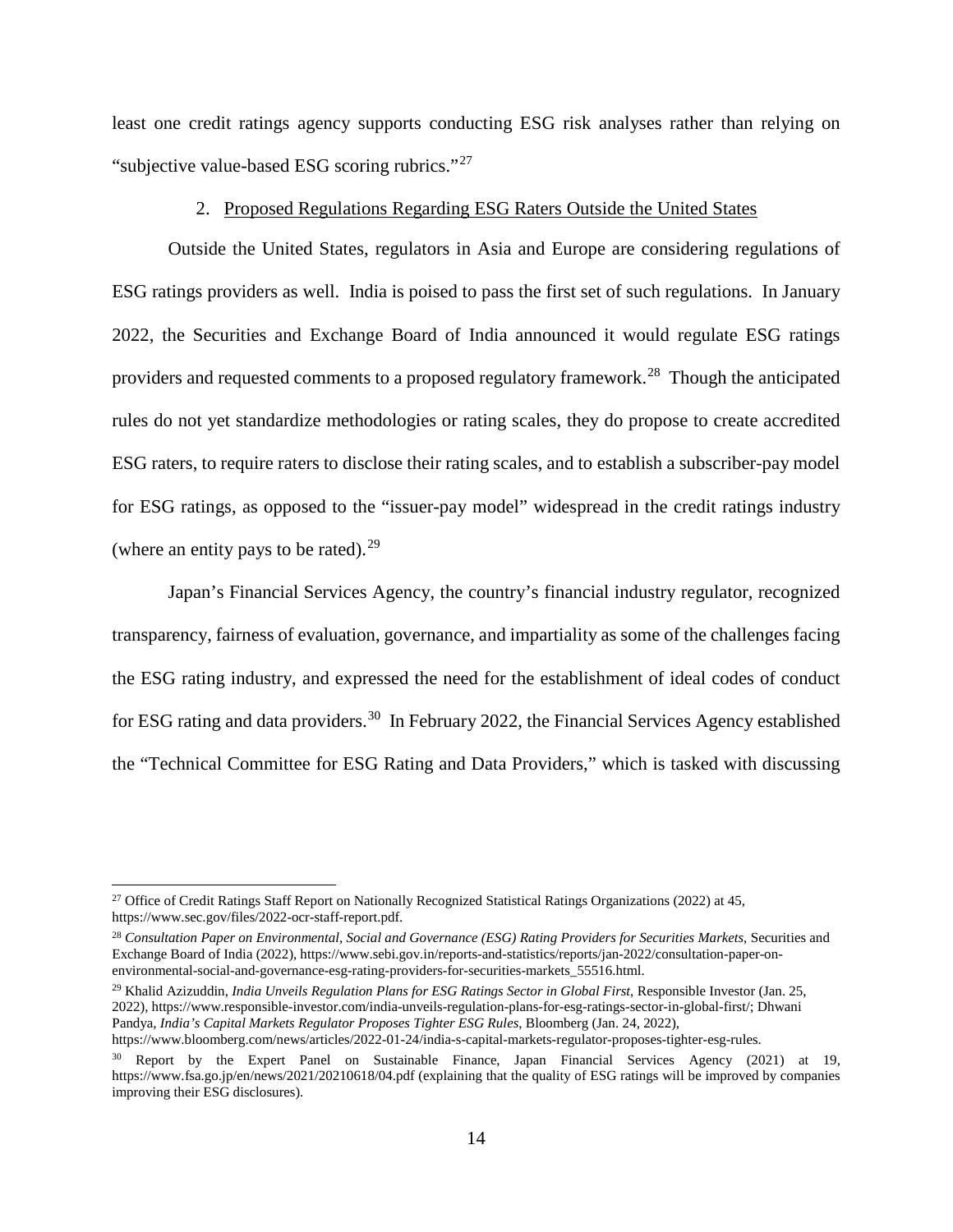"issues related to ESG rating and data providers, as well as companies and investors, which also play essential roles in ESG assessment, data provision, and finance."[31](#page-18-0)

Regulators in France and Netherlands have proposed an ad-hoc framework to regulate ESG rating providers, requiring providers to (1) be transparent about exact methodologies employed, (2) establish policies to prevent and manage potential conflicts of interests, and (3) establish governance and internal controls to ensure reliability and quality of products.<sup>32</sup> On February 4, 2022, the European Securities and Markets Authority (ESMA) published a call for evidence on ESG ratings providers in the European Union, such that it can develop an understanding of the landscape.<sup>[33](#page-18-2)</sup> Similarly, the United Kingdom's Financial Conduct Authority has issued a consultation paper requesting feedback on how to proceed with regulation of the ESG industry, and particularly on whether to encourage voluntary, industry-led adherence to a best practices code or, instead, to regulate the ESG ratings market. A final outcome is expected later this year.  $34$ 

International intergovernmental organizations also have proposed possible regulations for the ESG rater industry. Specifically, in November 2021, the International Organization of

<span id="page-18-0"></span><sup>&</sup>lt;sup>31</sup> Establishment of "Technical Committee for ESG Rating and Data Providers, etc." Japan Financial Services Agency (Feb. 17, 2022), https://www.fsa.go.jp/en/news/2022/20220217.html.

<span id="page-18-1"></span><sup>32</sup> *Position Paper: Call for a European Regulation for the provision of ESG data, ratings, and related service*, Autorité des Marchés Financiers (AMF), https://www.amf-france.org/fr/sites/default/files/private/2020-12/amf-afm-position-paper-call-for-aeuropean-regulation-for-providers-of-esg-data-ratings-and-related-services.pdf.

<span id="page-18-2"></span><sup>33</sup> *Call for Evidence: On Market Characteristics for ESG Rating Providers in the EU*, European Securities and Market Authority (Feb. 3, 2022), https://www.esma.europa.eu/sites/default/files/library/esma80-416-250\_call\_for\_evidence\_on\_market\_ characteristics\_for\_esg\_rating\_providers\_in\_the\_eu.pdf.

<span id="page-18-3"></span><sup>34</sup> Huw Jones, *Financial think-tank calls for regulated ESG ratings in Britain*, Reuters (February 21, 2022), https://www.reuters.com/markets/europe/financial-think-tank-calls-regulated-esg-ratings-britain-2022-02-21/; *Consultation Paper: Enhancing Climate-Related Disclosures By Standard Listed Companies and Seeking Views on ESG Topics in Capital Markets*, Financial Conduct Authority (2021) at 39-40[, https://www.fca.org.uk/publication/consultation/cp21-18.pdf.](https://www.fca.org.uk/publication/consultation/cp21-18.pdf) The International Regulatory Strategy Group, a financial regulatory research body sponsored by the TheCityUK and the City of London Corporation, also has called for regulated ESG ratings to protect investors and standardize data and emphasized a "global approach was needed to avoid fragmentation." *See* Huw Jones, *Financial think-tank calls for regulated ESG ratings in Britain*, Reuters (February 21, 2022), https://www.reuters.com/markets/europe/financial-think-tank-calls-regulated-esg-ratings-britain-2022-02-21/.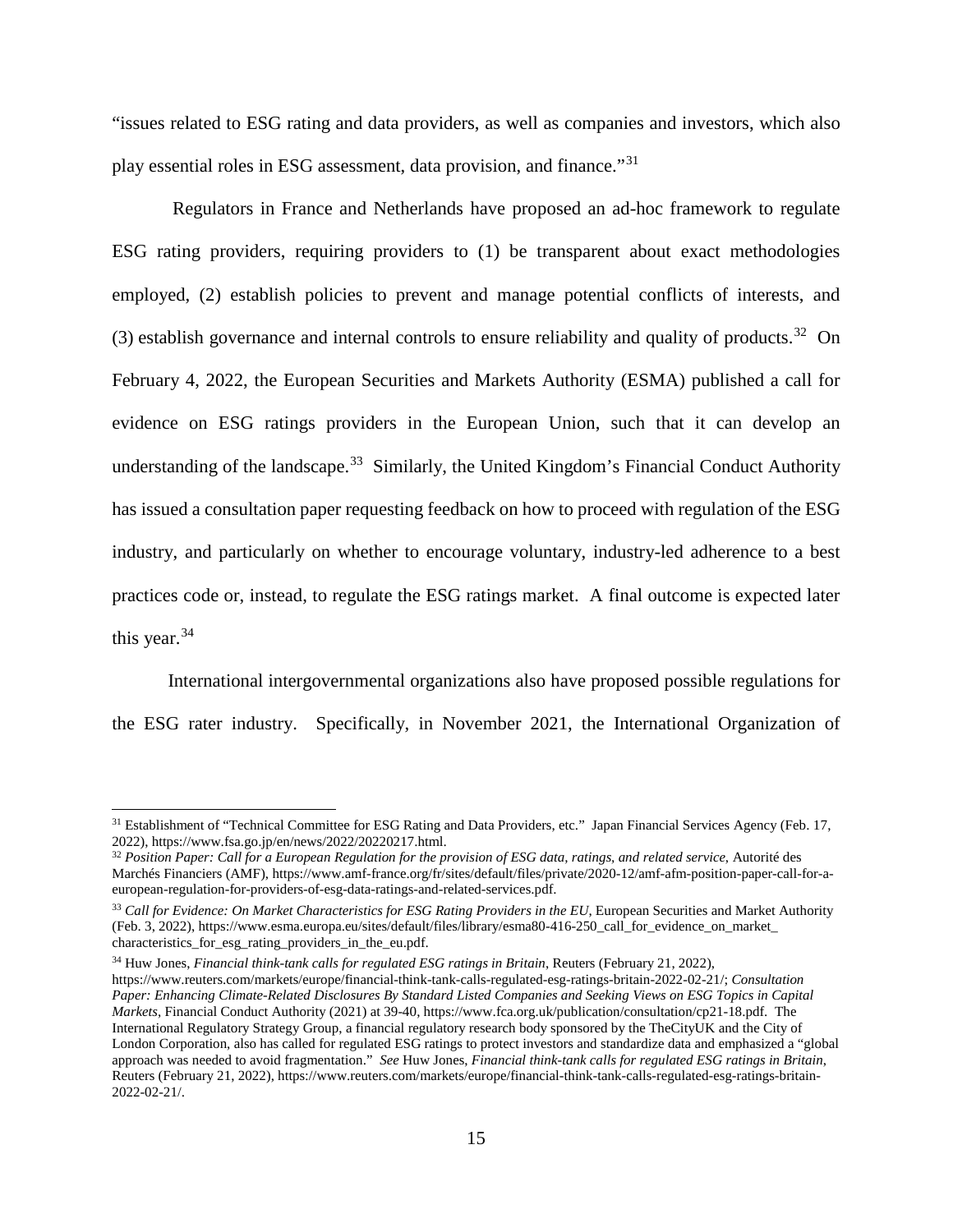Securities Commissions ("IOSCO") published a seminal report identifying the absence of regulations over ESG ratings and data products providers globally.<sup>[35](#page-19-0)</sup> The IOSCO consists of regulators from 130 jurisdictions, and the SEC is a member of the IOSCO Board.<sup>[36](#page-19-1)</sup> Morningstar was among the fifty-eight organizations that provided feedback to the IOSCO for the report. The IOSCO proposed the following recommendations for regulators, emphasizing the issues around methodology, transparency, and mitigating potential conflicts of interest:

| Category                           | <b>Specific Recommendation</b>                                                                                                                                                                             |
|------------------------------------|------------------------------------------------------------------------------------------------------------------------------------------------------------------------------------------------------------|
|                                    | 1. Regulators should examine their existing regulatory regimes and<br>determine if there is sufficient oversight of ESG ratings and data<br>products providers.                                            |
| <b>Regulation &amp;</b>            | 2. Regulators should consider whether there are opportunities to<br>encourage industry participants to develop and follow voluntary<br>common industry standards or codes of conduct, including regarding: |
| <b>Development</b><br>of Standards | a. the identification, management, and mitigation of potential<br>conflicts of interest for ESG ratings and data products<br>providers;                                                                    |
|                                    | b. the integrity, transparency, and independence of ESG ratings<br>and data product methodologies;                                                                                                         |
|                                    | c. the disclosure of ESG rating and data products terminology to<br>help improve understanding of these terms in the markets.                                                                              |

<span id="page-19-0"></span> <sup>35</sup> *Environmental, Social and Governance (ESG) Ratings and Data Products Providers Final Report*, International Organization of Securities Commissions (Nov. 2021), https://www.iosco.org/library/pubdocs/pdf/IOSCOPD690.pdf.

<span id="page-19-1"></span><sup>36</sup> *Ordinary Members of IOSCO*, International Organization of Securities Commissions, https://www.iosco.org/about/?subsection =membership&memid=1.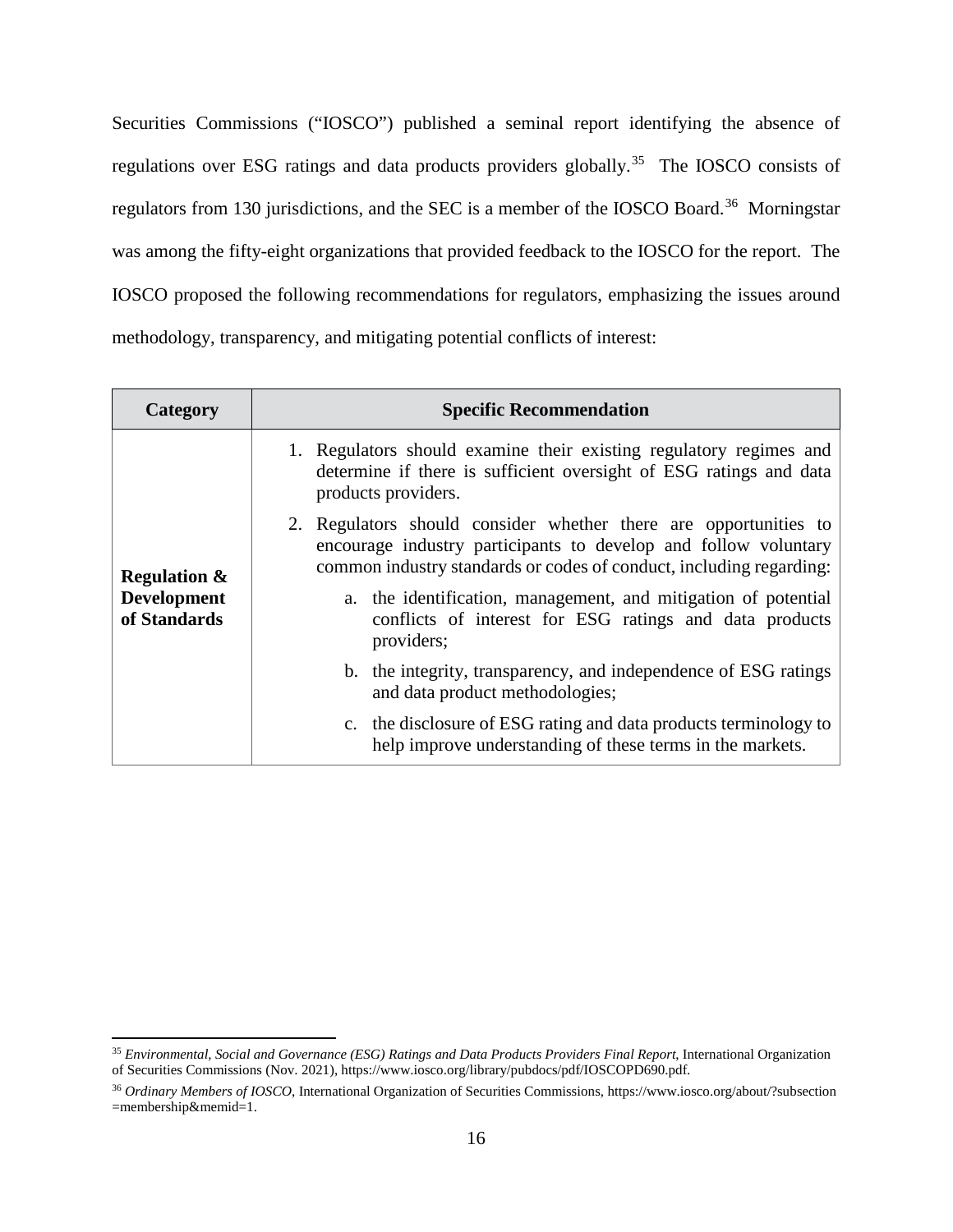| <b>Category</b>                       | <b>Specific Recommendation</b>                                                                                                                                                                                                                                                                            |
|---------------------------------------|-----------------------------------------------------------------------------------------------------------------------------------------------------------------------------------------------------------------------------------------------------------------------------------------------------------|
|                                       | 1. Regulators should support voluntary, industry-led development of<br>standardized definitions for the terminology used and referred to by<br>ESG rating and data products providers.                                                                                                                    |
|                                       | 2. If regulators have authority over ESG ratings and data products<br>providers, they should consider:                                                                                                                                                                                                    |
|                                       | Whether the data and information sources that the provider<br>a.<br>relies on are publicly disclosed;                                                                                                                                                                                                     |
| <b>Methodology</b>                    | b. If the provider's methodologies are publicly disclosed,<br>whether and how the methodologies are defining the<br>individual components being assessed and the measurement<br>methodologies;                                                                                                            |
|                                       | c. Whether the providers' ESG ratings and data products are<br>issued in a manner that is internally consistent with the<br>relevant provider's in-house methodologies;                                                                                                                                   |
|                                       | d. Whether the underlying processes and methodologies of the<br>ESG ratings and data products are subject to the provider's<br>written policies and procedures and/or internal controls<br>designed to help ensure the processes and methodologies are<br>rigorous, systematic, and applied consistently. |
|                                       | 1. If regulators have authority over ESG ratings and data products<br>providers, they should consider:                                                                                                                                                                                                    |
| <b>Conflict of</b><br><b>Interest</b> | Requiring the provider to identify, disclose and mitigate<br>a.<br>potential conflicts of interest that may arise between ESG<br>ratings and data product offerings and the provision of ESG<br>consulting services;                                                                                      |
|                                       | b. Whether existing corporate governance structures of the<br>provider are sufficient to identify, manage and mitigate any<br>potential conflicts of interest.                                                                                                                                            |
| Oversight                             | If regulators have authority over ESG ratings and data products providers,<br>they should consider whether to provide mechanisms for the reporting of<br>complaints or misconduct related to the independence, transparency, or<br>integrity of ESG rating or data products.                              |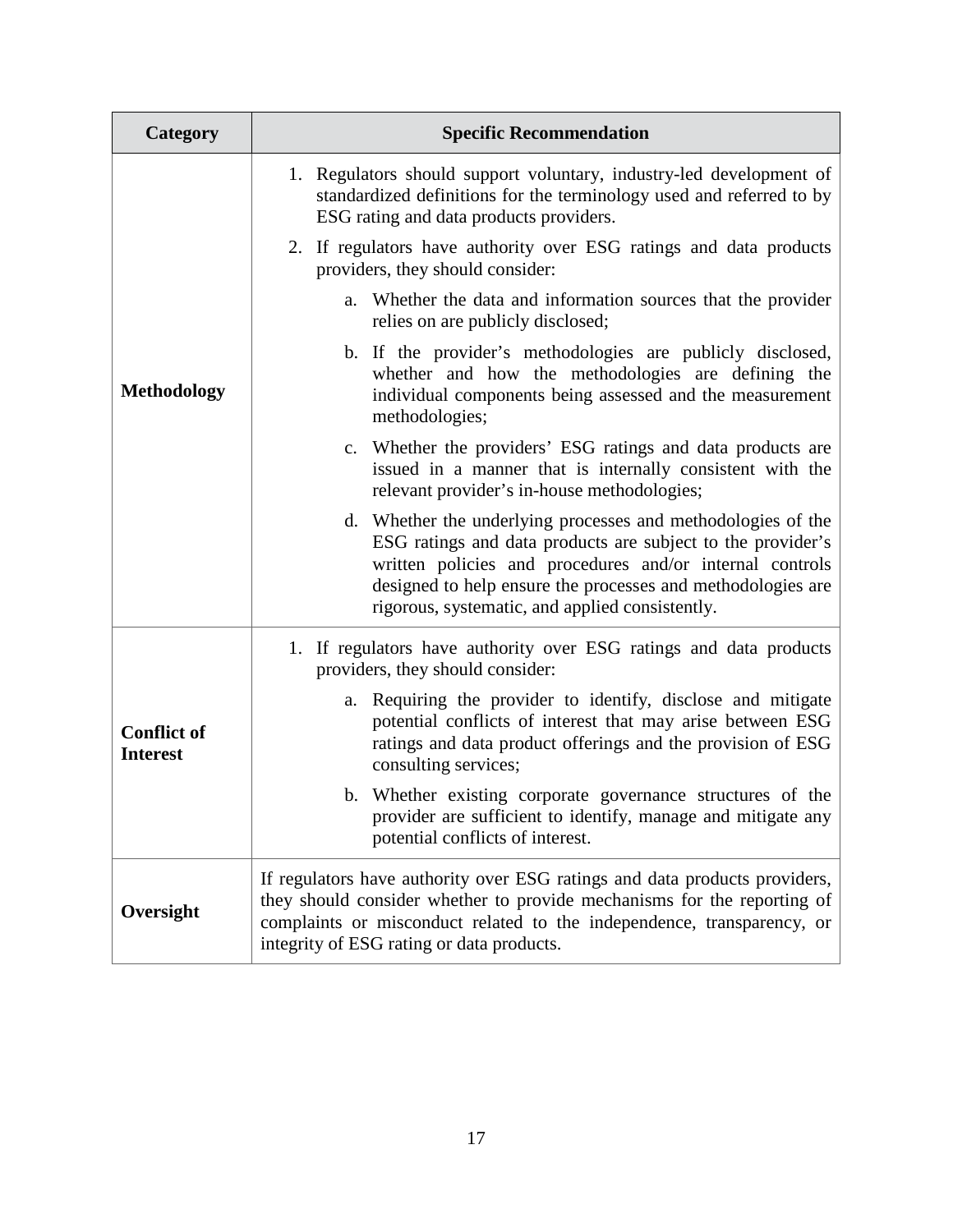In particular, advisory services by ESG ratings providers have been flagged as creating the risk of a potential conflict of interest.<sup>[37](#page-21-1)</sup> Sustainalytics, however, is not alone in providing advisory services alongside ESG ratings for issuers.<sup>[38](#page-21-2)</sup>

### 3. Industry Reactions Regarding ESG Raters

<span id="page-21-0"></span>Some industry leaders have called for regulation of ESG ratings, critiquing the opaqueness underlying the data and the methodology used by ESG ratings firms.<sup>39</sup> Others have suggested that increased transparency as an industry practice, rather than through regulation, is necessary to avoid introducing "constraints that would make it hard for raters to keep pace with changes in the market."<sup>[40](#page-21-4)</sup> Issuers also have objected to regulations, pointing to the high financial burden facing companies in responding to requests from third-party data providers.<sup>[41](#page-21-5)</sup>

In the absence of regulations, some firms have elected to disregard the ESG raters' algorithms and instead develop their own.<sup>[42](#page-21-6)</sup> For example, Nordic wealth funds have pointed out

<span id="page-21-3"></span><sup>39</sup> Frances Schwartzkopff & Marion Halftermeyer, *Credit Suisse ESG Head Wants 'More Pressure' on Rating Firms*, Bloomberg Quint (Sept. 9, 2021), https://www.bloombergquint.com/onweb/credit-suisse-esg-head-wants-more-pressure-put-on-rating-firms; Jeroen Bos, *Investors Must Beware of Pitfalls Posed by ESG Ratings*, International Investment (Jan. 30, 2020),

https://www.internationalinvestment.net/opinion/4009801/investors-beware-pitfalls-posed-esg-ratings; *The ESG Data Challenge*, State Street Global Advisors (March 2019), https://www.ssga.com/investment-topics/environmental-social-governance/ 2019/03/esg-data-challenge.pdf; *Why Sustainable Business Needs Better ESG Ratings*, MIT Management Sloan School (Dec. 6. 2021), https://mitsloan.mit.edu/ideas-made-to-matter/why-sustainable-business-needs-better-esg-ratings; Michael Mora, *Can Global Regulators Save the ESG Movements From Itself?,* Foreign Policy (Jan. 10. 2022), https://foreignpolicy.com/ 2022/01/10/sustainablility-esg-investing-sec-gensler-greenwashing/.

<span id="page-21-1"></span> <sup>37</sup> *See, e.g.*, Jean Eaglesham, *Wall Street's Green Push Exposes New Conflicts of Interest*, Wall Street Journal (Jan. 29, 2022), https://www.wsj.com/articles/wall-streets-green-push-exposes-new-conflicts-of-interest-11643452202 ("One new set of potential conflicts springs from the widespread practice of selling ESG ratings alongside consulting and other services.").

<span id="page-21-2"></span><sup>38</sup> *See, e.g.*, *ISS ESG Collaborative Engagement Services*, ISS, https://www.issgovernance.com/esg/engagement/; *S&P Global Ratings ESG Evaluation*, S&P Global, https://www.spglobal.com/ratings/en/products-benefits/products/esg-evaluation; *Arabesque S-Ray Products and Services*, Arabesque, https://www.arabesque.com/s-ray/products-and-services/ (describing Arabesque's "Deep Dive Service" and "Bespoke Solutions").

<span id="page-21-4"></span><sup>40</sup> Frances Schwartzkopff & Marion Halftermeyer, *Credit Suisse ESG Head Wants 'More Pressure' on Rating Firms*, Bloomberg Quint (Sept. 9, 2021), https://www.bloombergquint.com/onweb/credit-suisse-esg-head-wants-more-pressure-put-on-rating-firms.

<span id="page-21-5"></span><sup>&</sup>lt;sup>41</sup> Letter from Society for Corporate Governance to U.S. Securities and Exchange Commission Re: Public Input on Climate Disclosure (June 11, 2021), https://higherlogicdownload.s3.amazonaws.com/GOVERNANCEPROFESSIONALS/a8892c7c-6297-4149-b9fc-378577d0b150/UploadedImages/HomePageDocs/Society\_climate\_disclosure\_comment\_letter\_ to\_SEC\_final.pdf.

<span id="page-21-6"></span><sup>42</sup> *The ESG Data Challenge*, State Street Global Advisors (March 2019), https://www.ssga.com/investment-topics/environmentalsocial-governance/2019/03/esg-data-challenge.pdf.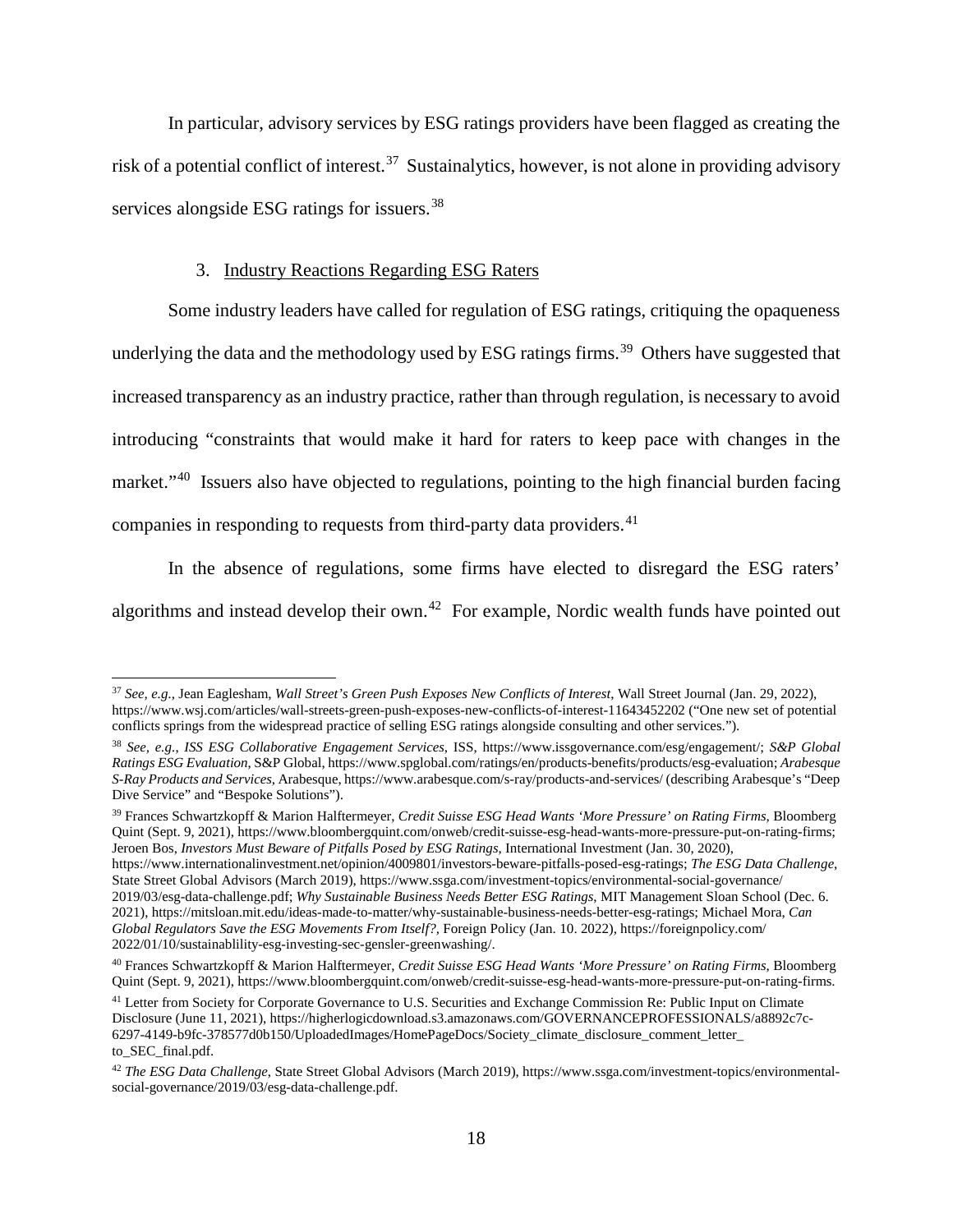that disparate methodologies employed by different providers result in different scores for the same company, and therefore decided to "de-aggregate" the ESG ratings data, "get underlying data points" from third-party raters, and use them as inputs in an in-house algorithm.<sup>[43](#page-22-0)</sup>

The divergence in ESG assessments for the same company by different ESG rating providers also has garnered skepticism and attention. For example, Tesla's ESG ratings among three major ratings providers has been described as "wildly different."[44](#page-22-1) Several academic initiatives have emerged in response to these disparities, including MIT Sloan's "Aggregate Confusion Project." This project aspires to improve the quality of ESG measurements, which it criticizes as "noisy" and "unreliable."[45](#page-22-2) Though the divergence in ESG ratings among different ESG data and ratings providers receives wide criticism, it should be noted that in and of itself, divergence may not always be problematic, and—so long as the different methodologies and assumptions are explained—could actually present added value to institutional investors seeking multiple, diverse viewpoints on ESG to help them make more informed decisions.<sup>[46](#page-22-3)</sup>

Our review of the volume of commentary around potential future regulations in the ESG ratings industry, and our review of the proposed potential regulations themselves (where available), suggests that there is a consensus forming around three best practices values:

- Embracing transparency as to ratings sources and data products methodology,
- Developing and maintaining internal consistency as to processes, and

<span id="page-22-0"></span> <sup>43</sup> Lars Erik Taraldsen, *ESG Ratings Scores 'Very Rarely' Help, Norway Wealth Fund Says*, Bloomberg (Dec. 16, 2021), https://www.bloomberg.com/news/articles/2021-12-16/esg-ratings-scores-very-rarely-help-norway-wealth-fund-says.

<span id="page-22-1"></span><sup>44</sup> George Hay, *ESG Ratings' Big Dogs May Need to Learn New Tricks*, Reuters (Nov. 23, 2021), https://www.reuters.com/ breakingviews/global-markets-regulation-breakingviews-2021-11-23/.

<span id="page-22-2"></span><sup>45</sup> *The Aggregate Confusion Project*, MIT Management Sloan School, https://mitsloan.mit.edu/sustainability-initiative/aggregateconfusion-project; Florian Bing et al., *Aggregate Confusion: The Divergence of ESG Ratings* (updated Jan. 21, 2022), https://papers.ssrn.com/sol3/papers.cfm?abstract\_id=3438533.

<span id="page-22-3"></span><sup>46</sup> *Managing ESG Data and Rating Risk*, Harvard Law Forum on Corporate Governance (July 28, 2021), https://corpgov.law. harvard.edu/2021/07/28/managing-esg-data-and-rating-risk/.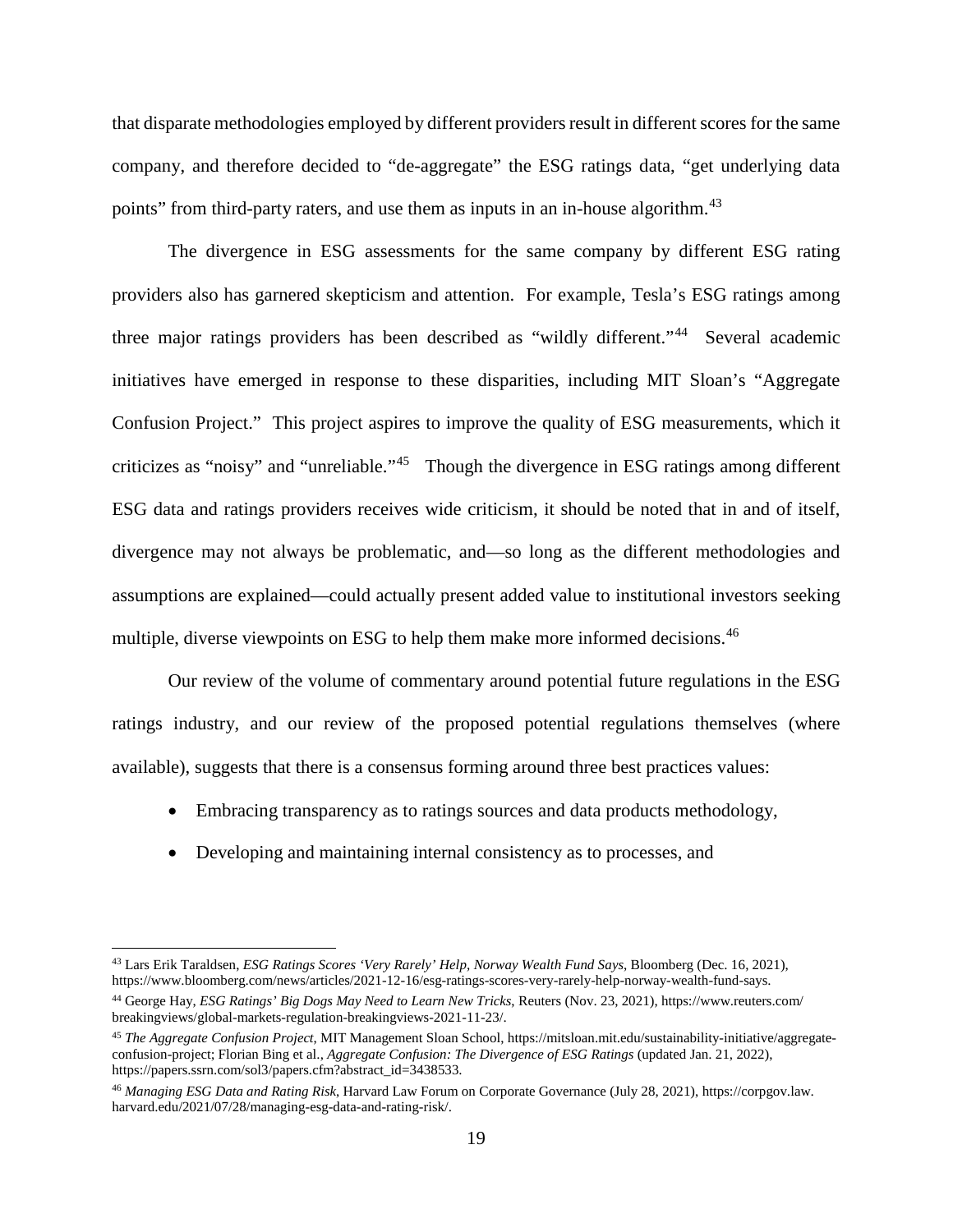• Ensuring objectivity in research and ratings by implementing governance and structural controls to identify, disclose, and mitigate actual or perceived conflicts of interest.

We conducted this investigation with those best practices in mind and have drafted the recommendations discussed in Section VI below with an eye to these ideals and the potential for a future regulated environment that aligns with these values.

# <span id="page-23-0"></span>**IV. RELEVANT TERMINOLOGY AND LEGAL STANDARDS**

<span id="page-23-1"></span>This section defines and discusses key terms and standards relevant to the investigation and provides legal, statutory, and common use definitions where relevant.

#### **A. BDS (Boycott, Divestment, and Sanctions) Definitions**

#### 1. BDS Campaign

<span id="page-23-2"></span>The Boycott, Divestment, Sanctions ("BDS") campaign is a campaign officially launched in 2005 and coordinated by the Palestinian BDS National Committee.<sup>47</sup> In collaboration with the Palestinian Campaign for the Academic and Cultural Boycott of Israel, the group runs a website— BDSMovement.net—which defines the campaign as "a Palestinian-led movement for freedom, justice and equality."[48](#page-23-4) The BDS movement was founded in response to 170 Palestinian civil society organizations (including unions, political parties, professional associations, and refugee networks) publishing a call for the international community to boycott, divest from, and sanction Israel until the state complies with "with international law and universal principles of human rights."[49](#page-23-5) The BDS movement contends that Israel is in violation of international law, and seeks to pressure Israel through boycotts of and divestment from Israeli products and businesses

<span id="page-23-3"></span> <sup>47</sup> *Palestinian BDS National Committee*, BDS Movement.net, http://bdsmovement.net/bnc.

<span id="page-23-4"></span><sup>48</sup> *What is BDS*, BDS Movement.net, https://bdsmovement.net/what-is-bds.

<span id="page-23-5"></span><sup>49</sup> Jad Essayli, *Restricting Your Right to Boycott: Free Speech Implications Regarding Legislation Targeting the Boycott, Divestment, and Sanctions (BDS) Movement in the United States and the European Union*, 21 San Diego Int'l L.J. 457, 459-60 (2020).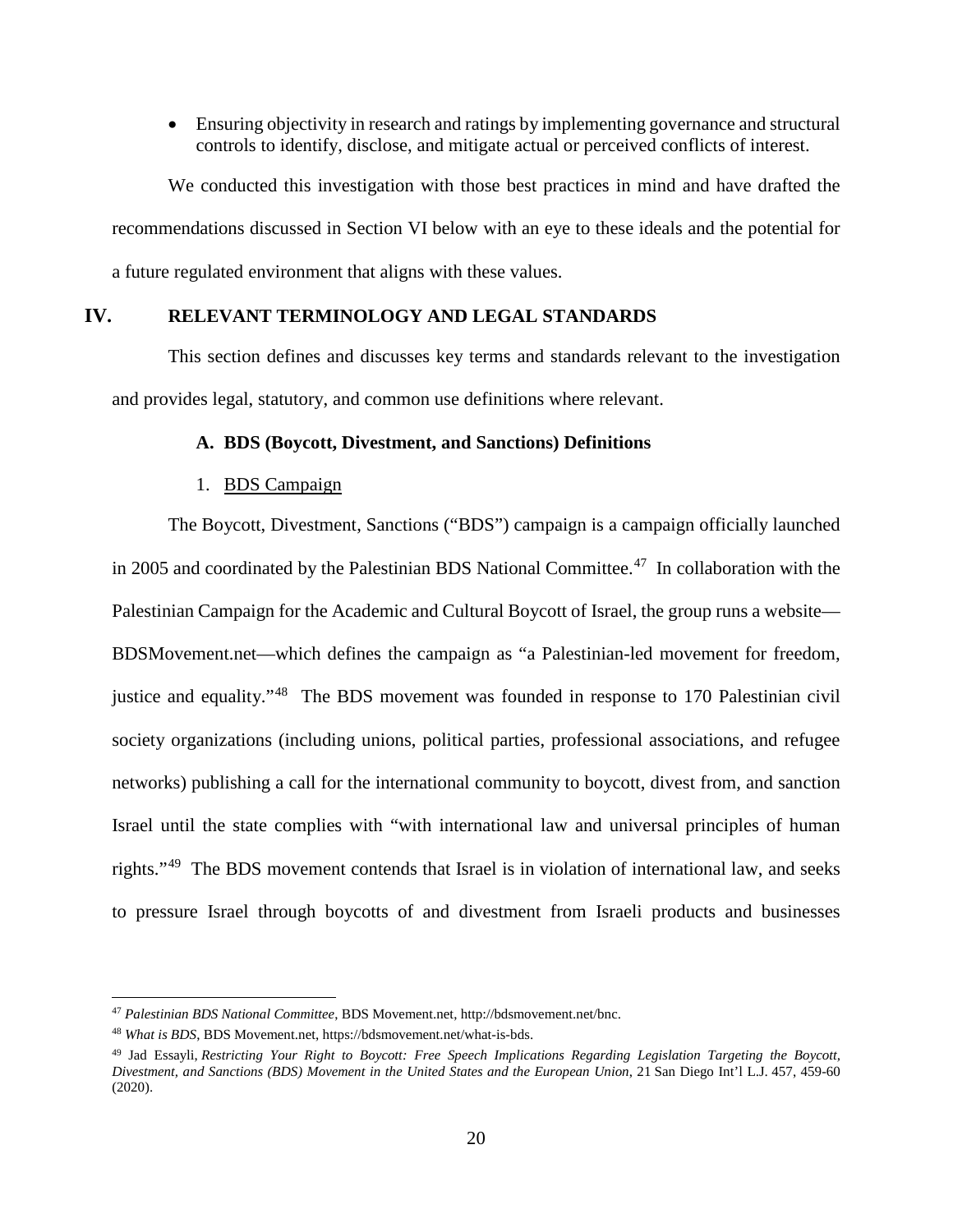operating in Israel.<sup>50</sup> The BDS campaign seeks (1) an end to the occupation and dismantling the barriers between Israeli territory and the "Occupied Palestinian Territories," (2) recognition of the equal rights of Arab-Palestinian citizens, and (3) respect for the right of Palestinian refugees to return to their homes.<sup>[51](#page-24-2)</sup> The Anti-Defamation League ("ADL") has characterized the BDS movement as "a key tactic within the global effort to delegitimize and isolate Israel." The ADL also charges that "BDS campaigns promote a biased and simplistic approach to the complex Israeli-Palestinian conflict, and present this dispute over territorial and nationalist claims as the fault of only one party—Israel."[52](#page-24-3) 

### 2. Boycott

<span id="page-24-0"></span>Few pieces of U.S. anti-BDS legislation, including the Illinois anti-BDS statute, 40 Ill.

Comp. Stat. Ann. 5/1-110.16, actually define "BDS." However, the Illinois anti-BDS statute, like

most anti-BDS legislation, does define "boycott." Illinois prohibits the state retirement system

pension fund from investing in companies that "boycott Israel," defined as follows:

"Boycott Israel" means engaging in actions that are politically motivated and are intended to penalize, inflict economic harm on, or otherwise limit commercial relations with the State of Israel or companies based in the State of Israel or in territories controlled by the State of Israel.<sup>[53](#page-24-4)</sup>

Other states' anti-BDS statutes essentially follow this definition of "boycott."[54](#page-24-5)

<span id="page-24-1"></span> <sup>50</sup> *What is BDS*, BDS Movement.net, https://bdsmovement.net/what-is-bds.

<span id="page-24-2"></span><sup>51</sup> Jad Essayli, *Restricting Your Right to Boycott: Free Speech Implications Regarding Legislation Targeting the Boycott, Divestment, and Sanctions (BDS) Movement in the United States and the European Union*, 21 San Diego Int'l L.J. 457, 461-62 (2020). *See also* BDS, *What is BDS*, https://bdsmovement.net/what-is-bds.

<span id="page-24-3"></span><sup>52</sup> *BDS: The Global Campaign to Delegitimize Israel*, Anti-Defamation League, https://www.adl.org/resources/backgrounders/ bds-the-global-campaign-to-delegitimize-israel?gclid=EAIaIQobChMI6uDezZG89gIVD-DICh0uvg18EAAYBCAAEgJgrfD\_ BwE.

<span id="page-24-4"></span><sup>53</sup> 40 Ill. Comp. Stat. Ann. 5/1-110.16(a).

<span id="page-24-5"></span><sup>54</sup> *See, e.g.*, Fla. Stat. § 215.4725 ("'Boycott Israel' or 'boycott of Israel' means refusing to deal, terminating business activities, or taking other actions to limit commercial relations with Israel, or persons or entities doing business in Israel or in Israeli-controlled territories, in a discriminatory manner. A statement by a company that it is participating in a boycott of Israel, or that it has initiated a boycott in response to a request for a boycott of Israel or in compliance with, or in furtherance of, calls for a boycott of Israel, may be considered by the State Board of Administration to be evidence that a company is participating in a boycott of Israel…."); Tex. Gov't Code § 808.001(1) ("'Boycott Israel' means refusing to deal with, terminating business activities with, or otherwise taking any action that is intended to penalize, inflict economic harm on, or limit commercial relations specifically with Israel, or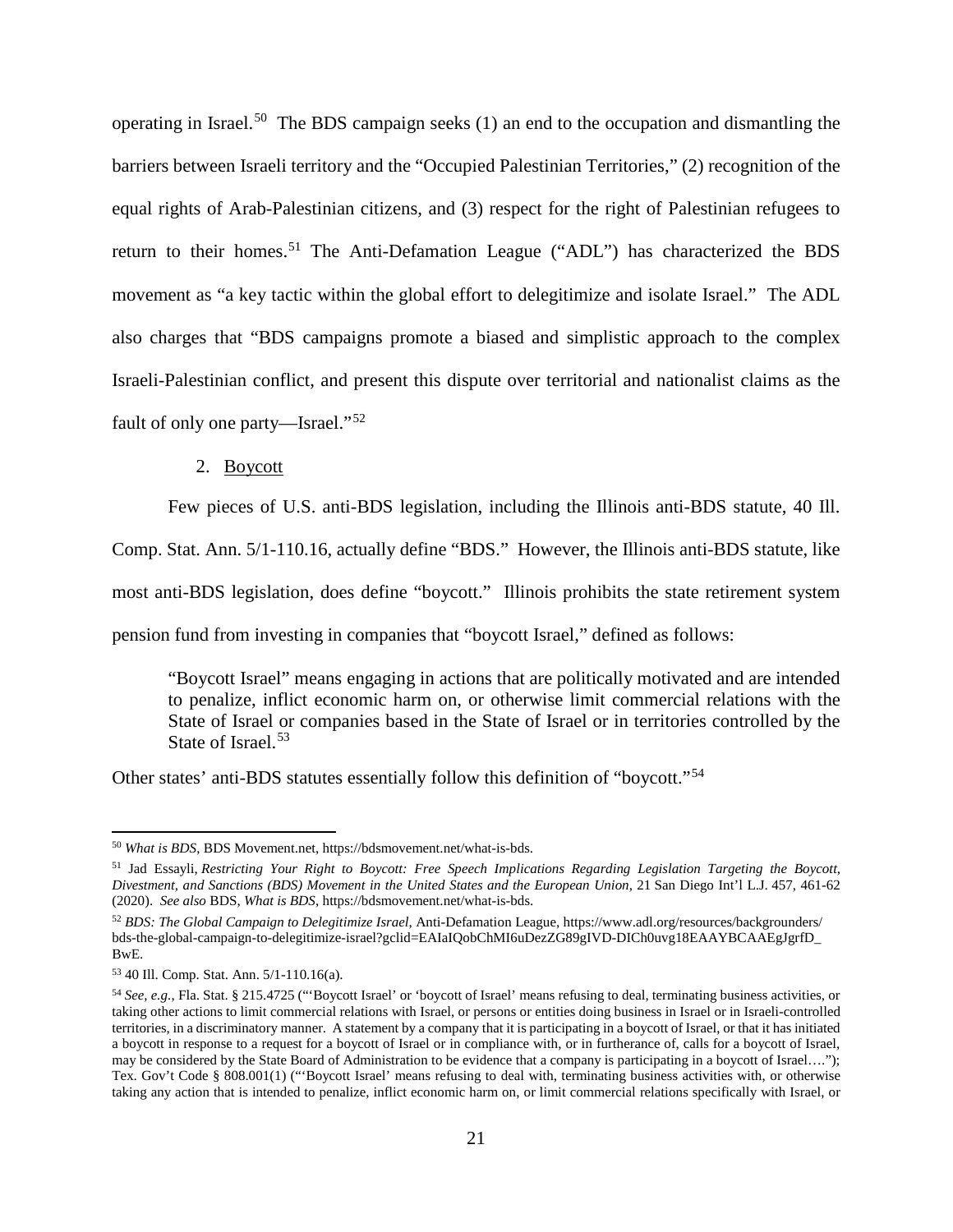The BDS campaign itself defines "boycott" as "involv[ing] withdrawing support from Israel's apartheid regime, complicit Israeli sporting, cultural and academic institutions, and from all Israeli and international companies engaged in violations of Palestinian human rights."[55](#page-25-2) 

#### 3. Divestment

<span id="page-25-0"></span>Like many of the other state anti-BDS statutes,  $56$  the Illinois anti-BDS statute, 40 Ill. Comp. Stat. Ann. 5/1-110.16, does not define "divestment." The New Jersey anti-BDS statute, N.J. Rev. Stat. § 52:18A-89.14, is an exception—it defines "divestment" as "mean[ing] to sell, redeem, or withdraw all holdings of a company from the investment portfolio of another company or of a governmental entity."[57](#page-25-4) The BDS campaign itself defines "divestment" as "campaigns [that] urge banks, local councils, churches, pension funds and universities to withdraw investments from the State of Israel and all Israeli and international companies that sustain Israeli apartheid."<sup>[58](#page-25-5)</sup> The United Nations does not define "divestment."

### 4. Sanctions

<span id="page-25-1"></span>Nearly all state anti-BDS statutes leave "sanctions" undefined.<sup>[59](#page-25-6)</sup> Again, only the New Jersey anti-BDS statute, N.J. Rev. Stat. § 52:18A-89.14, defines "sanctions" as "mean[ing] the attempts by national governments, multilateral organizations and other international bodies or their subdivisions to limit or ban trade or other relations with a state or nation."<sup>60</sup> The BDS campaign

with a person or entity doing business in Israel or in an Israeli-controlled territory, but does not include an action made for ordinary business purposes."); N.J. Stat. § 52:18A-89.14 ("As used in this act . . . 'boycott' means engaging in actions that are intended to penalize, inflict economic harm on, or otherwise limit commercial relations with another state or nation").

<span id="page-25-2"></span><sup>55</sup> *What is BDS?*, BDS Movement.net, https://bdsmovement.net/what-is-bds.

<span id="page-25-3"></span><sup>56</sup> *See, e.g.*, Fla. Stat. Ann. § 215.4725 (defining boycott and other terms, but not divestment); Ariz. Rev. Stat. Ann. § 35-393 (same); Ark. Code Ann. § 25-1-502 (same); N.C. Gen. Stat. § 147-86.80 (same); Tex. Gov't. Code § 808.001 (same).

<span id="page-25-4"></span><sup>57</sup> N.J. Rev. Stat. § 52:18A-89.14.

<span id="page-25-5"></span><sup>58</sup> *What is BDS?*, BDS Movement.net, https://bdsmovement.net/what-is-bds.

<span id="page-25-6"></span><sup>59</sup> *See, e.g.*, Ark. Code Ann. § 25-1-502 (defining boycott and other terms, but not sanctions or divestment); Nev. Rev. Stat. Ann. § 355.305 (defining boycott but not sanctions or other terms).

<span id="page-25-7"></span><sup>60</sup> N.J. Rev. Stat. § 52:18A-89.14.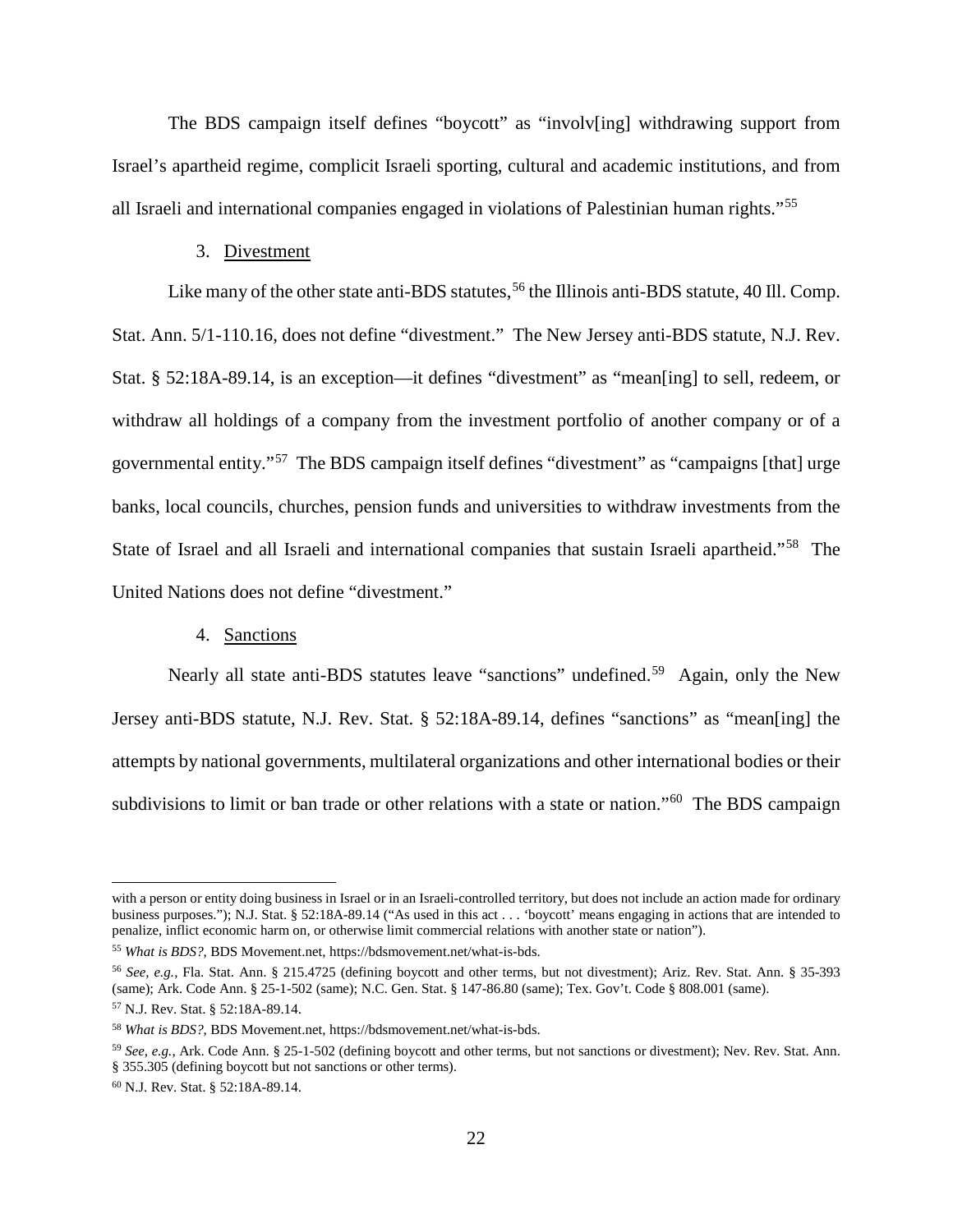defines "sanctions" as "campaigns [that] pressure governments to fulfill their legal obligations to end Israeli apartheid, and not aid or assist its maintenance, by banning business with illegal Israeli settlements, ending military trade and free-trade agreements, as well as suspending Israel's membership in international forums such as UN bodies and FIFA."[61](#page-26-1)

# **B. BDS Lists**

<span id="page-26-0"></span>In addition to a call for boycott of all Israeli companies and products, the BDS campaign also publishes "lists" that target specific companies and products in an attempt to concentrate and maximize economic damage. As of May 2022, the BDS campaign targets the following eight products and brands: (1) fruit, vegetable, and wine labeled as being "produced in Israel," (2) AXA, (3) Hewlett Packard, (4) Puma, (5) SodaStream, (6) Ahava, (7) Sabra hummus, and (8) Pillsbury.[62](#page-26-2) Additionally, the official BDS website counsels those interested in engaging with the movement to "[c]heck with BDS organisations in [their] country for the brands being targeted in [their] community" and provides a drop down menu of various BDS associated organizations around the world.<sup>[63](#page-26-3)</sup>

There are also "unofficial" BDS lists promulgated by sources sympathetic to the BDS movement, with the "BDS Guide" being among the most popular (indeed, it is the top search result for "BDS list" on Google).<sup>[64](#page-26-4)</sup> The list is extensive, as it attempts to name every business, institution, or creative artist with any commercial connection to Israel.<sup>[65](#page-26-5)</sup> Consequently, the list contains thousands of names, brands, companies, and universities.<sup>[66](#page-26-6)</sup> Other BDS lists are more targeted, focusing on companies that conduct business specifically in occupied territories and

<span id="page-26-1"></span> <sup>61</sup> *What is BDS?*, BDS Movement.net, https://bdsmovement.net/what-is-bds.

<span id="page-26-2"></span><sup>62</sup> *Know What to Boycott*, BDS Movement.net, https://bdsmovement.net/get-involved/what-to-boycott.

<span id="page-26-3"></span><sup>63</sup> *Know What to Boycott*, BDS Movement.net, https://bdsmovement.net/get-involved/what-to-boycott.

<span id="page-26-4"></span><sup>64</sup> *BDS List*, BDS Guide, http://bdsguide.com/bds-list/.

<span id="page-26-5"></span><sup>65</sup> *BDS List*, BDS Guide, http://bdsguide.com/bds-list/.

<span id="page-26-6"></span><sup>66</sup> *BDS List*, BDS Guide, http://bdsguide.com/bds-list/.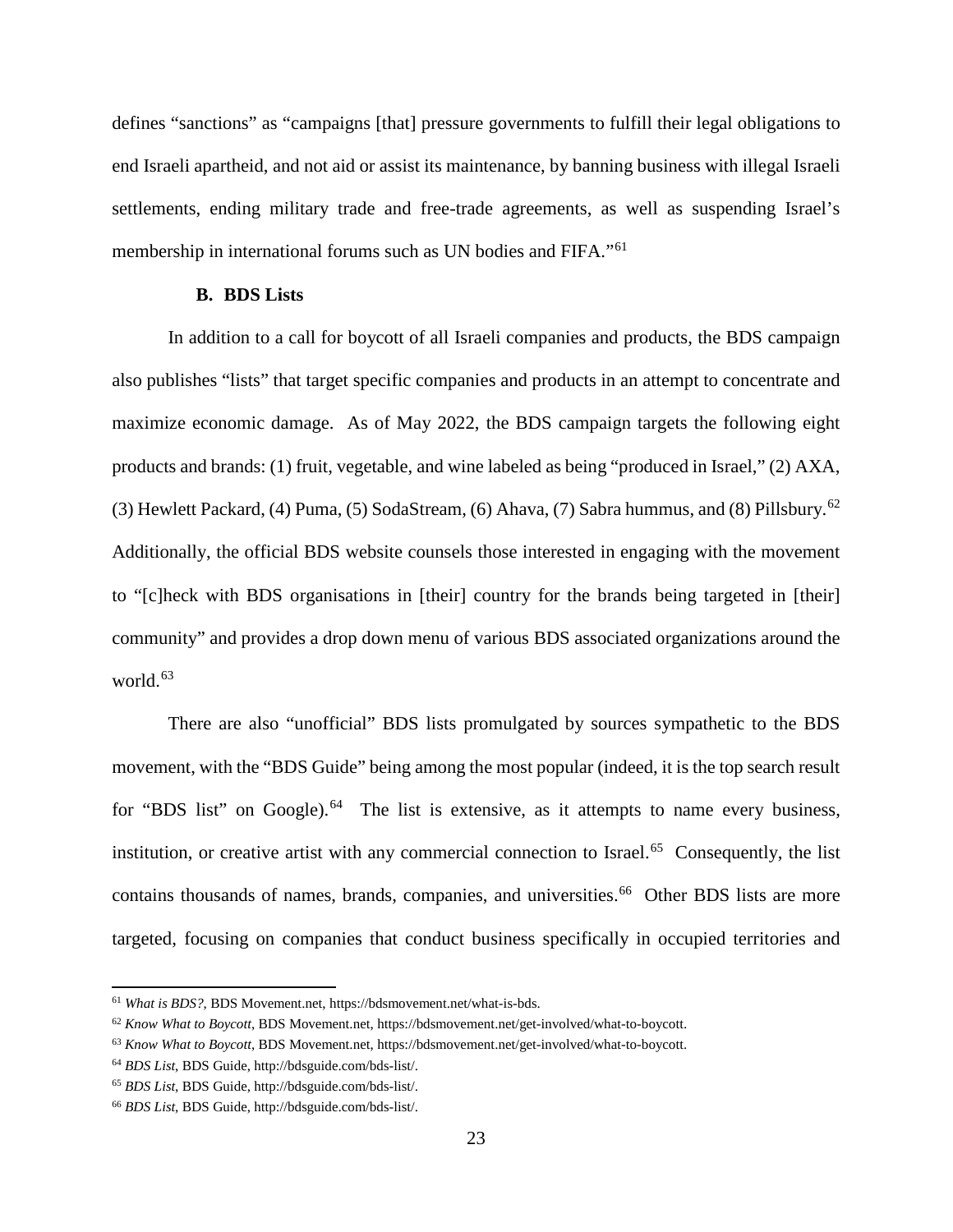settlements, or which support the Israeli Defense Force's military mission there. In February 2020, the UN High Commissioner for Human Rights published a list of 112 companies "that raised particular human rights concerns" associated with "facilitating the construction, expansion or maintenance of Israeli settlements or the demolition of Palestinian housing and property."[67](#page-27-0) The UN High Commissioner's report itself explicitly states it has no legal standing and does not apply any legal characterization to the businesses listed.<sup>[68](#page-27-1)</sup> However, Israel has condemned the database as a "defamatory blacklist."[69](#page-27-2)

Other human rights and consumer organizations publish their own independent lists. For example, the Ethical Consumer—an independent, nonprofit organization based in Manchester, United Kingdom<sup>[70](#page-27-3)</sup>—publishes shopping guides on a wide-range of issues, including animal testing and climate change,  $71$  and maintains an ongoing "boycott list" which currently includes eight companies that have supported Israeli settlements in the Israeli/Palestinian conflict areas or the Israeli military (as identified by the BDS movement).<sup>[72](#page-27-5)</sup> Other organizations, such as the Danish NGO Danwatch, investigate various companies involved in the Israeli/Palestinian conflict areas, but do not publish a centralized list.<sup>[73](#page-27-6)</sup>

<span id="page-27-0"></span> $67$  Hum. Rts. Council, Ann. rep. of the United Nations High Commissioner for Hum. Rts. and rep. of the Off. of the High Commissioner and the Secretary-Gen. on its Forty-Third Session, UN Doc. A/HRC/43/71 (2020).

<span id="page-27-1"></span><sup>68</sup> Nick Cumming-Bruce, *U.N. Publishes List of Firms Doing Business With Israeli Settlements*, New York Times (Feb. 12, 2020), https://www.nytimes.com/2020/02/12/world/middleeast/un-israeli-settlements-companies-list.html.

<span id="page-27-2"></span><sup>69</sup> Nick Cumming-Bruce, *U.N. Publishes List of Firms Doing Business With Israeli Settlements*, New York Times (Feb. 12, 2020), https://www.nytimes.com/2020/02/12/world/middleeast/un-israeli-settlements-companies-list.html.

<span id="page-27-3"></span><sup>70</sup> *About Us*, Ethical Consumer, https://www.ethicalconsumer.org/about-us.

<span id="page-27-4"></span><sup>71</sup> *Quick Guide*, Ethical Consumer, https://www.ethicalconsumer.org/quick-guide-ethical-consumer.

<span id="page-27-5"></span><sup>72</sup> *Boycott List*, Ethical Consumer, https://www.ethicalconsumer.org/ethicalcampaigns/boycotts.

<span id="page-27-6"></span><sup>73</sup> *See, e.g.*, Danwatch, *Pension Fund blacklists four companies after Danwatch investigation* (Oct. 10, 2017), https://danwatch.dk/en/pension-fund-blacklists-four-companies-after-danwatch-investigation/; Danwatch, Europe's Largest Pension Funds Heavily Invested in Illegal Israeli Settlements (Jan. 31, 2017), https://danwatch.dk/en/europes-largest-pensionfunds-heavily-invested-in-illegal-israeli-settlements/; Danwatch, Investment funds invest half a billion in Israeli settlements (Dec. 19, 2014), https://danwatch.dk/en/investment-funds-invest-half-a-billion-in-israeli-settlements/.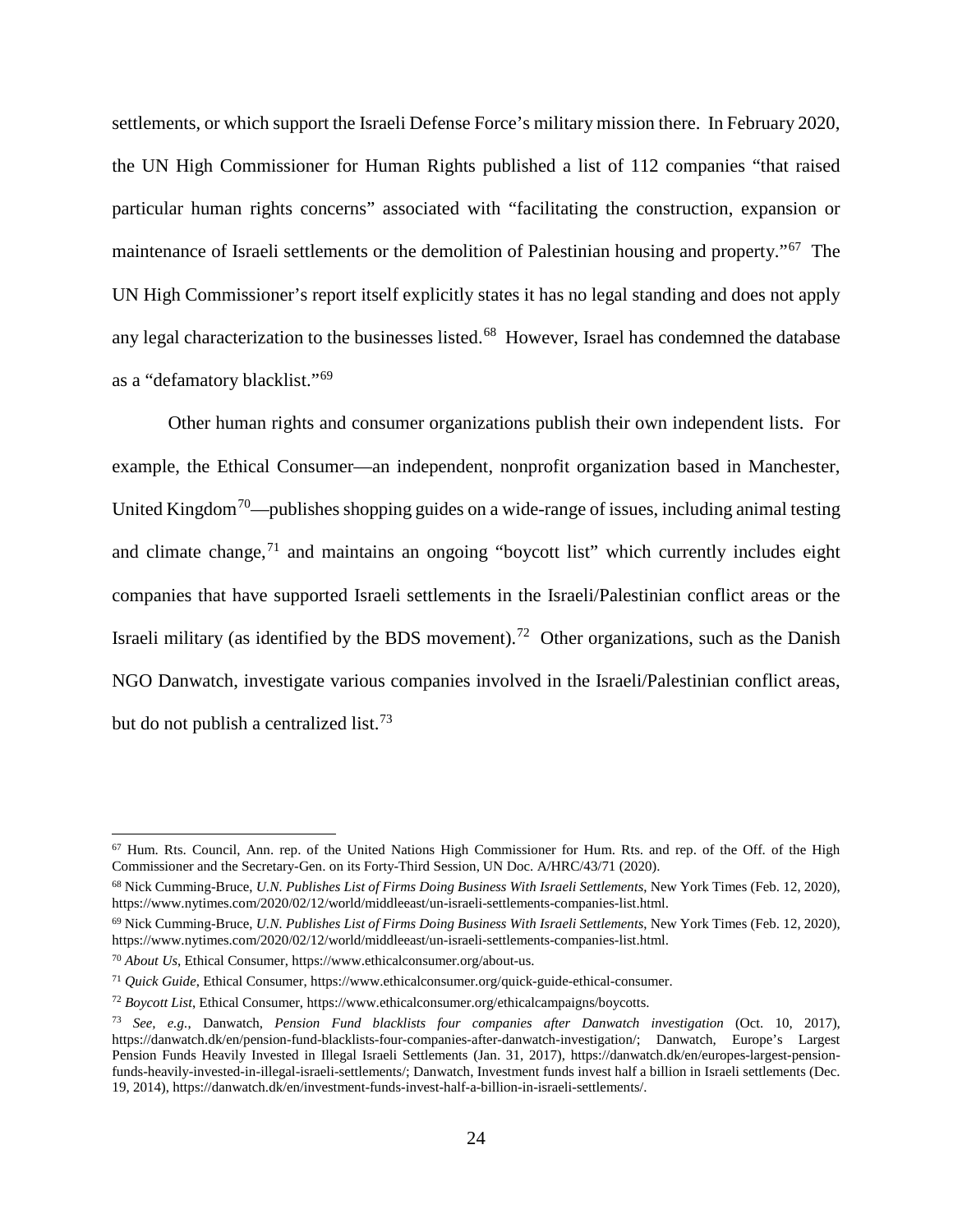## **C. Anti-BDS Legislation**

#### 1. State Anti-BDS Legislation

<span id="page-28-1"></span><span id="page-28-0"></span>Currently, thirty-five states have enacted some form of anti-BDS legislation.<sup>[74](#page-28-2)</sup> Despite their similarities, anti-BDS legislation can be classified into three broad types of statutes.[75](#page-28-3) 

The first type of anti-BDS statute requires that all parties contracting with the state supply a written certification in which the contractor pledges that they will not boycott Israel.<sup>76</sup> States that utilize this type of statute include Florida and California.<sup>[77](#page-28-5)</sup>

The second form of anti-BDS statute requires the state to compile a list of companies boycotting Israel, from which state entities will divest.[78](#page-28-6) Usually, the statute will compel the state treasury or retirement board to compile the list for divestment purposes.<sup>[79](#page-28-7)</sup> States that utilize this type of statute include Texas and Arizona.<sup>[80](#page-28-8)</sup>

<span id="page-28-2"></span> <sup>74</sup> Jewish Virtual Library, *Anti-Semitism: State Anti-BDS Legislation,* https://www.jewishvirtuallibrary.org/anti-bds-legislation; Palestine Legal, *Legislation targeting advocacy for Palestinian Rights*, https://legislation.palestinelegal.org/state-legislation/.

<span id="page-28-3"></span><sup>75</sup> *See* Jad Essayli, *Restricting Your Right to Boycott: Free Speech Implications Regarding Legislation Targeting the Boycott, Divestment, and Sanctions (BDS) Movement in the United States and the European Union*, 21 San Diego Int'l L.J. 457, 466-67 (2020).

<span id="page-28-4"></span><sup>76</sup> *See* Jad Essayli, *Restricting Your Right to Boycott: Free Speech Implications Regarding Legislation Targeting the Boycott, Divestment, and Sanctions (BDS) Movement in the United States and the European Union*, 21 San Diego Int'l L.J. 457, 466-67 (2020).

<span id="page-28-5"></span><sup>77</sup> *See e.g.*, Fla. Stat. Ann. § 287.135(2)(a) ("A company is ineligible to, and may not, bid on, submit a proposal for, or enter into or renew a contract with an agency or local governmental entity for goods or services of . . . Any amount if, at the time of bidding on, submitting a proposal for, or entering into or renewing such contract, the company is on the Scrutinized Companies that Boycott Israel List, created pursuant to s. 215.4725, or is engaged in a boycott of Israel . . ."); Cal. Pub. Cont. Code § 2010(c)(1) ("A person that submits a bid or proposal to, or otherwise proposes to enter into or renew a contract with, a state agency with respect to any contract in the amount of one hundred thousand dollars (\$100,000) or more shall certify . . . That any policy that they have against any sovereign nation or peoples recognized by the government of the United States, including, but not limited to, the nation and people of Israel, is not used to discriminate in violation of the Unruh Civil Rights Act . . .").

<span id="page-28-6"></span><sup>78</sup> *See* Jad Essayli, *Restricting Your Right to Boycott: Free Speech Implications Regarding Legislation Targeting the Boycott, Divestment, and Sanctions (BDS) Movement in the United States and the European Union*, 21 San Diego Int'l L.J. 457, 466-67 (2020).

<span id="page-28-7"></span><sup>79</sup> *See* e.g., Tex. Gov't Code Ann. § 808.051(a) ("The comptroller shall prepare and maintain, and provide to each state governmental entity, a list of all companies that boycott Israel."); Ariz. Rev. Stat. Ann. § 35-393.02E(1) ("Each public fund shall… Sell, redeem, divest or withdraw all direct holdings of a restricted company from the assets under its management in an orderly and fiducially responsible manner within three months after preparing the list of restricted companies pursuant to subsection A of this section. On or before August 1 of each year, the state treasurer and each retirement system shall post on their websites a list of investments that are sold, redeemed, divested or withdrawn pursuant to this paragraph.").

<span id="page-28-8"></span><sup>80</sup> *See* Tex. Gov't Code Ann. § 808.051(a); Ariz. Rev. Stat. Ann. § 35-393.02E(1).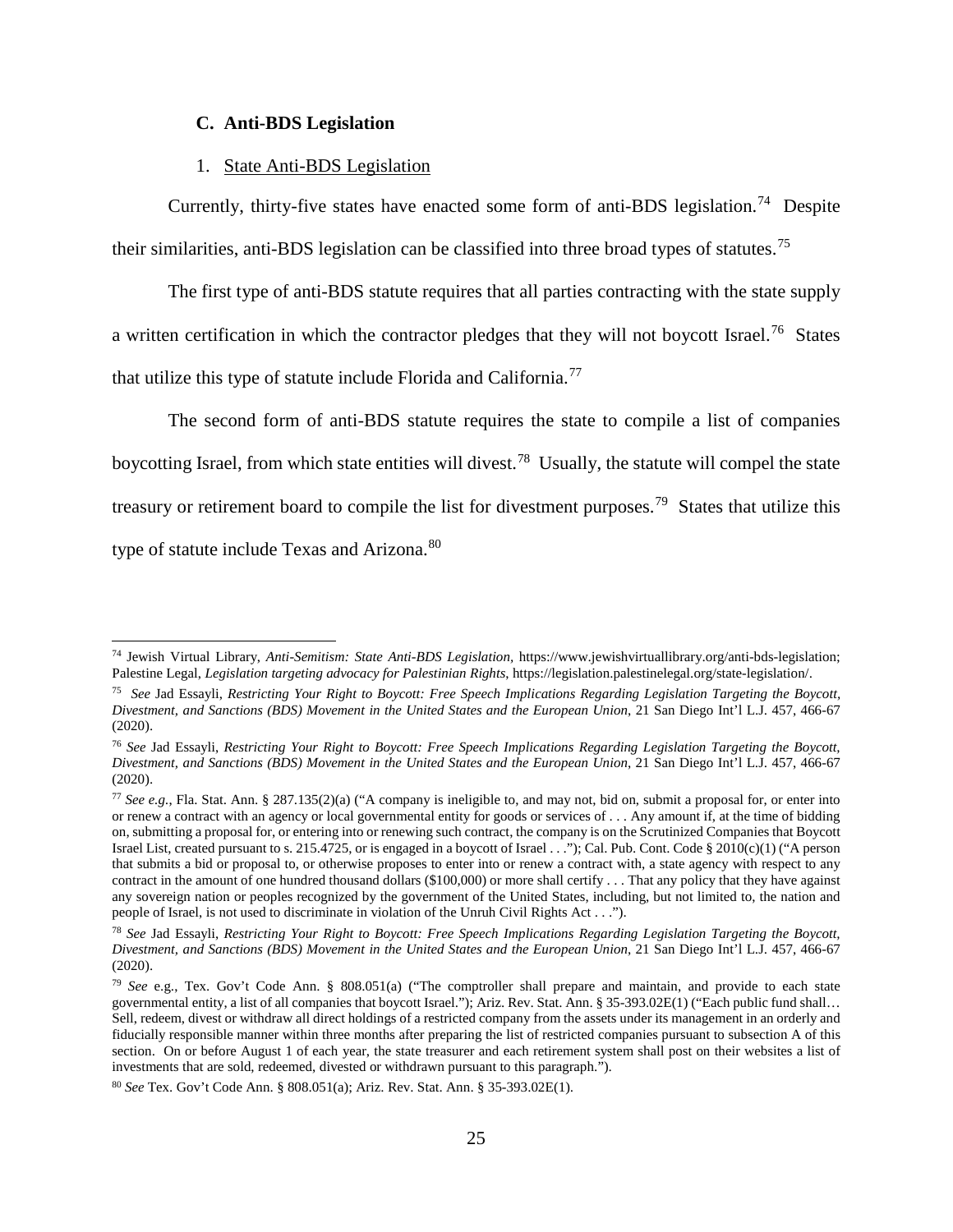The final variation of anti-BDS statutes is that of a non-binding resolution.<sup>[81](#page-29-0)</sup> Non-binding resolutions are essentially symbolic condemnations of the BDS movement without enforcement mechanisms.<sup>[82](#page-29-1)</sup> Tennessee and Virginia utilize this type of statute.<sup>[83](#page-29-2)</sup>

Some states have passed more than one type of anti-BDS statute.<sup>[84](#page-29-3)</sup> For example, North Carolina has both a written certification requirement and a company blacklist. $85$  To date, twenty eight states have passed laws mandating written certification,<sup>[86](#page-29-5)</sup> thirteen states have passed laws requiring the compilation of company blacklists,  $87$  and two states have passed only non-binding resolutions.[88](#page-29-7)

Illinois has the second type of anti-BDS statute. In 2015, Illinois enacted 40 Ill. Comp. Stat. Ann. 5/1-110.16 which requires the Illinois Investment Policy Board (the "IIPB") to regulate the investment of public money for state retirement funds. The Illinois statute charged the IIPB with creating and maintaining a quarterly list of businesses who boycott Israel by "engaging in actions that are politically motivated and are intended to penalize, inflict economic harm on, or otherwise limit commercial relations with the State of Israel or companies based in the State of Israel or in territories controlled by the State of Israel."[89](#page-29-8) The consequence of appearing on the

<span id="page-29-0"></span> <sup>81</sup> Jewish Virtual Library, *Anti-Semitism: State Anti-BDS Legislation,* https://www.jewishvirtuallibrary.org/anti-bds-legislation. <sup>82</sup> *See New York State Assembly passes anti-BDS resolution*, World Jewish Congress (June 19, 2015),

<span id="page-29-1"></span>https://www.worldjewishcongress.org/en/news/new-york-state-assembly-passes-anti-bds-resolution-6-5-2015.

<span id="page-29-2"></span><sup>83</sup> S. J. Res. 170. 109th Gen. Assemb., Reg. Sess. (Tenn. 2015); H. J. Res. 177, 2016 Leg., Reg. Sess. (Va. 2016).

<span id="page-29-3"></span><sup>84</sup> *See e.g.*, N.C. Gen. Stat. Ann. § 147-86.81.

<span id="page-29-4"></span><sup>85</sup> N.C. Gen. Stat. Ann. § 147-86.81.

<span id="page-29-5"></span><sup>86</sup> These states are: Alabama, Arizona, California, Colorado, Florida, Georgia, Idaho, Iowa, Kansas, Kentucky, Louisiana, Maryland, Michigan, Minnesota, Missouri, Nevada, North Carolina, Ohio, Oklahoma, Pennsylvania, Rhode Island, South Carolina, South Dakota, West Virginia, and Wisconsin.

<span id="page-29-6"></span><sup>87</sup> These states are: Arizona, Arkansas, Colorado, Florida, Illinois, Indiana, Iowa, Mississippi, Nevada, New Jersey, New York, North Carolina, and Texas.

<span id="page-29-7"></span><sup>88</sup> These states are: Tennessee and Virginia.

<span id="page-29-8"></span><sup>89</sup> 40 Ill. Comp. Stat. Ann. 5/1-110.16(a), (b), (d).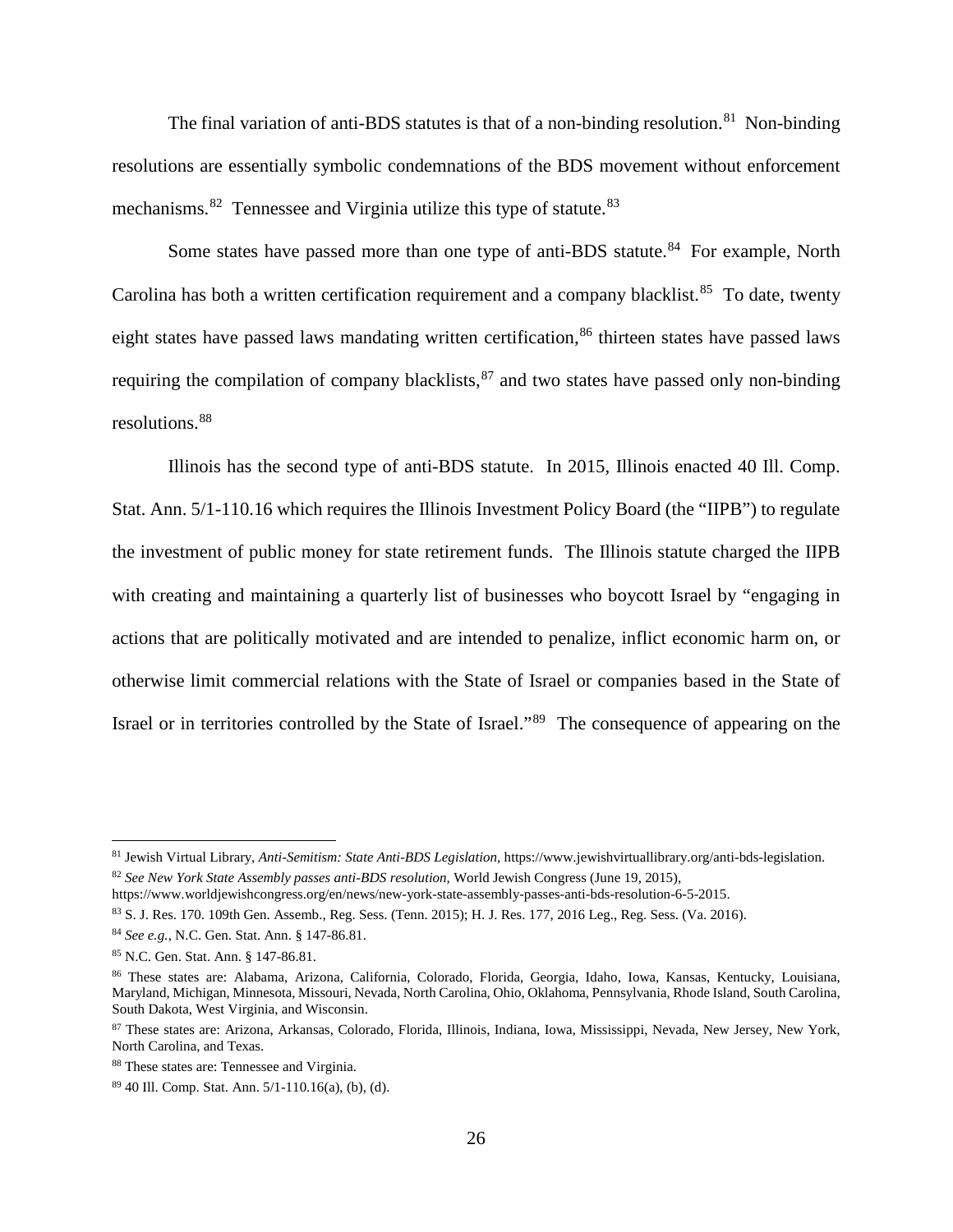list of restricted businesses is that state retirement funds may not be invested in those companies.<sup>[90](#page-30-1)</sup> Under the statute, there is no civil or criminal liability imposed on those listed companies.

### 2. Federal Anti-BDS Legislation

<span id="page-30-0"></span>There are two federal anti-BDS laws currently in effect, 19 U.S.C. § 4201 and 19 U.S.C. § 4301, along with an executive order ("EO") 13899. Passed in conjunction with the Bipartisan Congressional Trade Priorities and Accountability Act of 2015, § 4201 states that in negotiating with foreign countries in the Transatlantic Trade and Investment Partnership (TTIP), it is an objective of the United States to discourage boycotts of Israel.<sup>[91](#page-30-2)</sup> Moreover,  $\S$  4201 states that the United States will "seek the elimination of politically motivated nontariff barriers" imposed on goods from Israel or its settlements.<sup>92</sup>

Similarly, 19 U.S.C. § 4301, the Trade Facilitation and Trade Enforcement Act of  $2015$ , <sup>[93](#page-30-4)</sup> contains several anti-boycott measures, including a statement of policy opposing "politically motivated actions" to penalize or limit commercial relations with Israel, such as BDS campaigns. The Trade Facilitation and Trade Enforcement Act states that discouraging boycotts against Israel is a principal U.S. objective in negotiating foreign trade agreements.<sup>94</sup> It directs the President of the United States to report annually on anti-BDS efforts to Congress, including on the specific steps the United States is taking to discourage other countries or international organizations from establishing barriers to trade with Israel or its settlements.<sup>[95](#page-30-6)</sup> The Trade Facilitation and Trade Enforcement Act also bars state and federal courts from recognizing or enforcing foreign

<span id="page-30-1"></span> <sup>90</sup> 40 Ill. Comp. Stat. Ann. 5/1-110.16(a), (b), (d).

<span id="page-30-2"></span><sup>91</sup> 19 U.S.C. § 4201(b)(20) (2015).

<span id="page-30-3"></span><sup>92</sup> 19 U.S.C. § 4201(b)(20) (2015).

<span id="page-30-4"></span><sup>93</sup> 19 U.S.C. § 4301 (2016) *et seq.*

<span id="page-30-5"></span><sup>94</sup> 19 U.S.C. § 4452(b), (c) (2016).

<span id="page-30-6"></span><sup>95</sup> 19 U.S.C. § 4452(d) (2016).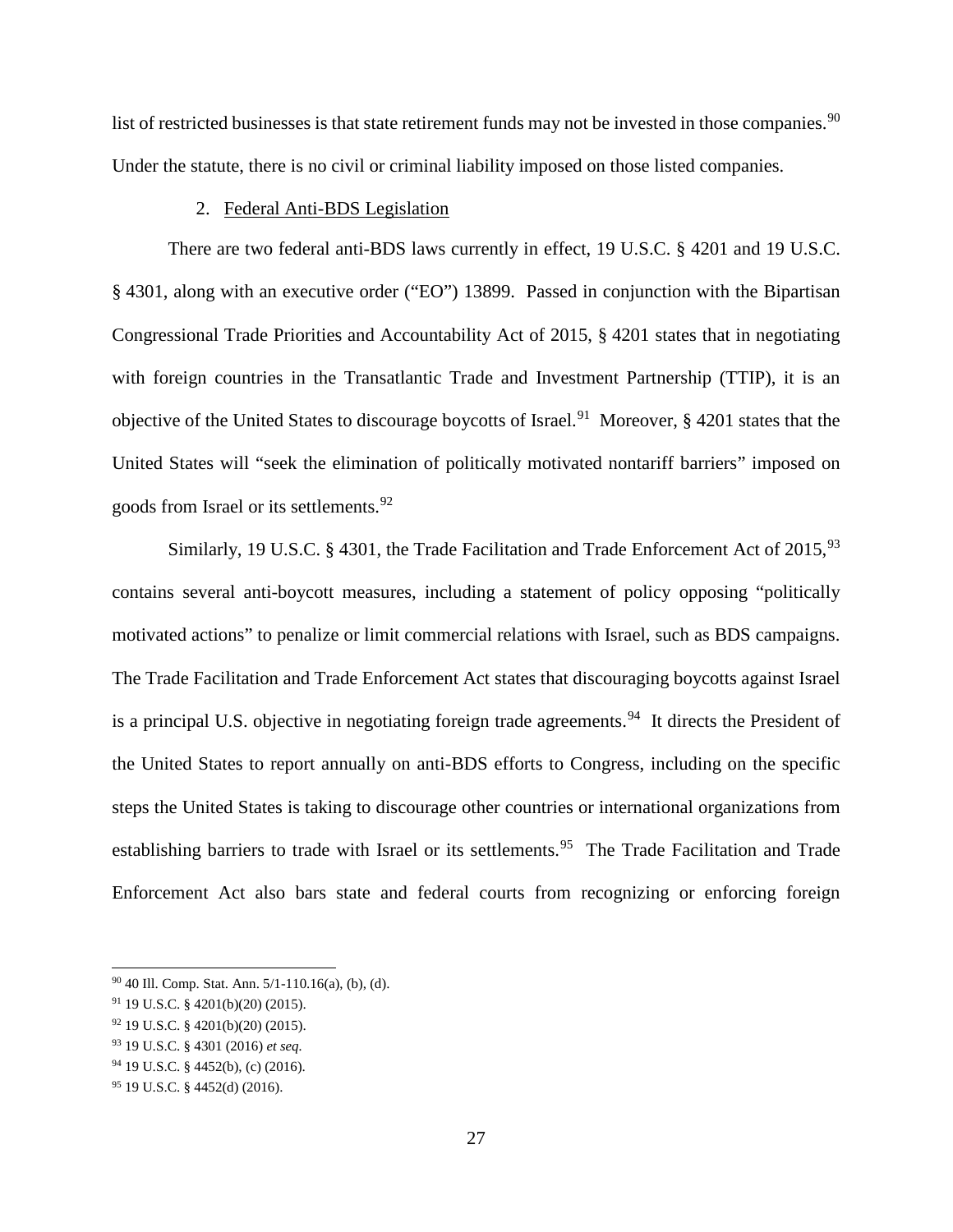judgments against U.S. persons where the foreign judgment is based on a finding that conducting business in Israel or Israeli-controlled territories violates the law.[96](#page-31-0) 

Finally, in December 2019, President Trump signed an executive order, EO 13899, which directed government agencies charged with enforcing Title VI of the Civil Rights Act, including the Department of Education, to consider the International Holocaust Remembrance Alliance's ("IHRA") definition of antisemitism and its contemporary examples of antisemitism when enforcing the antidiscrimination provisions of the Civil Rights Act.<sup>97</sup> Notably, the IHRA includes two contemporary examples of antisemitism which take aim at BDS rhetoric.<sup>[98](#page-31-2)</sup> Specifically, the IHRA condemns rhetoric that "claim[s] that the existence of a State of Israel is a racist endeavor" or that "appl[ies] double standards [to Israel] by requiring of it a behavior not expected or demanded of any other democratic nation."[99](#page-31-3) Proponents of the BDS movement are often alleged to use such rhetoric against Israel.<sup>[100](#page-31-4)</sup> President Biden has not rescinded this executive order.<sup>[101](#page-31-5)</sup>

Moreover, there are three pending pieces of federal anti-BDS legislation, two sponsored in the Senate, (i) S 1260, SA 1502 (2021) and (ii) S 2119 (2021),  $102$  and one sponsored in the House.<sup>[103](#page-31-7)</sup> Introduced as an amendment to the Innovation and Competition Act of 2021 and adopted in committee, S 1260, SA 1502 excludes countries that boycott Israel or Israeli settlements

<span id="page-31-0"></span> <sup>96</sup> 19 U.S.C. § 4452(e) (2016).

<span id="page-31-1"></span><sup>97</sup> Proclamation No. 13,899, 84 Fed. Reg. 68,7779 (Dec. 11, 2019).

<span id="page-31-2"></span><sup>98</sup> International Holocaust Remembrance Alliance, *What is antisemitism*, https://www.holocaustremembrance.com/resources/ working-definitions-charters/working-definition-antisemitism.

<span id="page-31-3"></span><sup>99</sup> International Holocaust Remembrance Alliance, *What is antisemitism*, https://www.holocaustremembrance.com/resources/ working-definitions-charters/working-definition-antisemitism.

<span id="page-31-4"></span><sup>100</sup> For example, Al Jazeera, a publication noted for its pro-Palestinian and pro-BDS stance, took issue with the IHRA's contemporary examples of antisemitism. *See* James Kleinfeld, *IHRA 'misrepresents' own definition of anti-Semitism, says report*, Al Jazeera (23 Apr. 2021), https://www.aljazeera.com/news/2021/4/23/ihra-misrepresents-own-definition-of-anti-semitism-saysreport.

<span id="page-31-5"></span><sup>101</sup>*Legislation targeting advocacy for Palestinian Rights*, Palestine Legal, https://legislation.palestinelegal.org/state-legislation/.

<span id="page-31-7"></span><span id="page-31-6"></span><sup>102</sup> *Legislation targeting advocacy for Palestinian Rights*, Palestine Legal, https://legislation.palestinelegal.org/state-legislation/; Jewish Virtual Library, *Anti-Semitism: State Anti-BDS Legislation,* https://www.jewishvirtuallibrary.org/anti-bds-legislation. <sup>103</sup> H.R. 6940, 117th Cong. (2022).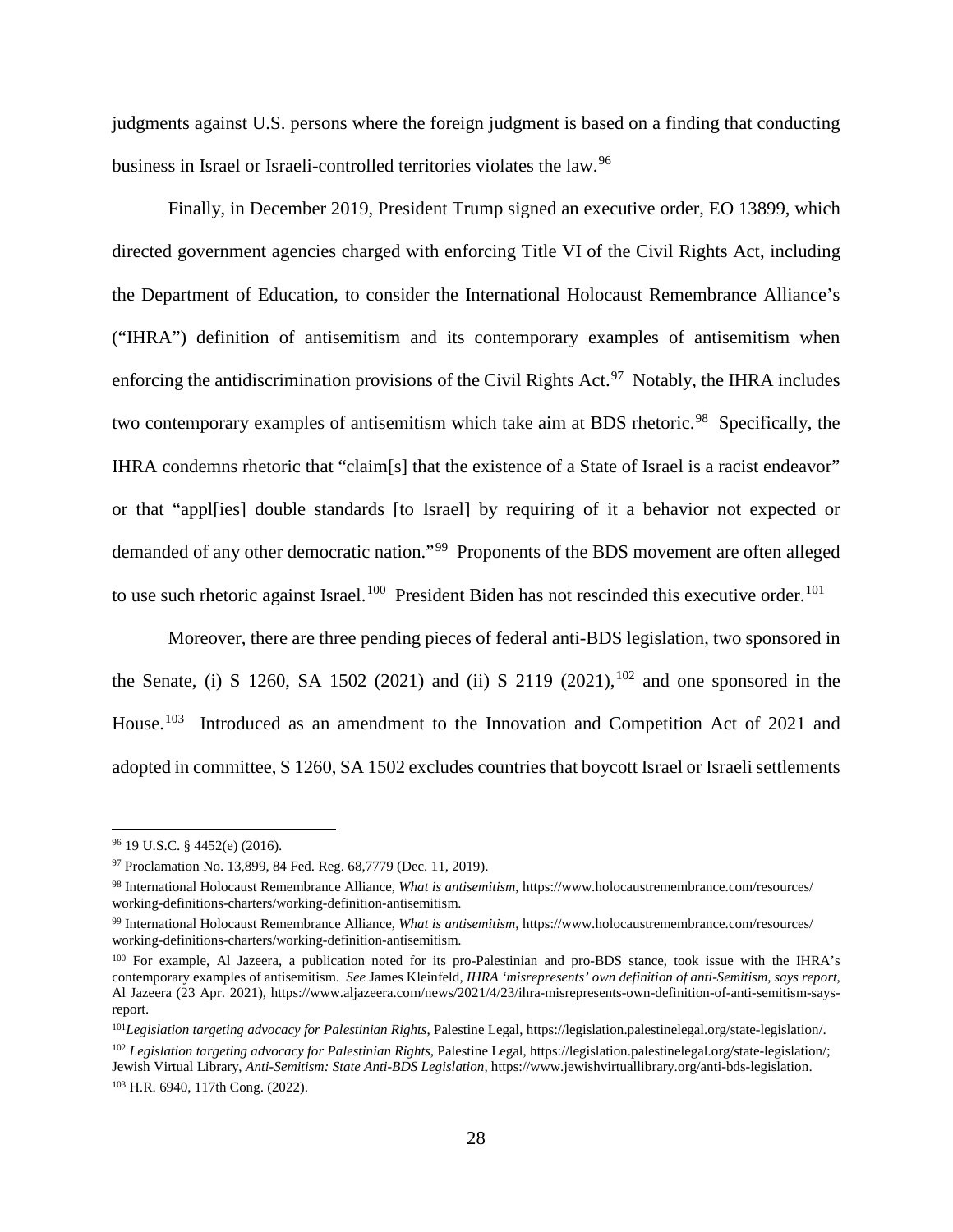from the bill's \$100 million investment in global technological advancements.<sup>[104](#page-32-1)</sup> S 1260, SA 1502 adopts the definition of boycotts provided in the 2015 Trade Promotion Authority law.<sup>[105](#page-32-2)</sup>

The second proposed bill, S 2119, titled the "Combating BDS Act of 2021," would authorize state and local legislation prohibiting state investments and contracts with entities that engage in BDS activities against Israel.<sup>[106](#page-32-3)</sup> S 2119 would prevent anti-BDS measures from being preempted by federal law and defines BDS activities to include boycotts of Israel and persons doing business in Israel or its settlements.<sup>[107](#page-32-4)</sup>

Finally, a House bill recently introduced in March 2022 seeks to amend the Export Administration Act of 1979.<sup>108</sup> This bill seeks to protect American companies from being compelled to provide information to international organizations for the purpose of furthering boycotts against Israel, and levies a monetary penalty against individuals who attempt to violate this protection.[109](#page-32-6) Additionally, the bill affirms Congress' opposition to the BDS movement, and also that Congress considers the UN Human Rights Council's creation of a database of companies doing business in the West Bank, East Jerusalem, and the Golan Heights in March 2016 to be an act supporting the BDS movement.<sup>[110](#page-32-7)</sup>

### 3. Anti-BDS Legislation Outside the United States

<span id="page-32-0"></span>Outside the United States, several nations have passed anti-BDS legislation. In Europe and Canada, anti-BDS laws are largely limited to non-binding parliamentary condemnations of the

<span id="page-32-1"></span><sup>&</sup>lt;sup>104</sup> S. 1260 S. Am. 1502, 117<sup>th</sup> Cong. (2021).

<span id="page-32-2"></span><sup>&</sup>lt;sup>105</sup> S. 1260 S. Am. 1502, 117<sup>th</sup> Cong. (2021).

<span id="page-32-3"></span><sup>106</sup> S. 2119, 117th Cong. (2021).

<span id="page-32-4"></span><sup>107</sup> S. 2119, 117th Cong. (2021).

<span id="page-32-5"></span><sup>108</sup> Press Release, Congressman Lee Zeldin, *Rep. Zeldin Introduces "Israel Anti-Boycott Act" to Combat BDS Movement, Anti-Israel Boycotts* (Mar. 3, 2022), https://zeldin.house.gov/media-center/press-releases/rep-zeldin-introduces-israel-anti-boycott-actcombat-bds-movement-anti.

<span id="page-32-6"></span><sup>109</sup> H.R. 6940, 117th Cong. (2022).

<span id="page-32-7"></span><sup>110</sup> H.R. 6940, 117th Cong. (2022).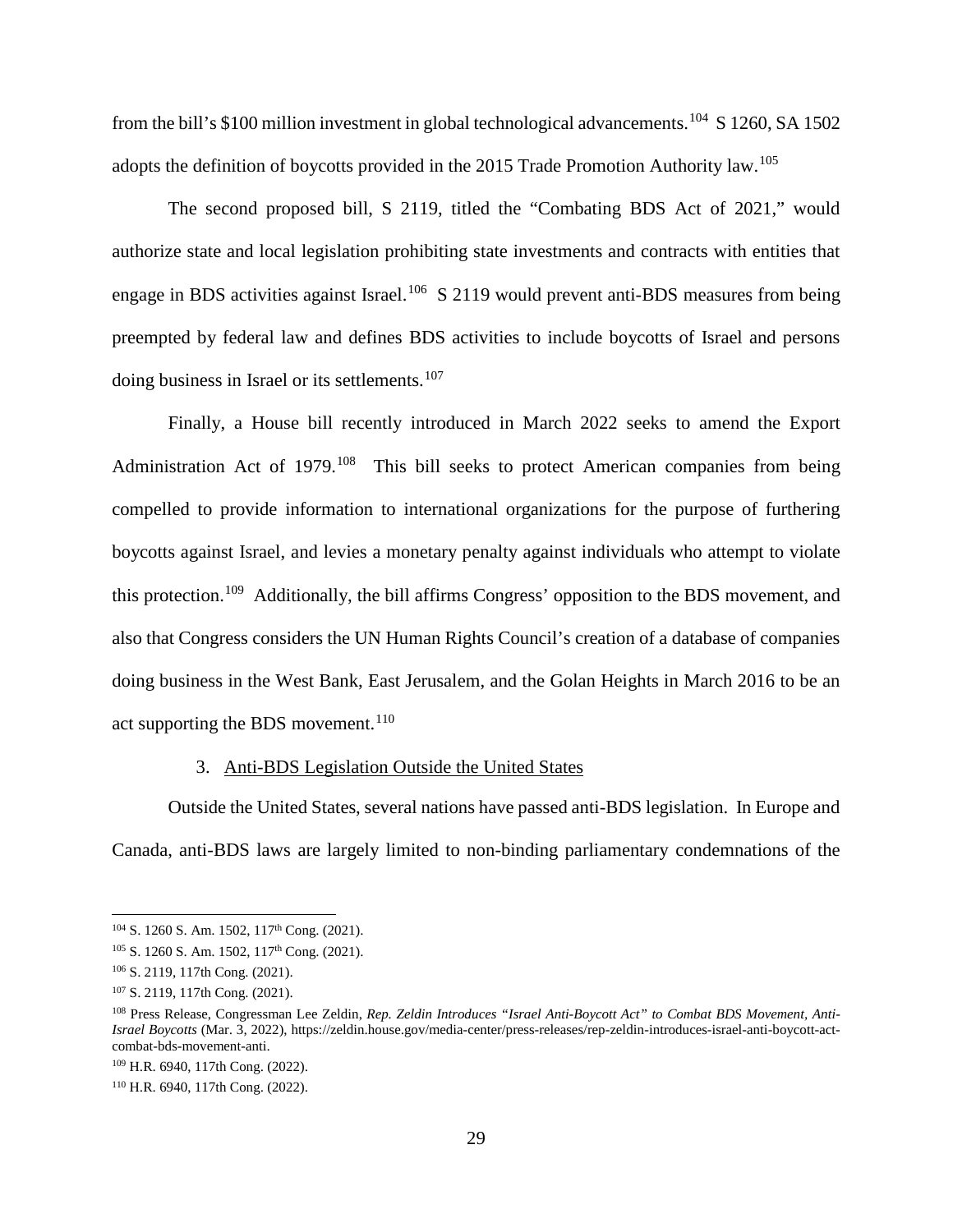BDS movement. For example, the Canadian parliament passed a resolution condemning the BDS movement in 2017, but more stringent anti-boycott laws were defeated in Ontario in 2016 and Vancouver in 2019.<sup>111</sup> Likewise, national legislative bodies in Austria,<sup>[112](#page-33-1)</sup> Germany,<sup>[113](#page-33-2)</sup> and the Czech Republic<sup> $114$ </sup> have condemned BDS in non-binding resolutions.

Nonetheless, laws in the United Kingdom and France have proved significant obstacles to the BDS movement. In response to several city councils passing motions to boycott goods from Israeli settlements, the UK parliament passed a procurement bill in 2016 that prohibits public authorities from boycotts on ethical grounds.<sup>[115](#page-33-4)</sup> In France, the 2003 "Lellouche law" that forbids discrimination based on a number of immutable characteristics, including national origin, has been used to prosecute members of the BDS movement.<sup>[116](#page-33-5)</sup>

Israel itself passed in 2017 a robust anti-BDS measure, Amendment No. 28 to the Entry Into Israel Law, which prohibits the entry into Israel of any foreigner who makes a "public call for boycotting Israel" or "any area under its control."[117](#page-33-6) Based on this law, the Israeli government has refused entry to the representatives of twenty BDS-friendly organizations along with sixteen

<span id="page-33-0"></span> <sup>111</sup> *Ontario anti-BDS bill defeated*, The Times of Israel (May 21, 2016), https://www.timesofisrael.com/ontario-anti-bds-billdefeated/; Maura Forrest, *Cities face pushback over same anti-Semitism definition backed by federal government*, National Post (Nov. 20, 2019), https://nationalpost.com/news/politics/cities-face-pushback-over-same-anti-semitism-definition-backed-byfederal-government; *Canada's parliament rejects BDS movement*, The Times of Israel (Feb. 23, 2016), https://www.timesofisrael.com/canadas-parliament-rejects-bds-movement/.

<span id="page-33-1"></span><sup>112</sup> Benjamin Weinthal, *Austrian Parliament condemns BDS movement as anti-Semitic*, Jerusalem Post (Feb. 29, 2020), https://www.jpost.com/diaspora/antisemitism/austrian-parliament-condemns-bds-movement-as-antisemitic-619108.

<span id="page-33-2"></span><sup>113</sup> Joseph Nasr & Riham Alkousaa, *Germany designates BDS Israel boycott movement as anti-Semitic*, Reuters (May 17, 2019), https://www.reuters.com/article/us-germany-bds-israel/germany-designates-bds-israel-boycott-movement-as-anti-semiticidUSKCN1SN204.

<span id="page-33-3"></span><sup>114</sup> Raphael Ahren, *Czech lawmakers pass resolution condemning BDS movement*, The Times of Israel (Oct. 22, 2019), https://www.timesofisrael.com/czech-lawmakers-pass-resolution-condemning-bds-movement/.

<span id="page-33-4"></span><sup>115</sup> Jon Stone, *Banning boycotts of Israel will protect Britain's national security, Government says*, The Independent (Feb. 17, 2016), https://www.independent.co.uk/news/uk/politics/boycott-israel-ban-bds-illegal-british-government-tories-palestineprocurement-a6879421.html.

<span id="page-33-5"></span><sup>116</sup> *BDS a Hate Crime? In France, Legal Vigilance Punishes anti-Israel Activists*, Haaretz (Feb. 15, 2014), https://www.haaretz.com/jewish/the-french-law-that-battles-bds-1.5322519.

<span id="page-33-6"></span><sup>117</sup> *Israel: Prevention of Entry of Foreign Nationals Promoting Boycott of Israel*, Library of Congress (Mar. 17, 2017), https://www.loc.gov/item/global-legal-monitor/2017-03-17/israel-prevention-of-entry-of-foreign-nationals-promoting-boycott-ofisrael/.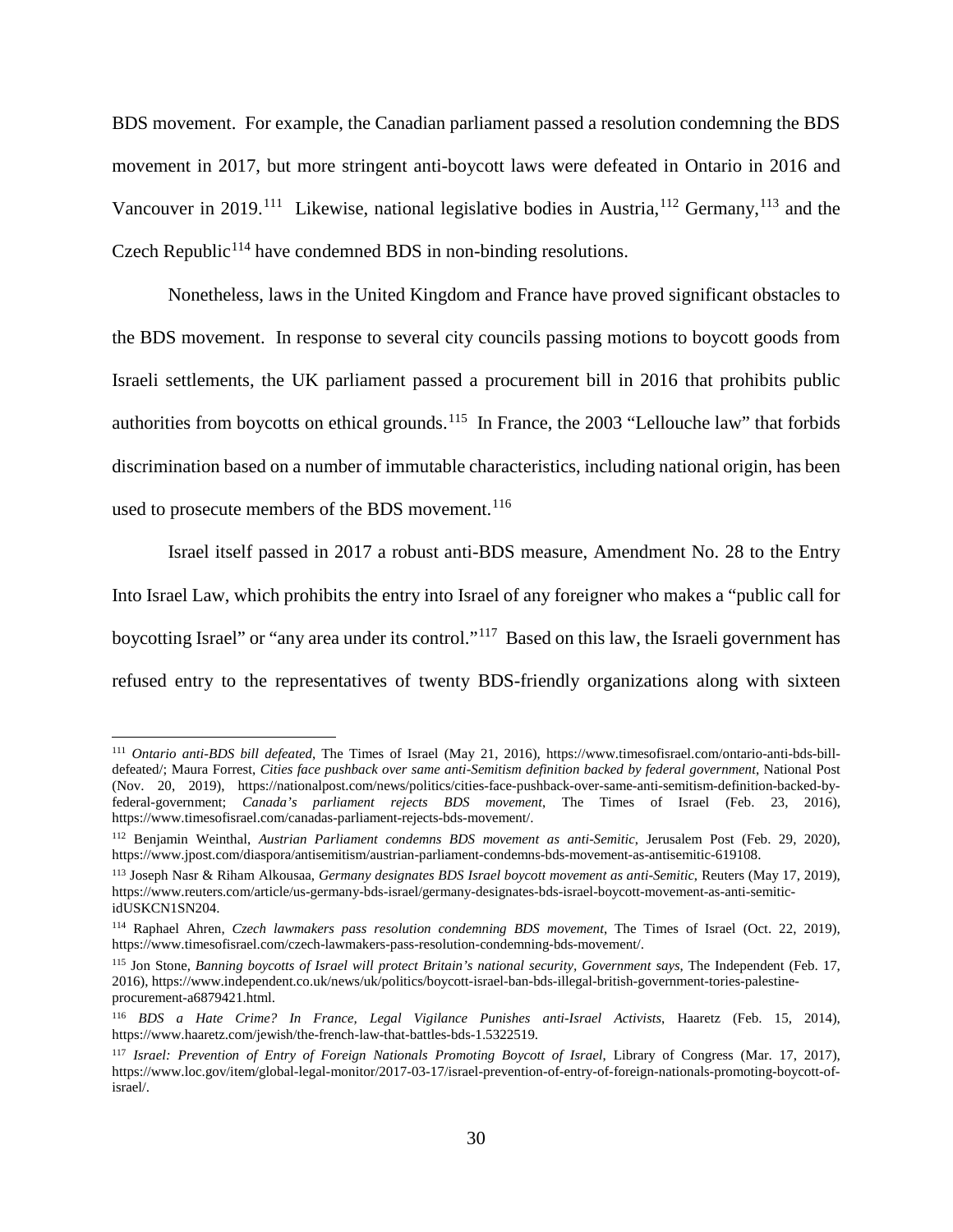individuals identified with the movement, including U.S. Congresswomen Rashida Tlaib and Ilhan Omar.[118](#page-34-1)

There are no known anti-BDS laws in Africa or Asia.

### **D. Definitions of Bias**

<span id="page-34-0"></span>A common legal definition of "bias" is "[a] mental inclination or tendency; prejudice; predilection."[119](#page-34-2) When used in a litigation context, "bias" is generally used to express a judge, juror, or witness's feelings in favor of or against another party that sways their judgments on the merits of a controversy.<sup>120</sup> In the evidentiary context, "bias" describes the relationship between a party and a witness that may lead the witness to slant, unconsciously or otherwise, his testimony in favor of or against a party; it may be induced by a witness' like, dislike, or fear of a party, or by the witness' self-interest.[121](#page-34-4) Legally, "bias" also may be defined as "an unfair act or policy stemming from prejudice." $122$ 

Outside of the judicial or juror context, "bias" as a generic term is not defined under Illinois law or statute, nor does the federal case law provide a generic, nonjudicial definition. Nonetheless, the plain meaning of "bias" is "an inclination of temperament or outlook, especially: a personal and sometimes unreasoned judgment."<sup>123</sup>

<span id="page-34-1"></span> <sup>118</sup> Peter Beaumont, *Israel imposes travel ban on 20 foreign NGOs over boycott movement*, The Guardian (Jan. 7, 2018), https://www.theguardian.com/world/2018/jan/07/israel-imposes-travel-ban-on-20-foreign-ngos-over-boycott-movement; *Israel bars Ilhan Omar and Rashida Tlaib from visiting*, BBC News (Aug. 15, 2019), https://www.bbc.com/news/world-middle-east-49363041.

<span id="page-34-2"></span><sup>119</sup> *Bias*, Black's Law Dictionary (11th ed. 2019).

<span id="page-34-3"></span><sup>120</sup> *See e.g.*, *Bias*, Ballentine's Law Dictionary (3d ed. 2010) (defining "bias" as a "[p]ropension; something that turns the mind and sways the judgment" or "[a] hostile feeling or spirit of ill will toward one of the litigants, or undue friendship or favoritism toward one; involving a mental attitude toward a litigant, not toward the subject matter of the litigation.").

<span id="page-34-4"></span><sup>121</sup> *See, e.g. United States v. Slough*, 22 F. Supp. 3d 29, 33 (D.D.C. 2014).

<span id="page-34-5"></span><sup>122</sup> *Legal Definitions: Bias*, USLegal.com, https://definitions.uslegal.com/b/bias/.

<span id="page-34-6"></span><sup>123</sup> *Bias*, Merriam-Webster Third International Dictionary (11th ed. 2002). This is the dictionary usually cited by U.S. courts when identifying plain meaning or common usage.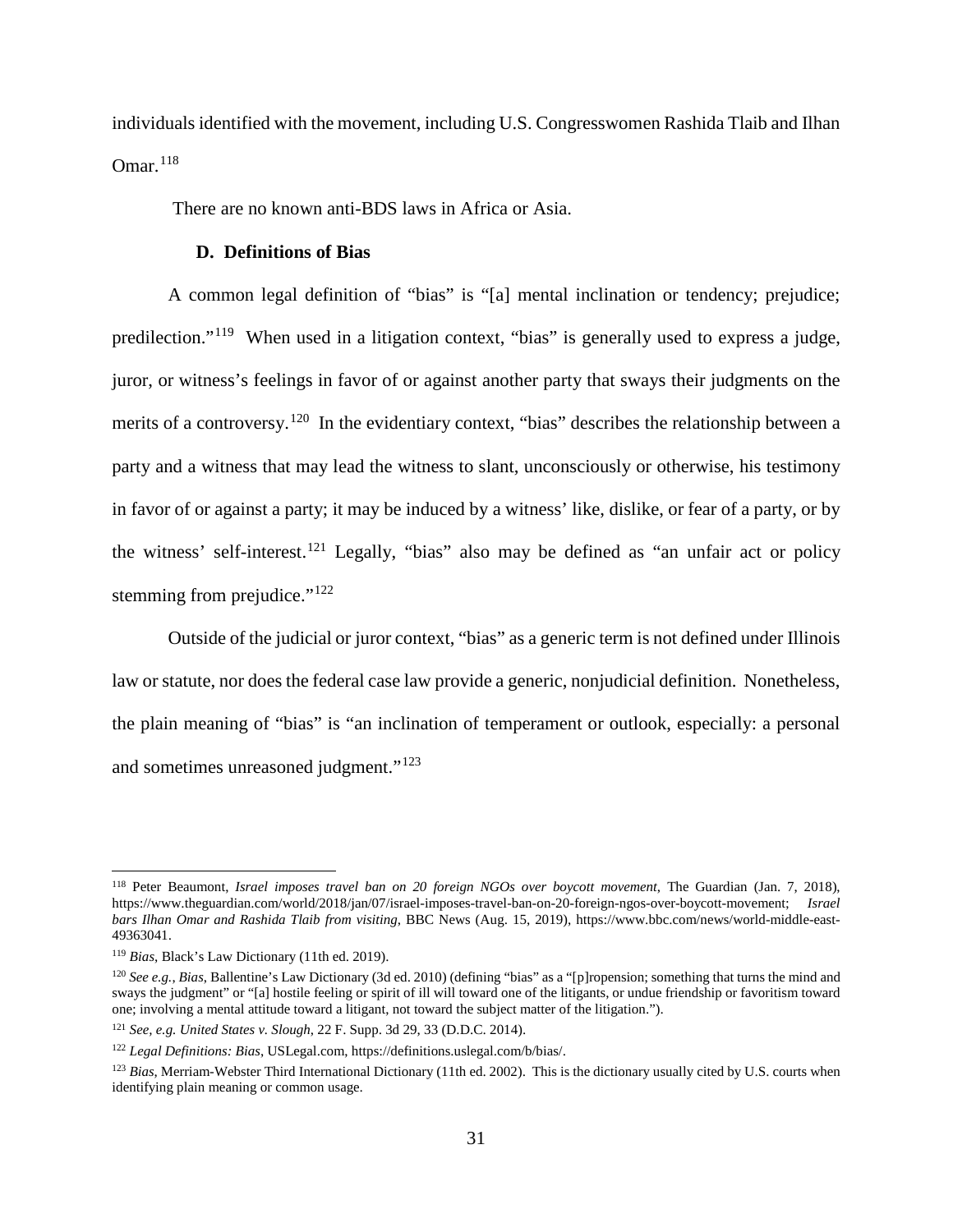In scientific research or technical analysis, bias "is defined as any tendency which prevents unprejudiced consideration of a question."<sup>[124](#page-35-0)</sup> Bias occurs when "systematic error [is] introduced into sampling or testing by selecting or encouraging one outcome or answer over others."[125](#page-35-1) Importantly, bias need not be intentional, but instead can result from flaws in methodology or process, such as an unknown bias in the selection of inputs, the presence of confounding variables, or the presence of unconscious cognitive shortcuts on the part of the researcher.<sup>[126](#page-35-2)</sup>

*Systemic bias –* Systemic bias, also known as institutional bias, is the inherent tendency of a process to support particular outcomes, particularly in the context of advantaging or disadvantaging a particular social group.<sup>[127](#page-35-3)</sup>

*Implicit Bias* – Implicit bias may be defined as bias that is "not necessarily openly and explicitly expressed, but [is] harbored nonetheless."[128](#page-35-4) Implicit bias is unconscious, not intentional or rooted in malice. "While explicit biases may be shunned and disapproved of in public, implicit biases only strengthen and harden over time, becoming part of one's core set of beliefs."[129](#page-35-5) Unlike explicit biases, "not all implicit biases take the shape of outward animosity or hatred toward a particular group. One can hold beliefs stemming from seemingly innocuous stereotypes, which then subsequently form cognitive schemas and implicit biases."[130](#page-35-6)

<span id="page-35-0"></span> <sup>124</sup> C. Pannunic, MD & E. Wilkins, MD, MS, *Identifying and Avoiding Bias in Research*, 126(2) Plast Reconstr. Surg 619 (2010), https://www.ncbi.nlm.nih.gov/pmc/articles/PMC2917255/; *see also see also* Simundić A. M., *Bias in research*, 23(1) Biochemia medica 12 (2013), https://www.ncbi.nlm.nih.gov/pmc/articles/PMC3900086/ ("Bias is any trend or deviation from the truth in data collection, data analysis, interpretation and publication which can cause false conclusions.").

<span id="page-35-1"></span><sup>125</sup> C. Pannunic, MD & E. Wilkins, MD, MS, *Identifying and Avoiding Bias in Research*, 126(2) Plast Reconstr. Surg 619 (2010), https://www.ncbi.nlm.nih.gov/pmc/articles/PMC2917255/ (quoting Bias, Merriam-Webster Dictionary (2010)).

<span id="page-35-2"></span><sup>126</sup> C. Pannunic, MD & E. Wilkins, MD, MS, *Identifying and Avoiding Bias in Research*, 126(2) Plast Reconstr. Surg 619 (2010), https://www.ncbi.nlm.nih.gov/pmc/articles/PMC2917255/.

<span id="page-35-3"></span><sup>127</sup> *See Institutional Bias*, Oxford Reference, https://www.oxfordreference.com/view/10.1093/oi/authority.20110803100005347; Emily Boudreau, *Uprooting Systemic Bias in Schools,* Harvard Graduate School of Education (Nov. 1, 2019), https://www.gse.harvard.edu/news/uk/19/11/uprooting-systemic-bias-schools.

<span id="page-35-4"></span><sup>128</sup> *See, e.g., United States v. Ray*, 803 F.3d 244, 260 n.8 (6th Cir. 2015).

<span id="page-35-5"></span><sup>129</sup> *United States v. Ray*, 803 F.3d 244, 260 n.8 (6th Cir. 2015).

<span id="page-35-6"></span><sup>130</sup> *United States v. Ray*, 803 F.3d 244, 260 n.8 (6th Cir. 2015).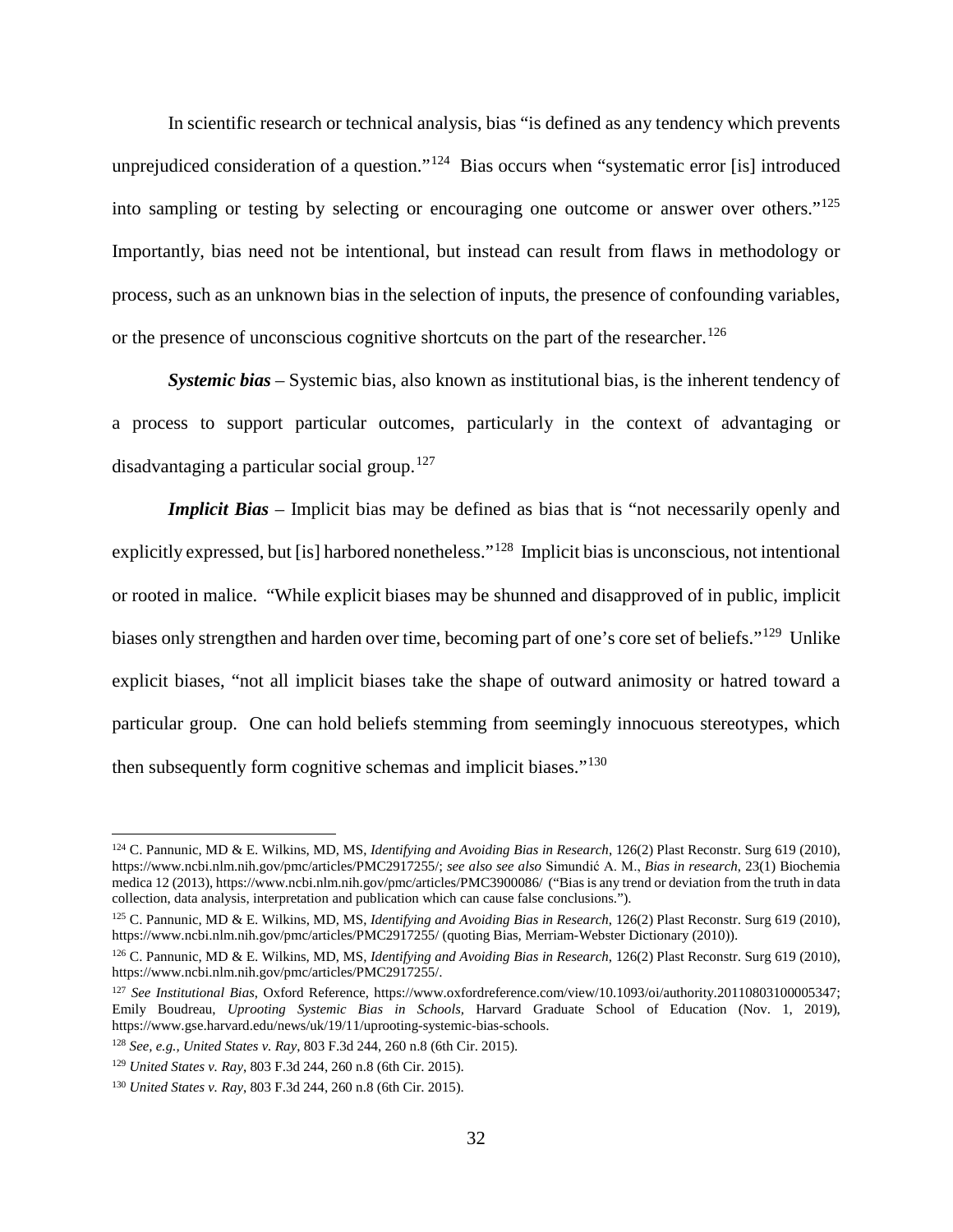There is no Illinois case law defining the term "implicit bias," though it is defined in at least one enacted statute. Section 4 of "The Abused and Neglected Child Reporting Act" states, "[a]s used in this subsection, 'implicit bias' means the attitudes or internalized stereotypes that affect people's perceptions, actions, and decisions in an unconscious manner and that exist and often contribute to unequal treatment of people based on race, ethnicity, gender identity, sexual orientation, age, disability, and other characteristics."[131](#page-36-0)

*Confirmation Bias* – Confirmation bias is commonly defined as "a preference for information that is consistent with a hypothesis rather than information which opposes it,"<sup>[132](#page-36-1)</sup> or "the tendency to bolster a hypothesis by seeking consistent evidence while minimizing inconsistent evidence."<sup>133</sup> The role of confirmation bias in research and the gathering of evidence has been the subject of extensive discussion in academic literature and the  $law<sub>134</sub>$  $law<sub>134</sub>$  $law<sub>134</sub>$  and even within the context of the Israeli/Palestinian conflict.<sup>135</sup> The primary risk of confirmation bias in the context of factual research and evidence gathering is that researchers will select for information that comports with their world view while either rejecting, minimizing, or re-contextualizing information that is at

<span id="page-36-0"></span> <sup>131</sup> 325 Ill. Comp. Stat. Ann. 5/4.

<span id="page-36-1"></span><sup>132</sup> *See, e.g.*, Scott Plous, The Psychology of Judgment and Decision Making 233 (1993).

<span id="page-36-2"></span><sup>133</sup> Barbara O'Brien, *Prime Suspect: An Examination of Factors That Aggravate and Counteract Confirmation Bias in Criminal Investigations*, 15 Psychol. Pub. Pol'y & L. 315, 316 (2010).

<span id="page-36-3"></span><sup>134</sup> *See, e.g.,* Daniel Kahneman, *Thinking, Fast and Slow* (2011); Charlan Jeanne Nemeth et al., *Improving Decision Making by Means of Dissent*, 31 J. Applied Soc. Psychol. 48, 49 (2001) ("There are literally hundreds of studies documenting how difficult it is for people to seriously question their own judgment, especially when that judgment is bolstered by consensus."); Andrew Wistich & Jeffrey Rachlinksi, *How Lawyers' Intuitions Prolong Litigation*, Cornell L. Faculty Pubs. Paper 602 (2013) (discussing the role of confirmation bias in discovery); Eyal Peer & Eyal Gamliel, *Heuristics and Biases in Judicial Decisions*, 49 J. Am. Judges Ass'n 114 (2013) (discussing confirmation bias by judges).

<span id="page-36-4"></span><sup>135</sup> Shiri Krebs, *Law Wars: Experimental Data on the Impact of Legal Labels on Wartime Event Beliefs*, 11 Harv. Nat'l Sec. J. 106, 122-23 (2020) (discussing confirmation bias in context of whether "legal terminology and legal blame influence people's beliefs about wartime events," specifically with respect to the Israeli/Palestinian conflict).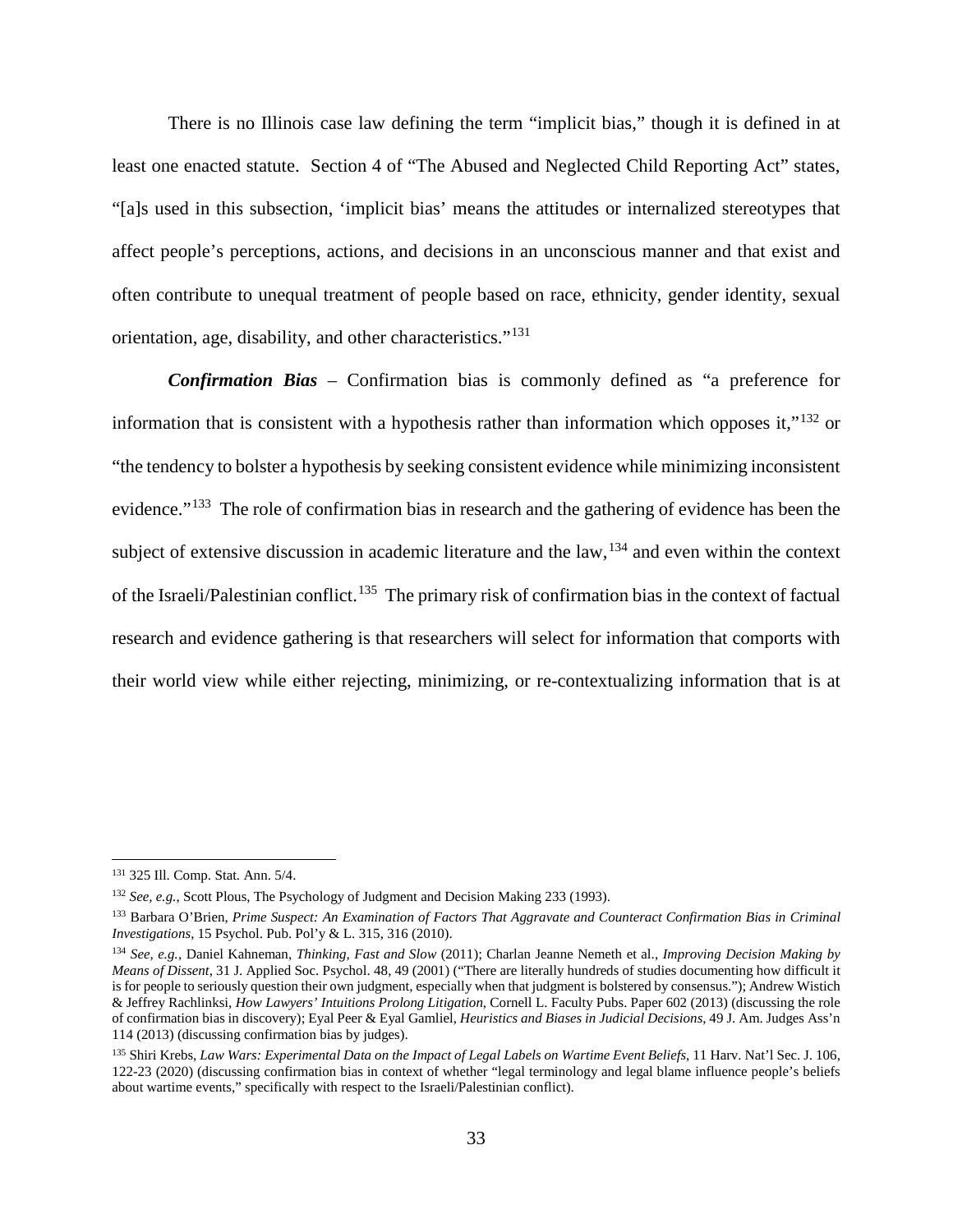odds with it.[136](#page-37-0) Confirmation can be a form of "unwitting"—or implicit—bias,[137](#page-37-1) and thus can be particularly difficult to identify and counteract.<sup>[138](#page-37-2)</sup>

# **V. FACTUAL FINDINGS**

## **A. Sustainalytics Company History**

## 1. Overview of Company History

In 2009, Sustainalytics was born of a merger between a Dutch company of the same name and Toronto-based Jantzi Research, which was established in 1992 by former Sustainalytics CEO Michael Jantzi.<sup>[139](#page-37-3)</sup> At the time, Triodos Bank, a Dutch bank that provided sustainable financial products, owned 40% of Sustainalytics; APG and PGGM—two Dutch pension funds— owned about 10% each, with Jantzi owning the remainder.<sup>[140](#page-37-4)</sup>

Several years later, in 2015, Morningstar and Sustainalytics began a strategic partnership, through which Morningstar used Sustainalytics' then-existing ESG Research Ratings product to launch Morningstar's Sustainability Rating.<sup>141</sup> Not long thereafter, in 2017, Triodos Bank sought

<span id="page-37-0"></span> <sup>136</sup> *See generally* Richard Posner, *How Judges Think* 111 (2008); Raymond S. Nickerson, *Confirmation Bias: A Ubiquitous Phenomenon in Many Guises*, 2 Rev. Gen. Psychol. 175, 175 (1998) (describing confirmation bias as "unwitting selectivity in the acquisition and use of evidence").

<span id="page-37-1"></span><sup>137</sup> Raymond S. Nickerson, *Confirmation Bias: A Ubiquitous Phenomenon in Many Guises*, 2 Rev. Gen. Psychol. 175 (1998).

<span id="page-37-2"></span><sup>138</sup> *See* Lee Ross, Mark R. Lepper & Michael Hubbard, *Perseverance in Self-Perception and Social Perception: Biased Attributional Processes in the Debriefing Paradigm*, 32 J. Personality & Soc. Psychol. 880, 880 (1975) ("Once formed, impressions are remarkably perseverant and unresponsive to new input, even when such input logically negates the original basis for the impressions.").

<span id="page-37-3"></span><sup>139</sup> Sustainalytics, *About Us*, https://www.sustainalytics.com/about-us#history.

<span id="page-37-4"></span><sup>&</sup>lt;sup>140</sup> Prior to the merger with Jantzi Research, Triodos Bank already had spun out its research team as an independent entity; that independent entity merged with Jantzi Research to create what is now known as Sustainalytics.

<span id="page-37-5"></span><sup>141</sup> News Release, *Morningstar and Sustainalytics Expand Their Sustainability Collaboration* (July 24, 2017), https://newsroom.morningstar.com/newsroom/news-archive/press-release-details/2017/Morningstar-and-Sustainalytics-Expand-Their-Sustainability-Collaboration/default.aspx. In 2018, Sustainalytics dismantled the then-existing ESG Research Ratings and created their current flagship ESG rating product, the ESG Risk Rating. The ESG Risk Rating has continued to be incorporated in Morningstar's Sustainability Rating.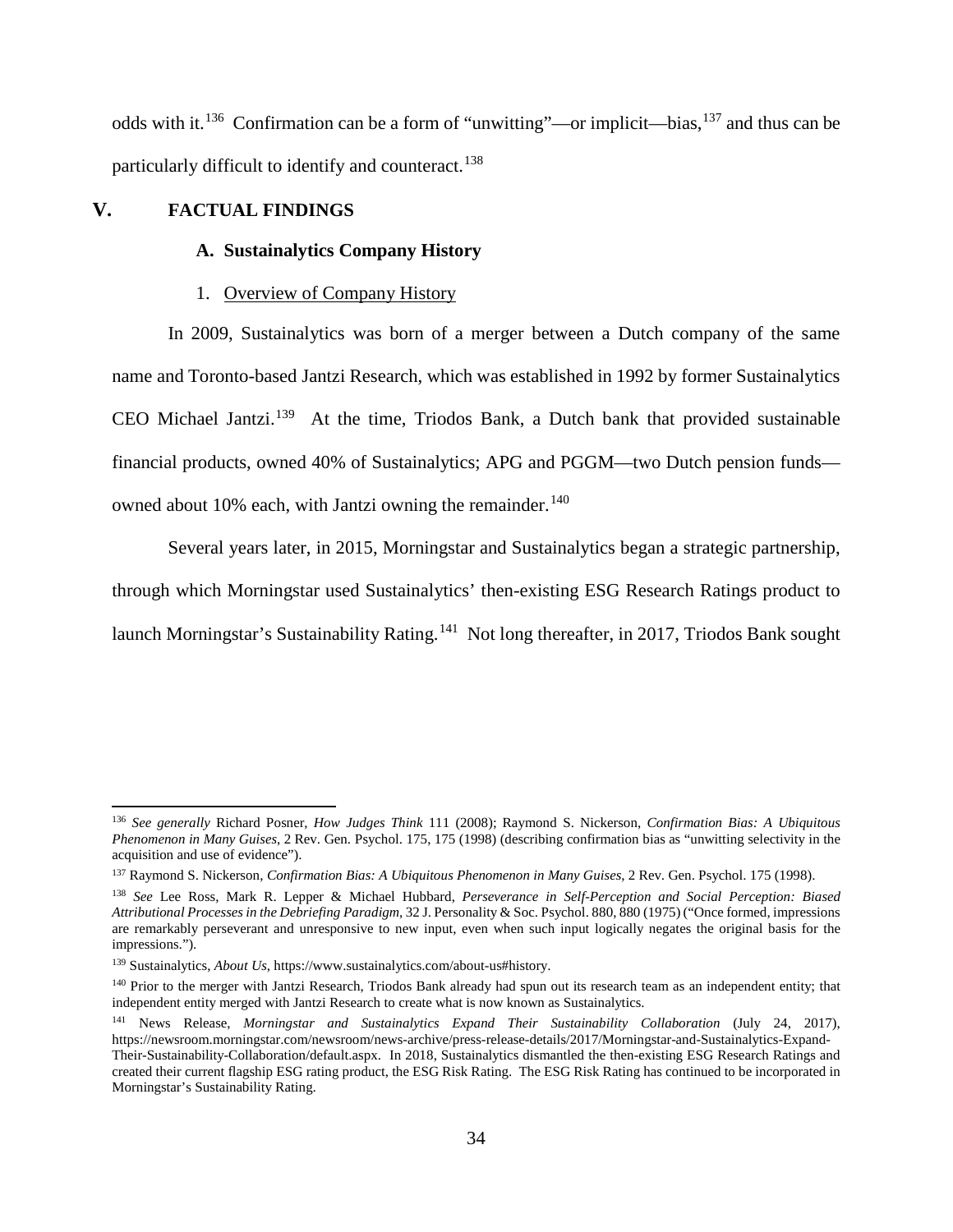to sell its share of Sustainalytics—Morningstar acquired that share and became a 40% minority shareholder of Sustainalytics.<sup>[142](#page-38-0)</sup>

In 2019, Sustainalytics acquired GES International, a Swedish firm that specialized in providing engagement services, investment screening, and fiduciary voting services to institutional investors.<sup>[143](#page-38-1)</sup> Just over a year later, in April 2020, Morningstar announced that it was purchasing the remaining approximate  $60\%$  of Sustainalytics shares.<sup>144</sup> Morningstar completed its acquisition of Sustainalytics in July 2020.[145](#page-38-3) Sustainalytics has seventeen offices world-wide; a large portion of its research teams are based in Canada and the Netherlands, but it has additional analysts, research managers, and methodology teams based in Germany, Sweden, Romania, Poland, and the United Kingdom, among other locations.

## 2. Processes for External Inquiries and Feedback

As part of this investigation, White & Case looked at the manner in which Sustainalytics has historically handled external inquiries and feedback, and the relevant processes currently in place. Sustainalytics has formal processes to handle inquiries and feedback from clients and issuers, but no such processes to handle such inquiries and feedback from third parties. According to witnesses interviewed, historically, nearly all such inquiries have come from clients and issuers, as Sustainalytics' research is not generally made available to the public-at-large, making thirdparty external inquiries rare.

<span id="page-38-0"></span> <sup>142</sup> News Release, *Morningstar and Sustainalytics Expand Their Sustainability Collaboration* (July 24, 2017), https://newsroom.morningstar.com/newsroom/news-archive/press-release-details/2017/Morningstar-and-Sustainalytics-Expand-Their-Sustainability-Collaboration/default.aspx.

<span id="page-38-1"></span><sup>143</sup> New Release, *Sustainalytics Acquires GES International* (Jan. 9, 2019), https://www.sustainalytics.com/esg-news/newsdetails/2019/01/08/sustainalytics-acquires-ges-international.

<span id="page-38-2"></span><sup>144</sup> New Release, *Morningstar to Acquire Sustainalytics and Expand Access to ESG Research, Data, and Analytics for Investors Worldwide* (Apr. 21, 2020), https://newsroom.morningstar.com/newsroom/news-archive/press-release-details/2020/Morningstarto-Acquire-Sustainalytics-and-Expand-Access-to-ESG-Research-Data-and-Analytics-for-Investors-Worldwide/default.aspx.

<span id="page-38-3"></span><sup>145</sup> News Release, *Morningstar, Inc. Completes Acquisition of Sustainalytics* (July 6, 2020), https://newsroom.morningstar.com/newsroom/news-archive/press-release-details/2020/Morningstar-Inc-Completes-Acquisitionof-Sustainalytics/default.aspx.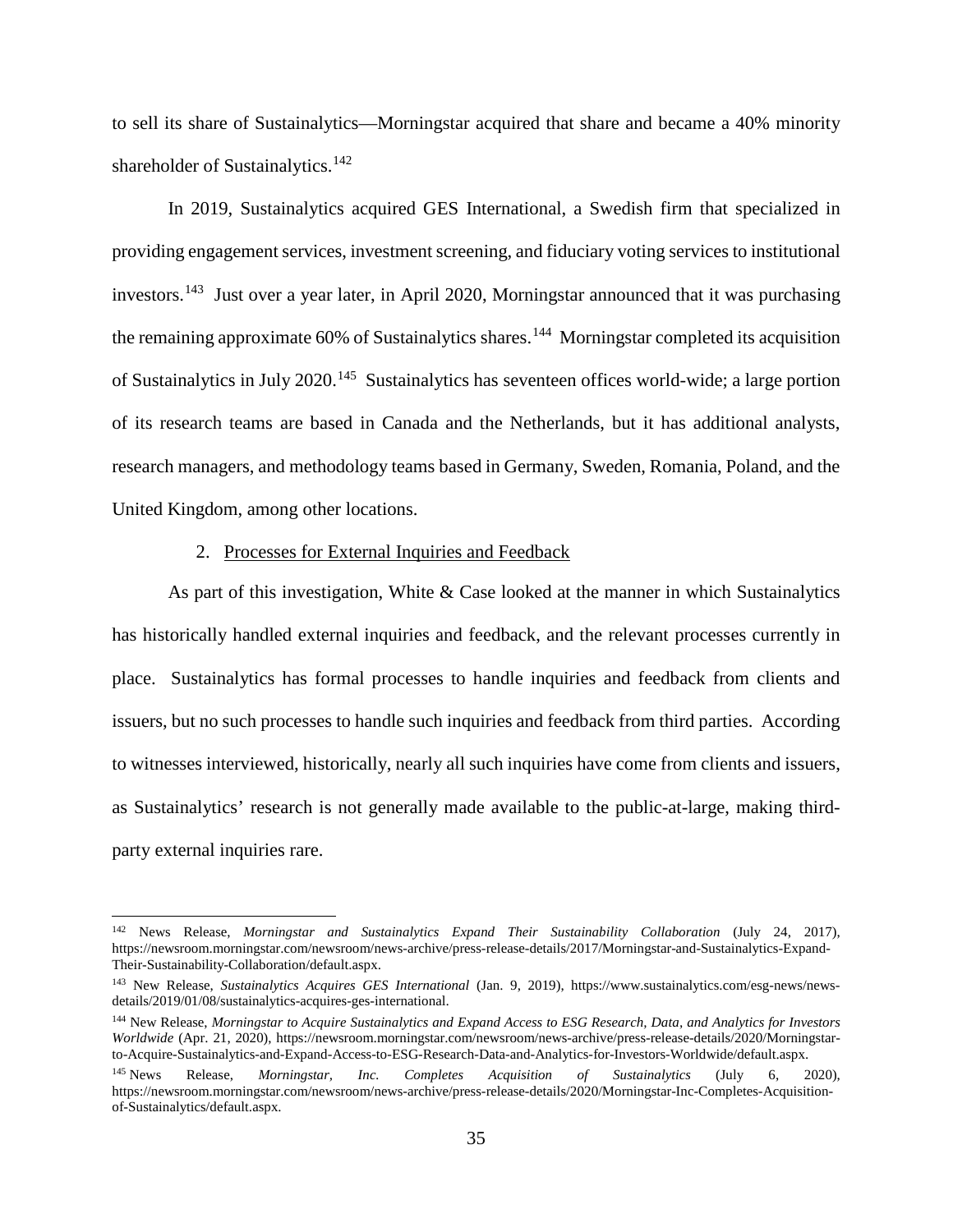Sustainalytics' client inquiries and feedback generally focus on processes, perspectives, or quality. Concerns range from requests for additional features in Sustainalytics products, to identification of research errors or omissions. Sustainalytics addresses complaints through a ticketing system that connects clients with account managers and product managers, who sometimes involve the researchers themselves to provide additional information (through the commercial teams). Sustainalytics has a separate Issuer Relations department to handle inquiries and feedback from issuers.

## **B. Relevant Sustainalytics Products**

White & Case identified several of Sustainalytics' products as most relevant to this investigation: (1) Controversies Research, (2) Global Standards Screening ("GSS"), (3) Global Standards Engagement ("GSE"), $^{146}$  $^{146}$  $^{146}$  and (4) the Human Rights Radar ("HRR"). As explained further below, Sustainalytics' ESG Risk Rating also is indirectly relevant, as an issuer's Controversy rating contributes to its ESG Risk Rating score. Of these products, the Controversies Research and ESG Risk Ratings methodologies are publicly available through Sustainalytics' website.<sup>[147](#page-39-1)</sup> Information on the methodology and approach of the other products and services identified above are available to Sustainalytics clients. These products are methodologically split

<span id="page-39-1"></span><sup>147</sup> *See ESG Risk Rating Methodology*, Sustainalytics, https://connect.sustainalytics.com/esg-risk-ratingsmethodology?\_gl=1\*1cg3ryr\*\_ga\*ZTUwNDJjMWItNDk2Mi1lYzExLThmOGYtMDAwZDNhNjRkOWNk\*\_ga\_C8VBPP9KW H\*MTY1MTYwMDc5Mi4zMC4wLjE2NTE2MDA3OTIuNjA; *Controversies Research*, Sustainalytics, https://connect.sustainalytics.com/controversies-research-methodology?\_ga=2.55991083.1214062825.1618239466- 1283216333.1618239466&\_gl=1\*un8liy\*\_ga\*ZTUwNDJjMWItNDk2Mi1lYzExLThmOGYtMDAwZDNhNjRkOWNk\*\_ga\_C8 VBPP9KWH\*MTY1MTYwMDc5Mi4zMC4xLjE2NTE2MDA5MTguNjA.

<span id="page-39-0"></span><sup>&</sup>lt;sup>146</sup> In addition to GSE, Sustainalytics also offers several other engagement services within its suite of stewardship services, including Material Risk Engagement and Thematic Engagement. Material Risk Engagement links engagement directly to an issuer's ESG Risk Ratings score. Specifically, where a company is given a risk rating score of 32 or greater, it is deemed "high risk" and based on that rating, the company is engaged. Thematic Engagement looks to improve a group of companies on a particular theme or issue, such as climate change, water management, modern slavery and child labor. Thematic engagement identifies companies, including both industry leaders and those that have performed poorly in the particular identified area, and engages those companies in an effort to improve their management of the identified issue. In February 2022, Sustainalytics announced the launch of its "Engagement 360" offering, which "combines all of Sustainalytics' engagement programs in one bundle" available for clients through Sustainalytics' client-facing portal, Global Access. *See* News Release, *Morningstar Sustainalytics Launches Engagement 360 Solution for Investors* (Feb. 24, 2022), https://www.sustainalytics.com/esg-news/newsdetails/2022/02/23/morningstar-sustainalytics-launches-engagement-360-solution-for-investors.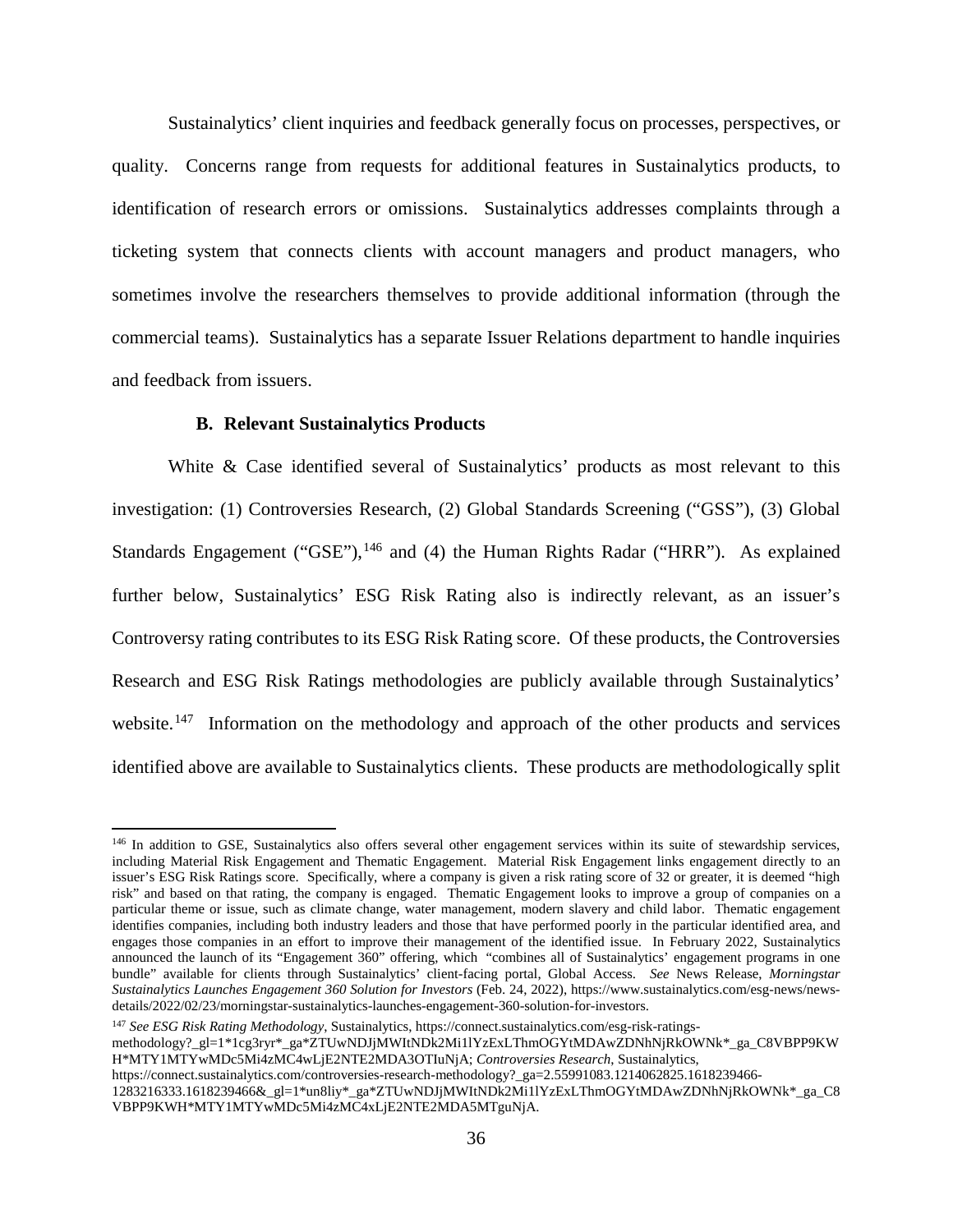into two groups: ESG Risk Ratings and Controversy products are under the authority of the Methodology & Product Architecture team, while GSS, GSE, and HRR are under the umbrella of a completely separate governing system within the Research Products division.

The following summary of these products is based on the methodology and other internal product guidance documents provided to White & Case in connection with this investigation, as well as information supplied during interviews with Sustainalytics employees. Analysis of the potential bias in any of these products and services is only possible with a granular understanding of the products' methodology and a detailed appreciation for how the products interrelate.

## 1. Controversies Research

Sustainalytics' Controversies Research assesses business risk, specifically a company's level of exposure in ESG-related incidents and events, and the adequacy of the company's management of these issues. Because involvement in controversies is partially indicative of an issuer's overall ESG performance and risk, it also factors into the ESG Risk Rating product (discussed in Section  $V(B)(5)$  below). The location of a company's operations is not a factor considered by the Controversies Research methodology, which as described further below, specifically looks at impact (the negative impact that the incident has caused to the environment and society), risk (the business risk to the company as a result of the incidents), and management (the rated issuer's management systems and response to incidents).

Sustainalytics employees explained that some clients with internal investment policies will use Controversy ratings above a certain ranking to screen their investment portfolios in order to comply with those internal policies. One Sustainalytics employee described the Controversies Research product as a tool to allow clients to distinguish so-called 'smoke from fire' when it comes to negative media attention related to human rights or environmental issues. Sustainalytics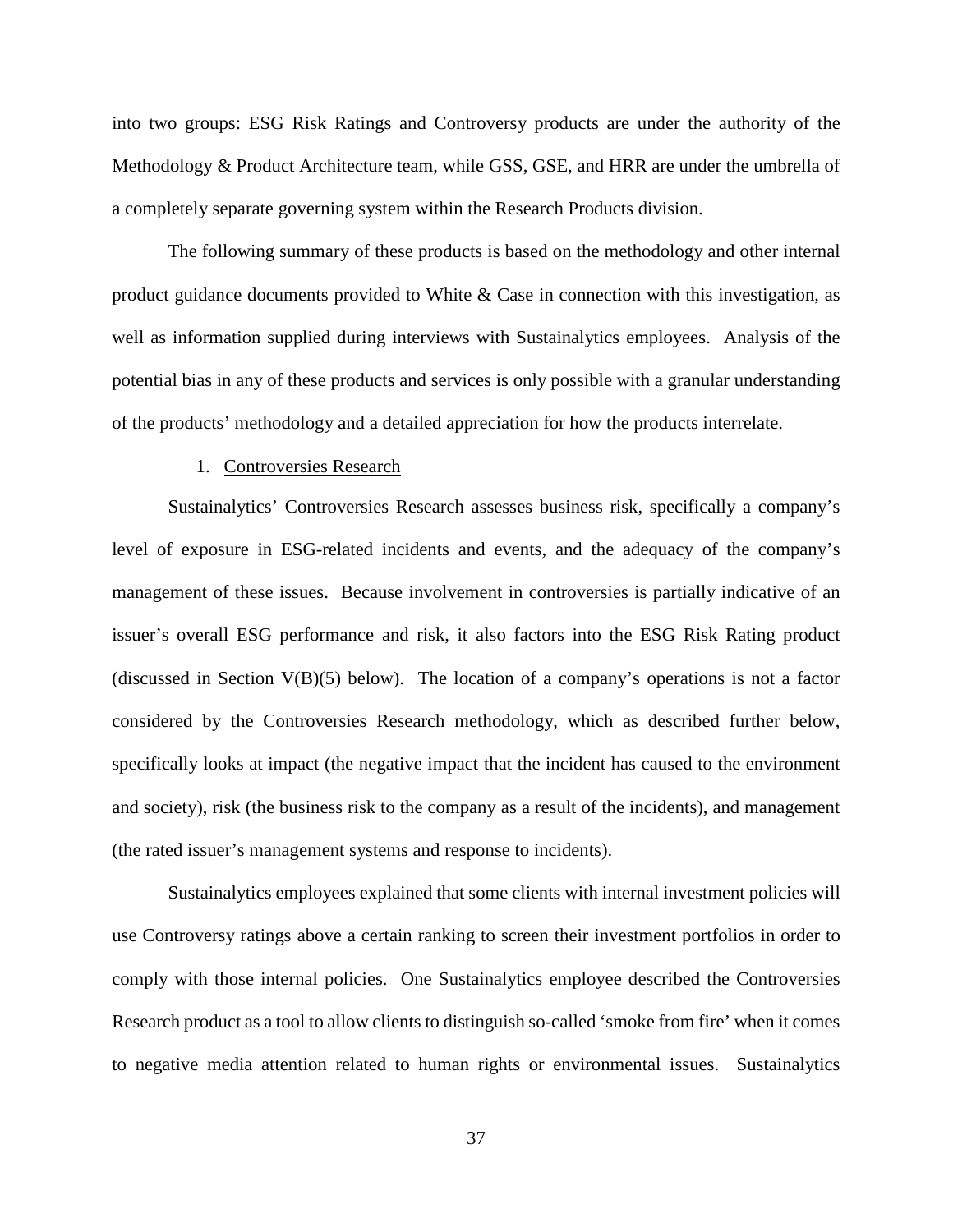research analysts are able to supply this information to clients because of their expertise in a variety of ESG-related topics (expertise which clients generally do not have internally).

### a. Controversy Scoring and Analysis

The Controversy rating score is based on two factors that Sustainalytics refers to as "Incidents" and "Events," respectively. Incidents are routine company practices that have unintended and/or undesired negative environmental and/or social impact (e.g., the use of child labor in factories) or a single, significant incident related to a company's operations (e.g., a mine explosion). Events, on the other hand, refer to a series of isolated or related Incidents that pertain to the same ESG issues. For example, a series of employee strikes across different factory locations could collectively constitute an "Event." These events are categorized into one of several "Event Indicators"—the employee strike example would be categorized under the "Labor Relations" Indicator.

The Incidents team monitors a constant flow of news day to day. Since 2015, Sustainalytics has used LexisNexis as an aggregator to cover approximately 70,000 sources, which is then filtered for the 20,000 companies within Sustainalytics' coverage universe, ESG relevance, and negativity (searching for negative rather than positive news). Incidents focuses on industries, which are further divided into clusters. Multiple Sustainalytics employees noted the company's ongoing effort to augment the LexisNexis news sources given the recent increased use of pay walls by media providers. Sustainalytics has compensated for the loss of sources by using Google, NGOs, and smaller media outlets. Sustainalytics also purchased access to the *Financial Times* in 2020, but has not subscribed to other lost news sources. Sustainalytics is currently having a broader conversation about building its own internal media monitoring system. Those discussions are in the early phases, as Sustainalytics is in the process of determining whether the system is capable of being built without interference of paywalls.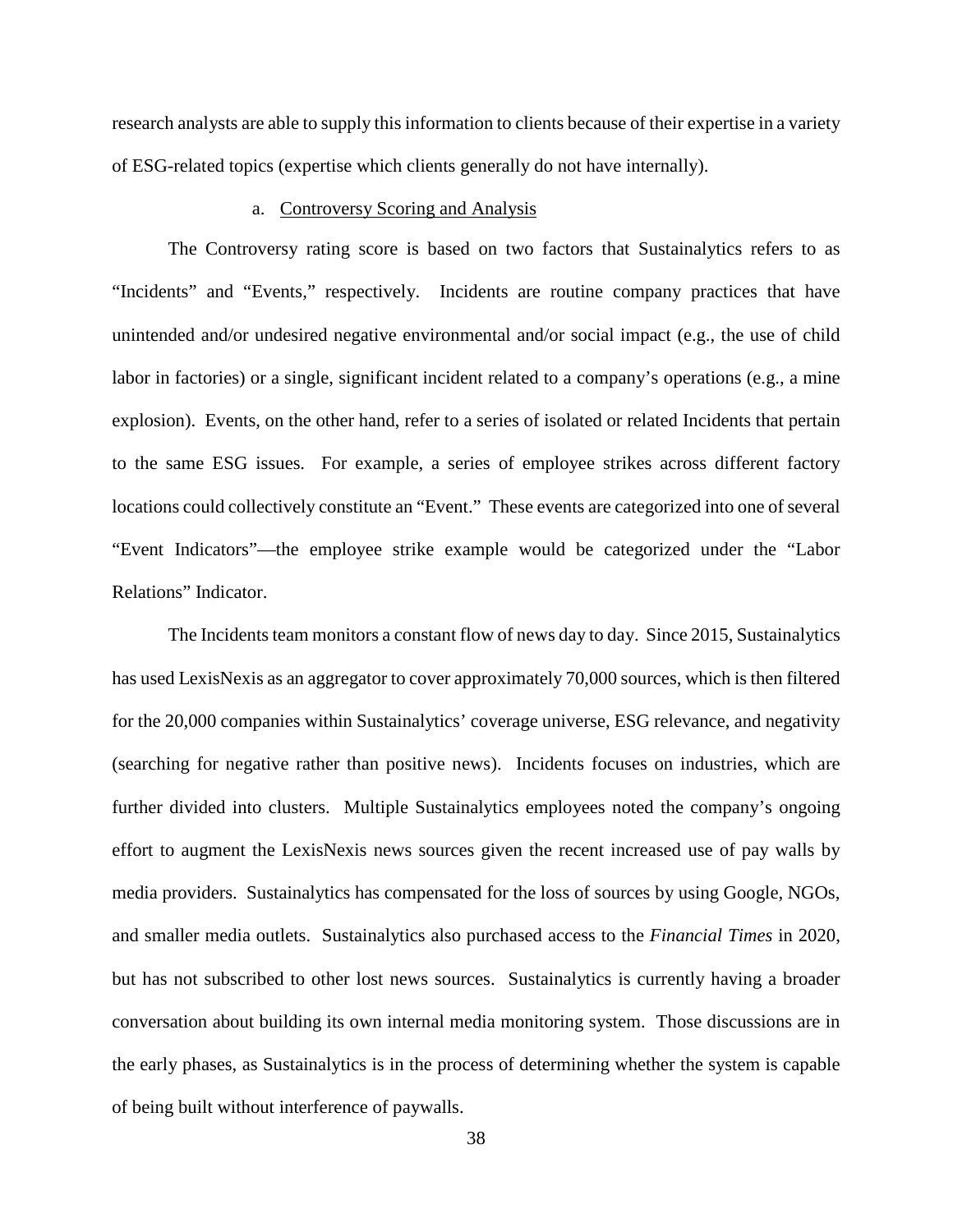The Incidents team employs a system to rank sources based on credibility. NGOs, which the Incidents team recognizes as having a particular perspective, are generally given less weight than other sources. In addition, the Incidents team has a system to identify questionable sources and maintains a list on the Sustainalytics shared drive of tens of thousands of dubious sources. The list contains both a 'blacklist' of sources that researchers are not to rely on at all, and a 'watchlist' of sources, with which researchers are instructed to exercise caution. There is an annual presentation to the Incidents team regarding the blacklist and watchlist sources, and Incidents analysts are instructed about the list during the onboarding process. The Incidents team does not rate an incident unless it is substantiated by at least two sources. Sustainalytics provides internal guidance for the Incidents team in the form of general and industry specific documents.

Incidents are scored on a scale of  $1 - 10$  based on criteria designed to assess (1) sustainability impact (i.e., the negative impact of the activity on the environment or society) and (2) the reputational risk to the issuer.

- **Sustainability impact** is assessed based on: (i) the severity of the incident, (ii) the degree of accountability by the issuer, and (iii) degree of exceptionality of the incident (i.e., the degree to which the incident corresponds with patterns of corporate behavior in the relevant industry). Internal guidance exists to inform how analysts should consider and assess each of these factors.
- **Reputational risk** assesses the notoriety and exposure resulting from an incident. Notoriety measures how an incident has been covered by the media. Exposure considers the extent to which a company is exposed to further ESG-related risks through involvement in such incidents. Internal guidance exists to inform how analysts should consider and assess both of these factors.

With respect to reputational risk, the assessment narrative that accompanies a Controversy rating will make note of advocacy campaigns that have targeted a company in connection with a particular incident, or decisions by third parties to divest from the company in relation to that incident. Some Sustainalytics employees explained that this approach is taken not to adopt the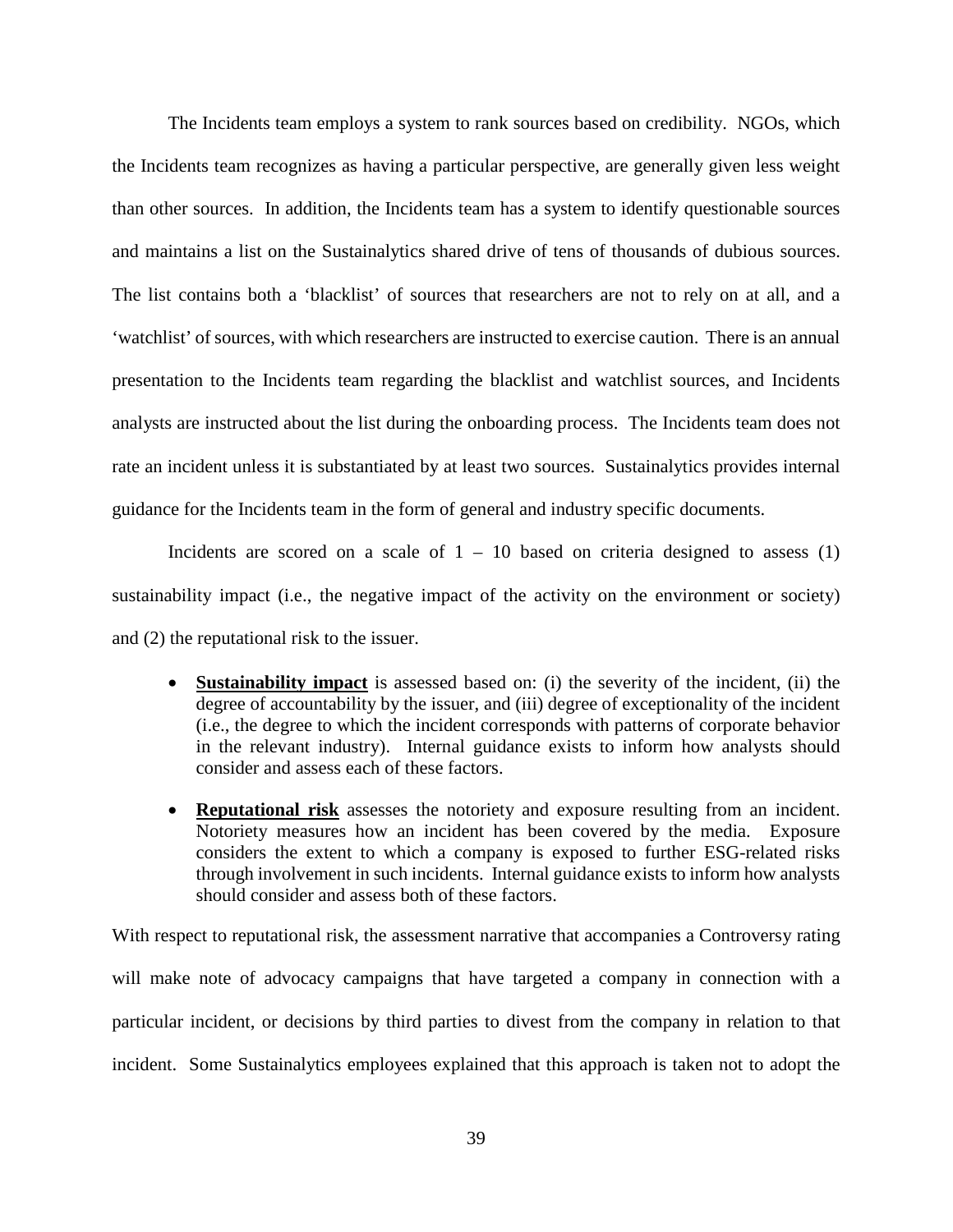position advanced by the advocacy group or third-party investor, but rather to show external response related to the incident as an indicator of reputational risk.

Ordinarily, an incident factors into the Controversy rating for a period of three years, though long-running, high-impact incidents may continue to inform the Controversy score for more than three years in exceptional cases and are considered until the incident no longer poses a risk to the company.<sup>148</sup> The output from the Incidents team is not a client facing product, but rather is used as a basis for assessing Events, which feed into an issuer's Controversy rating. The Controversies Research team repackages and independently researches Incidents before the information is visible to clients through the Global Access platform.

To assess an Event, analysts look at the entire series of underlying Incidents and make an assessment based on:

- **Impact**, i.e., the negative impact that the incidents have caused to the environment and society,
- **Risk**, i.e., the business risk to the company as a result of the incidents, and

• **Management**, i.e., a company's management systems and response to incidents.

Events are scored on a scale of Category 1 to 5. Category 1 represents an event posing a low impact and posing negligible risks to the company, whereas Category 5 indicates an event with a severe impact and posing serious risks to the company.<sup>[149](#page-43-1)</sup> These scores correspond to the Incident scores (i.e., an Incident score of 1 or 2 corresponds to a Category 1 event, 3 or 4 to a Category 2 event, and so on). An Event, or an aggregation of Events relating to an ESG topic, results in the

<span id="page-43-0"></span><sup>&</sup>lt;sup>148</sup> The Incidents team also tracks what is called an "incident chain," which consists of the initial incident plus any incident updates and news updates (i.e*.*, subsequent information published about the incident which does not result in any change in impact and/or risk scores but is essential for reporting on the incident).

<span id="page-43-1"></span> $149$  Controversies Research Methodology at 2. The specific Category scale for events assessment is as follows: Category 1 (Low), Category 2 (Moderate), Category 3 (Significant), Category 4 (High), and Category 5 (Severe).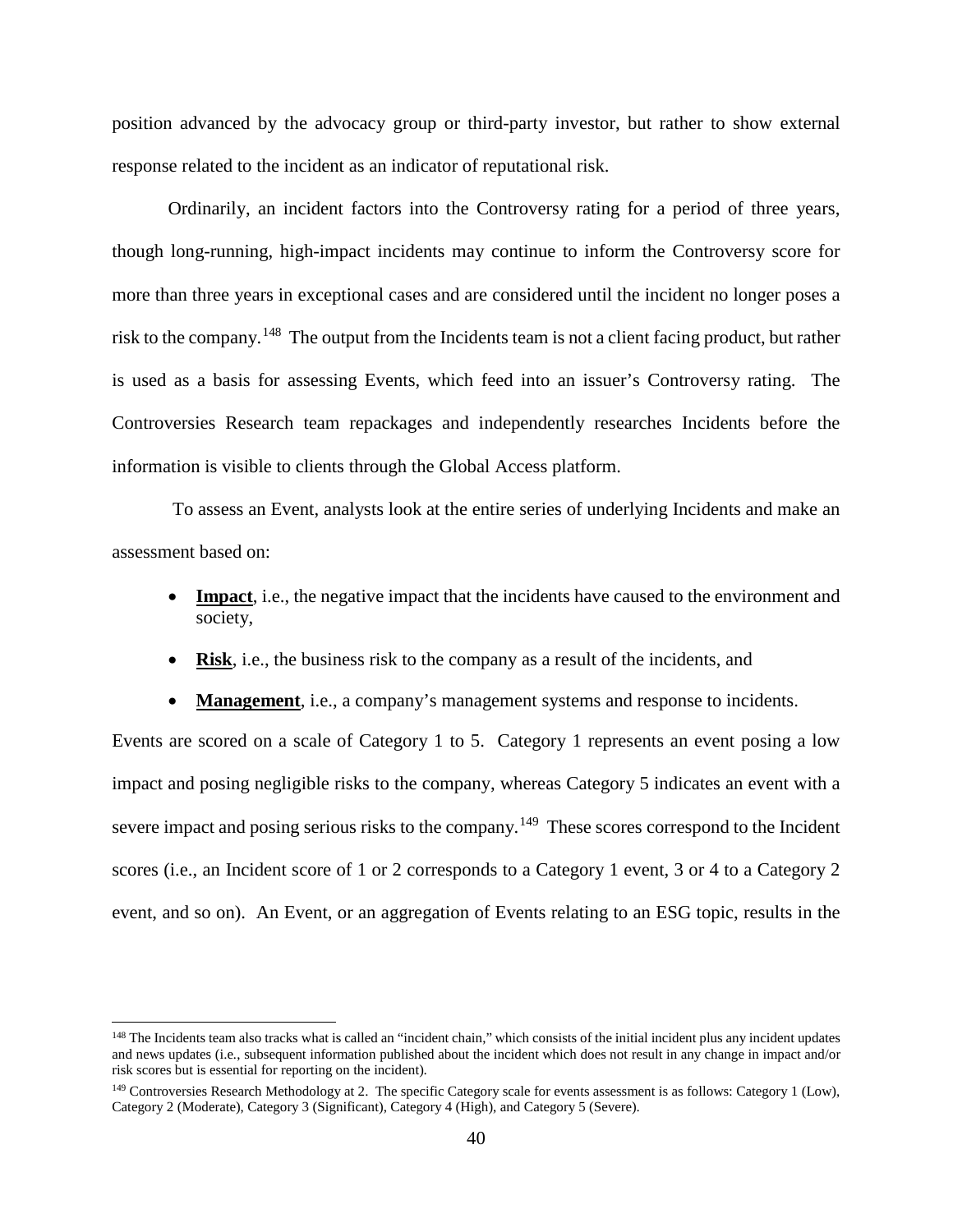issuer's Controversy rating, as the highest Event rating under a controversy indicator automatically becomes the issuer's Controversy rating.

## b. Controversies Research Standards of Review and Updates

Sustainalytics analysts review Controversy ratings on an ongoing basis. Sustainalytics has prepared some guidance documents to educate analysts on how to conduct research for the Controversies Research product. New Events with high impact or risk scores or new corporate developments may lead to a change in the Controversy rating. A significant rating change (i.e., an upgrade to or downgrade from Categories 4 or 5) is reviewed and approved by the four-member Events Oversight Committee before being implemented. Although Incidents provide the starting point for a Controversies Research, the research team does not just rely on the Incidents team's research. Instead, Controversies Research analysts conduct their own research, look to best practices in different industries, and work to establish a list of norms by industry.

Sustainalytics analysts carry out a full review of a company's Controversies Research at least every twelve months as part of the annual update to a company's ESG Risk Rating report.

#### 2. Global Standards Screening

The Global Standards Screening ("GSS") product assesses a universe of approximately  $20,000$  companies<sup>[150](#page-44-0)</sup> for their impact on societal stakeholders and/or the environment, and for the extent to which they cause, contribute to, or are associated with violations of international norms and standards. Specifically, GSS focuses on the international norms guiding corporate conduct, and provides Sustainalytics' opinion as to whether a company is violating, or is at risk of violating, a principle or principles of the United Nations Global Compact ("UNGC") in the areas of human rights, labor rights, the environment, and business ethics. In addition to the UNGC Principles,

<span id="page-44-0"></span><sup>&</sup>lt;sup>150</sup> Sustainalytics conducts a quarterly rebalance to identify new companies added to market exchanges and flag them for inclusion in their coverage database. A company is only ever removed if it ceases to exist, such as through acquisition or bankruptcy.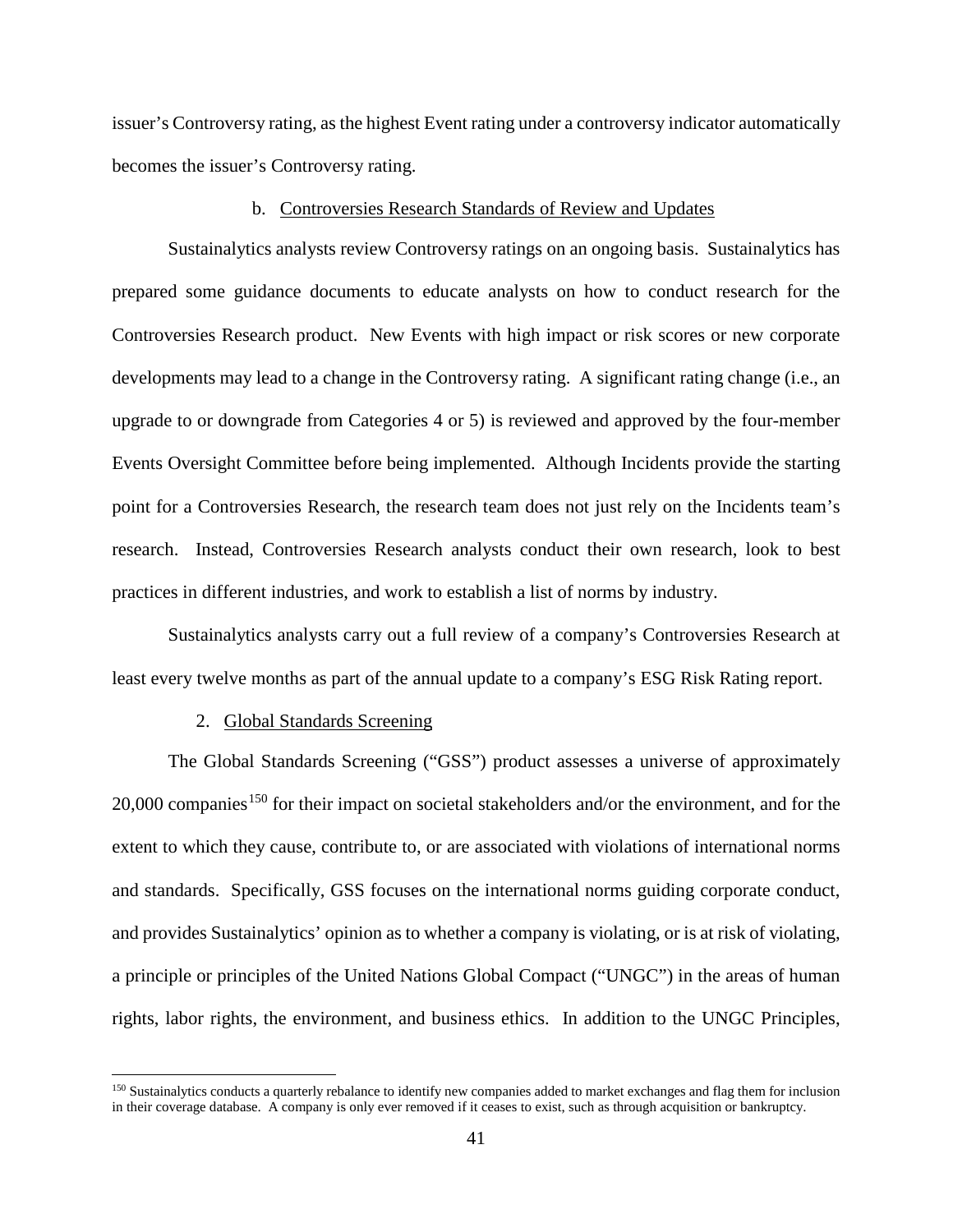GSS considers other norms and standards, including the OECD Guidelines for Multinational Enterprises ("OECD Guidelines"), the UN Guiding Principles on Business and Human Rights ("UNGPs"), and their numerous underlying conventions and treaties.[151](#page-45-0)

Sustainalytics employees explained that some clients have internal investment policies that may require divestment from issuers that partake in certain types of conduct, but also could mandate other actions, such as pausing future investments, or merely monitoring for future developments. Accordingly, Sustainalytics employees acknowledged that some clients may use GSS as a so-called 'do not invest' list in order to comply with such internal policies. One employee explained that Sustainalytics' GSS ratings sometimes function as a de facto divestment list in the Netherlands—i.e., divestment lists published in the Dutch market almost perfectly mirror Sustainalytics' rankings. Furthermore, some European clients, particularly in Scandinavia, are required by law to divest from companies under particular circumstances. Over the last decade, these sorts of internal investment policies have become common in the United States as well.<sup>[152](#page-45-1)</sup> Notably, this investigation identified no information indicating that Sustainalytics was in any way involved in client decision making as to how they choose to use the GSS product.

## a. GSS Analysis and Assessment Process

GSS ratings are determined using a multi-step process, starting with input from the Incidents team (as described above with respect to the Controversies Research product). As noted above, the Incidents team uses a news aggregator to monitor approximately 70,000 media sources

<span id="page-45-0"></span><sup>&</sup>lt;sup>151</sup> The specific list is available through Sustainalytics' client-facing platform, Global Access. Several of these international legal norms are discussed further in this report in  $\S V(C)(5)$  and Annex II.

<span id="page-45-1"></span><sup>152</sup> *See Global Sustainable Investment Review 2020*, Global Sustainable Investment Alliance (2020) at 10, 12, http://www.gsialliance.org/wp-content/uploads/2021/08/GSIR-20201.pdf. In particular, U.S.-based investors are increasingly divesting from fossil fuels. *See* Anne Barnard, *New York's \$226 Billion Pension Fund Is Dropping Fossil Fuel Stocks*, The New York Times, https://www.nytimes.com/2020/12/09/nyregion/new-york-pension-fossil-fuels.html; *Full List*, Global Fossil Fuel Divestment Commitments Database, https://divestmentdatabase.org/about/ (listing nearly 500 US organizations that have pled to divest from fossil fuels).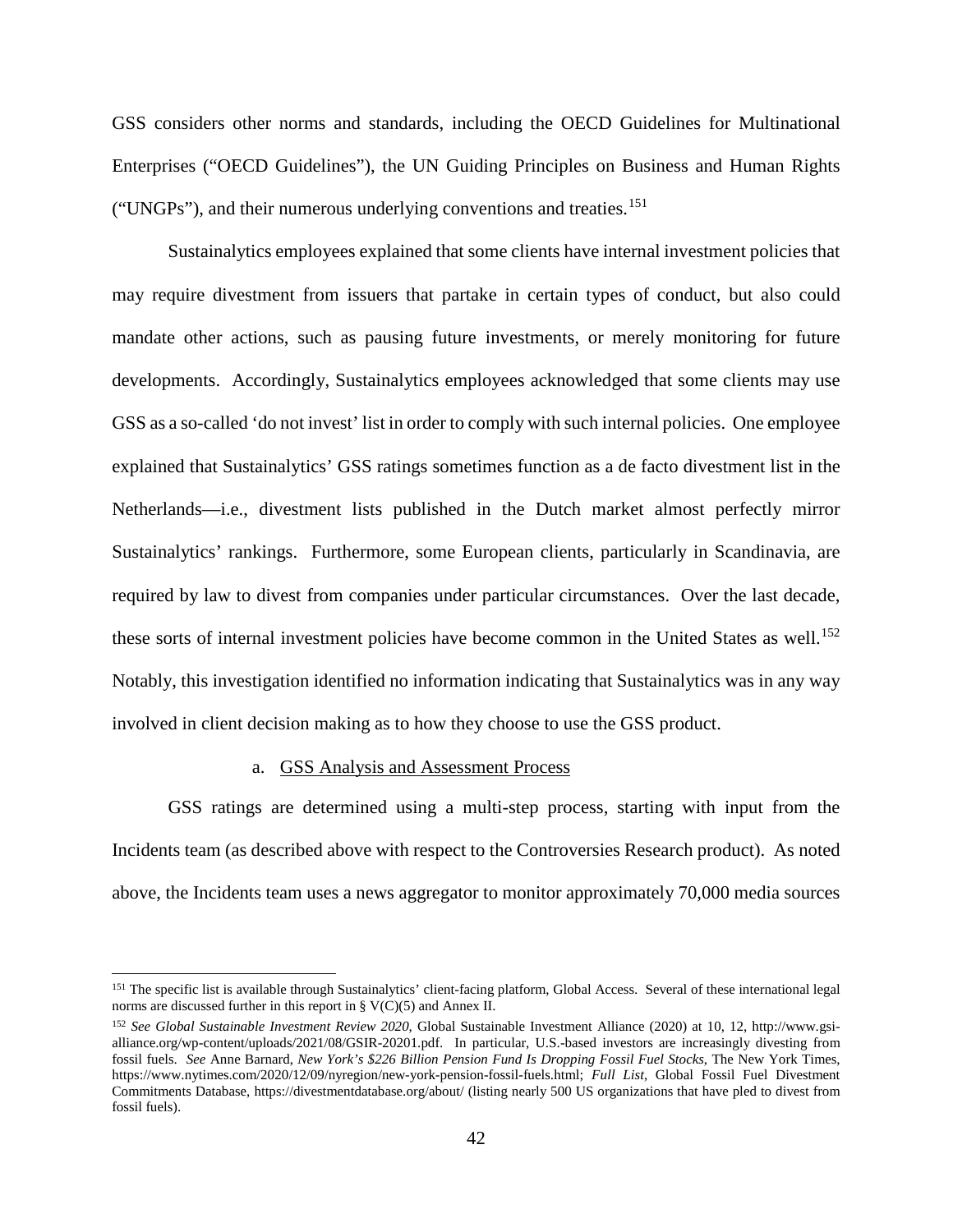on a daily basis to identify incidents. The GSS team first reviews allegations identified by the Incidents team and then assesses the incidents against the GSS assessment criteria to determine whether in-depth research on a particular incident is required.

Second, if additional research is required, the GSS team conducts its own research through external, publicly available sources such as corporate disclosures, government reports, NGO publications, and reports by international and multilateral organizations. At this stage, the GSS team also employs additional insights generated through Sustainalytics' in-house research database, including research findings from other products like the Controversies Research product, Controversial Weapons Radar, or Human Rights Radar. With respect to making determinations based on international law, GSS analysts generally do not seek input from third parties, such as external legal experts, but instead make their own assessments based on decisions by international bodies like the International Court of Justice and the United Nations. For example, GSS's current draft internal guidance document on the Israeli/Palestinian conflict areas references the finding in the International Court of Justice's advisory opinion that the construction of settlements in the Israeli/Palestinian conflict areas violates international law. The same internal guidance document also references the UN Security Council's 2012 fact-finding mission to investigate the effect of the Israeli settlements on Palestinian people.

Third, if—through this additional research—the GSS team identifies information linking a company to a violation that satisfies the GSS methodology criteria, the GSS team prepares an assessment of the violation through the lens of what the GSS team views as the applicable international norms or standards. The analysts then make proposals to the GSS Research Managers regarding the reviewed company's GSS rating.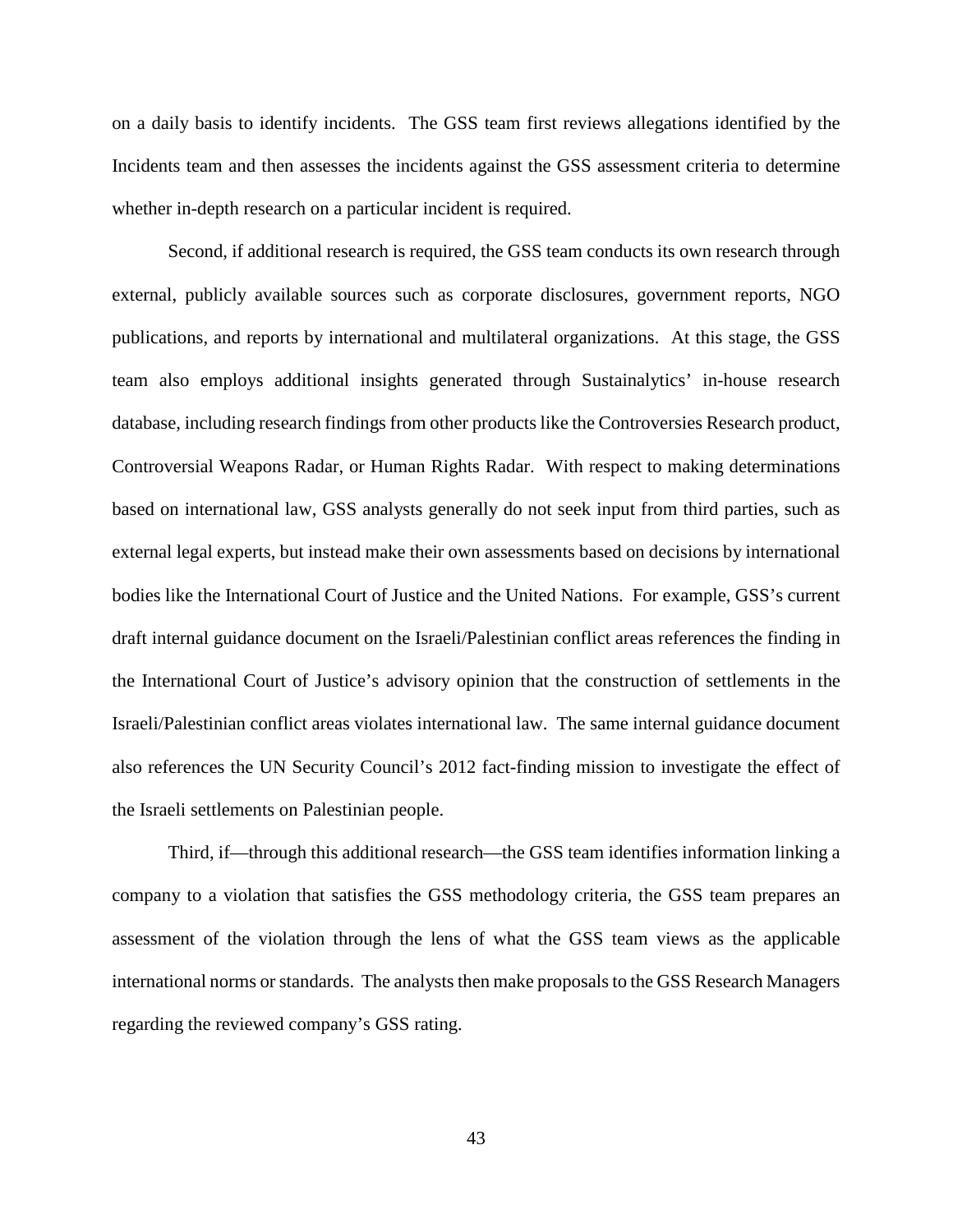Fourth, during the research process, the reviewed company will typically be contacted for fact-finding purposes, giving the company an opportunity to explain its position or efforts to address the issue.

Finally, the GSS team will make a proposal regarding a company's GSS status to the Global Standards Oversight Committee ("GSOC"), a committee of approximately ten members, that meets on a weekly basis to consider analysts' proposals, review the sources used in their research, and scrutinize the process by which analysts arrived at their conclusions (including their assessments of the company's management of the issue). Such proposals may suggest changes to the GSS status of a currently rated company, or the assignment of a GSS status to a company for the first time. GSOC has, as a resource, managers and directors who check research content and sources used in the product reports to ensure reliability. The GSOC meetings are attended by of GSS Research Managers, GSS and Global Standards Engagement ("GSE") Product Managers (who attend GSOC meetings to present the GSE perspective), Sustainalytics' Director of Research Content and Leadership, a representative from the Events Oversight Committee (discussed above, in the context of the Controversies Research product), and other members of Sustainalytics' research leadership, including the Executive Director of Research Products, the Director of Engagement Services, and the Director of Product Strategy and Development. All researchers involved in the particular assessment being reviewed by GSOC attend committee meetings as well, though the analysts themselves do not have a vote in the committee's decision.

One Sustainalytics employee described GSOC meetings as long and robust with many people of diverse training and expertise offering their unique perspectives. Analysts recommending specific ratings decisions are called upon to defend their positions to the committee. GSOC decisions are taken seriously because the committee members and analysts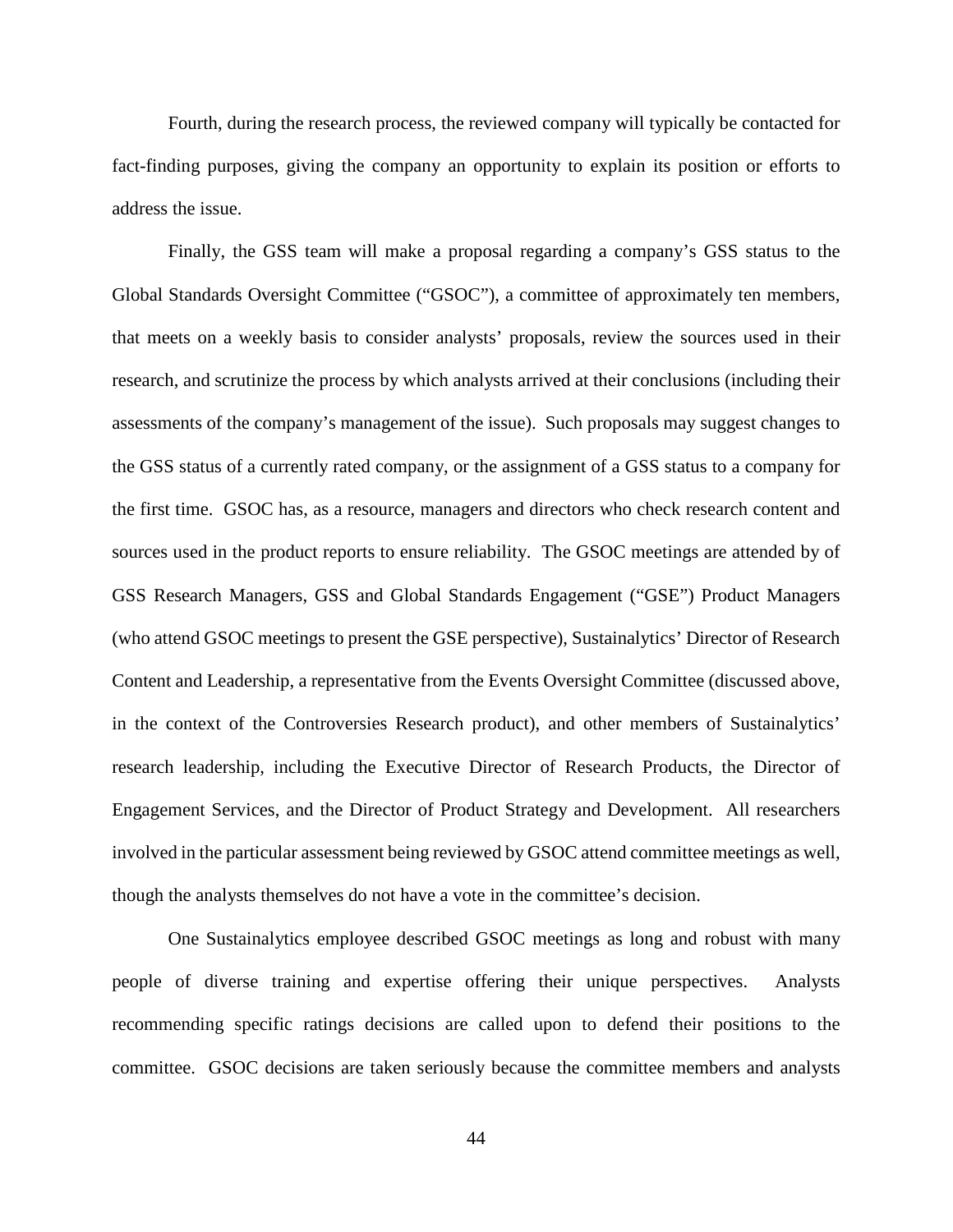appreciate the consequences of their ratings decisions. GSS ratings decisions are put to majority vote, though employees have explained that consensus will generally be reached during GSOC meetings. If the proposal is approved by GSOC, a written report is drafted in accordance with the GSS guidelines.

Before Sustainalytics publishes a GSS status of Watchlist or Non-Compliant for a particular issue, an additional quality and editorial review is conducted on the report and the sources used. Multiple Sustainalytics employees stressed that consistency and impartiality in GSS statuses is achieved through multiple layers of review, the supervisory role of the GSOC, and by comparing assessments for a particular issuer or industry to previous determinations with similar circumstances.

In making an assessment to determine a company's GSS status, Sustainalytics analyzes the company on several dimensions in relation to the issue, including: (1) severity of impact, (2) company responsibility, and (3) company management. Each one of these factors is analyzed based on additional sub-factors.

- **Severity of Impact** examines: (i) scale of impact (the gravity of the impact and the number of people affected), (ii) scope (the frequency and consequences of the impact), and (iii) "irremediability" (the level of difficulty of restoring the circumstances of those impacted and/or the environment to the prior state). In assessing these components, Sustainalytics looks at relevant norms for a company, as well as expectations for companies operating in an industry. The severity of impact is then determined to be Low, Medium, or High. Relevant figures or numbers on impact, such as the number of people affected, are assessed on a case-by-case basis using prior GSS assessments for guidance (i.e., the "case law" process). There are no fixed thresholds or quantitative rules applied.
- **Company Responsibility** looks at how closely a company is linked to the negative impacts based on: (i) accountability (whether a company has directly or indirectly, knowingly or unknowingly, caused or contributed to the negative impacts through its operations, products, or services), (ii) the systemic nature of the issue (whether a company is responsible due to systematic or systemic violations), and where applicable, (iii) the exceptionality of the issue (the degree to which the issue stands out, relative to relevant industry standards and peers). Other factors, such as the level of a company's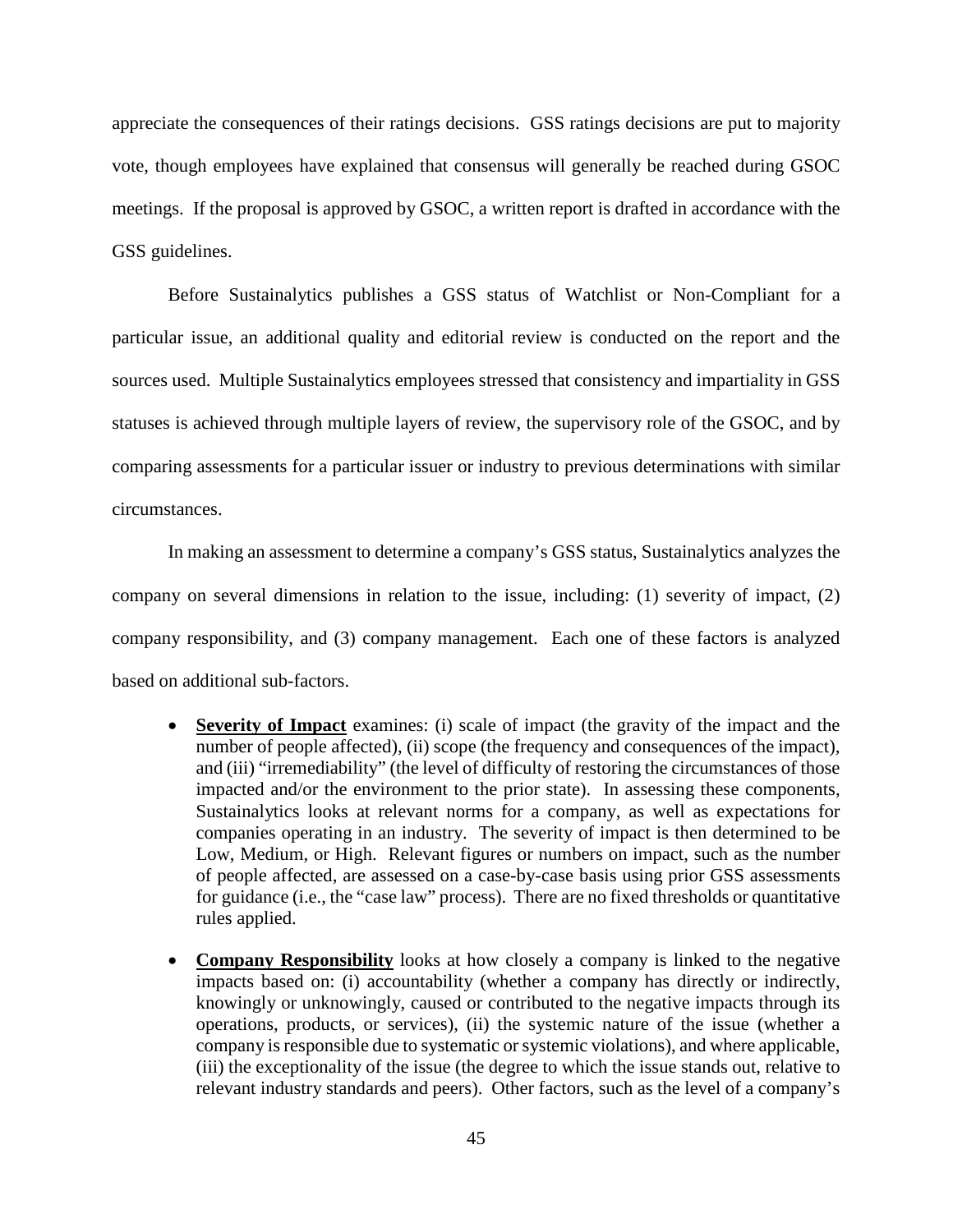negligence, any recurrence of similar issues involving the same company, and the duration of an issue (how long a company's management should have been aware of the issue) also may be considered in the context of Company Responsibility.

• **Company Management** looks at whether a company is willing and able to address an issue in an appropriate manner, specifically: (i) the quality of the company response in terms of the remedial steps taken and the company's transparency in disclosing relevant information, (ii) the company's management systems (policies and programs for the relevant issue, or lack thereof), and (iii) how effective the company's implementation of those management systems is at preventing a recurrence of the issue. The Company Management factors are primarily assessed based on publicly available information. Company Management is assessed based on whether the GSS team has a Low, Moderate, or High level of confidence in the company's ability to prevent a reoccurrence.

GSS has developed and is continuing to develop subject-specific internal guidelines for research analysts, which instruct researchers and analysts how to assess the severity and exceptionality of particular circumstances and specific types of issuer conduct. This includes guidance on issuers operating in specific geographic regions—including Xinjiang, Myanmar, and the Israeli/Palestinian conflict areas—as well as subject-matter specific guidance on issues like bribery and corruption, human rights implications in supply chains, accounting and taxation, and state-owned enterprises. When there is no internal guidance on a specific issue, GSS researchers consult prior GSS assessments and seek to analogize the situation to similar incidents. Sustainalytics' Director of Product Strategy and Development has proposed a project in which analysts review previous, similar ratings for comparable companies to ensure ratings consistency.

#### b. GSS Status Scoring

A company's GSS status is categorized as either Compliant, Watchlist, or Non-Compliant:

• **Compliant** means that a company has not been found to be causing, contributing to, or at risk of causing or contributing to, severe or systemic and/or systematic violations of international norms and standards. If allegations against an issuer are assessed as Compliant, this means that the alleged issues have been found to not meet the assessment criteria for Watchlist or Non-Compliant status, or do not otherwise meet the requirements of GSS's methodology for Watchlist or Non-Compliant status. However, a Compliant status in GSS does not necessarily mean that a company is in full compliance with all international norms.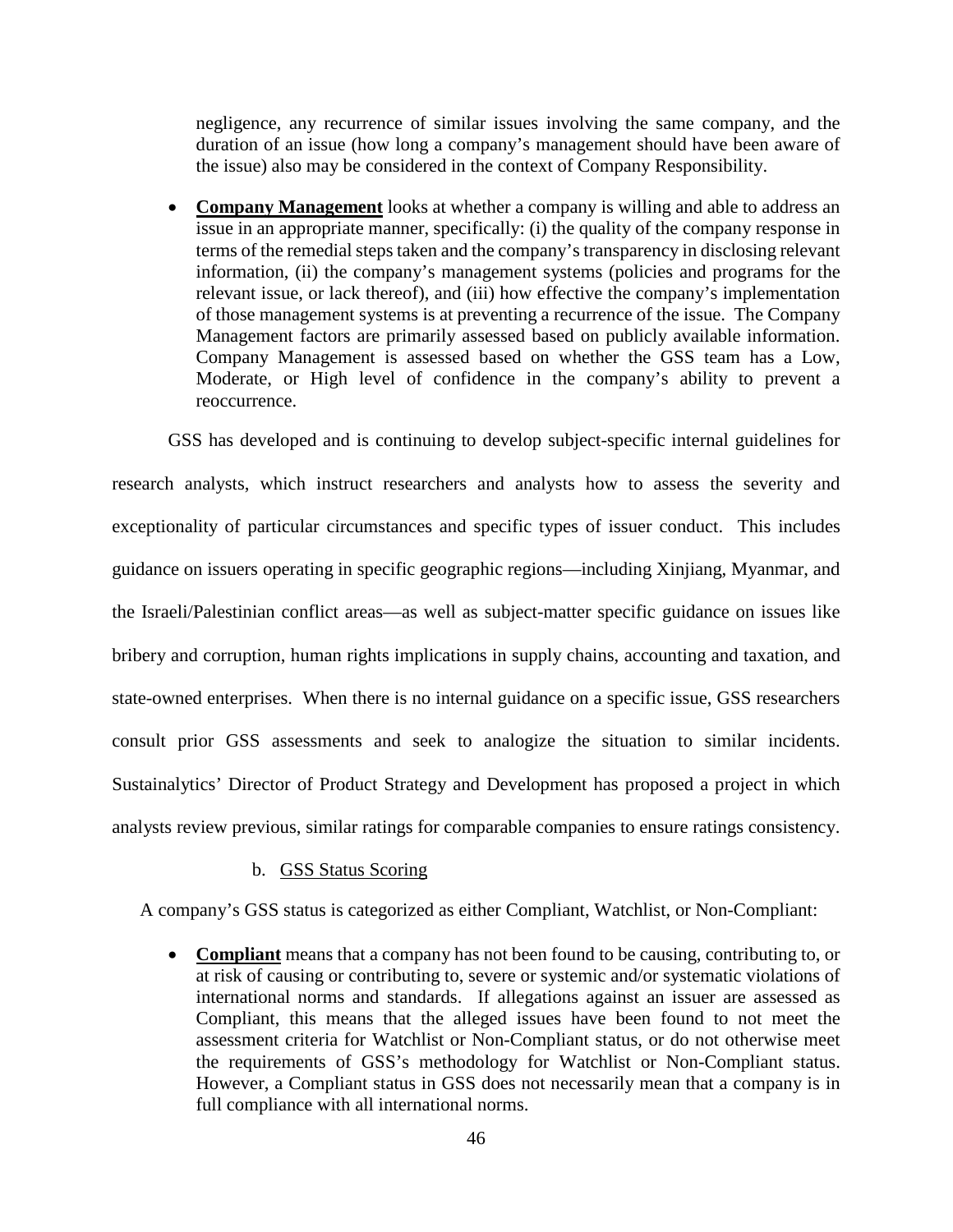- **Watchlist** means that a company has been found to be at risk of contributing to severe or systemic and/or systematic violations of international norms and standards. An issuer is assessed as Watchlist when it is determined to be causing or contributing to severe negative impacts (harm) to stakeholders and/or the environment, but for which not all requirements for a Non-Compliant status could be established. Issuers may also be assessed as Watchlist where the GSS team concludes the issuer is accountable for negative impacts, but there is insufficient information to determine that the company is violating international norms, or where the issuer is linked to a violation of international norms, but the negative impacts are not severe enough to warrant a Non-Compliant status, or the negative impacts are still remediable. Importantly, issuers previously assessed as Non-Compliant may be upgraded to Watchlist status in GSS where it is demonstrated that the issuer is improving its policies and programs to prevent a reoccurrence, but further monitoring is still required, due to pending resolutions or remediation efforts by the issuer.
- **Non-Compliant** means that an issuer has been determined to be causing or contributing to severe systemic and/or systematic violations of international norms (i.e., the company is not acting in accordance with the principles and their associated standards, conventions, and treaties, according to the GSS framework). Companies can be found to be Non-Compliant because they are directly associated with issues causing severe, irreversible impacts that affect stakeholders, the environment, and/or impose a clear cost on society, or because they have an inadequate response to address or remediate such issues. GSS also assesses companies that facilitate third-party human rights violations as Non-Compliant, such as companies involved in the production of landmines, cluster munitions, biological/chemical weapons, and nuclear weapons (outside of the five designated nuclear states).

## c. GSS Standards of Review and Updates

Although issuer monitoring is ongoing, Sustainalytics publishes assessment changes in a

GSS report on a quarterly basis. The GSS team reviews relevant companies for updates and new developments during this cycle. Each quarter, the GSS team also screens for new incidents and conducts a review of corporate relationships within the universe of issuers covered by GSS.

If GSS researchers conclude that an issuer meets the upgrade criteria, an assessment change to the issuer's status can be proposed for consideration at the weekly GSOC meeting described above. Upgrades are usually based on changes in a variety of factors that indicate a decreased risk of recurrence, including: progress toward remediating the negative impacts caused by the issuer's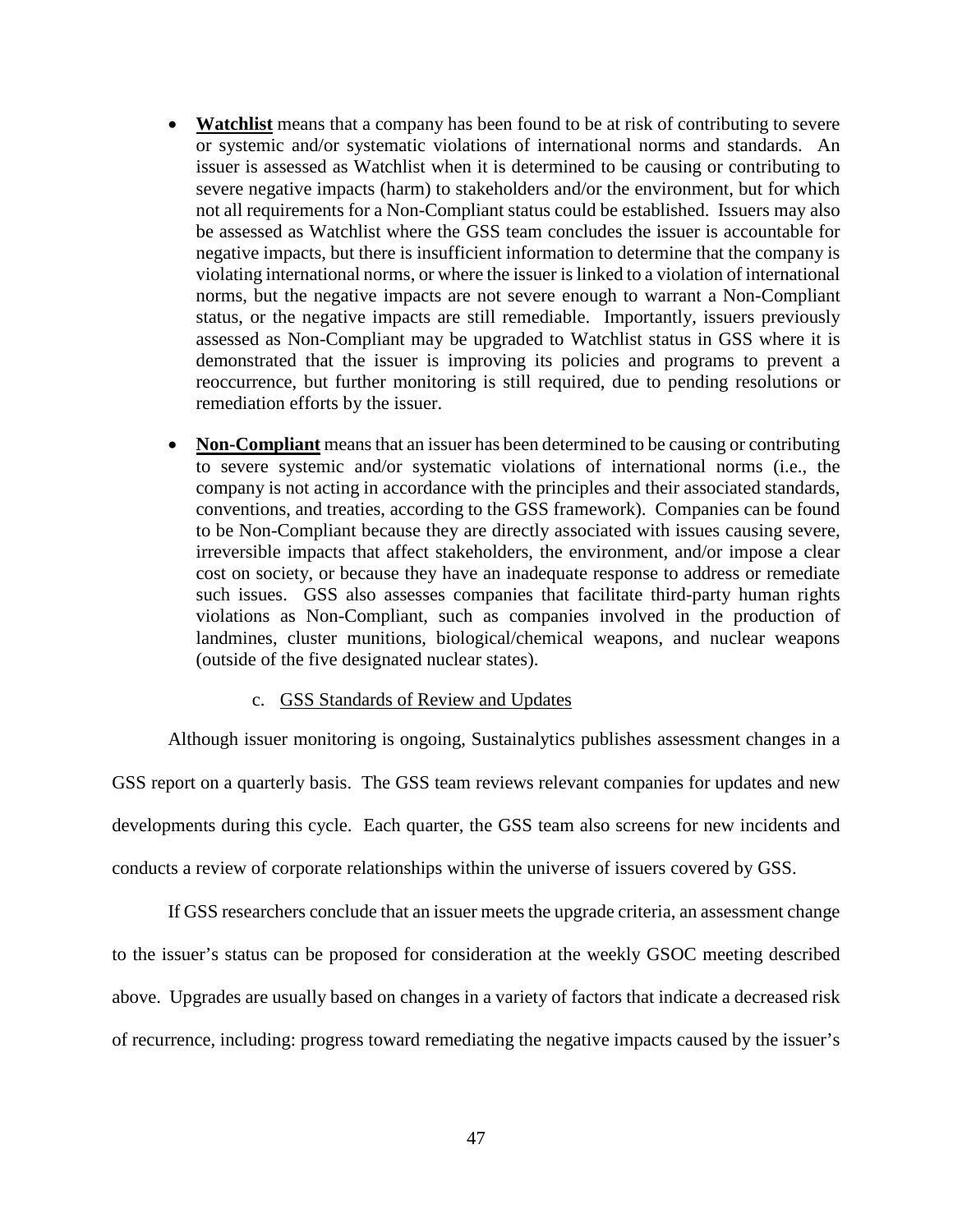activity, new publicly disclosed policies and processes aimed at preventing a recurrence, and lack of new negative developments regarding the issue.

There are two criteria for upgrading a company from Non-Compliant to Watchlist or from Watchlist to Compliant: (1) the violation has ceased; and (2) the company has adopted a responsible course of action. These criteria are defined when the GSS assessment status is initially assigned, and is monitored on a quarterly basis. Issuers are reevaluated against the upgrade criteria on a quarterly basis. If both of these upgrade criteria are fully met, the GSS team may propose that the issuer's status be upgraded to Compliant. If the criteria have been partially fulfilled, the issuer could be upgraded from Non-Compliant to Watchlist. In addition, GSS also may upgrade an issuer from Watchlist to Compliant even in the absence of demonstrated management improvements, where a lack of new incidents over an extended period of time serves as a proxy for the cessation of the violation and prevention of a recurrence. All upgrade decisions are made on a case-by-case basis, and all issuer assessment status changes must be agreed to by the GSOC.

#### 3. Global Standards Engagement

Global Standards Engagement ("GSE") is designed to work with companies that are assessed as Watchlist or Non-Compliant by GSS. Importantly, GSE's engagements are based on an internal analysis, in consideration of an issuer's GSS status and a determination of the projected efficacy of engagement—the companies identified for engagement are not based on any external databases or company listings. As described above, GSS seeks to provide an assessment of an issuer's impact on relevant stakeholders and the extent to which an issuer causes, contributes to, or is linked to violations of international norms and standards (based on the UNGC principles). By contrast, GSE works to identify how an issuer addresses the incident that resulted in the GSS Watchlist/Non-Compliant status, and, by corresponding directly with the issuer, attempts to help effectuate change in the issuer's corporate policies and/or processes in order to ensure that the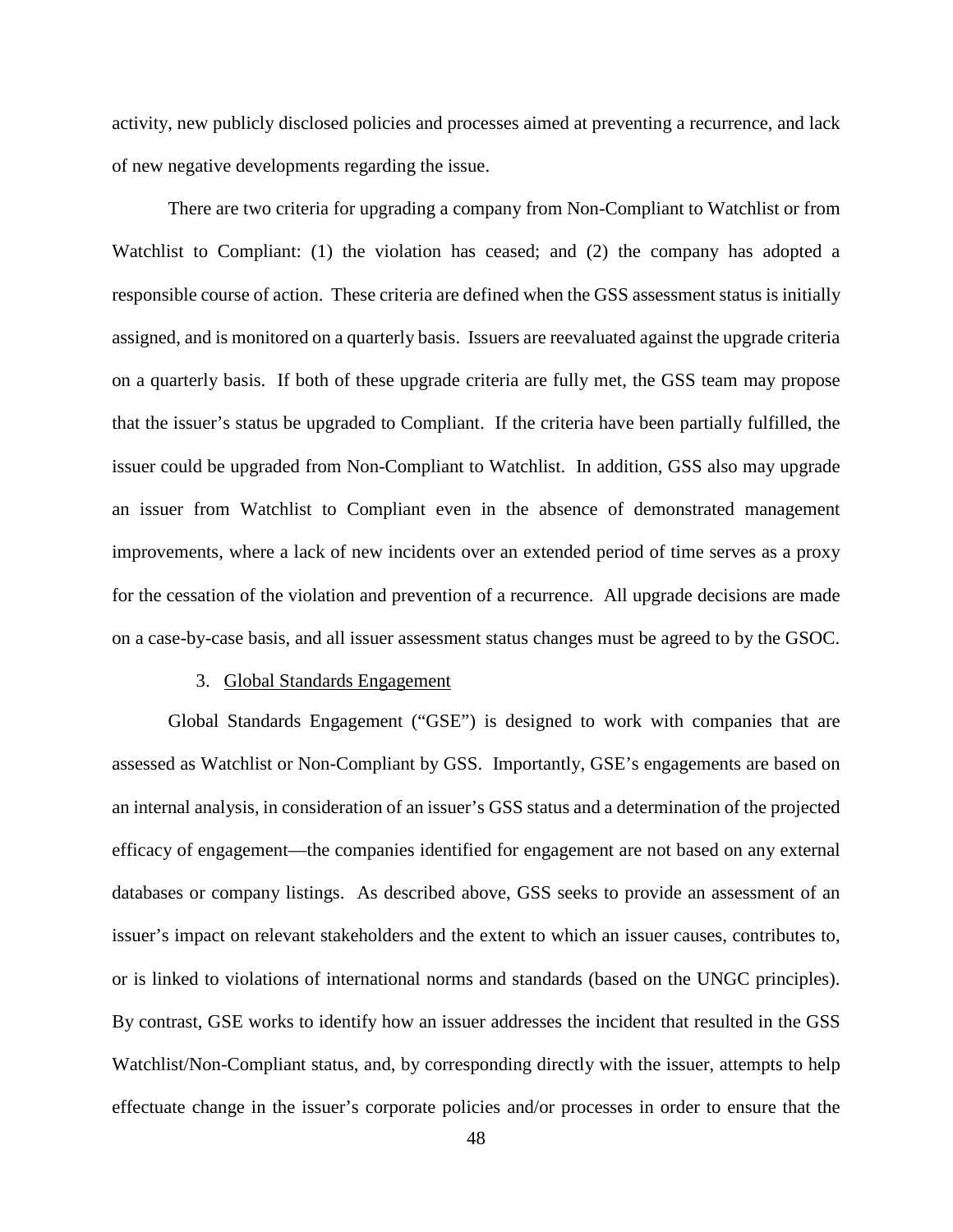issuer has systems in place to avoid future reoccurrences and improve its ESG practices. An engagement manager at Sustainalytics explained that the engagement process is intended to assist companies with meeting the ESG standards the companies have set for themselves, either by subscribing to those standards on their website or in public filings, by signing UN and OECD compacts, or by being listed on the New York Stock Exchange or other exchanges that require adherence to certain standards.

In 2019, Sustainalytics acquired a company called GES International. Prior to that acquisition, both companies had international norms-based screening products like GSS, though their respective thresholds and methodologies differed. Before the acquisition of GES, Sustainalytics had no engagement services.<sup>[153](#page-52-0)</sup> Following Sustainalytics' acquisition of GES, changes to both the existing international norms screening products and GES's engagement methodologies were made in order to harmonize the newly merged products. Overall, where there were differences between GES and Sustainalytics methodologies and approaches, it was generally the Sustainalytics' product that was adopted, and GES's existing screening and engagement services were adapted into the newly aligned model.

As mentioned above, Sustainalytics also offers additional engagement services, aside from Global Standards Engagement: Material Risk Engagement and Thematic Engagement. Material Risk Engagement focuses on what Sustainalytics identifies as high-risk companies with the greatest levels of unmanaged ESG risks, specifically companies with ESG Risk Ratings scores of 32 and higher that are among the worst performing half of companies within their industry. Thematic Engagement involves engagement on specific ESG topics, with each topical engagement involving about twenty issuers. Selection of issuers for Thematic Engagement is based on the

<span id="page-52-0"></span> <sup>153</sup> News Release, *Sustainalytics Acquires GES International*, Sustainalytics (Jan. 9, 2019), https://www.sustainalytics.com/esgnews/news-details/2019/01/08/sustainalytics-acquires-ges-international.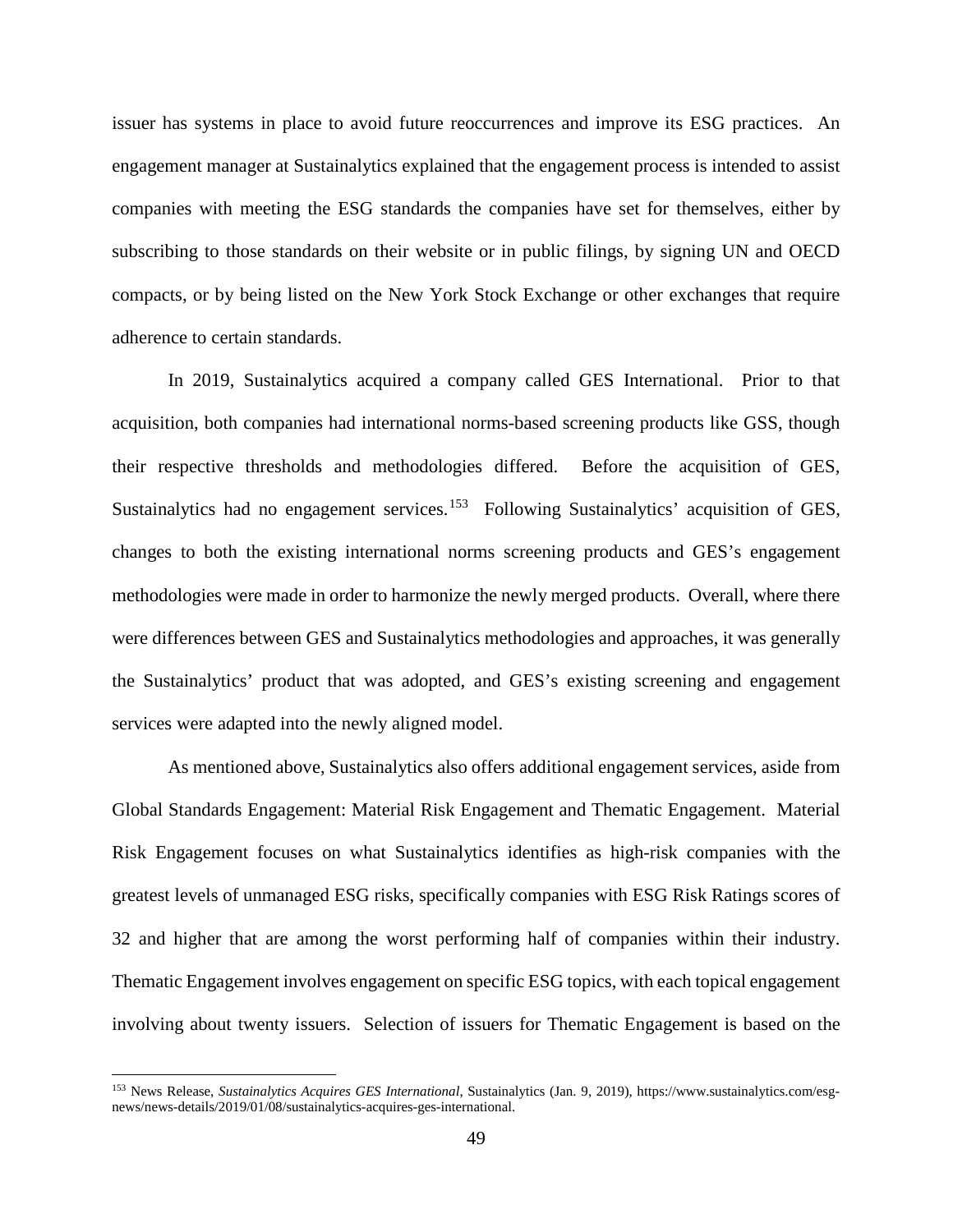sector(s) that are specifically implicated or fundamental for developments in the engagement theme.<sup>[154](#page-53-0)</sup> In February 2022, Sustainalytics announced the launch of the "Engagement 360" offering, which compiles all three engagement programs into a single dashboard that is available for clients through Sustainalytics' client-facing platform, Global Access.<sup>155</sup>

The unique nature of the GSE product makes it hard to generalize client use cases. Although the universe of engagement targets is defined by Sustainalytics' methodology for the GSS product, the nature of the engagements is driven by the investor-client concerns. In general, use cases are regional and the types of ESG issues clients care about varies dramatically between corporate nationalities. Because of this, as one Sustainalytics employees stated, engagement managers are instructed to remain agnostic as to specific political issues and types of rated conduct. Instead, the focus is on addressing the underlying issues that are creating potential risks for the issuer.

#### a. Engagement Process and Procedures

GSE follows a four-step process engagement process. First, once a company has been identified by the GSS team as Watchlist or Non-Compliant, the case automatically goes to the GSE team to open the engagement process, at which point the GSE team reviews the company's current ESG practices as they relate to the reason for the engagement. The GSE team focuses primarily on the company's response to the findings of the GSS screening analysis, including any indication

<span id="page-53-0"></span><sup>&</sup>lt;sup>154</sup> Current Thematic Engagement topics are: child labor in the cocoa supply chain; climate change and the global forest systems; sustainability in food production; workforce composition; localized water management; modern slavery; responsible cleantech; corporate governance and sustainable development goals; and board-level governance in the extractives, financial and pharmaceutical sectors. *See Sustainalytics Global Access – Thematic Engagement*, Sustainalytics, https://globalaccess.sustainalytics.com/#/research/engagement/thematic.

<span id="page-53-1"></span><sup>155</sup> *See* News Release, *Morningstar Sustainalytics Launches Engagement 360 Solution for Investors*, Sustainalytics (Feb. 24, 2022), https://www.sustainalytics.com/esg-news/news-details/2022/02/23/morningstar-sustainalytics-launches-engagement-360-

solution-for-investors. In addition, Sustainalytics is in the midst of expanding and diversifying its other stewardship offerings. For example, Sustainalytics has invested in its ESG Voting Policy Overlay, a product that advises investor-clients on how to conduct proxy voting in order to achieve the client's particular ESG vision, including how to vote on corporate management proposals and shareholder resolutions based on Sustainalytics' ESG research.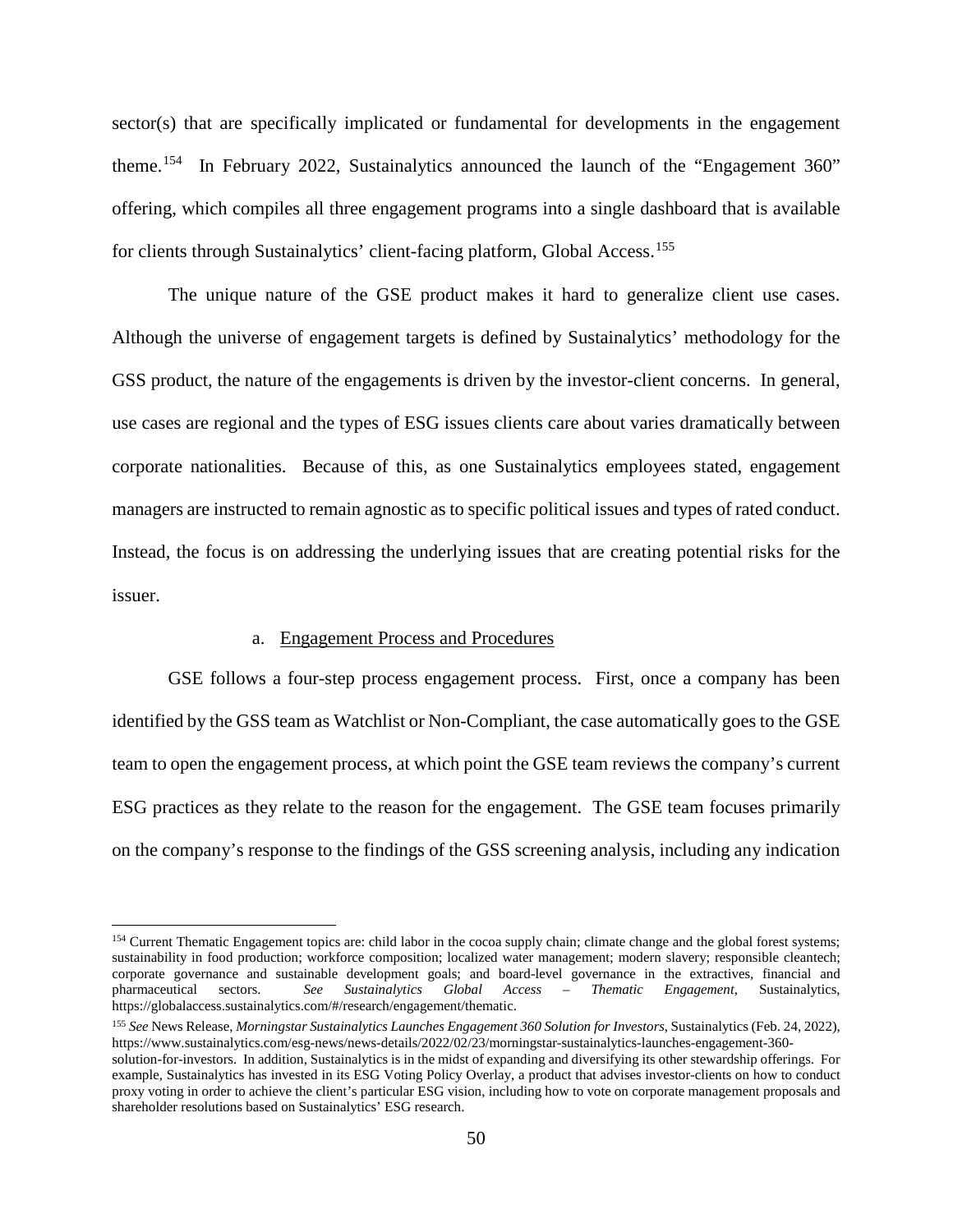that improved corporate policies and procedures could remedy the situation that resulted in the company's GSS status of Watchlist or Non-Compliant. Notably, at least two members of the GSE team interviewed by White & Case suggested that the GSE team relies on the research conducted by GSS, and does not conduct its own research. Only issuers that are screened by GSS as "Non-Compliant" with international norms or considered by GSS to be at risk of violating them ("Watchlist") are candidates for GSE engagement. When a company is being researched by GSS and a proposal to classify that company as Watchlist or Non-Compliant is likely, GSE is notified so that they can conduct a simultaneous review of the company, in order to determine whether engagement is appropriate.

In conducting their initial assessment, engagement managers often will consult with NGOs and local organizations in order to better understand the context of the incident that gave rise to the potential engagement. It is extremely rare for the engagement team to consult with local governments. The GSE team generally does not consult with outside experts on legal issues. A proposal, drafted by one of the engagement managers from GSE, is then submitted to GSOC for a majority vote on whether or not to engage with the company. This is a distinct proposal from the GSS assessment that first identified the issuer as Watchlist or Non-Compliant. However, the GSS and GSE proposals are submitted for GSOC review at the same meeting, and representatives from both products attend the meeting, in order to discuss both the rating (under GSS) and the potential for engagement (by GSE).

Next, the GSE team defines goals for the engagement (the "change objectives"). Change objectives identify what the issuer should do to discontinue the violation, what the issuer can do to address the immediate impacts of the violation, and what the issuer can do to prevent a recurrence. Change objectives are intended to be relevant to the incident that resulted in the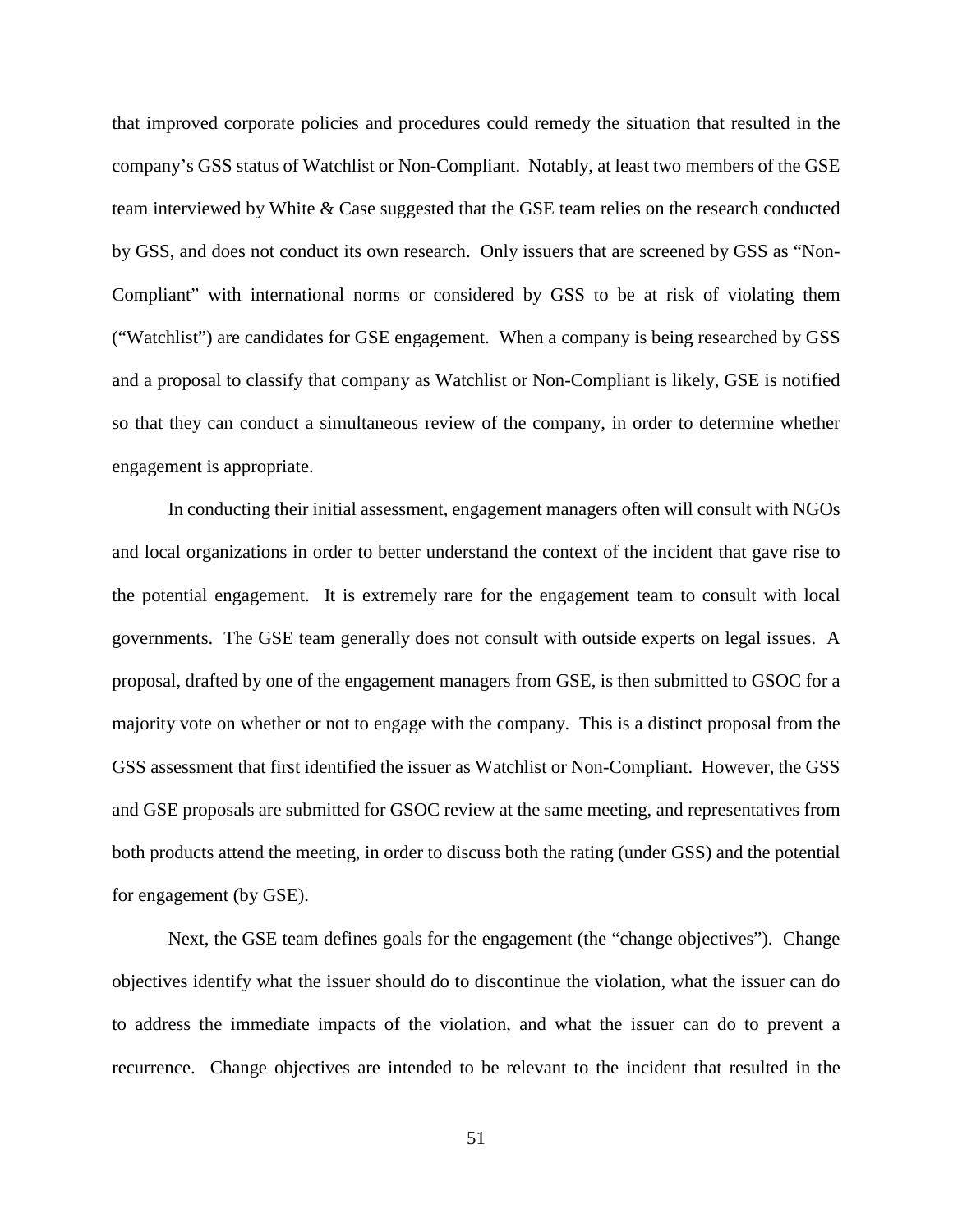Watchlist/Non-Compliant GSS status, but also feasible for the company to achieve. The change objectives are accessible to Sustainalytics' GSE clients through Global Access and are included in GSE's quarterly reports discussed further below. Members of the GSE team explained to White & Case that the change objectives are not designed to make major changes to issuers' business models, especially where those changes would threaten the company's bottom line. Rather, the intention is to show issuers the unintended, downstream ESG consequences of certain business decisions and to empower them to be more conscious about those decisions.

The GSE team then develops a strategy to direct the course of the engagement and to measure the issuer's progress toward achieving the engagement goals. The engagement strategy includes milestones towards achieving the engagement goals, and a projected timeline. Both the issuer's response to the engagement (i.e., its willingness to listen to investor concerns) and the issuer's progress, are measured on a five-point scale: none, poor, standard, good and excellent.

Finally, Sustainalytics' clients receive real-time updates on issuer progress towards the change objectives and next steps in the engagement. These updates are available to GSE clients in Global Access, which also provides client access to every piece of correspondence between the GSE team and the engaged company, as well as minutes of every meeting and phone call with the company. During the engagement process, there normally are two conference calls per year with the engaged issuer. Clients are invited to join those meetings when possible, but are not permitted to attend if the engaged issuer objects. As needed, the two annual meetings are complemented or substituted by letter and email correspondence and/or in-person meetings.

Where an engaged company does not respond to GSE's communications, or indicates that it is unwilling to participate in the engagement, GSE managers are instructed to encourage the companies to cooperate. Employees working in GSE indicated that the methods by which they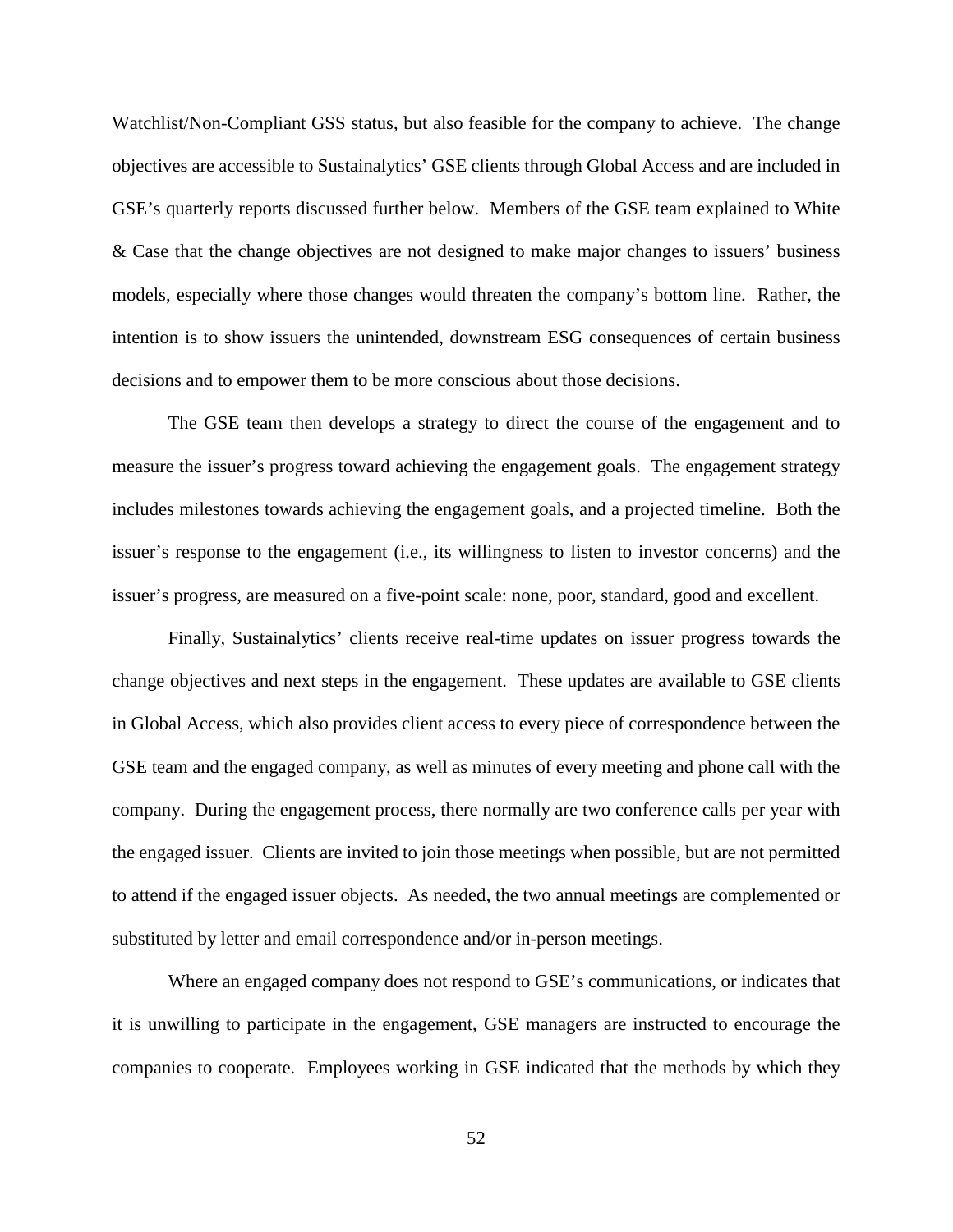may choose to encourage companies to cooperate are left largely to the discretion of the GSE managers, but one GSE manager stated that it is typical to send letters, co-signed by investors, to the companies, in order to encourage participation in the engagement.

GSE engagement managers are responsible for approximately thirty cases at any given time, and oversee teams of around eight or nine GSE employees. One Sustainalytics employee is in charge of assigning cases to the GSE engagement managers, which is generally done according the engagement managers' areas of expertise. There is, for example, an engagement manager who specializes in human rights issues and who is assigned all of those cases, including all cases related to the Israeli/Palestinian conflict areas. GSE engagement managers meet informally once a week to discuss the engagement cases. Some GSE engagement managers expressed the view that these open discussions are extremely valuable and enable engagement managers to challenge their beliefs, identify their own unconscious biases about particular issues, and get the perspectives of other engagement managers. GSS analysts and members of the GSE team can share information on important case developments or proposed status changes in connection with a particular issue. However, GSE will not share issuer information learned through engagement with GSS if the issuer designates it as confidential, and such information will only be available to GSE.

Like GSS, all formal GSE status changes are proposed and approved through GSOC at the weekly GSOC committee meetings. However, GSS and GSE differ in the ratings upgrade and downgrade processes. For GSS, as discussed above, in order to upgrade an issuer's status between the Non-Compliant, Watchlist, and Compliant ratings, it is necessary that the issuer make public improvements.[156](#page-56-0) By contrast, GSE does not require public action to change an issuer's engagement status, but instead, relies on changes in the issuer's internal procedures. For that

<span id="page-56-0"></span> <sup>156</sup> *See supra* § V(B)(2).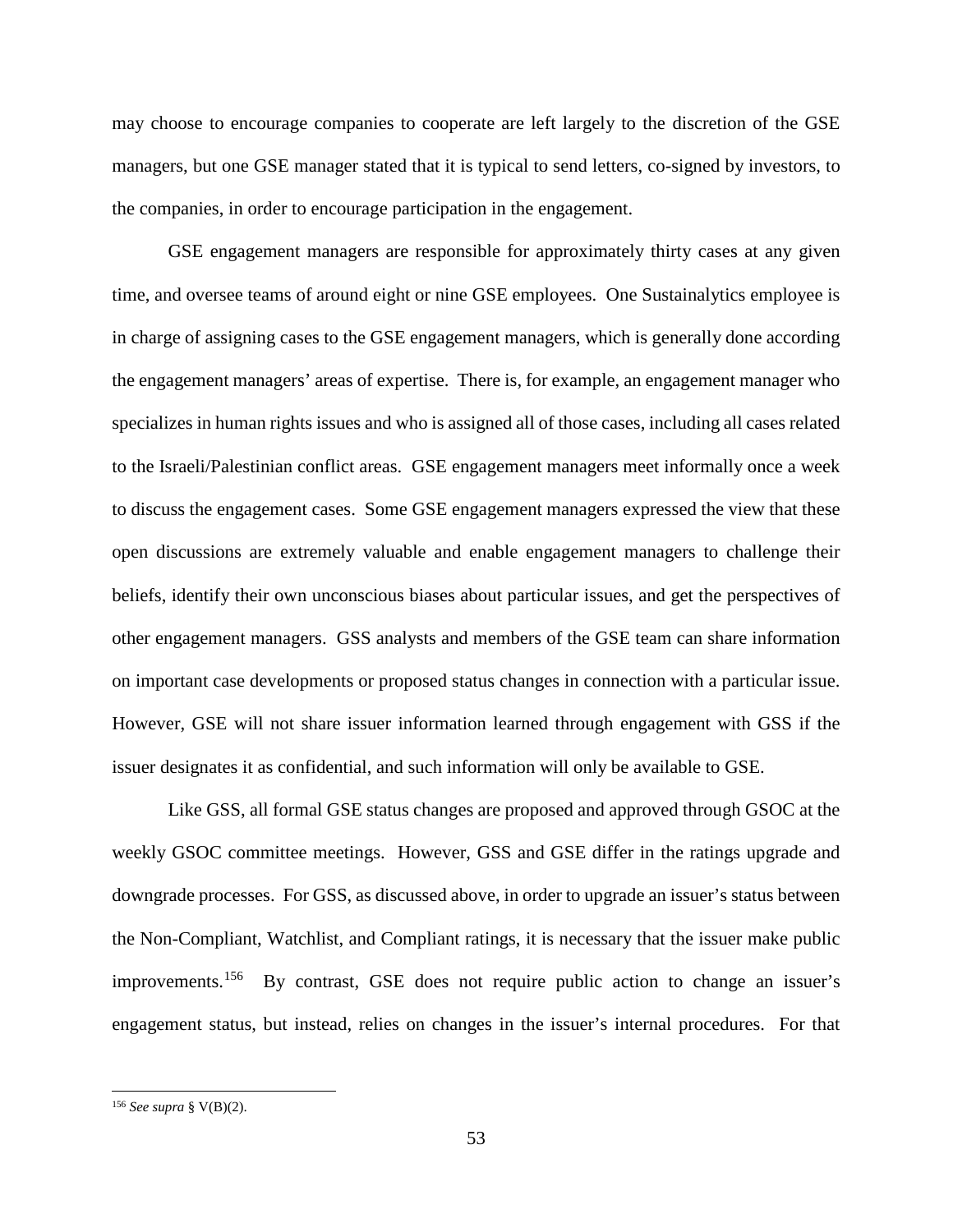reason, a Sustainalytics employee explained that GSE statuses can change faster than those in GSS, and an issuer can have different GSE and GSS statuses. Furthermore, unlike GSS—which requires publicly available information on the implementation of remedies—GSE also may use a company's informal statements, provided via email or during conference calls, to assess whether the company is at an advanced level of strategy implementation.

## b. Engagement Status

GSE has five possible engagement statuses for engagement: evaluate, engage, disengage,

resolved, and archived.

- **Evaluate** status indicates a case with potential systematic incidents or an isolated incident that has severe consequences in relation to the environment or humans, which is presently being verified. Assessing the severity and issuer responsibility takes between three and six months, during which time Sustainalytics contacts the issuer and conducts additional research regarding the company's responses to the incident and preparedness to address the problem.
- **Engage** status indicates that the issuer has been identified as a case with systematic incidents or an isolated incident that has severe consequences in relation to the environment or society, and the engagement process is underway.
- **Disengage** status signals that there has been poor or no progress on an engagement, and/or poor or no response from the issuer within two years after the start of the engagement. Notably, companies whose business models rely on activities that would not result in productive engagement on those topics are generally listed as disengaged status (for example, state-owned enterprises or companies involved in controversial weapons industries). GSE clients are informed about a decision to disengage, and the rationale for doing so, through the quarterly reporting discussed below. Following disengagement, GSE will still monitor the issuer and will contact them biannually to see if they would be willing to reinitiate dialogue. Positive responses from a company may lead to restarting engagement.
- **Resolved** status means that an issuer's change objective has been met and that the engagement has concluded.
- **Archived** means that a case has been retired without the need for further engagement.<sup>[157](#page-57-0)</sup>

<span id="page-57-0"></span><sup>&</sup>lt;sup>157</sup> After Sustainalytics acquired GES in 2019, several existing GES engagements were archived because the criteria and thresholds used by the screening product changed, and thus those prior GES engagements no longer constituted Watchlist or Non-Compliant under the new GSS methodology.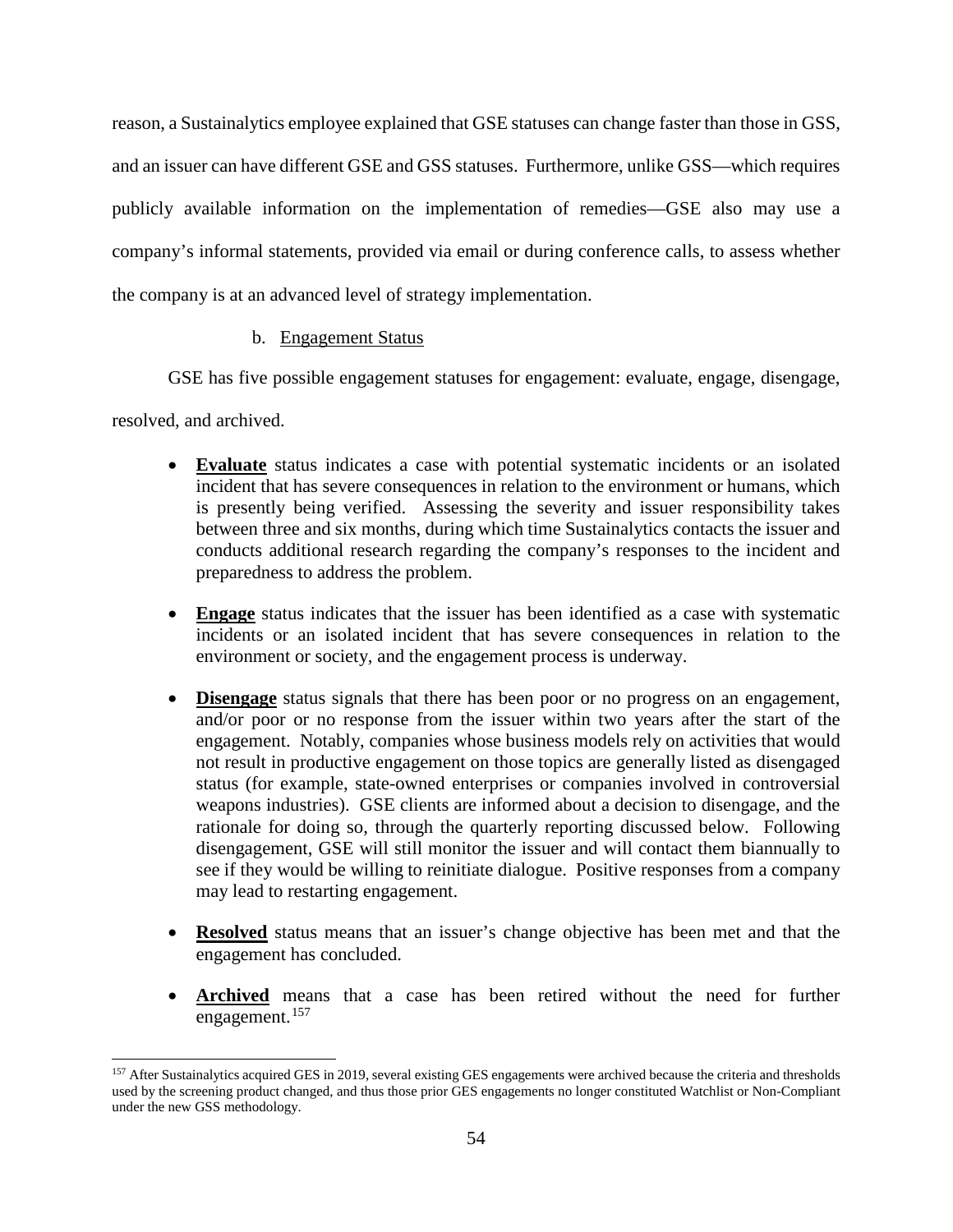## c. GSE Deliverables and Updates

GSE reporting delivery coincides with the GSS reporting schedule. GSS and GSE reporting is done quarterly, and is published on the last Friday of February, May, August, and November for GSS, and a working day after for GSE (the following Monday). The GSE quarterly reporting includes a Quarterly Engagement Report that summarizing all updates to cases that occurred during that quarter, and an Offline Excel Report, which is sent to clients (through the client relations team) and includes an overview of all cases and changes marked as new.

An annual engagement report, published every January, provides a summary of GSE activities for the prior year and engagement developments, including engagement statistics and progress on milestones. The annual GSE report also provides a short summary of what happened in the engagement cases during the year, including case statuses as of the preceding December for all engaged cases in that reporting year, and all resolved/archived cases that were previously engaged that year.

As noted above, the history of each engagement and all instances of issuer contact are documented on the GSE section of Global Access, which is updated in real time.

## 4. Human Rights Radar

The Human Rights Radar ("HRR") seeks to provide information on issuers that are involved in regions of the world where serious human rights violations are allegedly taking place. This includes conflict-affected countries, disputed territories and authoritarian states.

Underlying the HRR is the assumption that issuers operating in what may be considered high-risk countries and disputed territories could face increased legal, regulatory, reputational and financial risks. Through the HRR product, investors can identify and manage exposure to such risks based on information regarding corporate activities in high-risk countries and disputed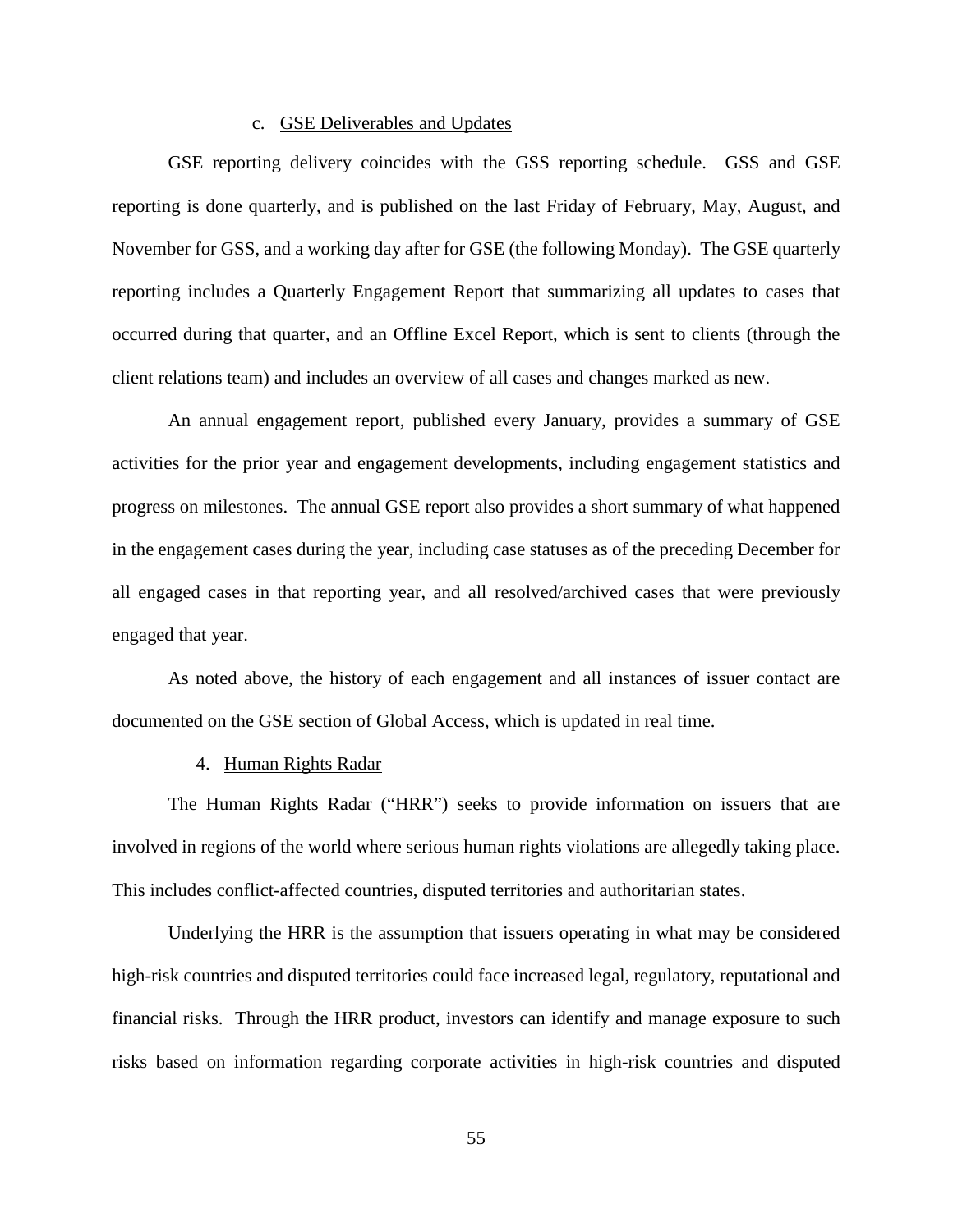territories, as well as information on issuer management of their actual and potential human rights impacts.

Sustainalytics employees familiar with the creation of this product explained that the HRR grew out of bespoke research that Sustainalytics performed prior to 2018. Specifically, a faithbased pension fund and Sustainalytics client commissioned bespoke research into a range of highrisk countries and regions. This client previously had attracted media attention in 2016 for its decision to divest from Israeli banks for their involvement in the Israeli/Palestinian conflict areas. This client drove the methods, set the scope, and identified the targets for this research. An earlier version of HRR specifically stated that it was developed in collaboration with the client. By 2018, Sustainalytics had produced customized reports on various high-risk countries and regions for several different clients, and decided to compile this research into a single product that could be available to all clients. To transform the existing research into a new product, Sustainalytics developed a methodology around the existing HRR research so that it could market the HRR as a stand-alone offering.

One Sustainalytics employee working on HRR stated that they knew, based on discussions with clients, that some clients used HRR to decide whether to divest from or exclude companies from their investment universe. On the other hand, another employee who had previously worked on HRR stated that they did not think clients used HRR to divest from certain companies. The same employee also explained that HRR existed at the time of Sustainalytics' merger with GES, and that post-merger, HRR served an important function when former GES clients complained because certain issuers that previously had been covered by GES's old international norms screening product were now being rated as "Compliant" under the new GSS methodology. According to this employee, Sustainalytics referred those clients to the HRR product because HRR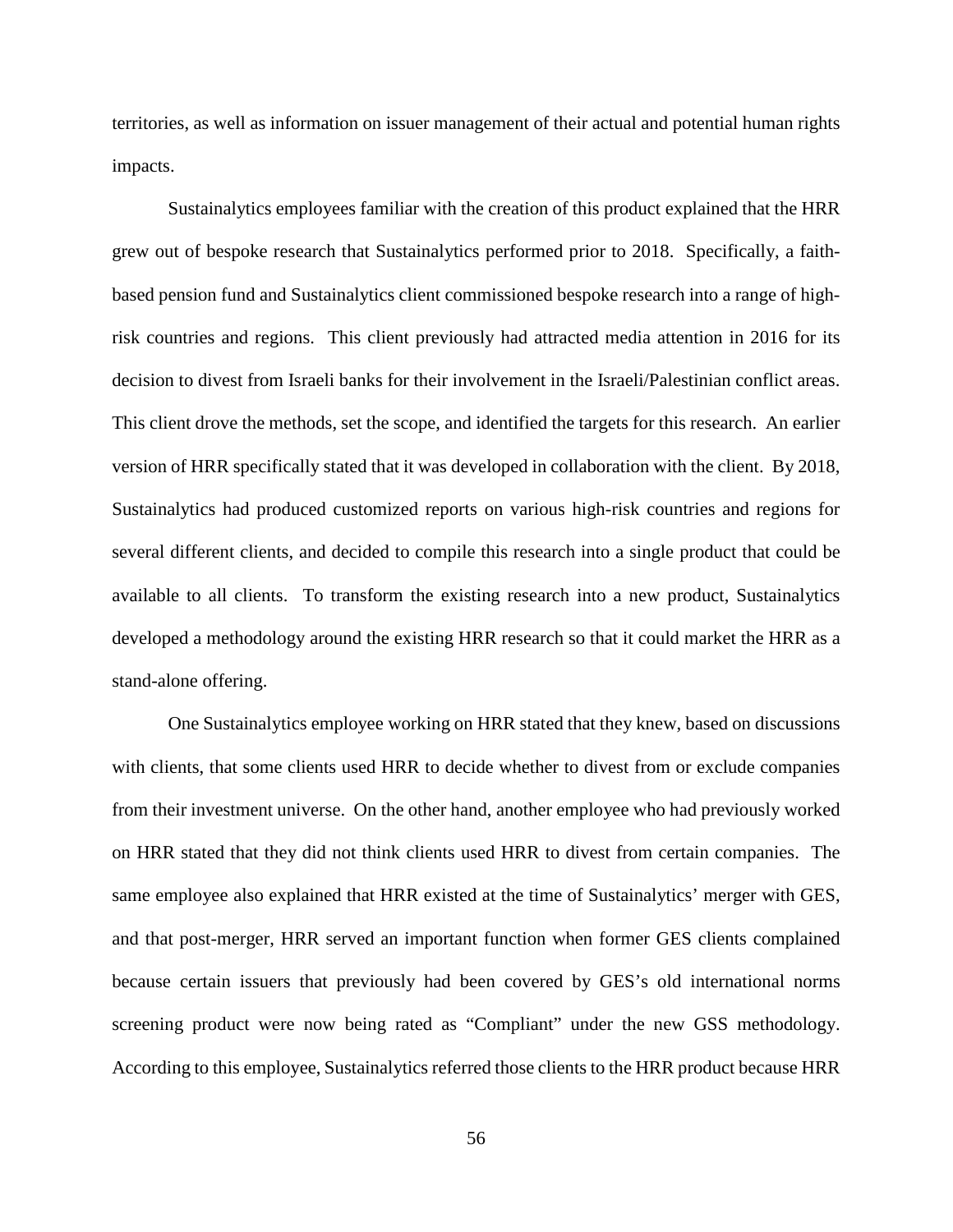had lower severity thresholds for issuer conduct than GSS did, and still rated and discussed certain companies that GSS screened as "Compliant."

Unlike Sustainalytics' other products, HRR is not currently available on Global Access but is instead delivered directly to clients through a native file on a quarterly basis. HRR is generally sold to clients as a standalone product, but also can be sold in conjunction with other Sustainalytics products. The HRR research team recently increased from four to ten employees, though members of the HRR team observed that HRR still does not have sufficient resources. The HRR product's methodology is set forth in four documents: a methodology document, a process map, a description of standard operating procedures, and an analyst guidance document.

Multiple Sustainalytics employees remarked on issues faced by the HRR team due to limited resources. For example, the HRR team intended to develop a guidance document to update HRR methodology based on developments in the Israeli/Palestinian conflict areas, but this has not yet happened due to resource constraints. Similarly, the HRR team intended to generate a list of inappropriate research sources, but this resource likewise has not materialized. One employee familiar with the origins of HRR explained that when the product was created, there was no formalized review process, no written methodology, and no analyst guidance similar to what is provided to the GSS and Controversies Research teams. This employee also explained that the underlying issue with HRR was that there were too many deliverables and too few staff.

#### a. HRR Research Process

The entire HRR product is updated annually, while a quarterly publication addresses recent news and developments. The annual update process has five steps. First, the countries and disputed territories covered by HRR are identified based on the Freedom House annual "Freedom in the World Report." According to the HRR's methodology, the product is intended to cover the countries that have the worst aggregated score for political and civil rights in the Freedom House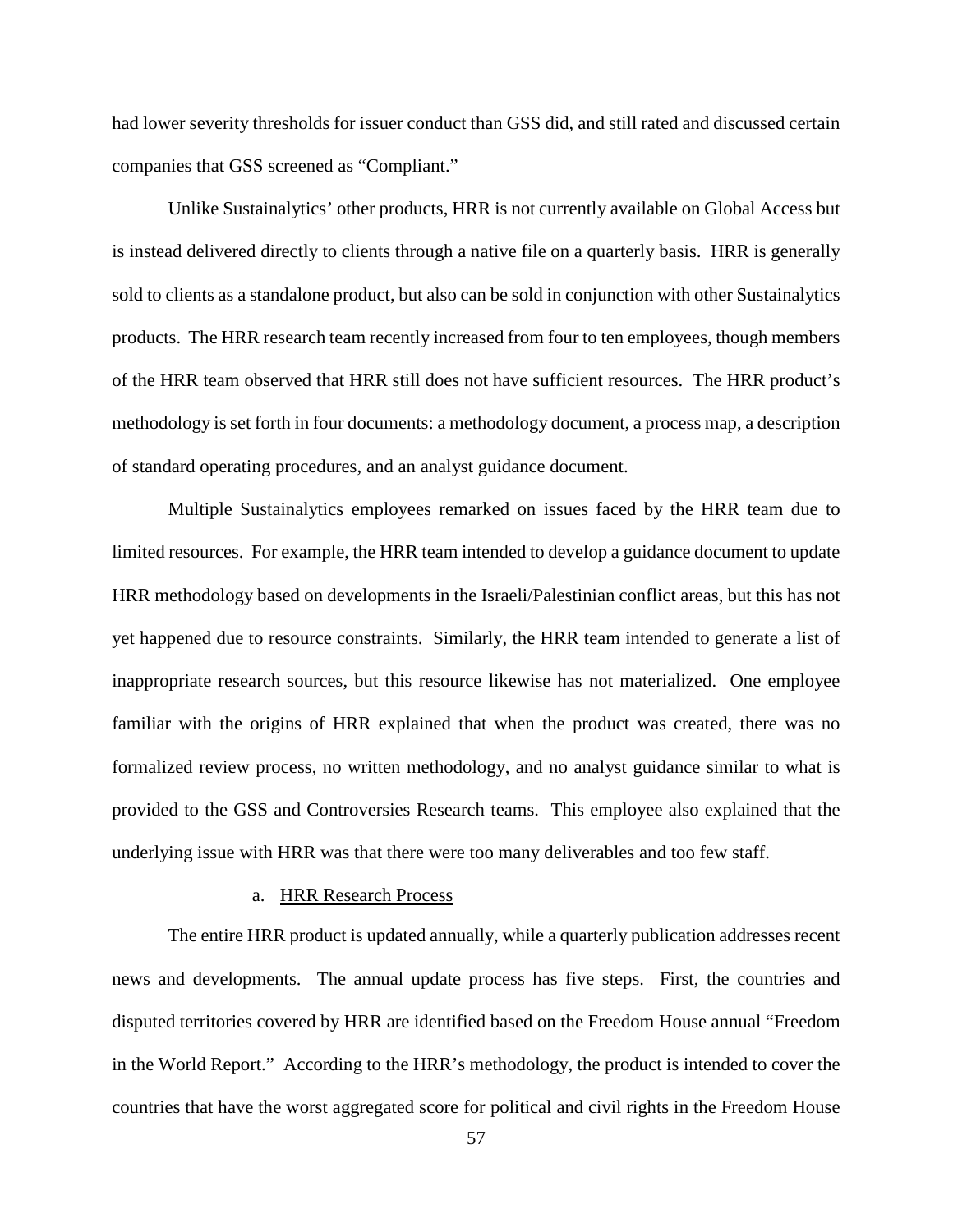report, as well as the five lowest-scoring disputed territories in Freedom House's report. However, of those disputed territories, HRR currently covers only the "Tibet Autonomous Region, Non Self-Governing Territory of Western Sahara, and OPT."[158](#page-61-0)

Both the HRR product brochure—which is publicly available through Sustainalytics' website—and Sustainalytics' HRR methodology document, contain the following disclaimer: "the choice of territories is based on client demand. Sustainalytics does not take a position on the definition or politics of disputed territories."[159](#page-61-1) Sustainalytics employees working on HRR explained that when HRR was forced by resource constraints to deviate from its methodology and cover a smaller universe of high-risk territories, the decision of which territories to cover was driven by commercial considerations (i.e., Sustainalytics covered the countries where Sustainalytics believed that their clients were most likely to have more exposure—such as China and omitted countries where clients were less likely to have investments—such as Tajikistan). Although it is rare to add high-risk locations to HRR's coverage, that did occur when, based on client interest, Myanmar was added to HRR's coverage following the February 2021 military coup. Multiple Sustainalytics employees, however, stated that although clients have periodically requested additional country and territory coverage in HRR, those requests are rarely honored.

Once the scope of covered territories has been defined, HRR analysts identify the specific sectors with the highest risk for human rights violations in the covered areas. Criteria used to determine those high-risk sectors include: the strategic importance of a sector to human rights

<span id="page-61-0"></span> <sup>158</sup> Sustainalytics' website identifies the covered countries as Central African Republic, China, Equatorial Guinea, Eritrea, Libya, Myanmar, North Korea, Saudi Arabia, Somalia, South Sudan, Sudan, Syria, Turkmenistan and Uzbekistan, and the covered disputed territories as "Palestine, Western Sahara and Tibet." *See Sustainalytics' Human Rights Radar*, Sustainalytics https://www.sustainalytics.com/investor-solutions/esg-research/esg-screening/human-rights. To note, Freedom House report covers the Gaza Strip and the West Bank as separate disputed territories, however a Sustainalytics employee explained that the two were combined into a single classification (the "Occupied Palestinian Territories") for HRR due to resource constraints. *See West Bank*, Freedom House https://freedomhouse.org/country/west-bank/freedom-world/2022; *Gaza Strip*, Freedom House https://freedomhouse.org/country/gaza-strip.

<span id="page-61-1"></span><sup>159</sup> *Human Rights Radar*, Sustainalytics, https://www.sustainalytics.com/investor-solutions/esg-research/esg-screening/humanrights.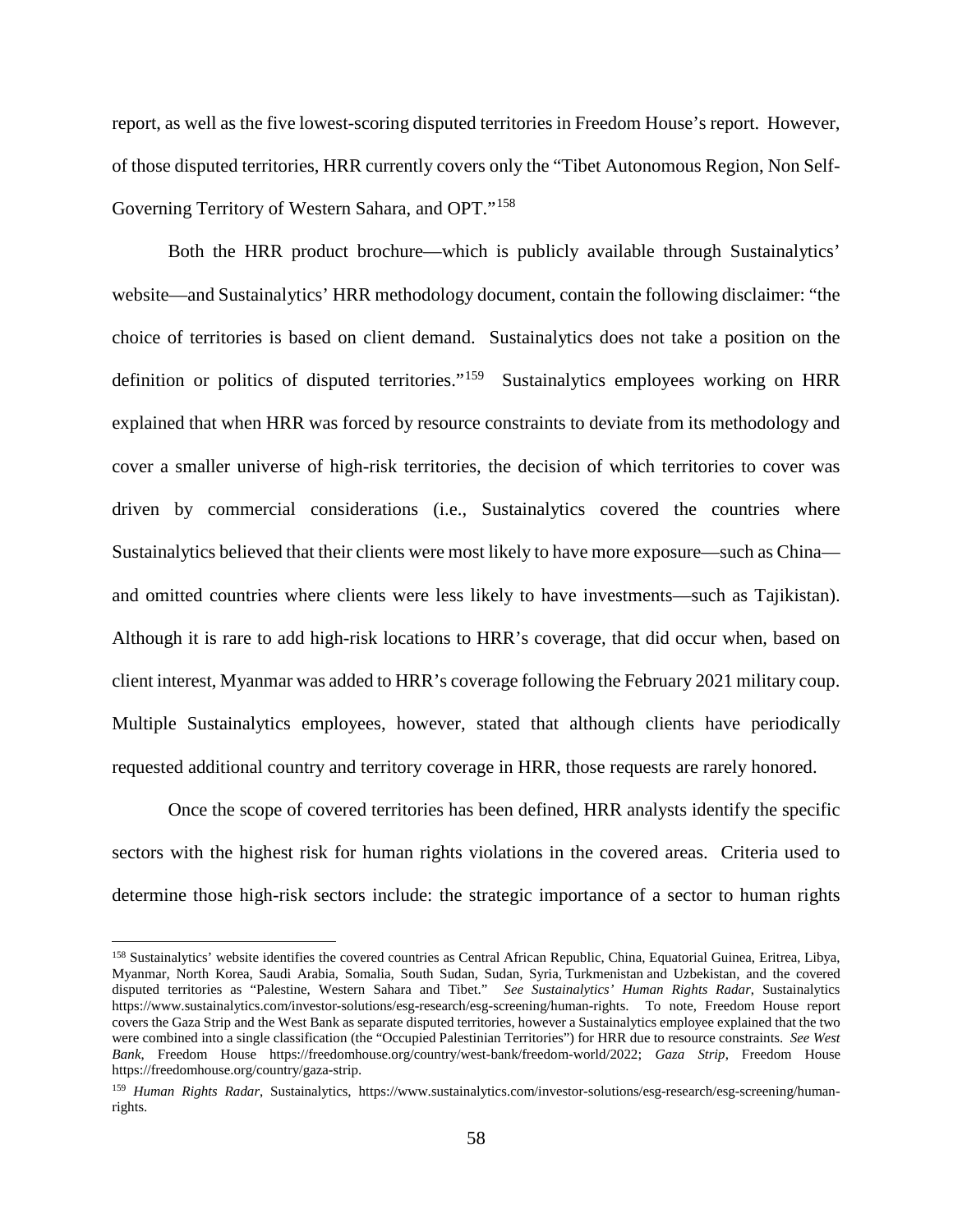violators, such as authoritarian regimes or rebel groups (for example, the energy and telecommunication sectors); structural links of a sector to human rights abuses (such as aerospace and defense); the type of human rights abuses taking place in a country or territory; and how corporate activity can be linked to those abuses. The assessment is based on Sustainalytics' research, as well as relevant sector and country reports by international organizations and NGOs. The high-risk sectors are then used as a basis for identifying the specific companies that will be covered in HRR. HRR's methodology identifies five high-risk sectors identified for the "Occupied Palestinian Territories": industrials, materials, telecommunication services, financials, and consumer goods.[160](#page-62-0) The number of high-risk sectors identified for the other countries and territories covered by HRR range between two and four per territory/country.

Next, HRR analysts identify and assess company involvement for issuers operating in the covered high-risk countries and territories within the past three years. Analysts write assessments for issuers they determine are at risk of being involved in human rights violations based on the issuer's activities in high-risk sectors in high-risk countries/territories. HRR considers issuers "involved" if they have operations, provide services, or have business relationships in a high-risk country/disputed territory, provided that those activities can be linked to an adverse human rights impact.

Subsequently, the HRR team reviews how the identified issuer manages its potential or actual impact on human rights according to the UN Guiding Principles on Business and Human Rights.In making this assessment, analysts take into account corporate documents, as well as other relevant publicly available information. HRR analysts do not directly contact issuers for

<span id="page-62-0"></span><sup>&</sup>lt;sup>160</sup> Of the other disputed territories assessed by HRR, the applicable high-risk sectors for Tibet are materials, industrials (transportation), and telecommunication services. For Western Sahara, the applicable high-risk sectors are energy, materials, and industrials (aerospace & defense).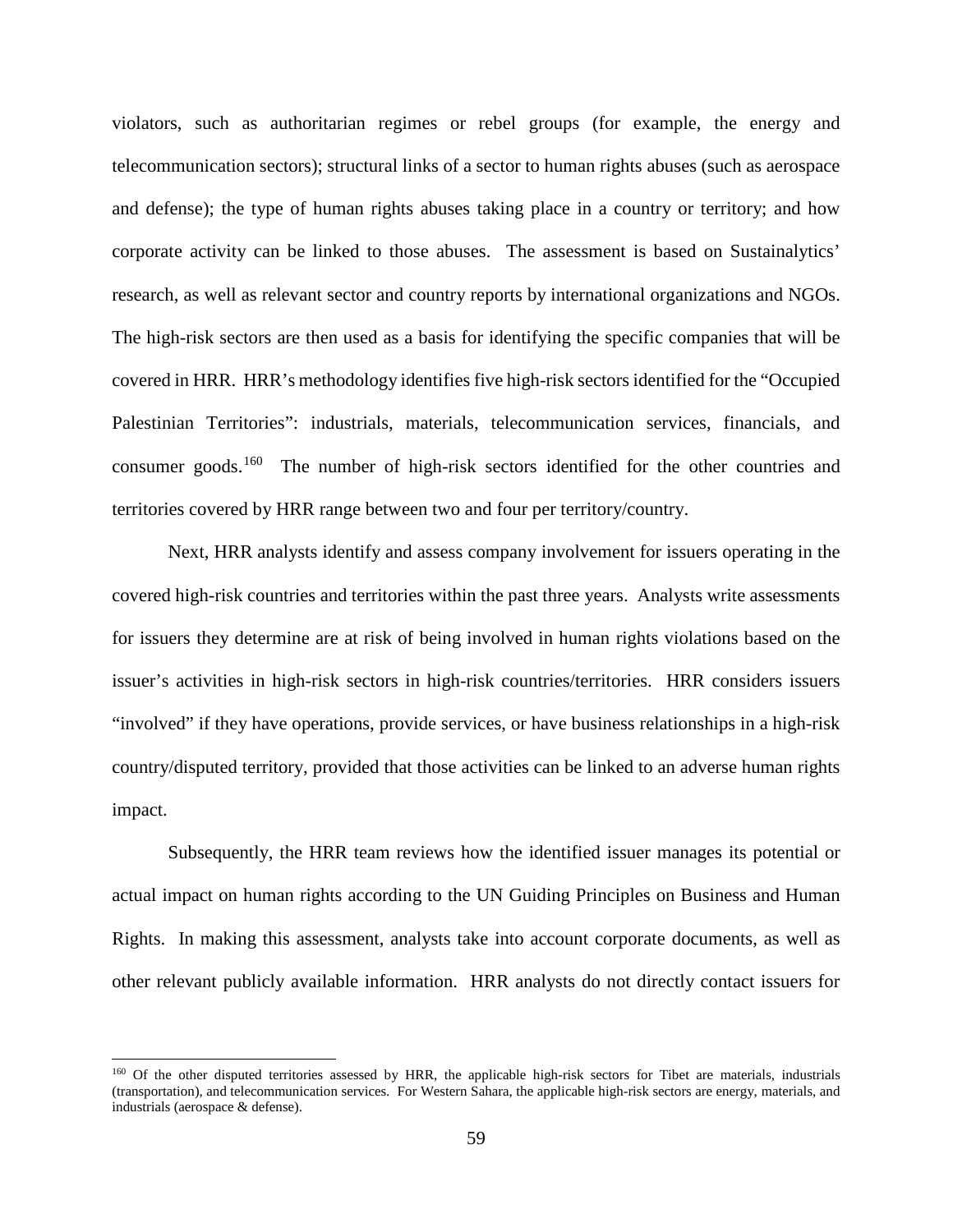feedback in the scope of the HRR, but may include any relevant issuer feedback received through engagement with those companies by other Sustainalytics teams.

Finally, HRR analysts make an assessment of an issuer's overall complicity in human rights violations based on the applicable high-risk sector, as well as the nature and impact of the issuer's involvement and the level of company management. Issuers are categorized as being at Severe, High, Medium, or Low Risk for complicity in human rights violations within the high-risk country or territory in which the company operates. Numerical scores are assigned to each factor, and the sum of those figures determines the risk category for that country or territory. Sustainalytics employees working on HRR clarified that the term "complicity" is used somewhat colloquially, as criminality is not a factor in the HRR analysis and the use of the term "complicity" is not intended to denote a legal or criminal conclusion. The HRR methodology document states that "[c]ompanies are considered complicit in human rights abuses, if they are implicated in human rights violations conducted by a third party, such as a government, a non-governmental group, a company or an individual."

Currently, HRR does not have a formalized, committee-driven review process of analysts' assessments (like that of the GSS and Controversies Research products), though HRR product and research managers do review of analysts' assessments. However, Sustainalytics employees explained that they are in the process of finalizing the Terms of Reference for a formal HRR Oversight Committee and are developing documentation around a formal review process for HRR. This is an effort to formalize assessment changes for HRR, similar to the role of the GSOC and Events Oversight Committees, and to keep other product lines informed of assessment changes. As compared to some of Sustainalytics' other products, Sustainalytics employees acknowledged that companies could be rated differently in GSS and HRR because the two products have different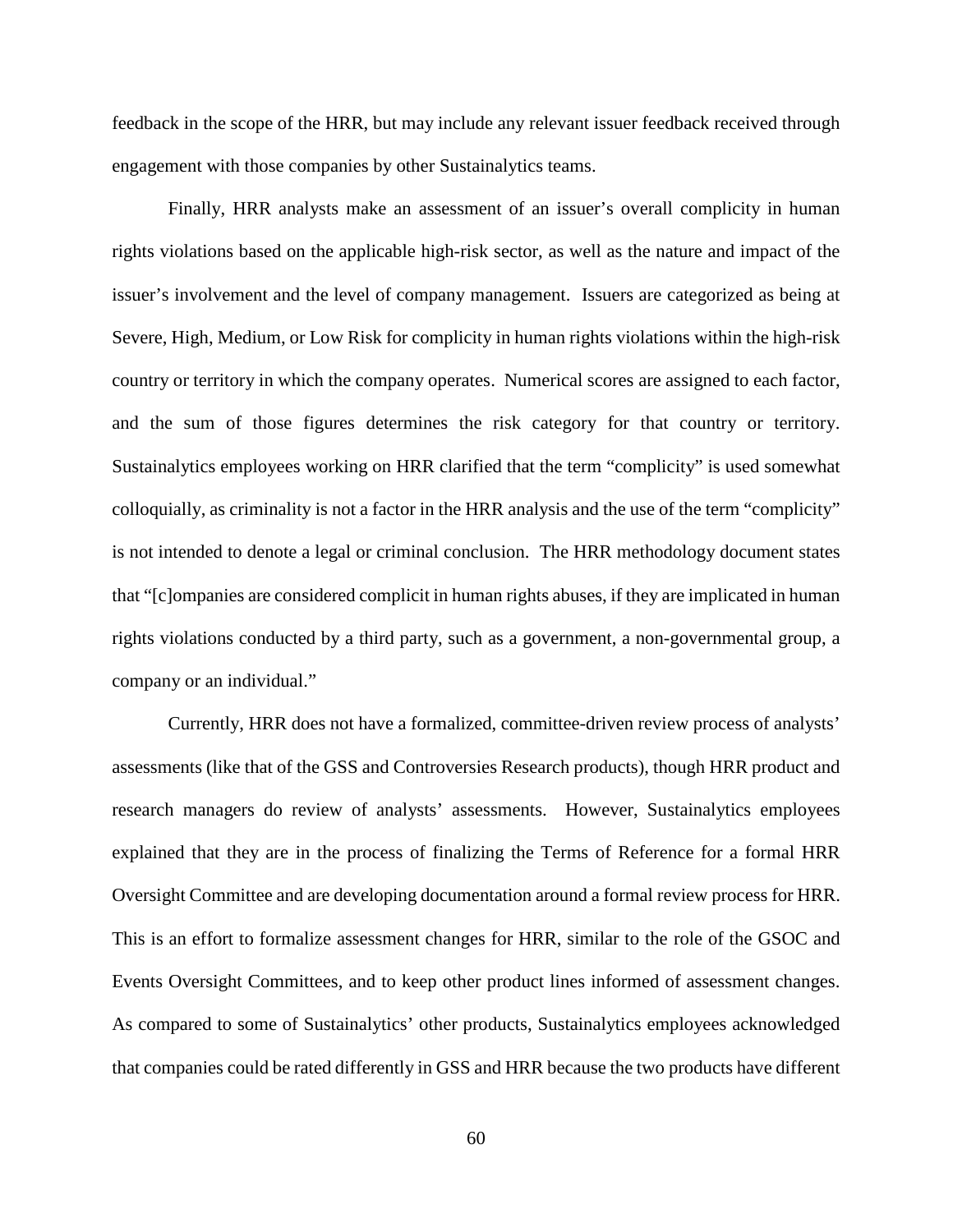severity thresholds and purposes. Although there is some cross-checking of HRR against other Sustainalytics products, that process is informal and unstructured.

## b. HRR Analysis of Issuer Involvement

In evaluating an issuer's involvement in activities effecting human rights, the HRR team looks at the nature of the issuer's activity and the impact of that activity in the covered territory/country.

The nature of involvement is largely determined by assessing the issuer's activities for three factors: (1) the proximity of the issuer and/or its services to a repressive human rights regime, such as through special commercial relationships, business relationships with state-owned companies, or research and development partnerships; (2) the extent to which the issuer's products or services can be adapted for use in human rights violations; and (3) evidence of the direct impact of the issuer's operations on human rights.

The impact of involvement is assessed based on four categories:

- **Enforcing** The issuer is directly involved in or increases the human rights violations through the issuer's operations, services, or products.
- **Expanding** The issuer's products/operations contribute, directly or indirectly, to the abuse of human rights by creating a benefit for those in power who perpetrate such abuses, or by significantly supporting the perpetrator in maintaining or expanding the human rights abuse.
- **Facilitating** The issuer's products/operations do create benefits for those in power or support the perpetrator of the human rights abuse in some way that allows for the continuation of the human rights violations.
- **Normalizing** The issuer's products/operations do not substantially contribute to the human rights conflict, but the products/operations do legitimize the adverse human rights impact (for example, companies operating a factory or retail operation in a highrisk country).

The impact involvement categories each carry a numerical score which then factors into the overall

risk assessment discussed below.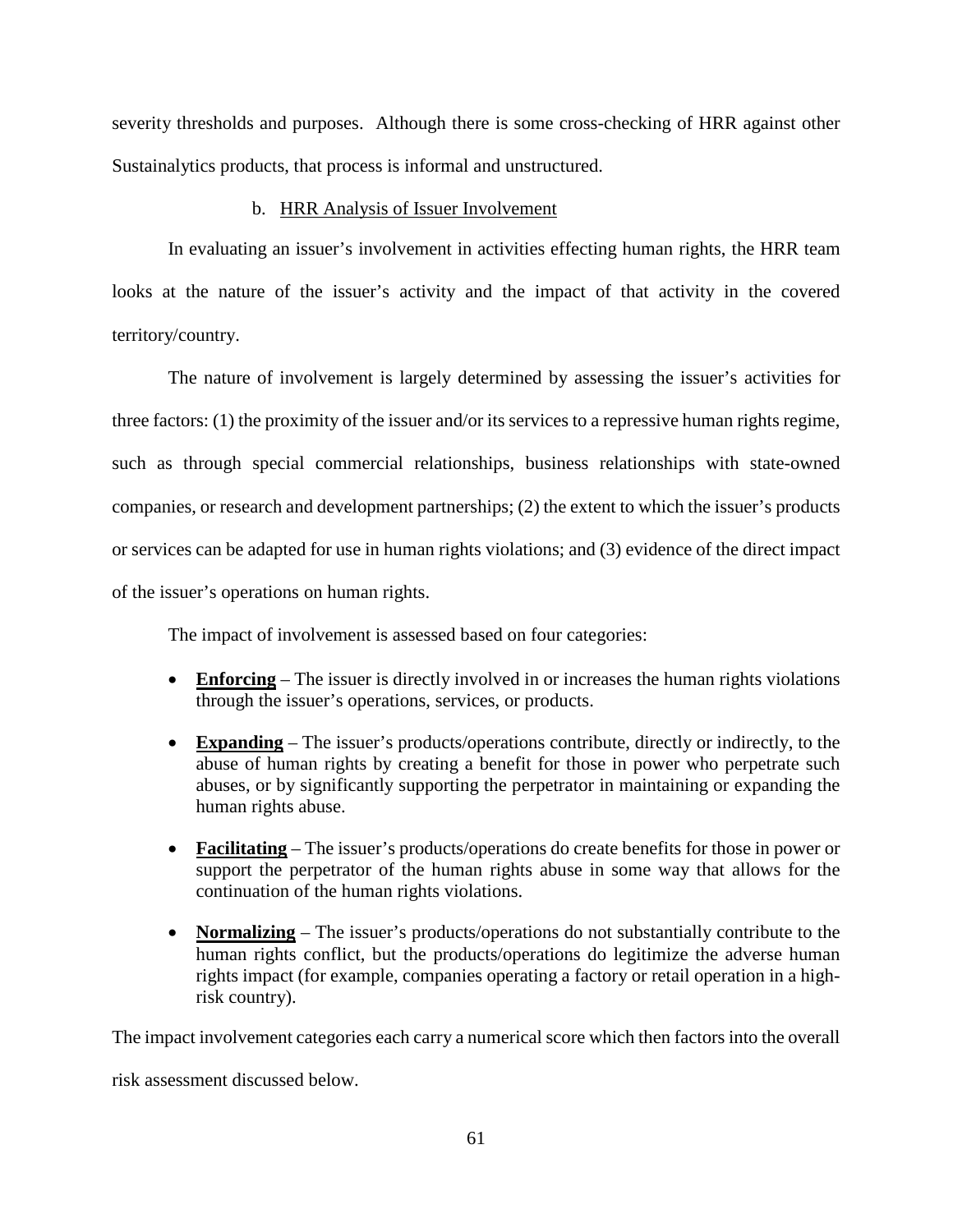### c. HRR Analysis of Company Management

In addition to assessing the impact an issuer's activities have on human rights in the covered high-risk territory/country, the HRR team evaluates the company's human rights management, based on the UN Guiding Principles on Business and Human Rights ("UNGPs") as best practice. The company management assessment rates two indicators—the company's human rights policy and company response—on a scale of strong, adequate, and weak.

The HRR team's assessment of an issuer's human rights policy corresponds to specific UNGP requirements. In particular, HRR looks at whether an issuer has committed itself to avoid complicity in human rights abuses by third parties, and to go beyond national legislation where the rule of law is lacking and/or falls short of best practice as defined by the relevant UNGP. HRR's assessment of the issuer's human rights policy also considers any evidence of a sector specific, high-risk approach, such as a freedom of expression policy at a telecommunication company.

With respect to company response, the HRR team reviews whether and how the company (1) acknowledges the relevant issue, (2) conducts human rights due diligence, (3) investigates incidents of human rights abuses, and (4) provides a remedy for victims, such as through a public grievance mechanism. A strong, adequate, or weak company response each translates into a different fixed numerical score that factors into the overall risk assessment discussed below.

## d. HRR Risk Assessment

The HRR risk assessment seeks to categorize an issuer's overall risk of being involved in human rights violations in high-risk countries, which is calculated by a scoring algorithm. Higher scores indicate more severe risks of being complicit in human rights violations. The overall HRR risk assessment is determined by the sum of the impact assessment and company response for all of the high-risk countries/territories in which an issuer operates. Overall impact and company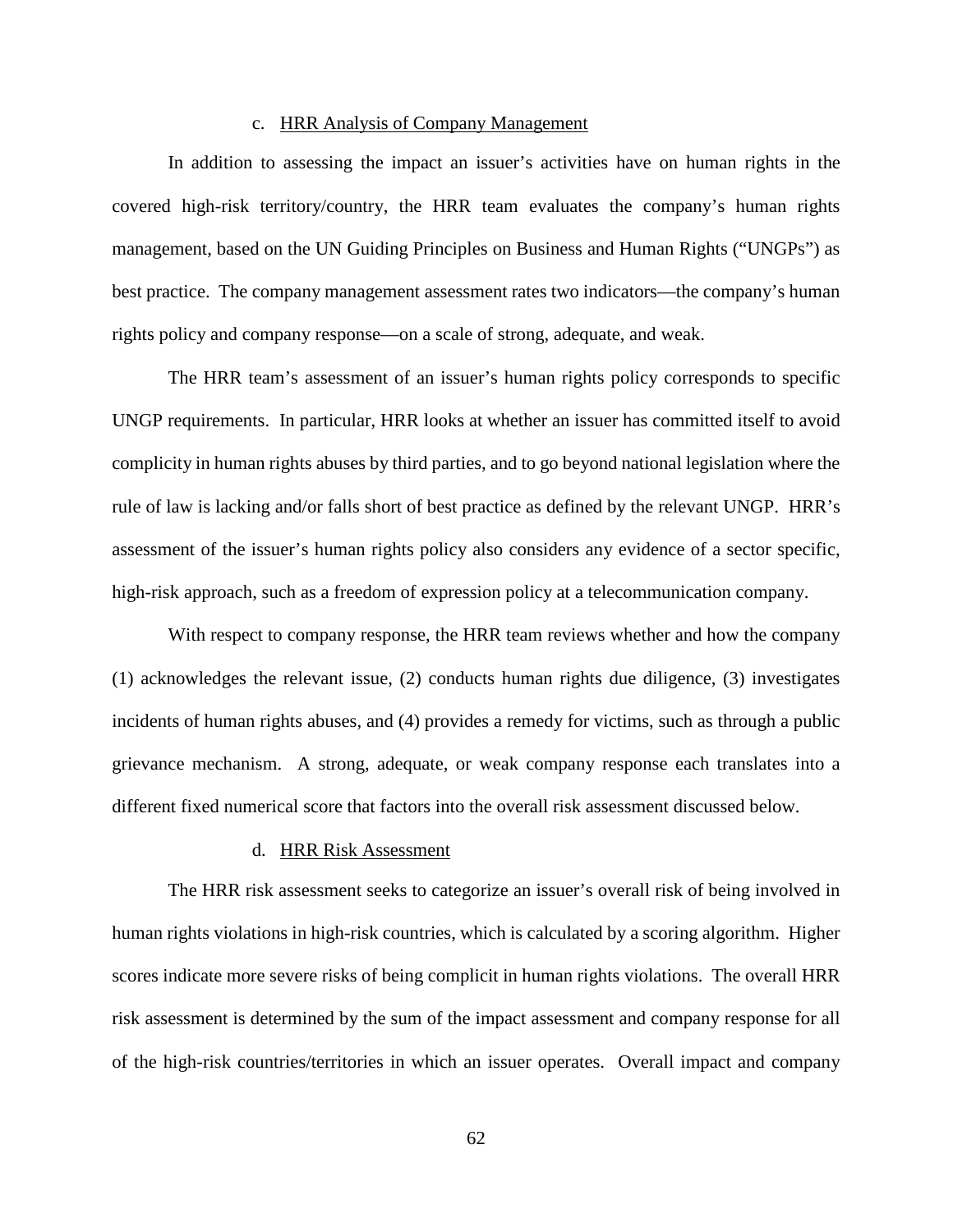response are also calculated numerically across all of the high-risk countries/territories in which an issuer operates.

## 5. ESG Risk Ratings

The ESG Risk Rating is Sustainalytics' flagship product, and is designed to help investors identify and understand financially material ESG-related risks within their investment portfolios and how those risks may affect issuer performance. The ESG Risk Ratings team is broken up by sector and industry, rather than by geography. Analysts for the ESG Risk Rating focus on the financial materiality and impact of the risks they are analyzing in the short, medium, and long term, in order to determine the likelihood and extent of the financial impact of certain circumstances and events and to reflect that information in the analysis and rating of each company.

An issue is considered to be material within the ESG Risk Rating if its presence or absence in financial reporting is likely to influence the decisions made by a reasonable investor. The assessment of materiality is designed to reflect both the extent to which a company is exposed to material ESG risks and how well the company is managing its exposure. The ESG Risk Rating coverage universes (the "Ratings" and "Ratings Plus" universes) include more than 12,000 companies and cover companies listed on most major global indices.

## a. ESG Ratings Analysis and Scoring

The ESG Risk Rating seeks to measure the magnitude of a company's unmanaged ESG risks. A company's ESG Risk Rating consists of both a quantitative score and a corresponding risk category.

The quantitative score represents units of unmanaged ESG risk on an open-ended scale starting at zero (no risk). Based on their quantitative scores, companies are grouped into one of five risk categories (negligible, low, medium, high, severe). These risk categories are intended to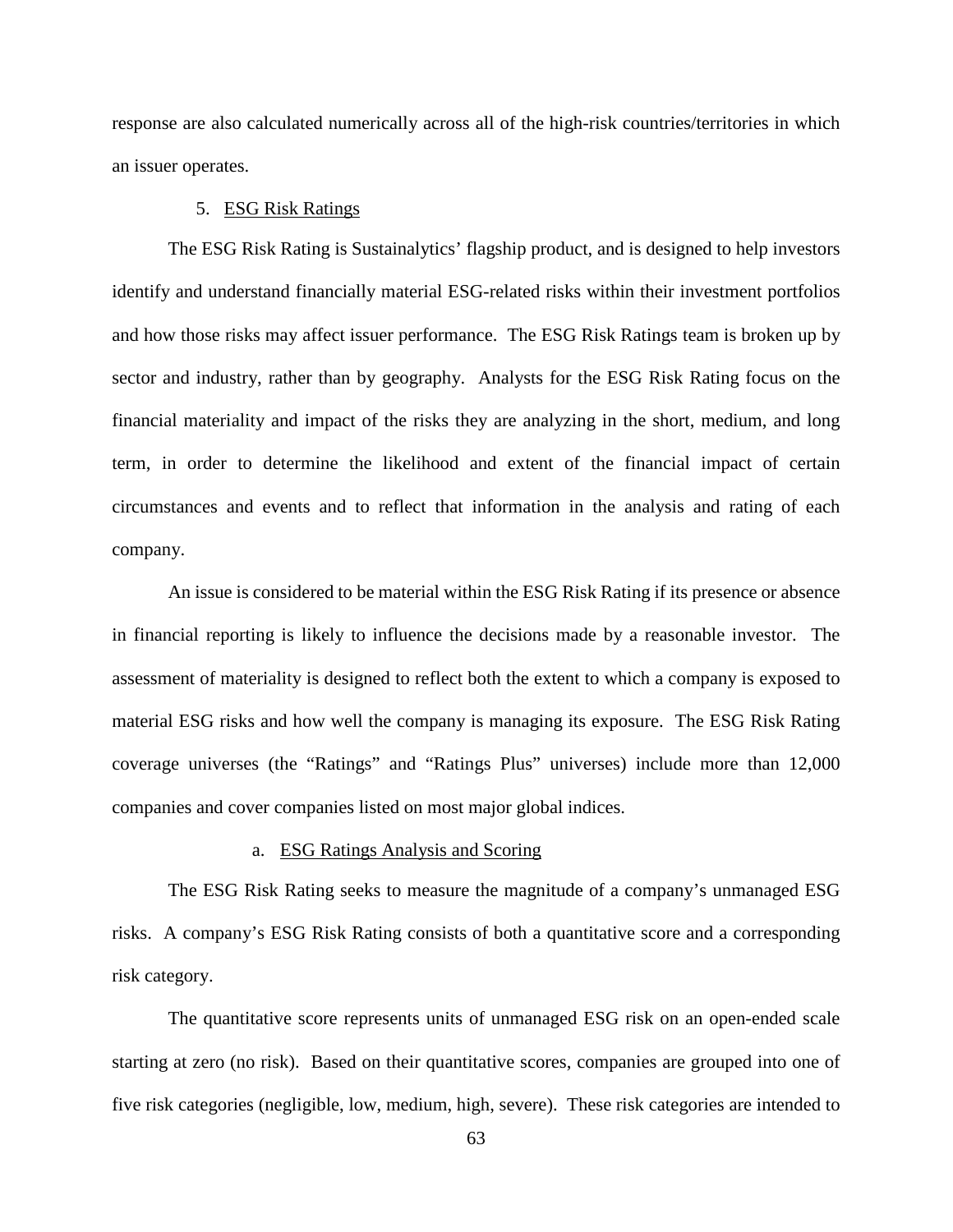reflect a comparable degree of unmanaged ESG risk across all subindustries covered by the risk ratings, thus allowing companies to be compared to one another based on ESG risk across industries (for example, comparing a bank with an oil company).

The ESG Risk Rating also accounts for companies' levels of involvement in controversial events that have an impact on the environment or on society, as such involvement may indicate that a company's management systems are not adequate to manage the relevant ESG risks. Each event is categorized from Category 1 (low impact on environment and society, posing negligible risk to the company) to Category 5 (severe impact on the environment and society, posing serious risk to the company). There is overlap between the controversy events that factor into the ESG Risk Rating, and the Controversies Research product discussed above, in Section  $V(B)(1)$ . The ESG Risk Ratings reports do not directly contain commentary related to controversies, but instead, incorporate the Controversies Research reports as appendices. As noted above, some Controversies Research reports mention advocacy campaigns as an indication of potential reputational risk.

Because Controversies Research is one input that factors into a company's overall ESG Risk Rating, a Controversy rating that accounts for advocacy campaigns as part of an issuer's reputational risk does have the ability to elevate a company's ESG Risk Rating, but that impact is both indirect and limited. In addition, another component of a company's overall ESG Risk Rating is the Country Risk Rating, which accounts for sovereign wealth, educational attainment, and other factors.[161](#page-67-0) Notably, Israel has an overall "Low Risk" Country Risk Rating.

Importantly, the ESG Risk Rating is a beta-driven approach; this means that it relies on a regressive statistical model to test the predictive power of its indicator inputs, both individually

<span id="page-67-0"></span><sup>&</sup>lt;sup>161</sup> The Country Risk Rating is designed to measure the risk to a country's long-term prosperity and economic development by assessing how sustainably the state manages its wealth.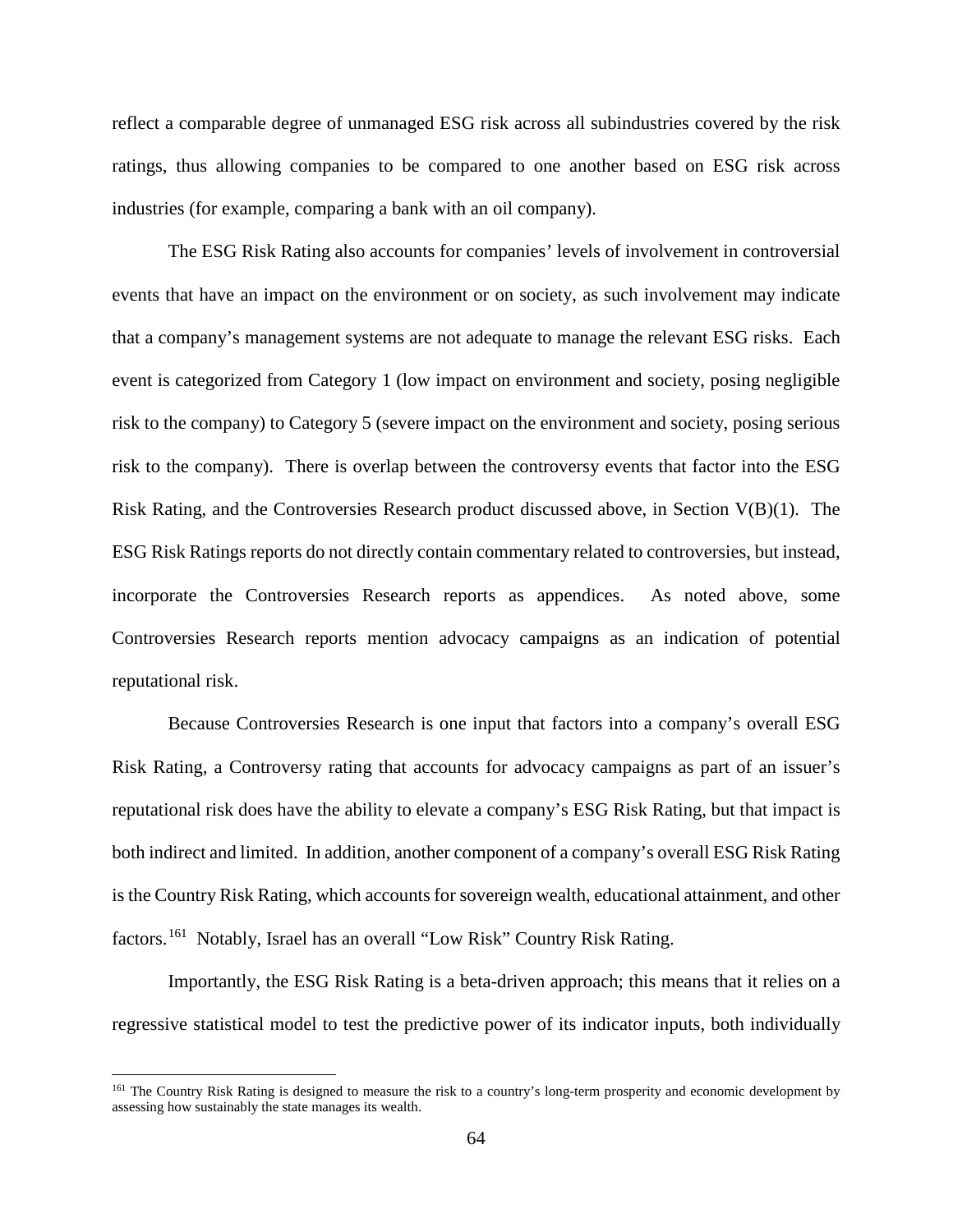and in aggregate. Indicators are only included in the model if they have true predictive power otherwise they are revised or eliminated. Furthermore, each indicator has a dynamic weight that determines its contribution to the final risk score. Sustainalytics employees acknowledged that these indicators sometimes involve normative judgments; for example, collective bargaining (union) agreements can improve a company's management score, while their absence decreases it. However, the impact of these normative judgments is mitigated by the weight associated with them, which is adjusted to provide the strongest predictive power as to a company's risk from and management of any given issue.

#### b. Standards of Review and Updates

The underlying research for the ESG Risk Rating is generally updated on an annual basis. Every year, Sustainalytics reviews the subindustry-specific exposure assessments. The purpose of these assessments, which are independent of individual companies' assessments, is to validate the selection of material ESG issues for each subindustry. Clients are given advanced notice of upcoming structural changes, like the addition of new data points.

At the company level, the ESG Risk Rating for all companies covered by Sustainalytics are updated annually, as well. The main area of focus for the research analysts is the company's annual financial disclosures. Researchers on the Standard Ratings Team also review all public disclosures that have been filed since the last update, along with any news items about the company, NGO reports, and the company's annual sustainability report, where available. If a company does not publish a sustainability report, researchers will consult public documents related to the company to see whether the company has made sustainability related commitments. As a part of the annual update of an issuer's ESG Risk Ratings report, existing event (controversy) assessments are either confirmed or adjusted. The annual ESG Risk Ratings update involves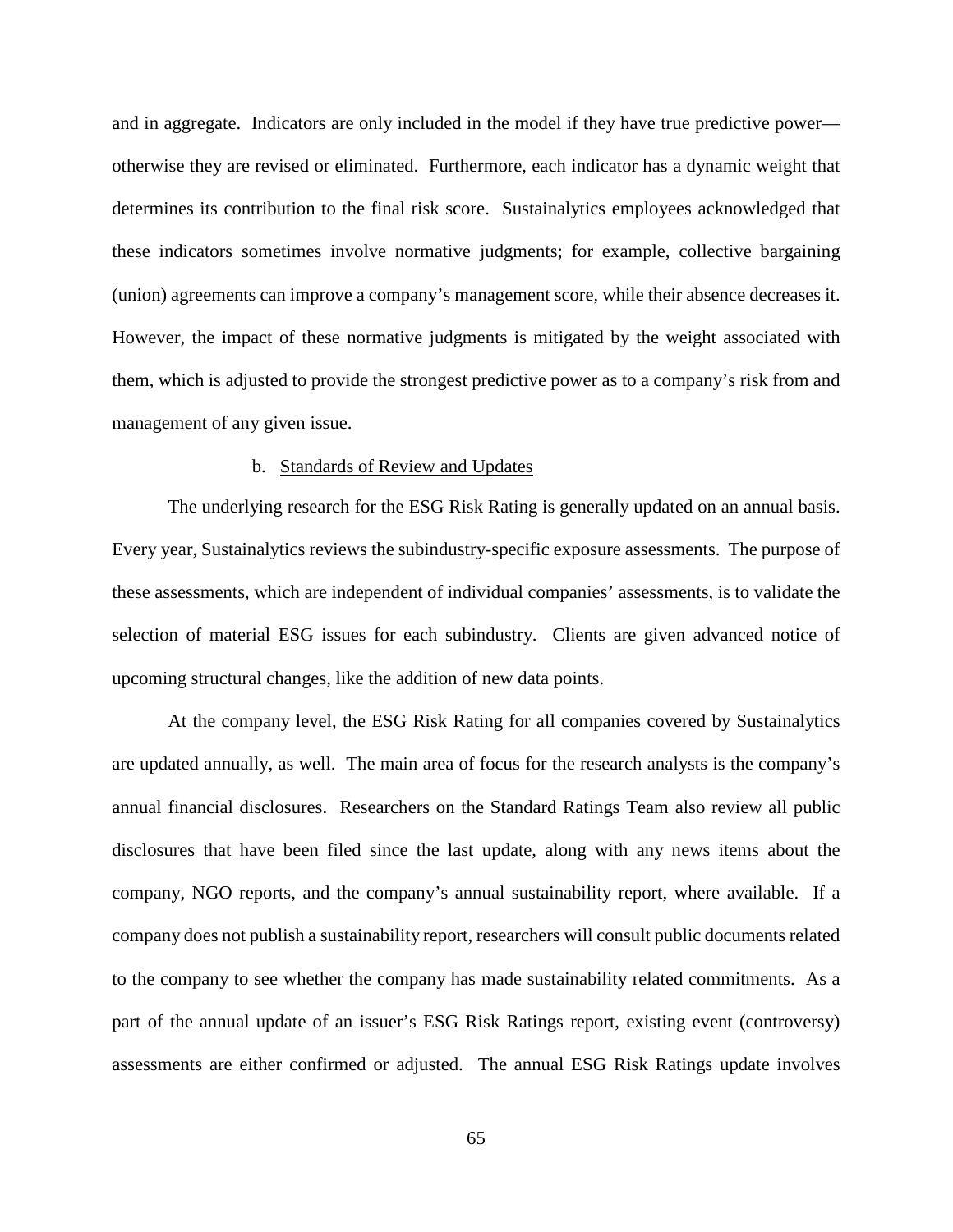several layers of peer review. In addition, as explained above, events (controversies) are also monitored continuously throughout the year.  $162$ 

Based on its investigation, the Standard Ratings Team compiles an initial report, sends that report to the rated company, and welcomes the company to submit any additional information or questions for the Standard Ratings Team to review. This is done in order to gather feedback on the accuracy of the information captured in the draft report, as well as to collect additional and updated information directly from the rated company. One Sustainalytics employee observed that Sustainalytics has seen a large increase in the amount of company feedback recently. That same employee stated that company communications generally do not come from only low-rated companies, but rather, come from the majority of contacted companies, reflecting the tremendous strides that those companies have recently made in the ESG space and their desire to showcase their commitments and accomplishments to investors. Once contacted, companies have two weeks to submit their responses. The Standard Ratings Team then reviews any information received from the companies and decides whether or not to include it in the report. Once the Standard Ratings Team finalizes its research and report, it sends the report to a senior analyst for vetting and, when approved, the report is then sent to the ESG analyst to whom the company has been assigned.

Sustainalytics maintains an internal database, accessible to all employees, which contains separate libraries for each company in the Sustainalytics issuer universe. All of the relevant sources that have been used in the research and ratings processes of that company are stored in those libraries. When an ESG analyst receives the report from the Standard Rating Team, the ESG analyst reviews the findings and, based on that information, writes an analysis of the company's ESG risks. The analysis highlights the main ESG risks that the company is facing and explains

<span id="page-69-0"></span> <sup>162</sup> *See* § V(B)(1).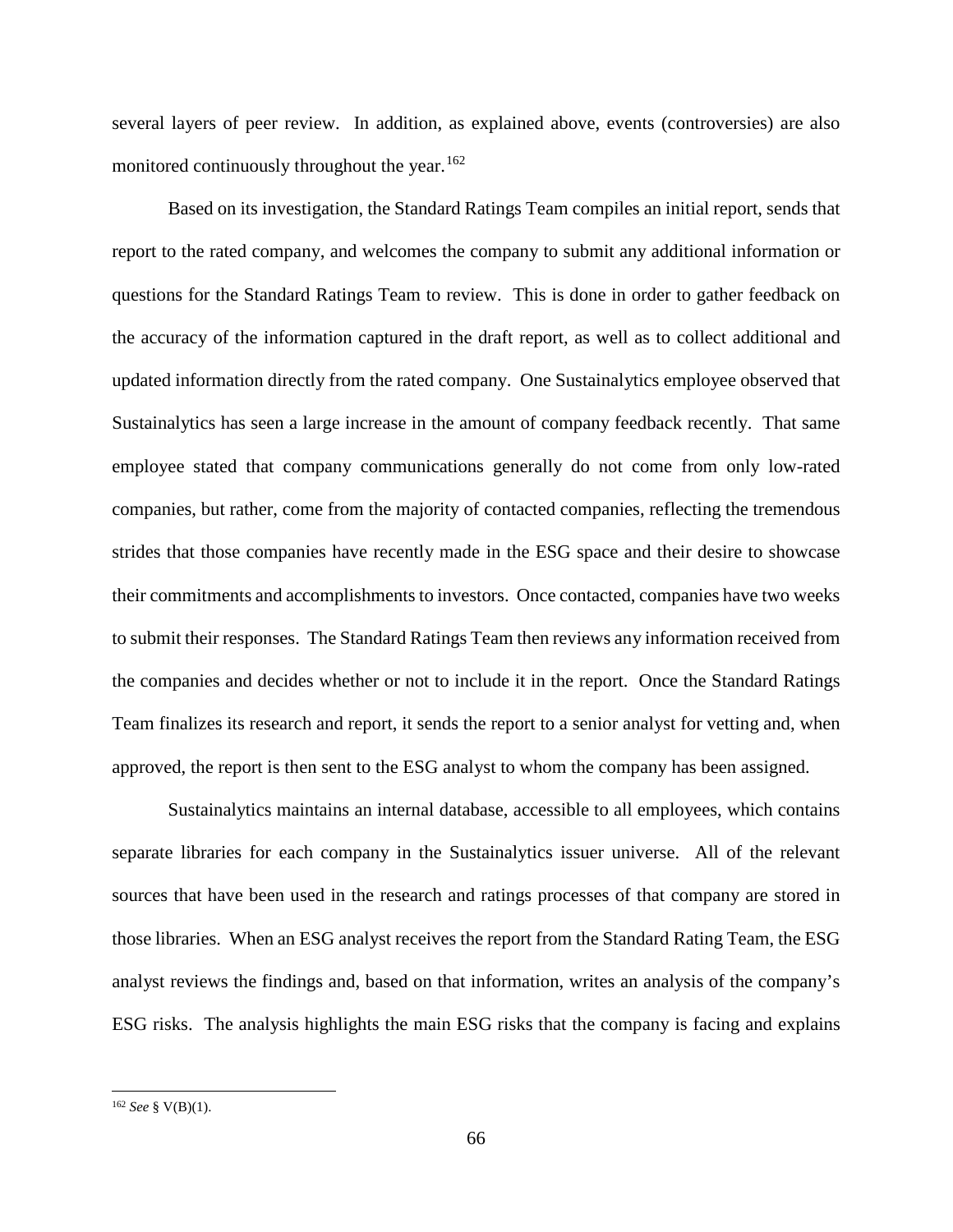the risks and how the company is managing them. When the ESG analysts complete their reports, they are reviewed by a supervisor and then published for investor clients.

### 6. Bespoke Engagement and Research

In addition to its standard subscription product offerings, Sustainalytics occasionally accepts bespoke assignments from clients. Bespoke assignments are those in which a client requests and pays for Sustainalytics to research and create a report, or to conduct an engagement on a specific issue. A Sustainalytics employee stated that bespoke engagements are rare and generally disfavored by Sustainalytics because of the large amount of resources required and limited profitability of those engagements. At the time of this report, Sustainalytics has conducted about thirty to forty bespoke engagements in total.

One Sustainalytics employee described bespoke research as something akin to custom consulting, where the client's needs fall outside of Sustainalytics' typical screening products and require a deep-dive on a particular ESG issue. Sustainalytics does not have written guidelines around the types of bespoke research it will accept or refuse. One Sustainalytics employee explained that the decision of whether to accept a given bespoke research assignment from a client is a management decision, driven by pragmatic considerations such as resource availability. In addition, although research and product managers often review bespoke research reports before they are delivered to clients, one Sustainalytics employee explained that there is not a standardized or formal process for the review of bespoke research. One employee said that Sustainalytics had recently decided not to accept new bespoke requests for country-related research, though for some existing clients, Sustainalytics continues to carry out existing bespoke research on Sudan, Iran, and Syria.

The information assembled and reviewed in this investigation identified one relevant bespoke research project commissioned from GES in 2018 by a client who had been targeted by a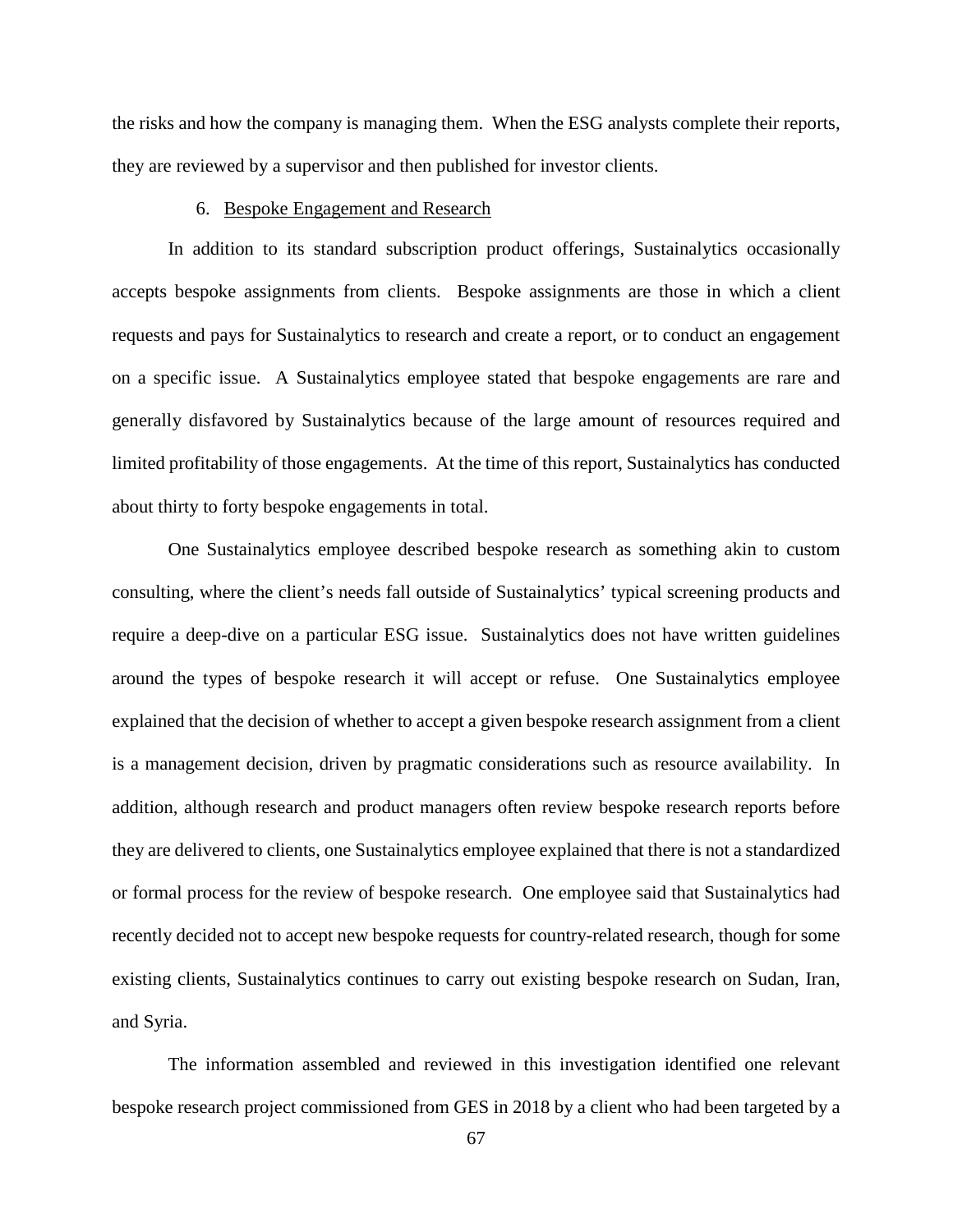pro-Palestinian letter writing campaign encouraging it to divest from two specific issuers based on the issuers' alleged involvement in the Israeli/Palestinian conflict areas. The report ultimately concluded that a research and development center operated by one of the issuers in the Israeli/Palestinian conflict areas was not a "strong enough link to the direct facilitation of illegal settlements." This conclusion was the subject of significant criticism from a variety of external observers, including the NGO Who Profits, which took particular issue with the fact that Who Profits had been used as a source in the report that ultimately concluded that the conduct of the issuers was not, on balance, problematic. An update to the report was produced in 2021, this time by Sustainalytics, which had acquired GES since the production of the 2018 report.

The 2021 updated report provided the bespoke client with its requested update on the two issuers' involvement in "OPT" and compatibility with the client's "responsible investment policy," and affirmed the prior conclusion in the 2018 report that GES "did not identify an explicit violation of international human rights and humanitarian law as defined under the scope of its engagement position" with respect to "the involvement of [the issuers] in the Occupied Palestinian Territories ("OPT")."

On at least one occasion several years ago, Sustainalytics declined to perform bespoke research on anti-BDS statutes, despite client interest. One Sustainalytics employee explained that Sustainalytics would no longer accept new bespoke research requests related to the Israeli/Palestinian conflict, and would instead refer the client to the HRR product.

## **C. Sustainalytics' Research Sources, Approaches to the Israeli/Palestinian Conflict Areas, and Use of International Norms**

1. Research Sources Generally

Multiple Sustainalytics employees explained that for the Controversies Research and GSS products in particular, the assessments and ratings must be supported by multiple sources, and the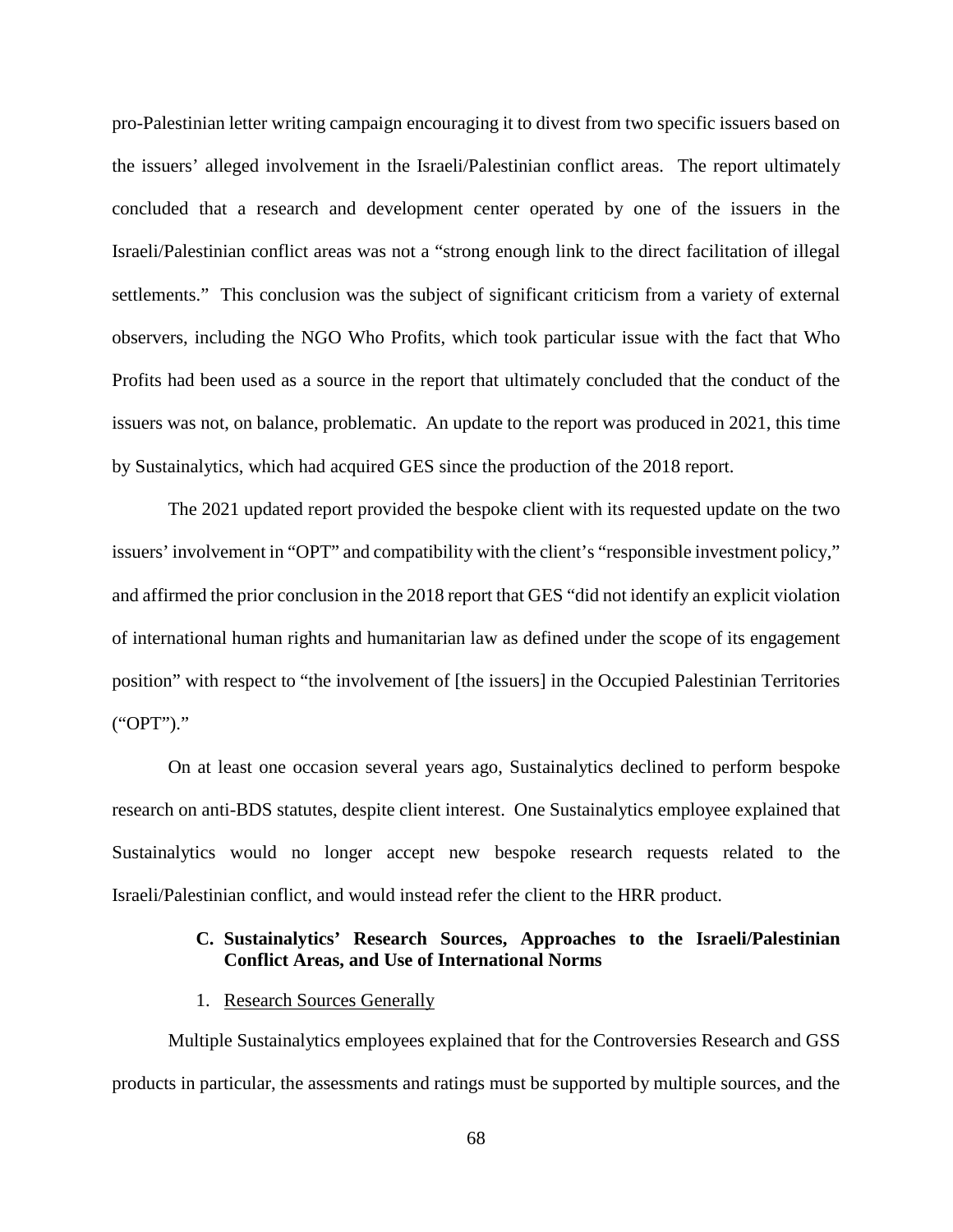sources relied upon are identified to customers on Global Access and in product reports. As discussed above,  $163$  the Incidents team, which provides the initial starting point for both the Controversies Research and GSS products, ranks sources based on credibility, and also maintains lists of sources that have been watchlisted or blacklisted based on concerns about their reliability. Incidents are not rated unless they are substantiated by at least two sources. Similarly, the Controversies Research team requires that analysts have more than one source to support their assessments. During meetings of the Events Oversights Committee, analysts must provide an explanation of the sources relied upon in their assessments and any other information that is available surrounding the particular controversy. The Controversies Research team also employs a ranking of reputable news sources, which the analysts can use for this purpose. Where a Category 4 or 5 controversy is based on information from an NGO source, which Sustainalytics generally recognizes as having specific points of view, analysts are supposed to identify additional sources to corroborate that information.

With respect to GSS and ratings involving alleged human rights violations in particular, Sustainalytics employees acknowledged the unique challenges that such research presents, and explained that, in order to meet those challenges, GSS analysts substantiate all allegations with multiple, credible sources. GSS researchers explained that in addition to NGO sources like Human Rights Watch and Amnesty International, the sources that are used most often are the United Nations, international governmental organizations like the European Union, *The Washington Post*, and *The New York Times*. Sustainalytics employees familiar with GSS practices also explained that GSS researchers do not maintain a list of prohibited sources. As noted above, Sustainalytics employees who worked on HRR stated that there was no list of prohibited sources used by the

<span id="page-72-0"></span> <sup>163</sup> *See supra* § V(B)(1).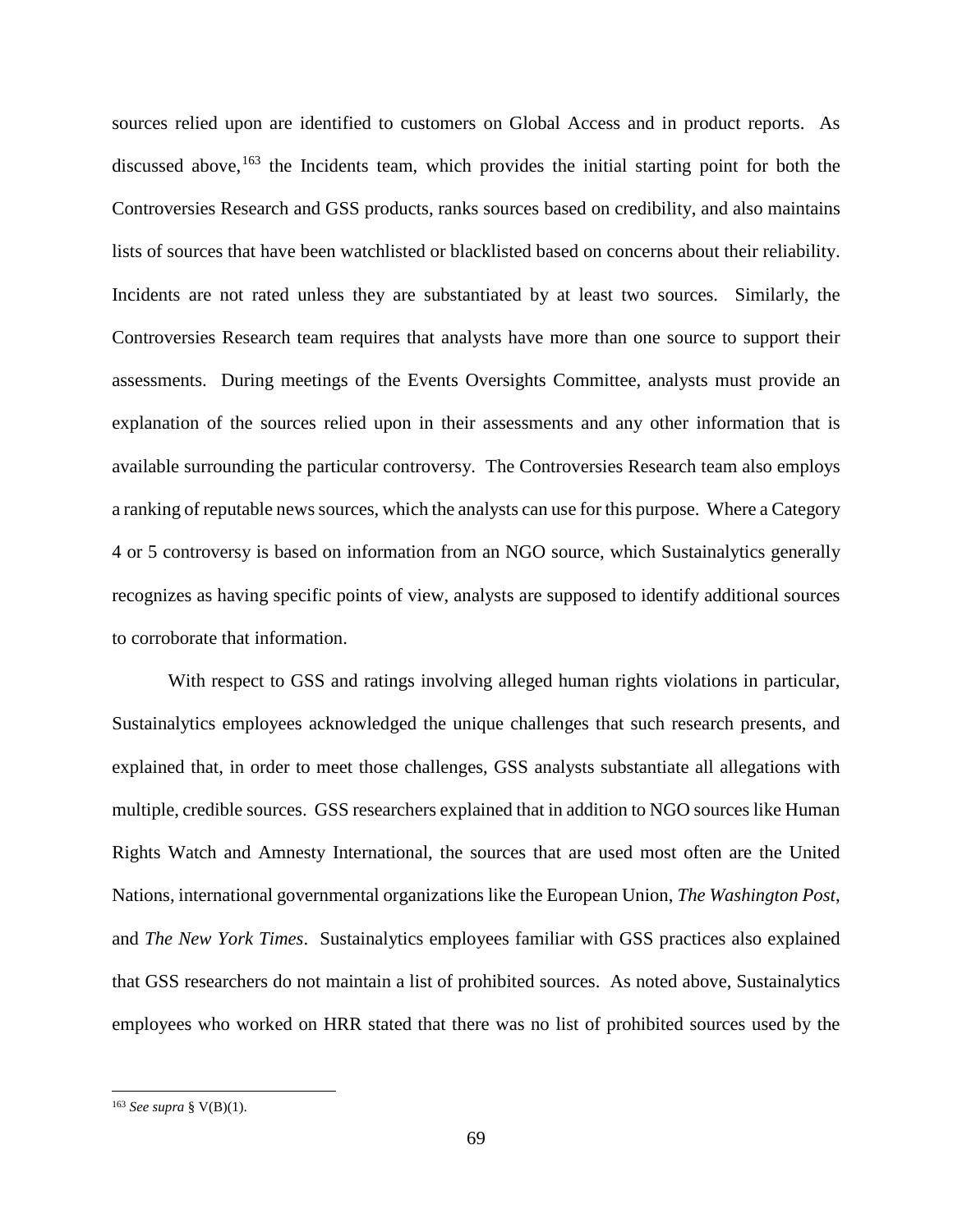HRR team (although they thought it would have been useful to have such a list), and that HRR analysts primarily rely on institutional sources like the United Nations, European Union, and OECD, as well as larger NGOs such as Freedom Watch and Amnesty International.

## 2. Sources Related to the Israeli/Palestinian Conflict Areas

Several Sustainalytics employees provided information about the use of the NGO Who Profits as a source relied upon by the Controversies Research, GSS, GSE, and HRR teams in the context of research involving the Israeli/Palestinian conflict areas. Who Profits describes itself as "an independent research center dedicated to exposing the commercial involvement of Israeli and international corporations in the ongoing Israeli occupation of Palestinian and Syrian lands."[164](#page-73-0) Sustainalytics employees expressed contrasting views on the use of Who Profits by the research teams. Some employees indicated that Who Profits was used primarily for background information, and was consistently balanced against other sources. Other Sustainalytics employees explained that research analysts often rely upon Who Profits for what they view as unique, bootson-the-ground research regarding corporate involvement in the region, in part because Who Profits is one of the few organizations that actually operates on the ground in the Israeli/Palestinian conflict areas. One Sustainalytics employee described the relationship with Who Profits as being somewhat distinct from other NGO sources, as Sustainalytics is familiar with Who Profits' research approach, and thus analysts will sometimes contact Who Profits directly to ask clarifying questions or obtain additional information. The same employee also explained that Sustainalytics has a similar relationship with other organizations for research regarding other regions or issues, such as Justice for Myanmar, PAX (which focuses on weapon deliveries), and the Australian Strategic Policy Institute's work on Xinjiang, China.

<span id="page-73-0"></span> <sup>164</sup> *See Who Profits Research Center*, Who Profits, https://www.whoprofits.org/about-who-profits/.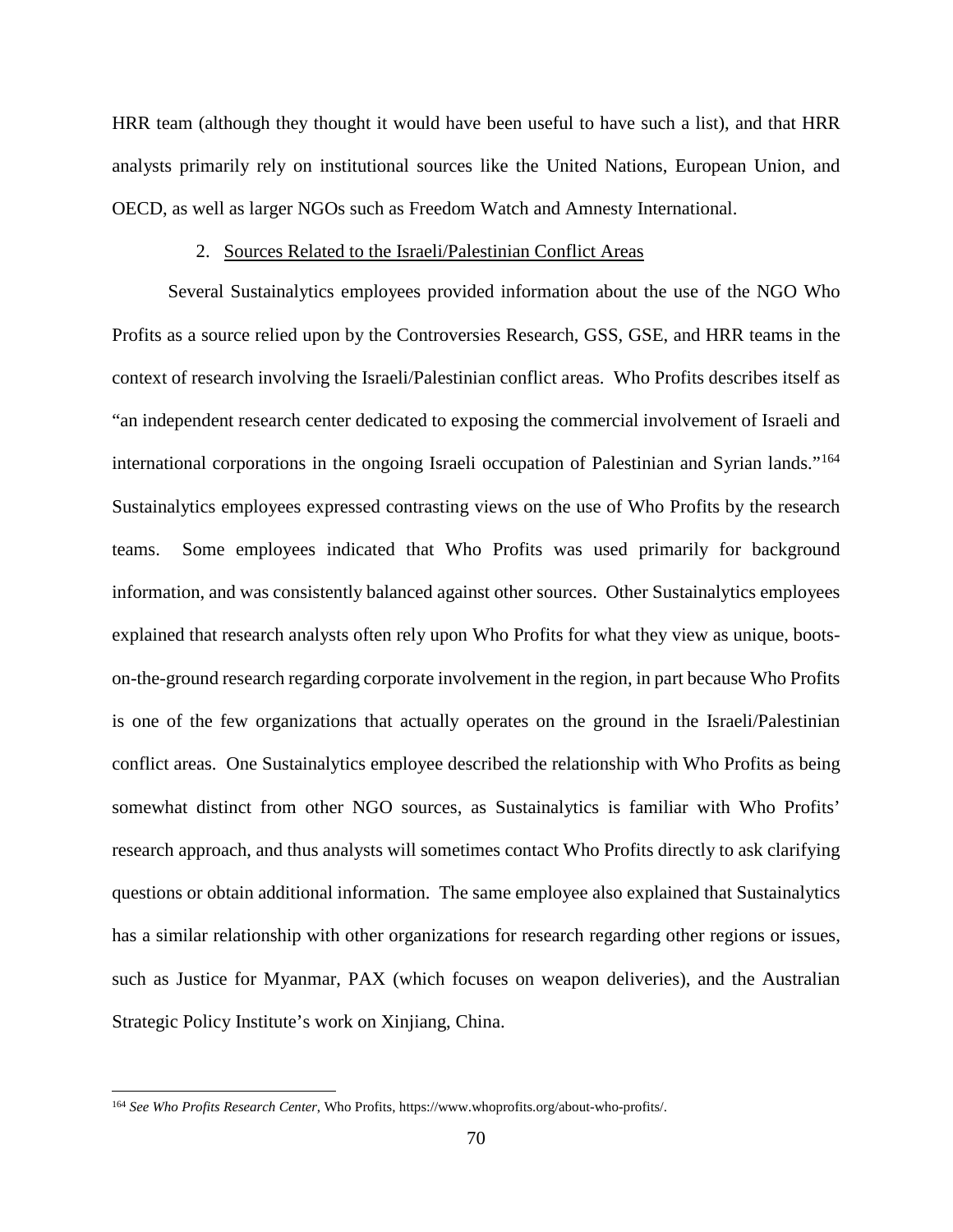Communications between Sustainalytics employees and representatives of Who Profits suggest that the relationship between the entities is close, relative to Sustainalytics' relationships with other organizations. For example, in at least two instances Who Profits raised complaints to Sustainalytics (and GES, prior to its 2019 acquisition by Sustainalytics) about certain business practices, specifically once when Sustainalytics sent a representative to an ESG conference in Israel, and, as noted above, once when Sustainalytics published a bespoke research report that cited Who Profits and ultimately concluded the issuers in question had not violated international norms. On both occasions, GES and Sustainalytics sought to meet with representatives of Who Profits and address their concerns. In neither case, however, did Sustainalytics alter its ratings based on Who Profits' complaints.

As described above, Sustainalytics' Incidents team screens the news media for negative ESG occurrences, which Sustainalytics calls incidents, based on various sources such as news publications, NGO reports, or any other publicly available information alleging negative ESG activity.[165](#page-74-0) The Incidents team maintains a list of sources determined to be unreliable. The spreadsheet has several lists including a list of sources categorized as "unreliable" and two lists of "removed" sources. In early 2019, the Incidents team decided to stop using certain sources related to the Israeli/Palestinian conflict areas that the team determined were unreliable. These sources included *Electronic Intifada* and BDSMovement.net, both of which appear on the source spreadsheet as "removed." The 2020 JLens allegations prompted Sustainalytics to conduct what Sustainalytics viewed as a safety check on its sources related to the Israeli/Palestinian conflict areas. This check revealed approximately twenty references in Controversies Research to BDS Movement.net and *Electronic Intifada* from 2012 to 2018 that inadvertently had not been removed.

<span id="page-74-0"></span> <sup>165</sup> *See supra* § V(B)(1).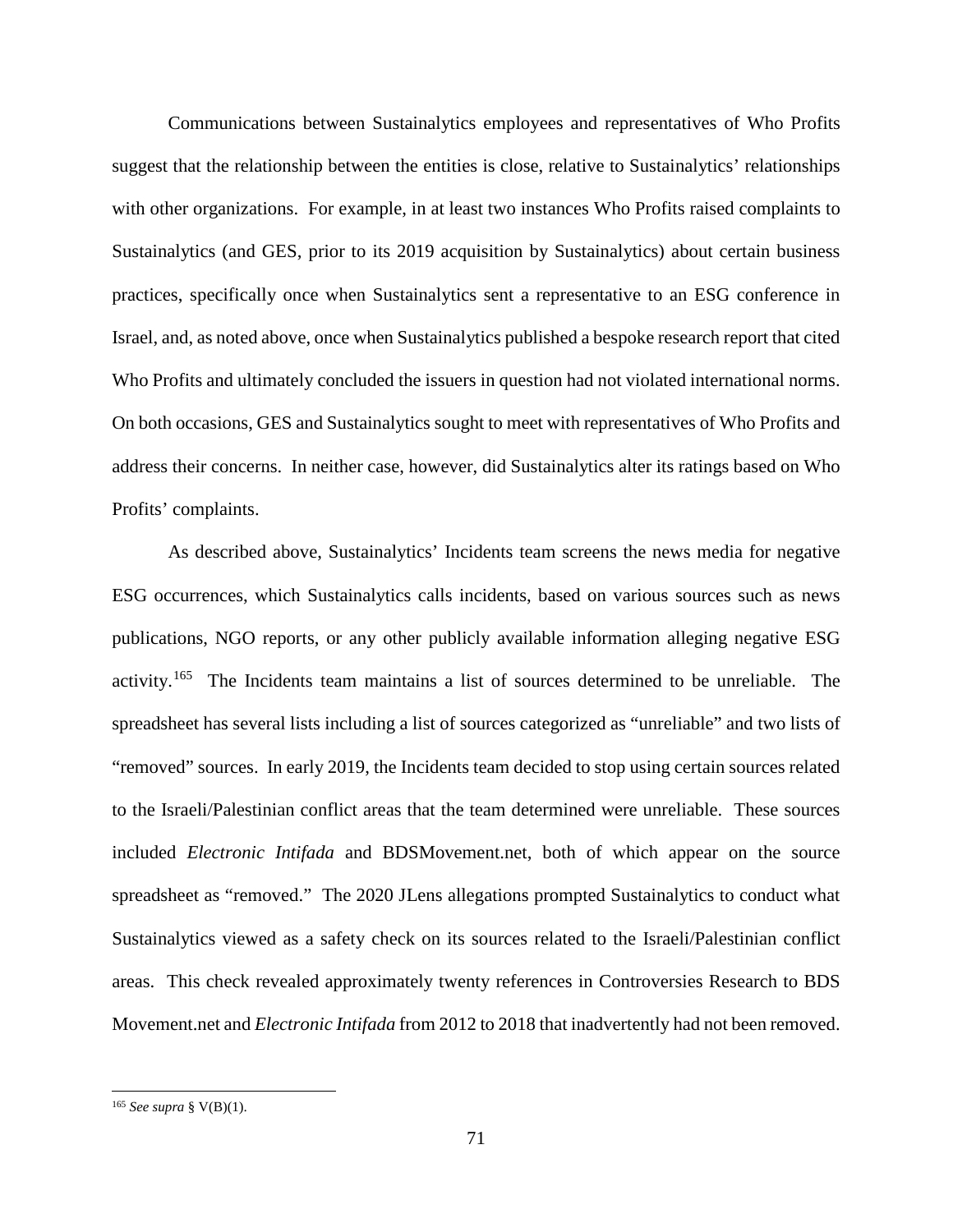Sustainalytics then took steps to ensure that all such references had been removed. In January 2021, Sustainalytics located some remaining references to *Electronic Intifada* that persisted due to a technical issue and manually eliminated these references. In mid-February 2021, the Controversies Research team also sought removal of two additional sources that might be considered biased against Israel: TelesurTv.net, which is sponsored by the government of Venezuela, and *Iran Daily,* which is owned by the government of Iran. *The Jerusalem Post* and NGO Monitor, two notable pro-Israeli sources, are not on this list of unreliable sources.<sup>[166](#page-75-0)</sup>

Separately, on February 28, 2020, the UN High Commissioner for Human Rights published a report on businesses located in the Israeli/Palestinian conflict areas.<sup>[167](#page-75-1)</sup> The report focused on "business enterprises involved in certain activities relating to settlements in the Occupied Palestinian Territory," in response to a specific request by the UN Human Rights Council, contained in a March 2016 resolution, that mandated the Office to produce a database of business enterprises involved in such activities.<sup>[168](#page-75-2)</sup>

Sustainalytics received various inquiries from clients following publication of the UN High Commissioner for Human Rights February 2020 report. The research teams for GSS and HRR reviewed the February 2020 report, and ultimately determined that Sustainalytics would mention the report in some ratings narratives but would not change any of its rating decisions based on the report. This was partly due to the fact that the vast majority of the 112 entities included on the UN High Commissioner's list fell outside Sustainalytics' covered universe of issuers. In addition,

<span id="page-75-0"></span> <sup>166</sup> In addition, White & Case identified instances where Sustainalytics Controversy Research reports cite to *The Jerusalem Post.*

<span id="page-75-1"></span><sup>&</sup>lt;sup>167</sup> High Commissioner for Human Rights, Database of All Business Enterprises Involved in the Activities Detailed in Paragraph 96 of the Independent International Fact-Finding Mission to Investigate the Implications of the Israeli Settlements on the Civil, Political, Economic, Social and Cultural Rights of the Palestinian People Throughout the Occupied Palestinian Territory, Including East Jerusalem, U.N. Doc. A/HRC/43/71 (2020).

<span id="page-75-2"></span><sup>&</sup>lt;sup>168</sup> See Press Release, Office of the United Nations High Commissioner for Human Rights, UN Rights Office Issues Report on Business Activities Related to Settlements in the OPT, U.N. Press Release (Feb. 12, 2020) https://www.ohchr.org/en/pressreleases/2020/02/un-rights-office-issues-report-business-activities-related-settlements.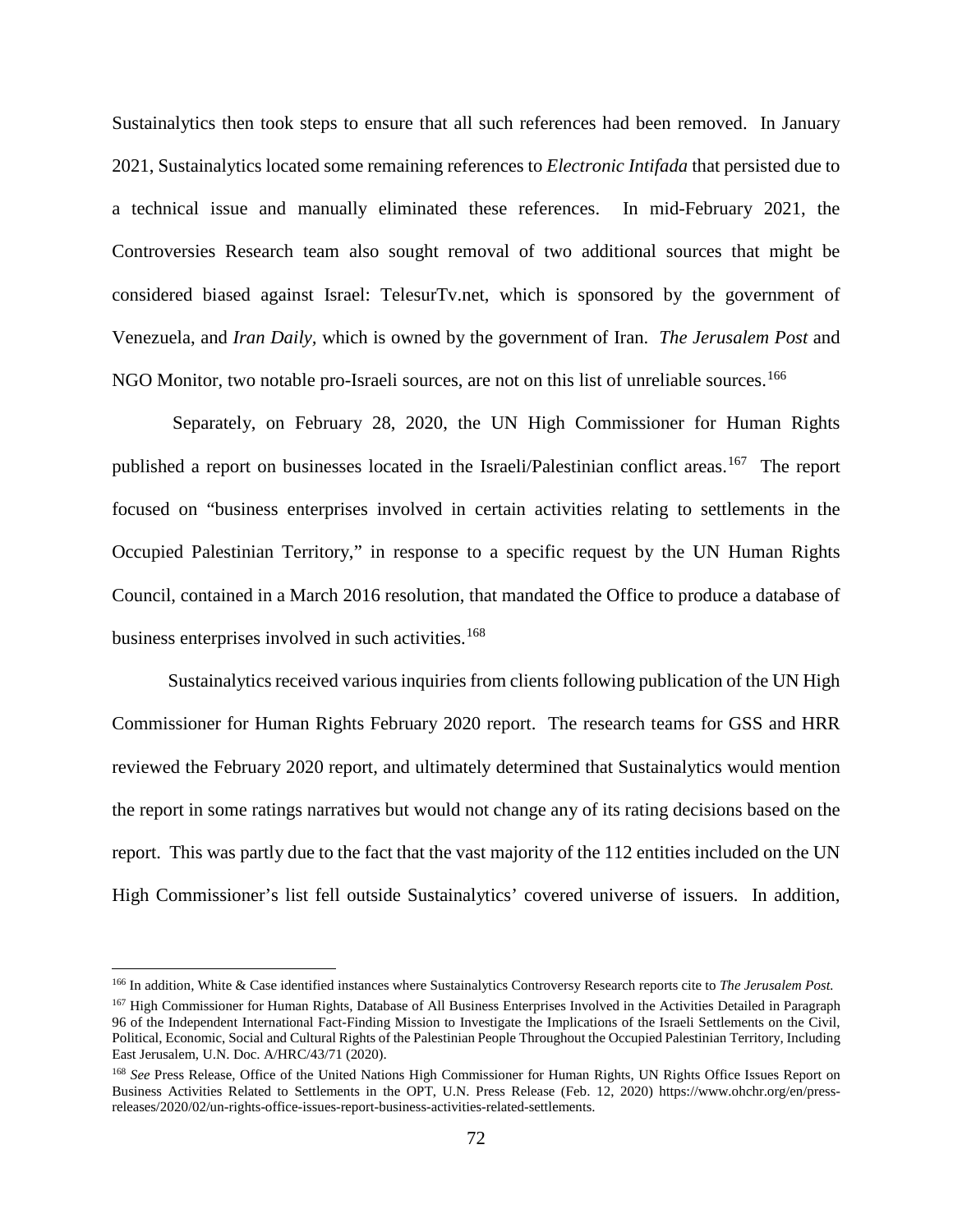Sustainalytics employees criticized the UN High Commissioner's report; they claimed that it did not meet the standards of Sustainalytics research and methodologies, which Sustainalytics viewed as more closely aligned to international law and standards. Numerous witnesses at Sustainalytics emphasized that its methodologies are designed to provide objective analysis and engagements while avoiding political bias.

With respect to GSS statutes in particular, the GSS team determined that it would not automatically downgrade the companies covered by Sustainalytics that were included in the UN High Commissioner's report to "Watchlist" or "Non-Compliant" status without other corroborating sources and application of the GSS methodology. GSS researchers also noted that although the UN High Commissioner's report may be used as a reference by GSS analysts, the GSS product criteria differs greatly from the High Commissioner's approach, and thus the situation for almost all of the companies listed in the High Commissioner's report was not considered severe enough to be classified as "Watchlist" or "Non-Complaint" by GSS. Of the 112 business enterprises included in the High Commissioner's report, GSS listed only one company as "Watchlist." That rating dates back to 2011. The Controversies Research product, however, does cite to a company's presence on the UN High Commissioner's list as a source of potential legal and/or reputational risk for that particular issuer. The treatment of the UN High Commissioner's list appears to be consistent with Sustainalytics' general approach that each of the product teams' assessments are based on Sustainalytics' methodology and application of Sustainalytics' internal criteria; multiple Sustainalytics employees reiterated that Sustainalytics does not blindly adopt a position or reach a determination based on a single external source's conclusions.

Sustainalytics also does not use any UN resolutions as a basis for downgrading Controversy ratings or GSS assessments. Notably, it specifically does not use any resolutions from the UN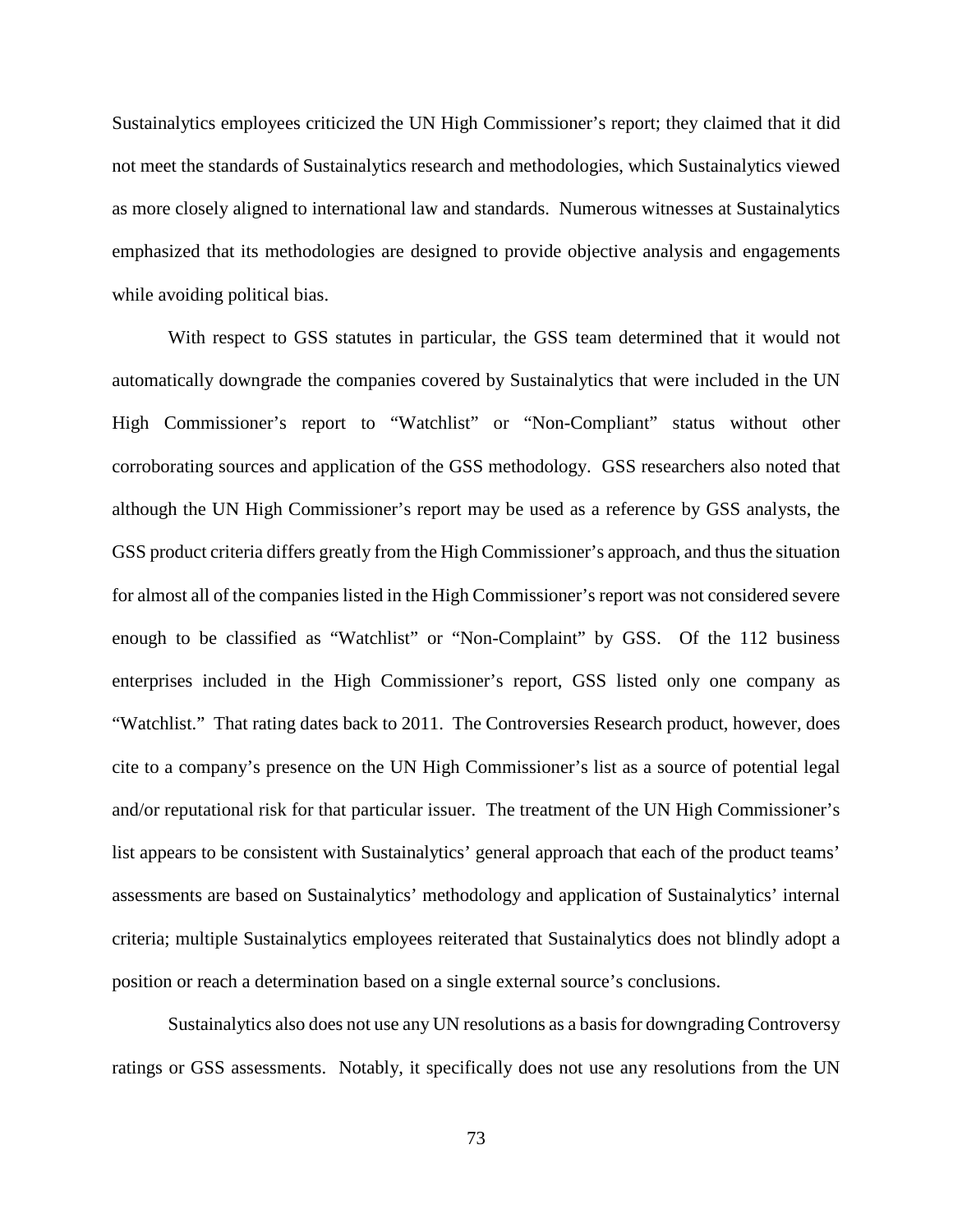Human Rights Council as a basis for downgrade.<sup>169</sup> Sustainalytics is aware that the UN Human Rights Council is a political body composed of representatives of five countries, and that the perspectives of those countries will affect the viewpoint of the Council. Instead, Sustainalytics analysts use UN resolutions as a signal to investigate a particular situation further. UN resolutions are mentioned in Controversies Research assessments and in HRR reports to show reputational risk that flows from the existence of the resolution (regardless of whether the resolution is justified or not). One Sustainalytics employee stated that, because reports from UN Rapporteurs and UNcommissioned investigations rarely mention individual companies, they would not be used by most of Sustainalytics' products. If a company were to be mentioned in a UN-commissioned investigation, however, an analyst would only use that information as a starting point to conduct further research.

# 3. Sustainalytics' Approach to Exclusionary Lists and Client Divestment Decisions

Sustainalytics employees were emphatic that none of their research is intended to serve as a "blacklist"—i.e., an exclusionary list of companies in which clients must avoid investing, or must divest from if already an owner. However, employees also acknowledged that at least some clients may use their ESG products in this manner (particularly the GSS and Controversies Research products). When asked whether Sustainalytics ever recommended divestment, Sustainalytics employees emphatically denied that the company made such recommendations. One employee even characterized the GSE engagement service as the opposite of divestment, as it consists of a dialogue with the engaged company that is designed to improve relationships between the investor-client and engaged issuer, rather than to punish the issuer. Our independent

<span id="page-77-0"></span><sup>&</sup>lt;sup>169</sup> Notably, certain client communications, such as the Global Standards Screening and Engagement: Approach to Assessing Human Rights and Forced Labour Allegations Linked to Companies Operating in China from June 2021, explain that Sustainalytics "does not use UN resolutions or sanction lists as stand-alone sources unless details on the actions of a company are provided," and that Sustainalytics "will always conduct further analysis" with respect to "UN resolutions or sanction lists."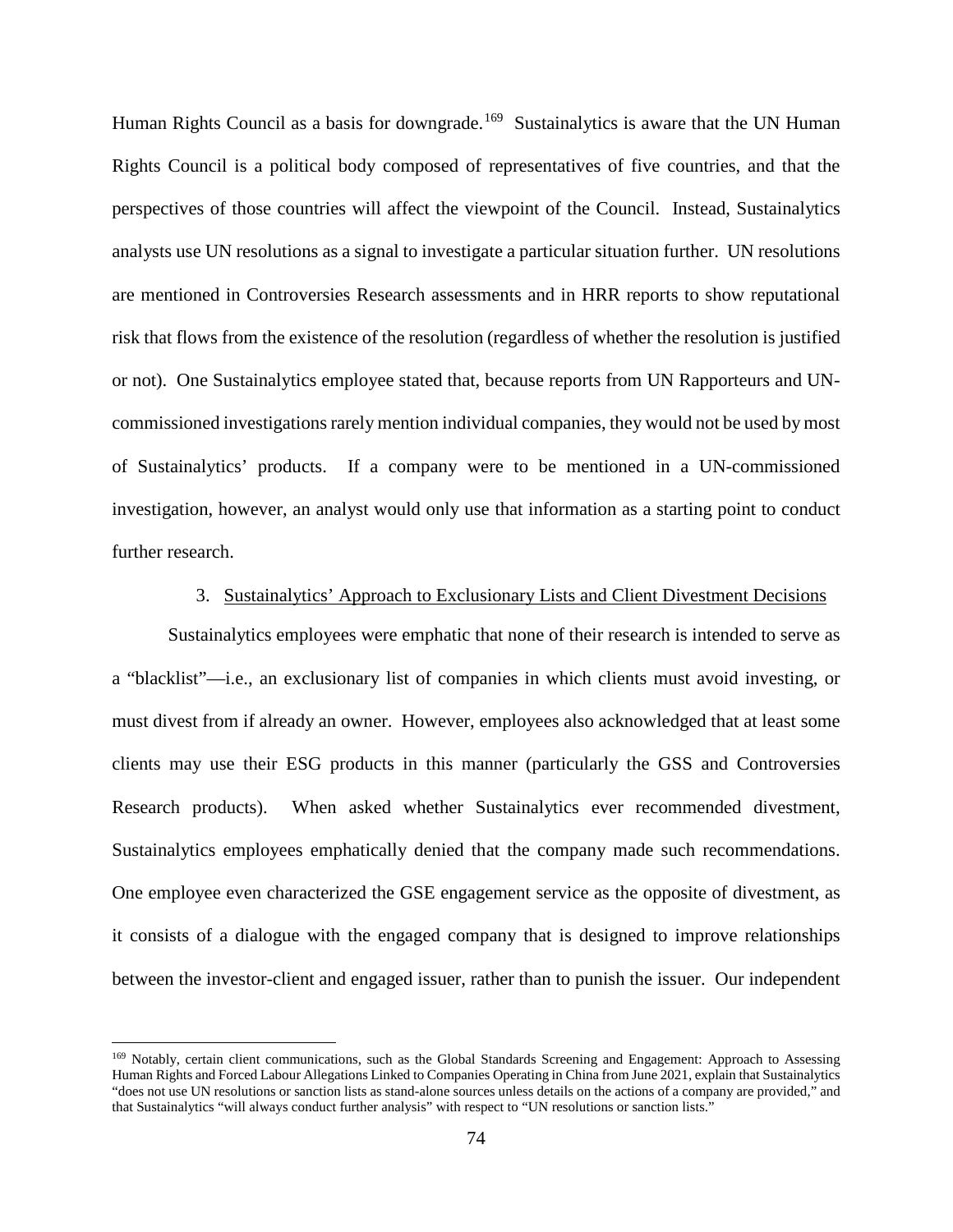review of documents in this investigation confirms that Sustainalytics has a known and understood policy among its employees that Sustainalytics does not recommend divestment. Ultimately, as Sustainalytics leadership and employees have recognized, Sustainalytics does not direct the manner in which its clients use its research and—although Sustainalytics sometimes receives signals about divestment actions through client communications or public filings—Sustainalytics does not know and does not seek to direct the precise manner in which its products are utilized.

In addition, Sustainalytics has thought carefully and strategically about the decision not to provide bona fide investment recommendations. Sustainalytics' leadership explained that clients generally prefer to use Sustainalytics' research as an input to their internal decision models rather than outsourcing investment/divestment decisions entirely. Indeed, many of Sustainalytics' larger clients have complex investment models into which Sustainalytics' ratings serve as one input (sometimes in combination with ESG ratings data from other providers, such as MSCI). These models can select for very different criteria; some clients, for example, prioritize reputational risk as a component of their decision-making—particularly investment funds located in regions that tend to receive a great deal of external pressure from NGOs. Other clients are interested in avoiding specific ESG risk areas, such as controversial weapons. These decisions are sometimes purely financial (i.e., resulting from concerns about financial risk), sometimes purely ethical (i.e., divorced from any financial considerations), and sometimes a mix of both.

## 4. Terminology and Guidance Related to the Israeli/Palestinian Conflict Areas

#### a. Terminology Usage

As a general matter, Sustainalytics uses the term "Occupied Palestinian Territories" (or "OPT") to refer to the disputed territories implicated in the Israeli/Palestinian conflict. The terminology for the implicated territories was the subject of discussion among Sustainalytics employees in mid-2020. Sustainalytics employees observed that, at that time, the territory was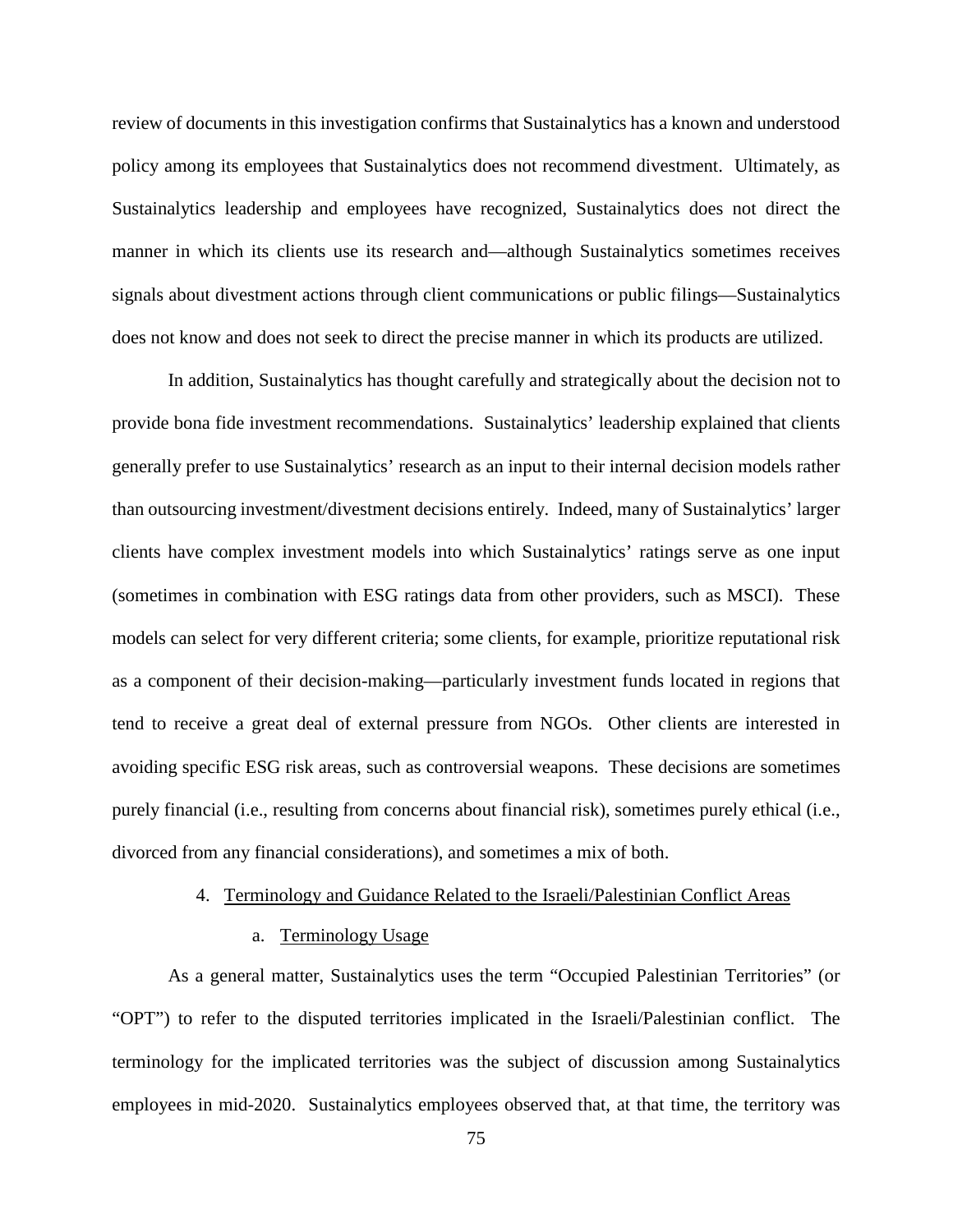being referred to by multiple terms in various Sustainalytics products. At that time, the HRR and GSS teams used several different terms: "Disputed Territories: Palestine," "Disputed Territory of Palestine," "Occupied Palestinian Territories," "Occupied Territories of Palestine," "Palestine," and "Palestinian territories." GSE used "Palestinian Authority" and "Occupied Palestinian Territories" or "OPT."<sup>[170](#page-79-0)</sup> One explanation for this apparent inconsistency was a technical one; some product platforms and report formats required shorter terminology to make them readable and user-friendly.

Sustainalytics employees involved in the discussion, including members of the GSS, GSE, and HRR teams and leadership in Sustainalytics research, agreed that it would be advisable to adopt a single term to use consistently across all Sustainalytics products. They ultimately decided that the term "Occupied Palestinian Territories (OPT)" was the best option, in part because of its use by the UN. The group also agreed to use the full term in the first instance on all documents, and then to refer to the territory simply as "OPT" in all subsequent references.

This approach to terminology has been integrated into the proposed internal guidance materials for GSS analysts, which specifically states that the term "Occupied Palestinian Territories" has been widely used in official positions of multilateral organizations, including the UN and the European Union. The proposed GSS internal guidance states that the UN uses the term "Occupied Palestinian Territories" (OPT) in reference to West Bank, East Jerusalem, the Gaza Strip, and the Golan Heights, and that the term Occupied Territories is also widely used by news organizations such as *The New York Times*. Similarly, the "Occupied Territories Guidance" employed by the Incidents team points to the UN's use of the term "Occupied Territories" to refer to the West Bank, East Jerusalem, the Gaza Strip, and the Golan Heights. This guidance document

<span id="page-79-0"></span><sup>&</sup>lt;sup>170</sup> As of the tine of this report, GSE still uses "Palestinian Authority" in both Global Access and in its annual and quarterly reports to identify the location of the underlying conduct for which a company is engaged.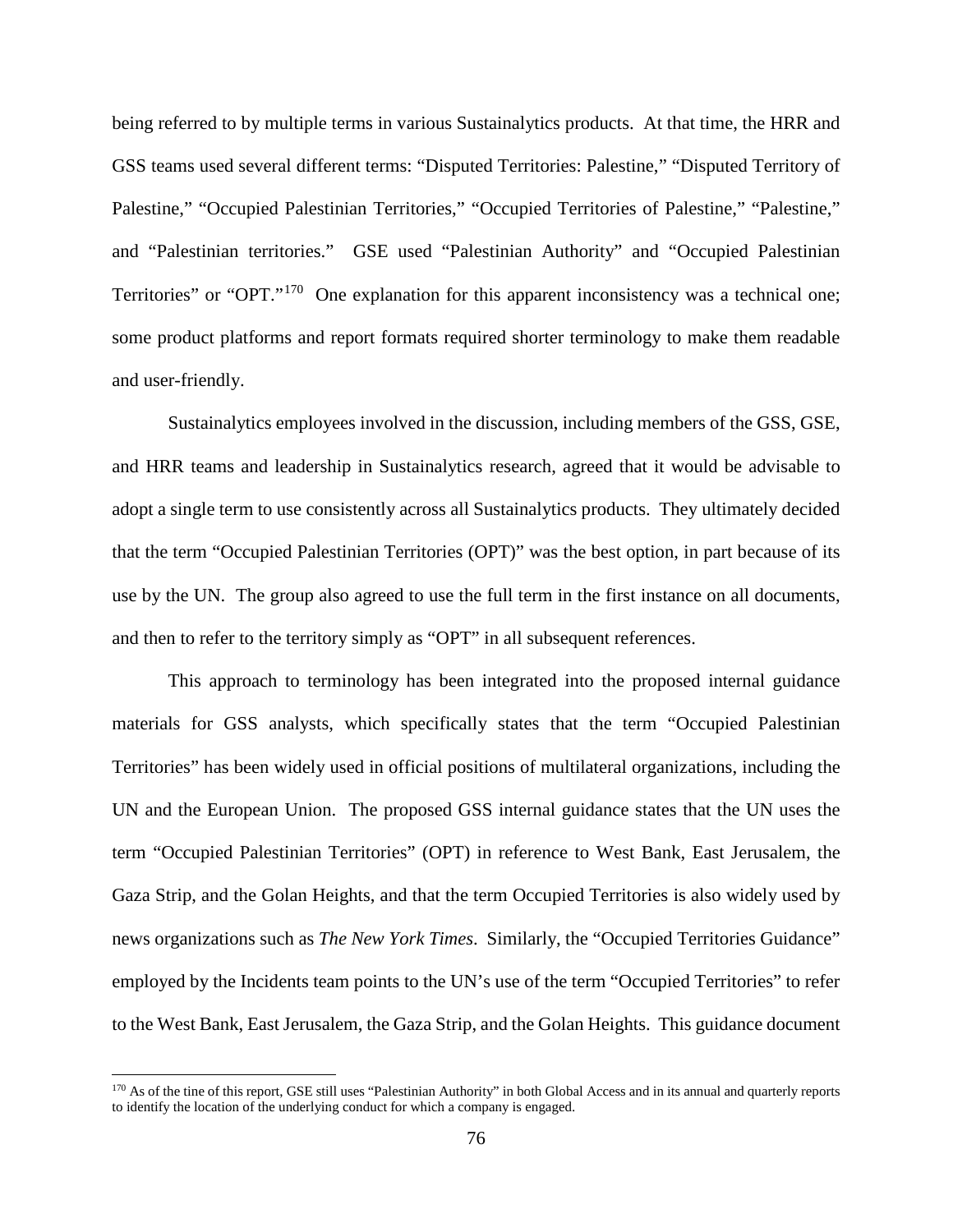used by the Incidents team also discusses other disputed territories, including Western Sahara and Tibet, and provides guidance on to how to assess and score incidents in each of the various occupied and disputed territories. Sustainalytics does not currently employ a style guide that specifically covers use of terminology across the various product lines.

## b. Research Approach to the Israeli/Palestinian Conflict Areas

As noted above, both GSS and the Incidents team have specific guidance for analysts regarding how to assess corporate conduct related to the Israeli/Palestinian conflict areas, within the framework of their respective products. The Controversies Research product itself does not have specific guidance on this issue, though the Controversies Research model is discussed briefly in the Incidents team's guidance. As of the time of this report, there is no specific guidance document on the Israeli/Palestinian conflict areas for analysts working on the HRR product.

# (A) GSS/GSE

As discussed above in Section V(B)(3), following the acquisition of GES by Sustainalytics in 2019, the two companies harmonized their individual screening products to create GSS, with Sustainalytics' methodologies being the primary methodologies used. Sustainalytics' prior international norms screening product had higher severity thresholds than did GES's prior product, which meant that many cases that would have qualified for engagement based on the GES rating no longer qualified under the new GSS ratings standards. A Sustainalytics specialist on human rights issues, together with a team of analysts, worked to apply the GSS ratings model to the GES list of engaged companies. The result was that approximately 100 GES engagement cases were archived. This included eight Israeli companies, including five banks and two natural resources companies. Only two companies continued to meet the new GSS rating criteria for screening and engagement solely based on their involvement in the Israeli/Palestinian conflict areas. Two others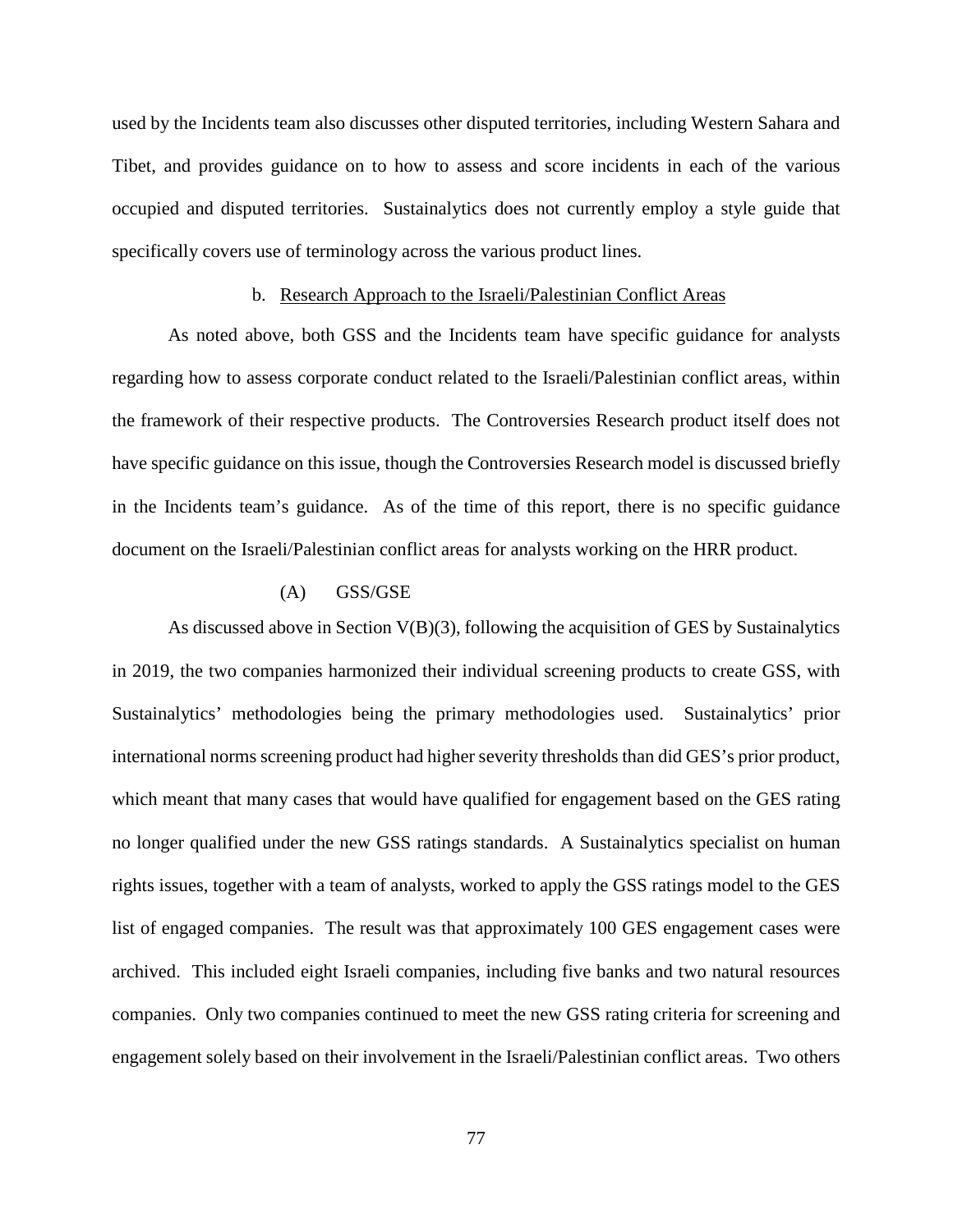also remained eligible for screening and engagement on issues related to the Israeli/Palestinian conflict area, but were engaged, in part, due to activities in other regions. [171](#page-81-0)

Sustainalytics employees who were extensively involved in this process explained that, prior to the integration with Sustainalytics, GES had a much broader view of what constituted a violation of international law standards in the Israeli/Palestinian conflict areas than did Sustainalytics. Specifically, GES's rationale was that the settlements in the Israeli/Palestinian conflict areas violated international law, and therefore, any company that was involved with or supported the settlements in any way contributed to violations of international law. GES's stance on issues related to the Israeli/Palestinian conflict areas was set forth in policy papers that had been reviewed by external advisory boards and included information from external consultants. These policy documents provided background on the Israeli/Palestinian conflict with reference to relevant UN resolutions, international humanitarian law, and the Fourth Geneva Convention. In addition, the policy documents described, by industry, the impact of settlements on local communities.

Because the GSS rating standards diverged from those of GES, GSS could not use the GES policy papers on this issue. As a result, Sustainalytics employees specializing in human rights issues had to develop new guidelines for GSS analysts on how to apply the screening analysis to the Israeli/Palestinian conflict areas and other conflict regions. In formulating these guidance documents, the Sustainalytics analyst in charge of the project reviewed prior GSS ratings to ensure consistency within the GSS product and consulted with representatives from the GSE and HRR teams to make sure the instructions were consistent across products.

<span id="page-81-0"></span><sup>&</sup>lt;sup>171</sup> The list of companies screened by GSS does not overlap with the public targets of the official BDS movement, which encourages consumer boycotts of the following eight products and brands: (1) fruit, vegetable, and wine labeled as being "produced in Israel," (2) AXA, (3) Hewlett Packard, (4) Puma, (5) SodaStream, (6) Ahava, (7) Sabra hummus, and (8) Pillsbury. *See Know What to Boycott*, BDS, https://bdsmovement.net/get-involved/what-to-boycott.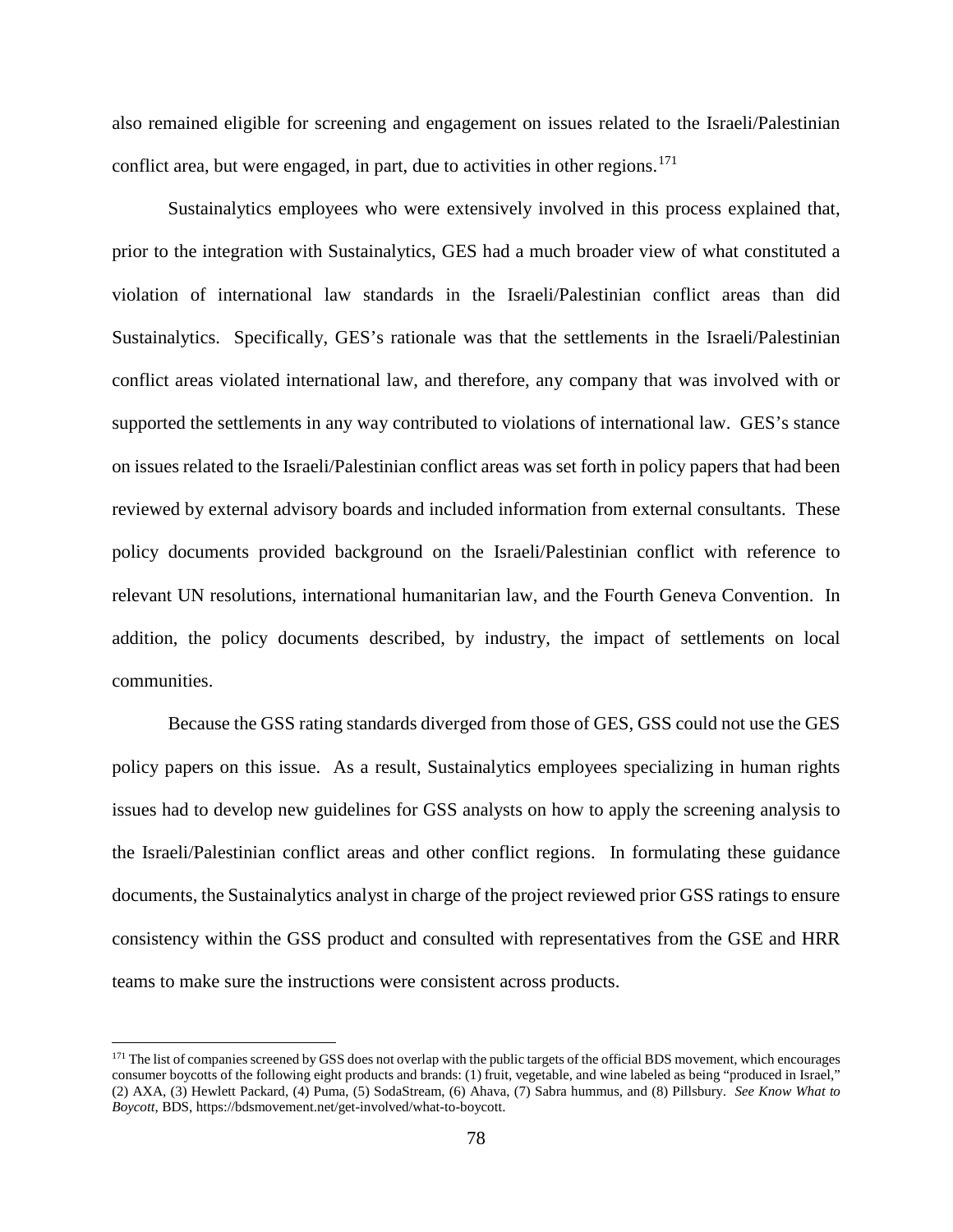In July 2020, the proposed guidelines for companies operating in Israeli/Palestinian conflict areas were presented to the executive team and then to the GSOC. The guidance was accepted by both groups and was implemented by GSS. Under the GSS guidance, only companies that participate in one of the four enumerated activities, and whose participation in those activities meet the requisite "high impact and moderate management" thresholds, are to be classified as "Watchlist" in GSS. The activities for "Watchlist" classification are (1) surveillance/security for the checkpoints or walls, (2) equipment/services for the demolition of housing and property, (3) large infrastructure projects, and (4) the supply of arms. Sustainalytics does not screen Israeli banks in GSS for providing mortgages for the construction of settlements because those banks are required by Israeli law to provide these mortgages.

To be classified as "Non-Compliant" under the GSS model, a company must participate in one of the same four enumerated activities. However, if the company is alleged to participate in the provision of equipment or services for demolition of housing or property, the company must be *knowingly* engaging in that activity, and if the company is alleged to be participating in large infrastructure projects, their participation must be of "exceptional scale and impact." Furthermore, for a company to be classified as "Non-Compliant," the allegation must be supported by multiple sources, the impact of the activity must be severe, the company's management of the incident must be weak, and there must be no company response to the allegations.

Sustainalytics communicated the clarified GSS/GSE approach for analyzing companies operating in the Israeli/Palestinian conflict areas to clients in September 2020.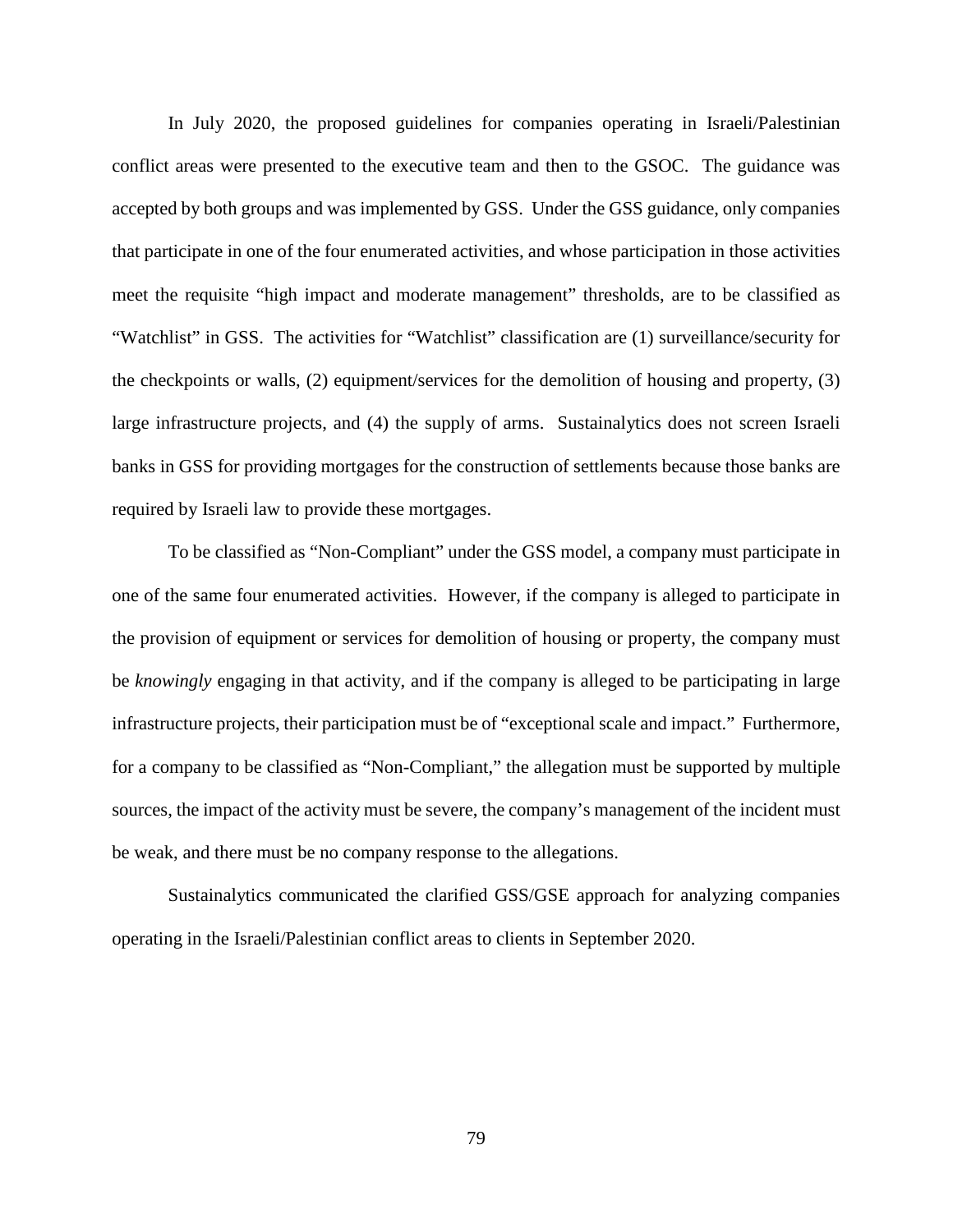## (B) Incidents

As explained above, the Incidents team screening provides the initial starting point for both the Controversies Research and GSS products.<sup>[172](#page-83-0)</sup> The guidance document on "Occupied Territories" cover the Israeli/Palestinian conflict areas as well as other occupied / disputed territories including Western Sahara, Tibet, Puntland-Somaliland, the South China Sea, Yemen, and the territories involved in the Guyana-Venezuela conflict. The guidance document states at its outset that for all high risk and disputed areas, including "OPT," the Incidents team applies a standard framework whereby analysts focus on the fundamental human rights at risk of violation, rather than on political grievances. The document's position is that in occupied territories where human rights are being systematically violated, any business activity in that region is connected to the violations in some direct or indirect way.

The Incident team classifies corporate involvement in occupied / disputed territories into three categories: normalization, expansion, and enforcement. Business activities that may appear neutral but that, by virtue of their presence in the occupied territory, indirectly support or enable the occupation, are classified as "normalizing" behavior. Companies that enable an occupying force to expand its power—such as by providing construction or telecommunication services—are classified as "expansion" behavior. Finally, companies are classified as "enforcing" the occupation if they provide technology for the security or surveillance power of the occupying party.

As a separate component of its analysis, the Incident team looks at the risks to which companies operating in the occupied / disputed territories have exposed themselves. These risks also fall into three categories: human rights risks, reputational risks, and legal/regulatory risks.

<span id="page-83-0"></span> <sup>172</sup> *See supra* §§ V(B)(1)-(2).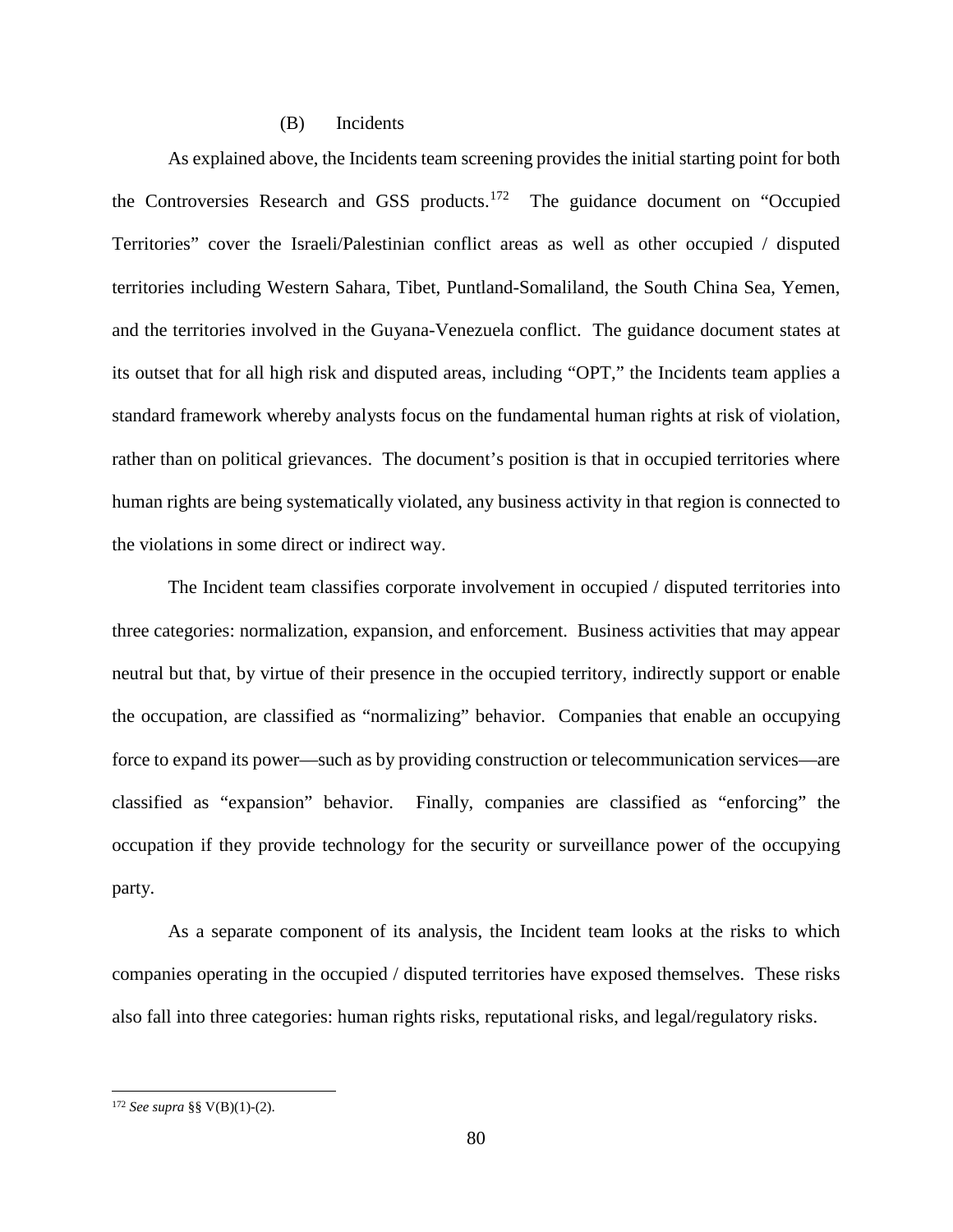When the Incident team is assessing an issuer that has been operating in occupied / disputed territories, the first step of their analysis is to determine the nature of the issuer's involvement. The Incident team's guidance outlines four types of activities for companies operating in those territories: (1) minor economic activities and sales, (2) activities benefiting perpetrators or exacerbating grievances, (3) provision of tailored products or services, and (4) direct violations of human rights. Analysts are instructed to classify each case based on consideration of the proximity of the company's activities to the violations of human rights, the degree to which the company's products or services can be adapted to violate human rights, and the evidence of the direct impact that the company's activities on the human rights of the local population. Each of the four types of activities, in turn, correlates with a level of risk that the company faces: minor economic activities are deemed low to moderate risks, provision of tailored products and services is deemed a moderate to significant risk, activities benefiting perpetrators are deemed significant to high risks, and direct violations of human rights constitute high to severe risks.

Those risk classifications also correlate with the one-through-five ratings that the company would likely receive under the Controversy rating model. Low to moderate risks will usually be given a level one Controversy rating, moderate to significant risks will most often translate to levels two or three, significant to high risks will be given levels three or four, and high to severe risks will receive level five under this model.

#### 5. Use of International Norms by Sustainalytics

This section contains findings describing how Sustainalytics uses and applies international norms, guidelines, and principles in several of its products—in particular, GSS, GSE, HRR, and Controversies Research. Many of these norms such as the UN Global Compact ("UNGC") Principles, the UN Guiding Principles on Business and Human Rights ("UNGPs"), OECD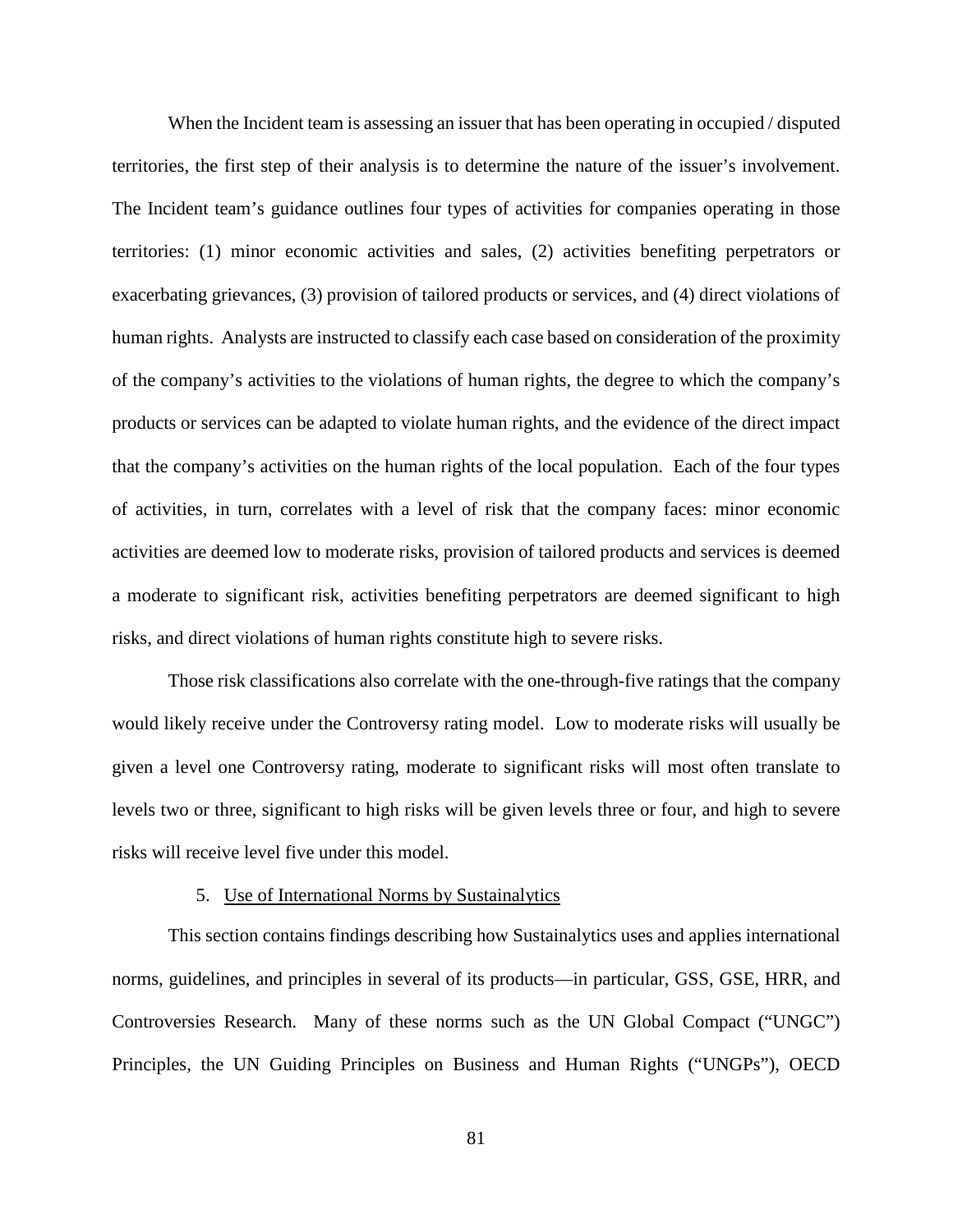Guidelines for Multinational Enterprises Chapters ("OECD Guidelines") are widely accepted.<sup>[173](#page-85-0)</sup> A more detailed description of these and other international human rights norms are provided in Annex II. In addition, this section distinguishes Sustainalytics' use of these norms compared to how it treats resolutions and decisions from the UN's more politicized bodies.

Notably, none of the norms or guidelines relied upon by Sustainalytics, except for applicable EU regulations, are legally binding over companies, nor are they intended to be so. Rather, guidelines such as the UNGC Principles, the UNGPs, and the OECD guidelines, are intended to be voluntary and to provide a framework and guidance as to how companies should implement certain principles. Certain language in Sustainalytics' assessments, however, particularly from the GSS team, which characterizes company conduct in terms of "noncompliance" and "violations," may imply legal obligation where none exists.

Nonetheless, though Sustainalytics' assessments of company conduct cannot be considered a legal determination, the approach of using international norms, guidelines, or even conventions, traditionally only applicable to countries, in order to establish standards of conduct for businesses, is gaining regulatory traction. Particularly in Europe, there is a growing body of legislation that references international norms as setting standards of conduct required for corporations. For example, in February 2022, the European Commission issued the Proposal for a Directive on Corporate Sustainability Due Diligence,  $174$  which would make mandatory certain human rights and environmental due diligence requirements and essentially impose legal obligations on companies to comply with certain international norms. Similarly, in June 2021, the German

<span id="page-85-0"></span> <sup>173</sup> *See* Annex II; *see also* United Nations Global Compact 20th Anniversary Campaign Overview Presentation, UN Global Compact (2020), https://d306pr3pise04h.cloudfront.net/docs/publications%2FUN-Global-Compact-20th-Anniversary-Campaign-Infosheet.pdf (explaining that, as of 2020, over 10,000 companies had committed to the UNGC Principles); *About - Organisation for Economic Co-operation and Development*, Organisation for Economic Co-operation and Development, https://mneguidelines.oecd.org/about/ (Showing that Israel is one of 46 countries that have adopted the guidelines).

<span id="page-85-1"></span><sup>174</sup> *Proposal for a Directive on Corporate Sustainability Due Diligence*, European Commission (Feb. 23, 2022), https://ec.europa.eu/info/publications/proposal-directive-corporate-sustainable-due-diligence-and-annex\_en.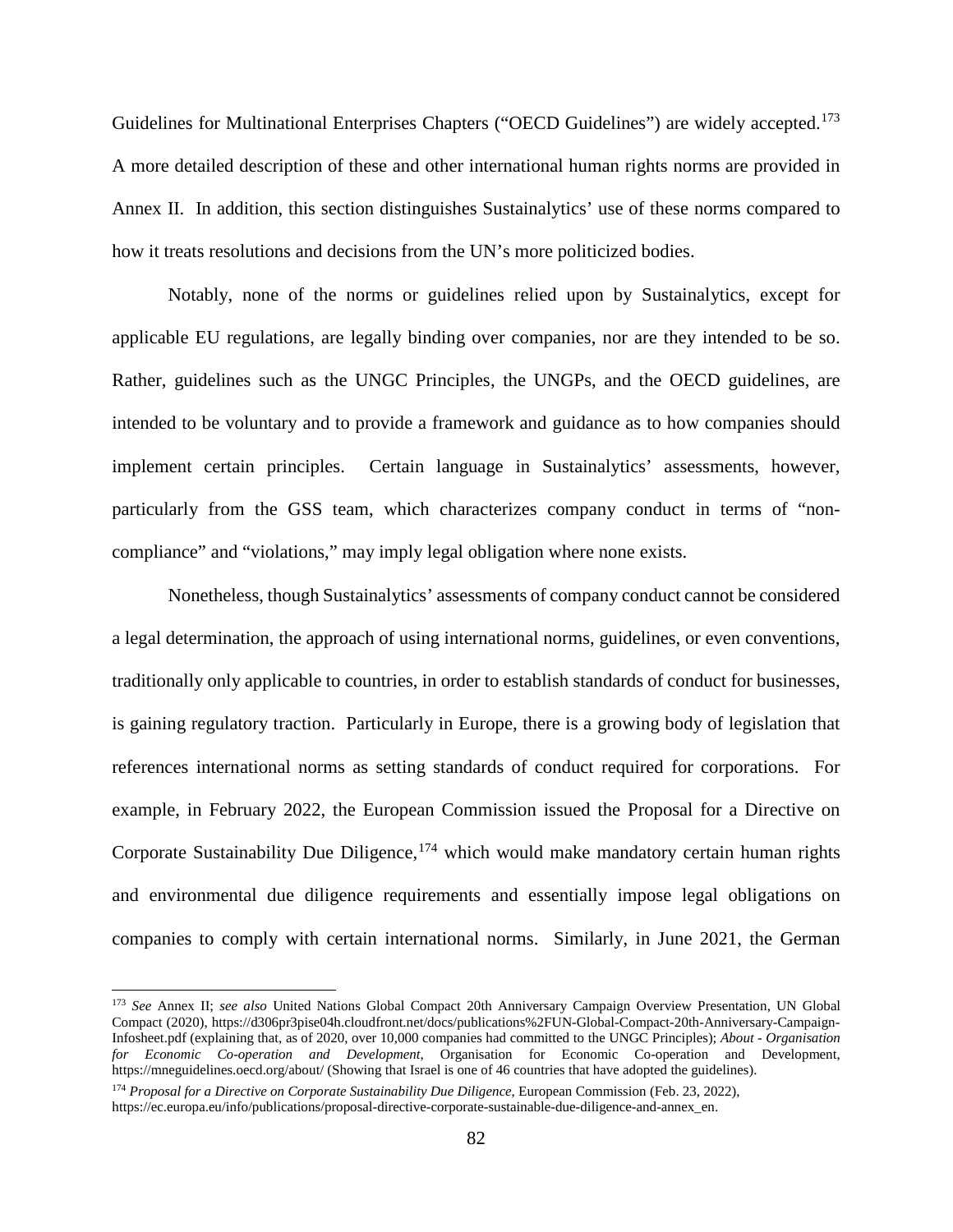Parliament published the Supply Chain Due Diligence Act, which will—starting in 2023—impose due diligence obligations on companies to prevent a broad range of human rights and environmental violations in their supply chains. The legislation is notable in that it incorporates into domestic law several international norms listed in the annex of the law, including International Labour Organization conventions, the Minamata Convention on Mercury, the Stockholm Convention on Persistent Organic Pollutants, and the Basel Convention on the Control of Transboundary Movements of Hazardous Wastes and Their Disposal.<sup>175</sup> These new regulations illustrate that Sustainalytics' approach of assessing company conduct based on international norms is not too far afield from where national regulations (at least in Europe) may be headed.

# a. GSS

As discussed in Section V,  $176$  GSS (1) assesses how a company's conduct is causing, contributing, or linked to violations of international norms and standards; and (2) provides Sustainalytics' opinion on whether a company is violating or at risk of violating principles of the UN Global Compact. Sustainalytics uses GSS to assign a status to a company: "Non-Compliant," "Watchlist," or "Compliant."

Of Sustainalytics' products, GSS most heavily references and relies upon international norms and standards, including the UN Global Compact ("UNGC") Principles, the UN Guiding Principles on Business and Human Rights ("UNGPs"), and the OECD Guidelines for Multinational Enterprises ("OECD Guidelines"), as well as their underlying conventions, treaties, and instruments. The GSS research team also monitors developments in international norms and

<span id="page-86-0"></span> <sup>175</sup>*See Act on Corporate Due Diligence Obligations in Supply Chains*, Federal Ministry of Labour and Social Affairs (Aug. 18 2021), https://www.bmas.de/EN/Services/Press/recent-publications/2021/act-on-corporate-due-diligence-in-supply-chains.html; *see also Germany Introduces Due Diligence Obligations for Global Supply Chains of Large Companies*, HKTDC Research (Aug. 9, 2021), https://research.hktdc.com/en/article/ODIxOTkzMzk0.

<span id="page-86-1"></span><sup>176</sup> *See supra* § V(B)(2).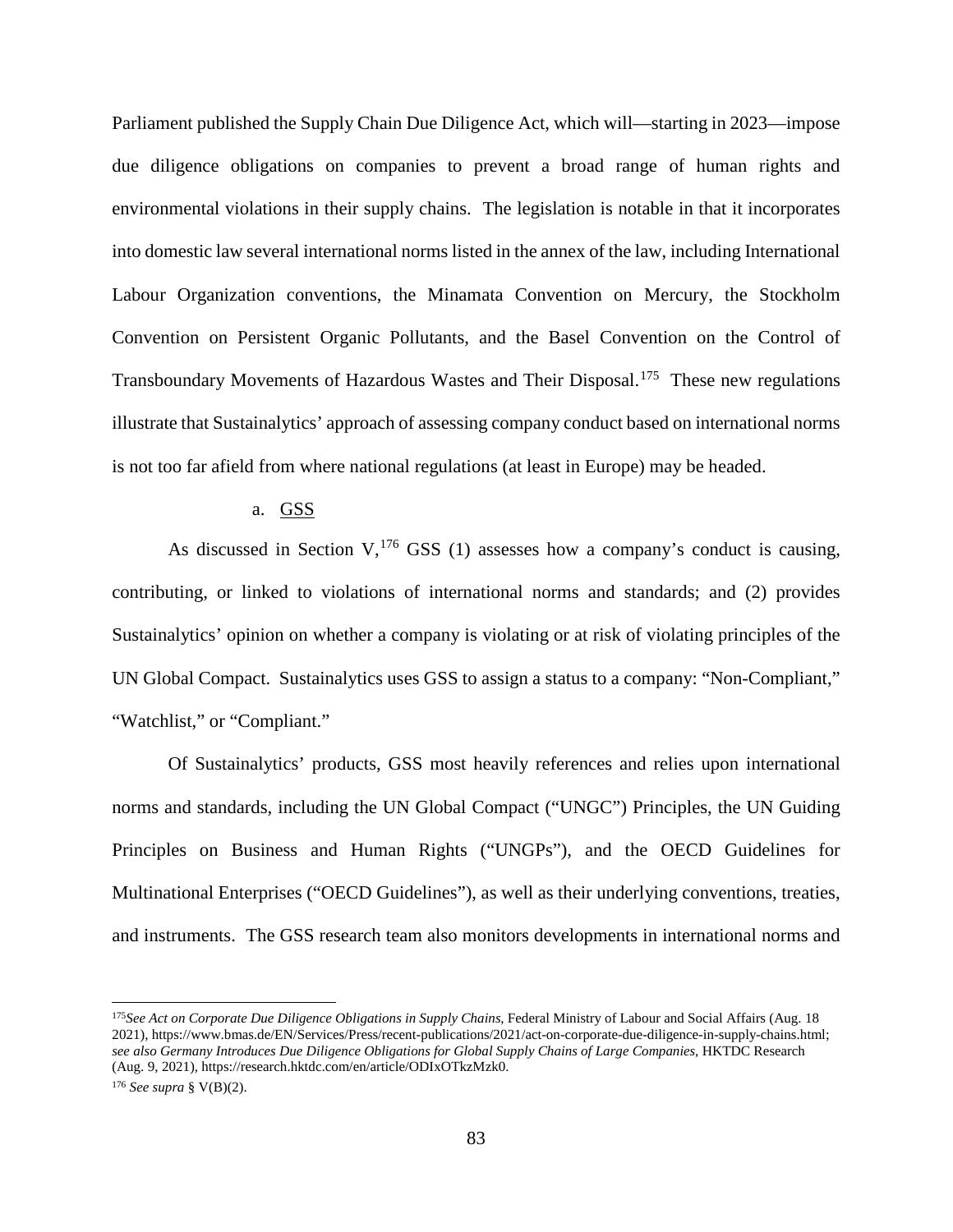attempts to incorporate new international standards and treaties into its assessments. GSS assessments categorize company conduct under one of four UNGC issue categories (human rights, labor, environment, and anti-corruption).<sup>[177](#page-87-0)</sup> Under the GSS methodology, GSS views a company's conduct through the lens of the UNGC principles, and—within those assessments offer evaluations of how the company's conduct aligns with relevant sections of the UNGPs, the OECD Guidelines, and underlying conventions and treatises.

# b. GSE

GSE also indirectly relies on international norms and guidelines insofar as it uses GSS assessments as the trigger for a GSE engagement.<sup>178</sup> GSE, by design, engages companies that are assessed as "Watchlist" or "Non-Compliant" by GSS—its aim is to address the GSS violation and prevent recurrence by effectuating change in a company's relevant ESG practices, policies, and programs. In addition, the GSE team includes companies' statistics related to UN Principles for Responsible Investment ("PRI") in its annual engagements reports to clients, so clients can use those statistics in their annual UN PRI reporting.

Sustainalytics has developed specific guidance for GSS and GSE that governs their approach to different regions. With respect to the Israeli/Palestinian conflict areas, GSE notes that it considers "international norms and responsible investment practices derived from contemporary international standards and guidelines, which are applicable to investors looking to fulfill their responsibilities to conduct due diligence on their investee companies." Sustainalytics notes that, though it considers "relevant jurisprudence and court decisions," its research process "inherently involves an independent and methodologically sound assessment."

<span id="page-87-1"></span><span id="page-87-0"></span> <sup>177</sup> *See The Ten Principles*, UN Global Compact, https://www.unglobalcompact.org/what-is-gc/mission/principles. <sup>178</sup> *See supra* § V(B)(3).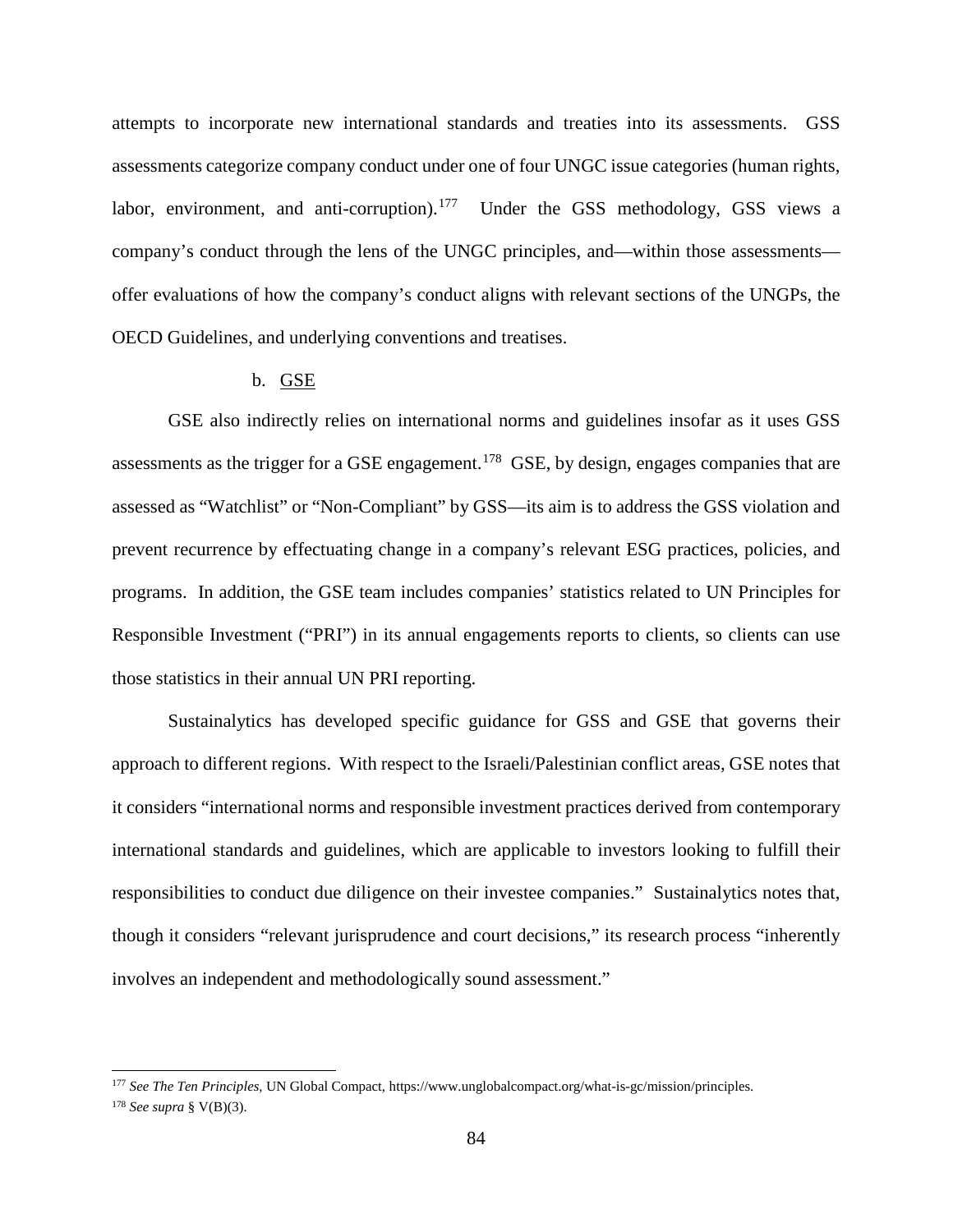For example, with respect to Myanmar, the GSS and GSE approach is to consider the report from the 2019 UN Fact Finding Mission on Myanmar, as well as the UNGC, the UNGP, and OECD Guidelines. With respect to China, the GSS and GSE approach clarifies that it considers UN reports as a source only if a report gives "specific details on the involvement of a company," and further notes that it "does not use UN resolutions or sanction lists as stand-alone sources unless details on the actions of a company are provided and will always conduct further analysis aimed at corroborating sources."

# c. HRR

Human Rights Radar also relies on international norms. The HRR product provides information on companies that are "involved in the most volatile regions in the world where grave human rights violations are taking place." This includes conflict-affected countries, disputed territories and authoritarian states. HRR is intended to support investors in identifying and managing exposure to such risks.<sup>[179](#page-88-0)</sup>

The HRR's use of the UNGPs is primarily focused on company management of the risks of operating in these so-called "high-risk territories and countries," and, in particular, on whether a company has developed a human rights policy, engages in human rights due diligence, and has a remediation framework.

# d. Incidents, Controversies Research, and ESG Risk Rating

As discussed above in Section  $V(B)(1)$ , the Sustainalytics Incidents team screens the news and creates incidents reports for Sustainalytics' various product teams. The Incidents team has developed a guidance document specifically for occupied territories.<sup>180</sup> That document explains

<span id="page-88-0"></span> <sup>179</sup> *See supra* § V(B)(4).

<span id="page-88-1"></span><sup>180</sup> *See supra* § V(C)(4).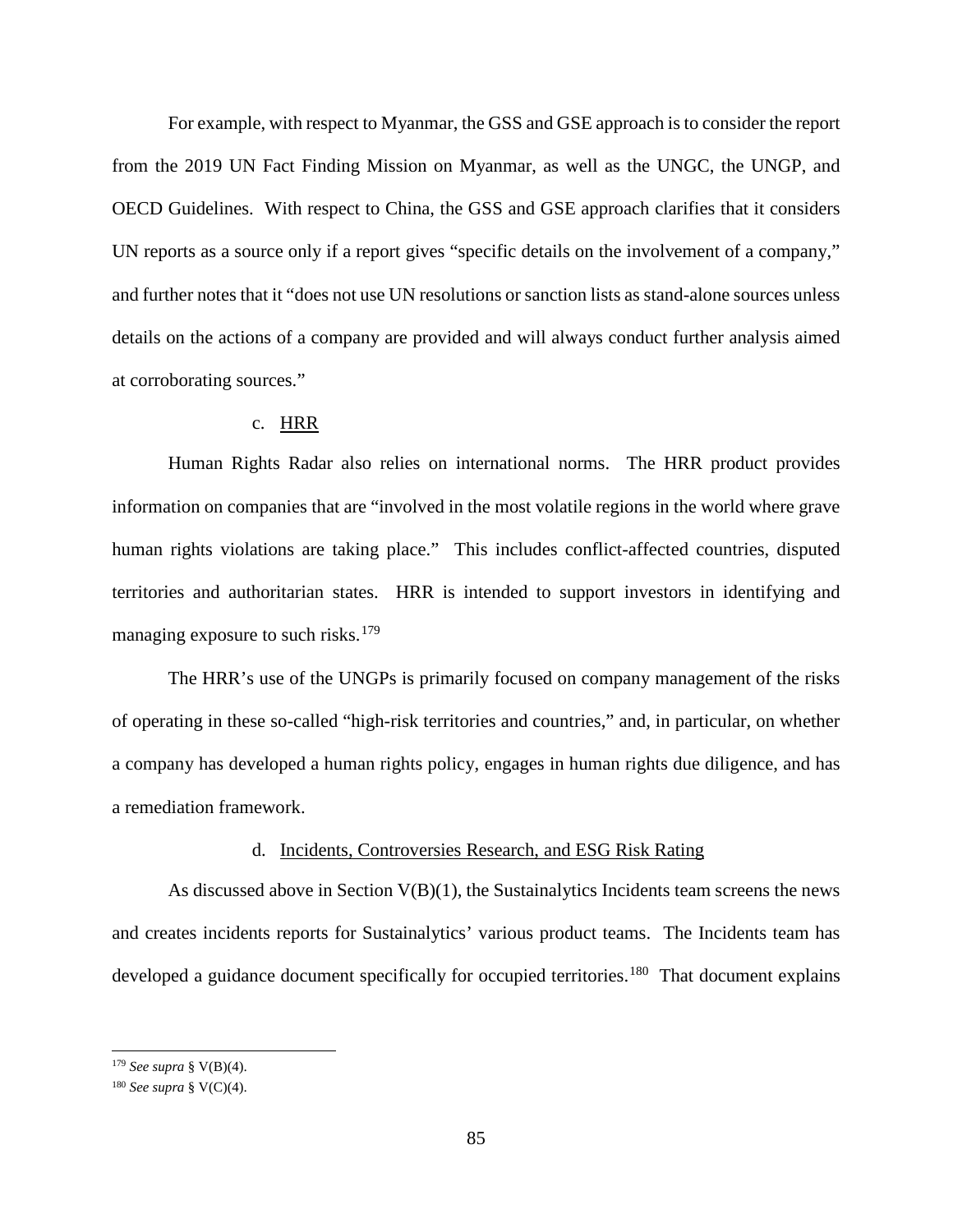the Incidents team's methodology for scoring incidents related to conflict-affected areas and disputed territories, and the risks associated with companies' operations in such areas.<sup>[181](#page-89-0)</sup> With respect to the Israeli/Palestinian conflict areas, the guidance asserts that the "United Nations Security Council has found the Israeli occupation to impede the rights" of Palestinians. The document also notes that the United Nations has condemned the barriers constructed between Israel and the "Occupied Palestinian Territories."

Research from the Incidents team feeds directly into the Controversies Research product,  $182$  and indirectly to the ESG Risk Ratings product, as a company's Controversy score factors into the ESG Risk Rating product, which is Sustainalytics' flagship product.<sup>183</sup> The GSS product also uses research gathered by the Incidents team as its starting point. Sustainalytics employees explained that the Incidents team's research and the incidents they categorize are not blindly accepted by GSS analysts. Instead, analysts conduct their own, independent research of reports they receive from the Incidents team. Nevertheless, the Incidents team's guidance on occupied / disputed territories informs what incidents related to the Israeli/Palestinian conflict areas will be flagged in the first instance, and consequently, which will be passed along to the product teams for further research and assessments.

# **D. Research Outcomes in Sustainalytics' Treatment of Human Rights Issues**

As part of the independent investigation, White & Case analyzed Sustainalytics' products for evidence of comparative bias in research outcomes related to the Israeli/Palestinian conflict. To do this, White & Case built a model of Sustainalytics' research data from the products most relevant to the investigation (Controversies Research, GSS, GSE, HRR, and ESG Risk Ratings)

<span id="page-89-0"></span> <sup>181</sup> *See supra* § V(C)(4).

<span id="page-89-1"></span><sup>182</sup> *See supra* § V(B)(1).

<span id="page-89-2"></span><sup>183</sup> *See supra* § V(B)(5).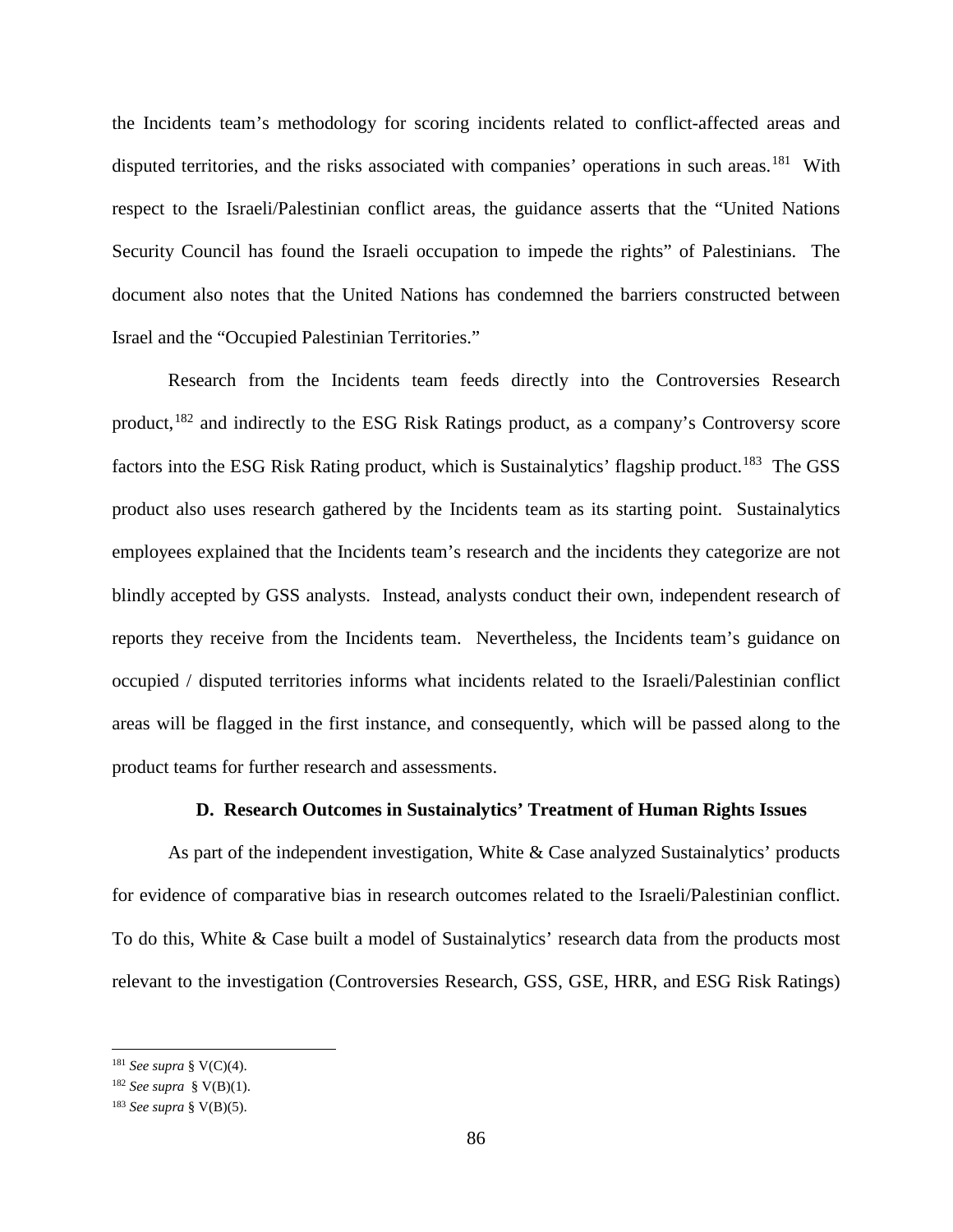by loading, cross-referencing, and tagging company entries in Microsoft Excel. This allowed the White & Case team to focus on Sustainalytics' treatment of human rights issues—including issues related to the Israeli/Palestinian conflict—both within and across Sustainalytics' products.

## 1. Analysis Methodology and Assumptions

The data for the Controversies Research, GSS, GSE, and ESG Risk Ratings products were downloaded directly from the Sustainalytics Global Access portal via its reporting functionality.<sup>[184](#page-90-0)</sup> The analysis summarized in this report was performed on data current through May 10, 2022, with the exception of data from HRR; HRR data was pulled from Q4 2021 HRR report, which was the most recent data available to White & Case as of May 2022.

#### a. Research Universe

The set of companies rated by Sustainalytics differs between products; internally, these sets are referred to as "universes." Because the Compliance products—which include GSS and Controversies Research—were a focal point of the investigation, our research outcomes analysis focused on the "Compliance Universe."<sup>[185](#page-90-1)</sup> In some situations (typically involving subsidiaries), Sustainalytics determines that "an issuer is equivalent from an ESG perspective to another issuer" and rates the two entities identically, with the primary entity as a "research entity" and the secondary entity as a "coverage entity." Therefore, the research outcomes analysis was further filtered to focus only on research entities.<sup>[186](#page-90-2)</sup> As of May 10, 2022, the Compliance Universe provided data on 22,013 research entities.<sup>187</sup> The Q4 2021 Human Rights Radar report consisted

<span id="page-90-0"></span><sup>&</sup>lt;sup>184</sup> White & Case lawyers were provided access to Sustainalytics products via accounts in the Global Access platform.

<span id="page-90-1"></span><sup>185</sup> The Compliance Universe—also called the "Global Compliance Base" Universe—was identified by selecting the "Global Compliance Base" from the "Universe" drop-down in the Global Access reporting tool. The Compliance Universe is significantly larger than, but includes all companies within, the Ratings Universe.

<span id="page-90-2"></span><sup>&</sup>lt;sup>186</sup> A company was treated as a Research Entity where 'Research Entity ID' = 'Entity ID'.

<span id="page-90-3"></span><sup>&</sup>lt;sup>187</sup> When not filtered for Universe and research entity status, Global Access includes data on 29,596 entities and HRR includes data on 155 entities.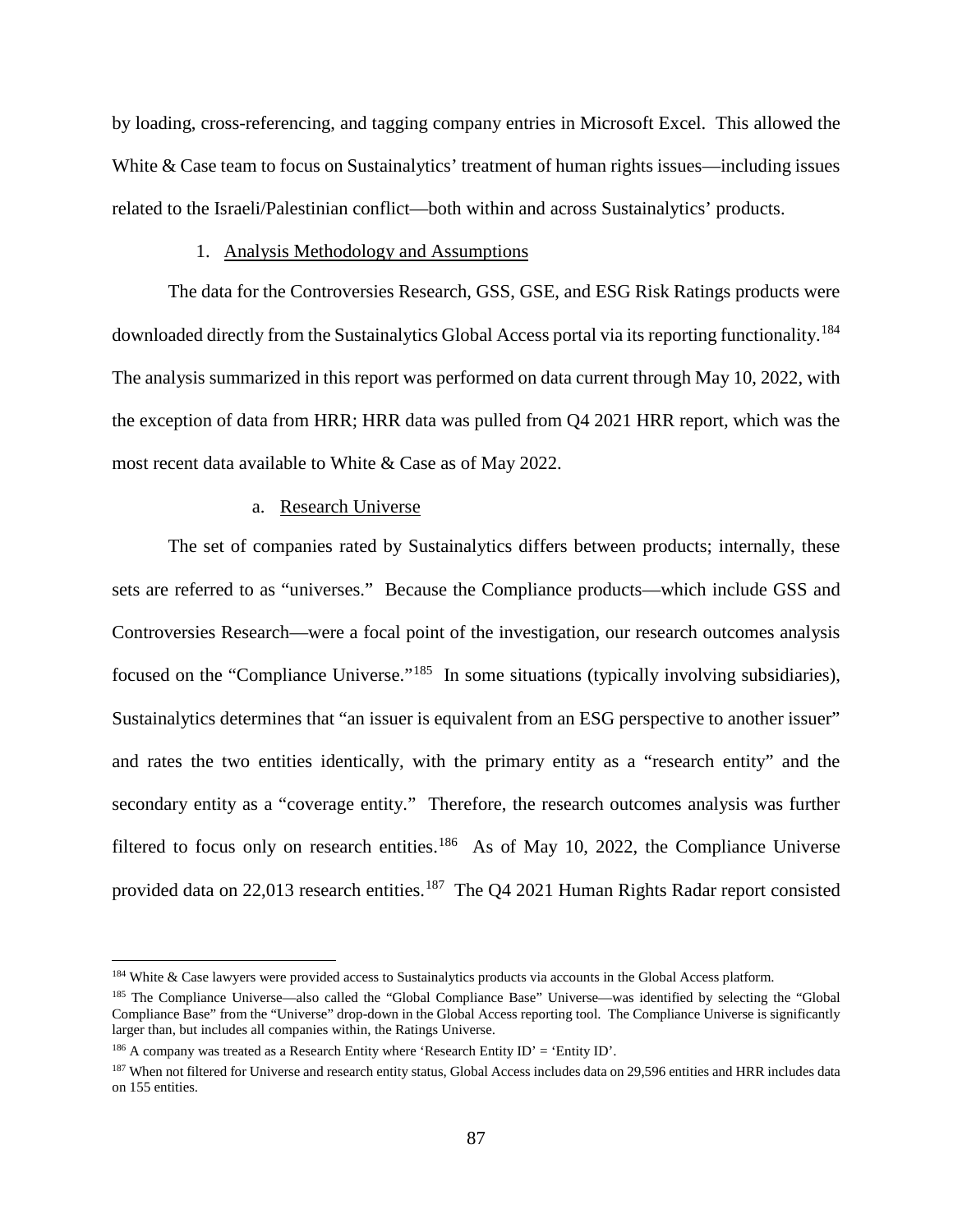of 145 Compliance Universe research entities.<sup>[188](#page-91-0)</sup> Some companies were rated in HRR for involvement in up to five different high-risk territories/countries; unless otherwise indicated, the HRR analysis focused on the primary (i.e., "Country 1" in the HRR deliverable) high-risk territory/country of involvement.

# b. Territory/Country Tagging

GSS and Controversies Research were manually tagged for entries that mentioned a particular high-risk territory/country. For example, narratives were searched for variations of the words "Israel," "Palestine," "Occupied Territories," "Occupied Palestinian Territories," and "OPT," and search hits were confirmed through manual review. In the Controversies Research product, companies were tagged for involvement in the Israeli/Palestinian conflict areas (based on the word search and manual follow-up) only if they had a Category 3, 4, or 5 Controversy rating in the "Society – Human Rights" event indicator.

# 2. HRR

Involvement in the "Disputed territory of Palestine" is the most common reason companies are listed in the HRR, and by a significant margin. 29% of entities—forty-two total<sup>189</sup>—are rated primarily for involvement in the "Disputed territory of Palestine," over 10% more than the next runner-up ("Disputed territory of Western Sahara," at  $17\%$ ).<sup>[190](#page-91-2)</sup> One Sustainalytics employee emphasized the increased volume of corporate activity in Israel resulting in part from the fact that the Israeli economy is more developed, suggesting that the denominator of companies exposed to

<span id="page-91-0"></span><sup>188</sup> Three companies IDs listed in HRR are not in the "Global Compliance Base" Universe as reported in the Global Access portal. These companies were excluded from the analysis because of the Compliance Universe filter. Of these, one company was rated in HRR for involvement in the "Disputed territory of Palestine."

<span id="page-91-1"></span><sup>&</sup>lt;sup>189</sup> The total number of companies rated in HRR for involvement in the "Disputed territory of Palestine" is forty-three if the product is not filtered to match the Compliance Universe and forty-four if including all high-risk territory/country involvements (i.e., not just "Country 1").

<span id="page-91-2"></span><sup>190</sup> When all involvements are weighed equally (i.e., the analysis is not filtered to focus only on "Country 1"), "Disputed territory of Palestine" is still the most-cited territory/country of involvement.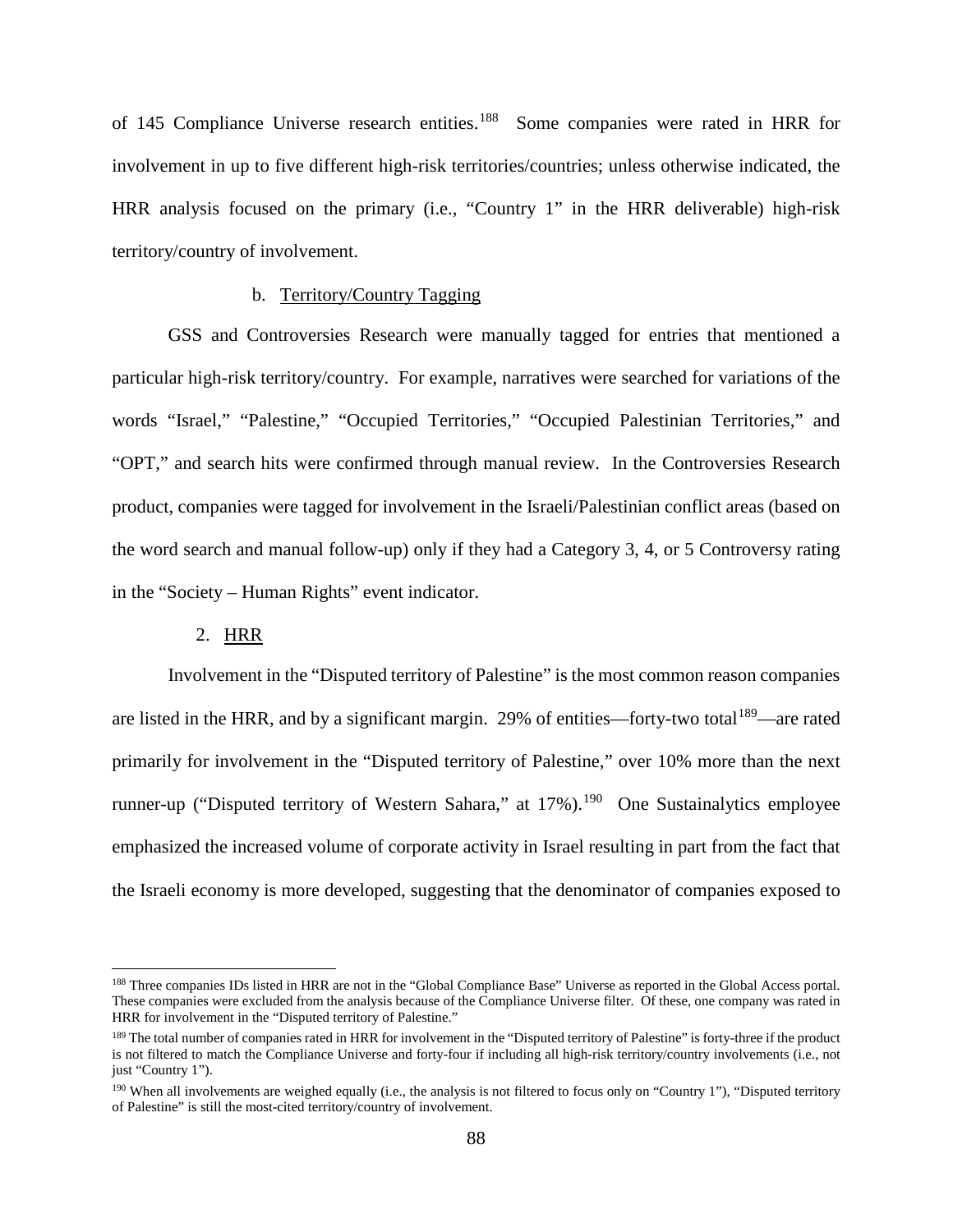ratings related to the Israeli/Palestinian conflict is therefore larger. Ideally, an analysis of HRR ratings would look at the frequency of rating relative to the number of companies involved in a particular high-risk territory/country, but data on high-risk territory/country involvement by companies that are not covered in HRR was unavailable. Nonetheless, some of the data on other territories/countries covered in HRR undercuts the rationalization that there are more companies rated in HRR for involvement in the Israeli/Palestinian conflict areas simply because Israel has a more developed economy. For example, involvement in the Tibet Autonomous Region—in which Chinese companies, among others, might be rated as involved—represented only 3% of HRR ratings, and involvement in Saudi Arabia—a country with a GDP nearly 75% larger than Israel's  $GDP<sup>191</sup>$ —represented only 7% of HRR ratings.

Additional data analyzed by White & Case further suggests that ratings related to the Israeli/Palestinian conflict are overrepresented in HRR relative to other Sustainalytics research products. It is not possible to compare ratings one-to-one across different Sustainalytics products because each Sustainalytics product serves a fundamentally different purpose.<sup>[192](#page-92-1)</sup> This lack of oneto-one correspondence does not mean, however, that cross-product comparison is impossible, as there are areas of methodological overlap where consistency would logically be expected. For example, it would be expected that companies rated in HRR also have human rights-related Controversy ratings, and that companies with severe human rights-related Controversy ratings for conduct involving an HRR-covered territory/country likewise would be rated in HRR. This was

<span id="page-92-0"></span> <sup>191</sup> The 2020 GDP of Israel was 407.1 billion USD, while the 2020 GDP of Saudi Arabia was 700.1 billion USD. *See* The World Bank: Open Data, https://data.worldbank.org/indicator/NY.GDP.MKTP.CD?locations=IL (Israel) and https://data.worldbank.org/ indicator/NY.GDP.MKTP.CD?locations=SA (Saudi Arabia).

<span id="page-92-1"></span> $192$  For example, HRR—a product ostensibly designed to assess the degree of a company's involvement in a predefined list of highrisk countries and territories—has a much lower "severity threshold" than GSS, which is designed to capture only the most egregious violations of international norms. HRR would therefore be expected to rate many more entities than GSS, and for different types of involvement.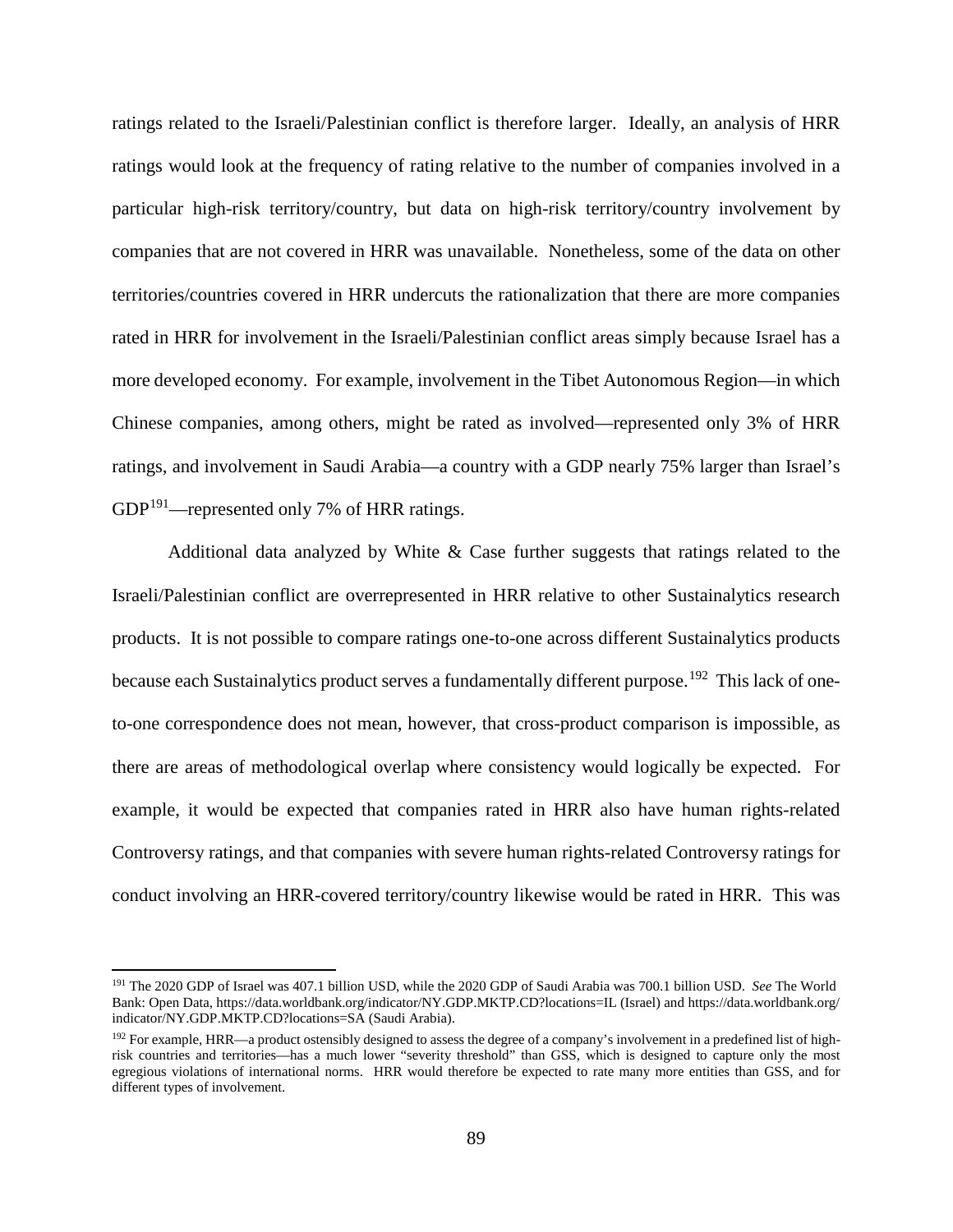not always the case. Of companies rated for issues related to the Israeli/Palestinian conflict areas in HRR, only 29% have human rights-related Controversy ratings of Category 3 or higher,  $193$  and 40% have no human rights-related Controversy ratings at all.

By contrast, companies rated in HRR for involvement related to the Israeli/Palestinian conflict areas were not more likely to have a GSS rating of "Watchlist" or "Non-Compliant," as compared to the GSS status of the other companies rated in HRR for involvement in other highrisk countries/territories. Nonetheless, the number of companies rated in HRR for involvement in the Israeli/Palestinian conflict as compared to the other covered territories/countries, as well as the fact that 40% of the companies rated in HRR for issues related to the Israeli/Palestinian conflict have no corresponding human-rights related rating in the Controversies Research product, suggest that HRR focuses disproportionately on the Israeli/Palestinian conflict.

# 3. ESG Risk Ratings and Controversies Research

The ESG Risk Ratings do not directly reference particular geopolitical conflicts. One way to test for bias in the ESG Risk Ratings is by checking to see if the ESG Risk Ratings for companies rated for reasons related to the Israeli/Palestinian conflict in other products—such as HRR—are statistically better (lower) or worse (higher) than industry peers. Of the companies rated for in HRR for involvement related to the Israeli/Palestinian conflict, the average ESG Risk Rating for those same companies was actually lower than it was for almost any other high-risk country or territory covered in HRR, and also was lower than the average ESG Risk Rating for the entirety of the Ratings Plus Universe. This was generally true even when the analysis controlled for

<span id="page-93-0"></span> $193$  As discussed in Section V(B)(1), the events assessment scale indicates that Category 3 events are considered "significant," Category 4 events "high," and Category 5 "severe." *See supra* § V(B)(1).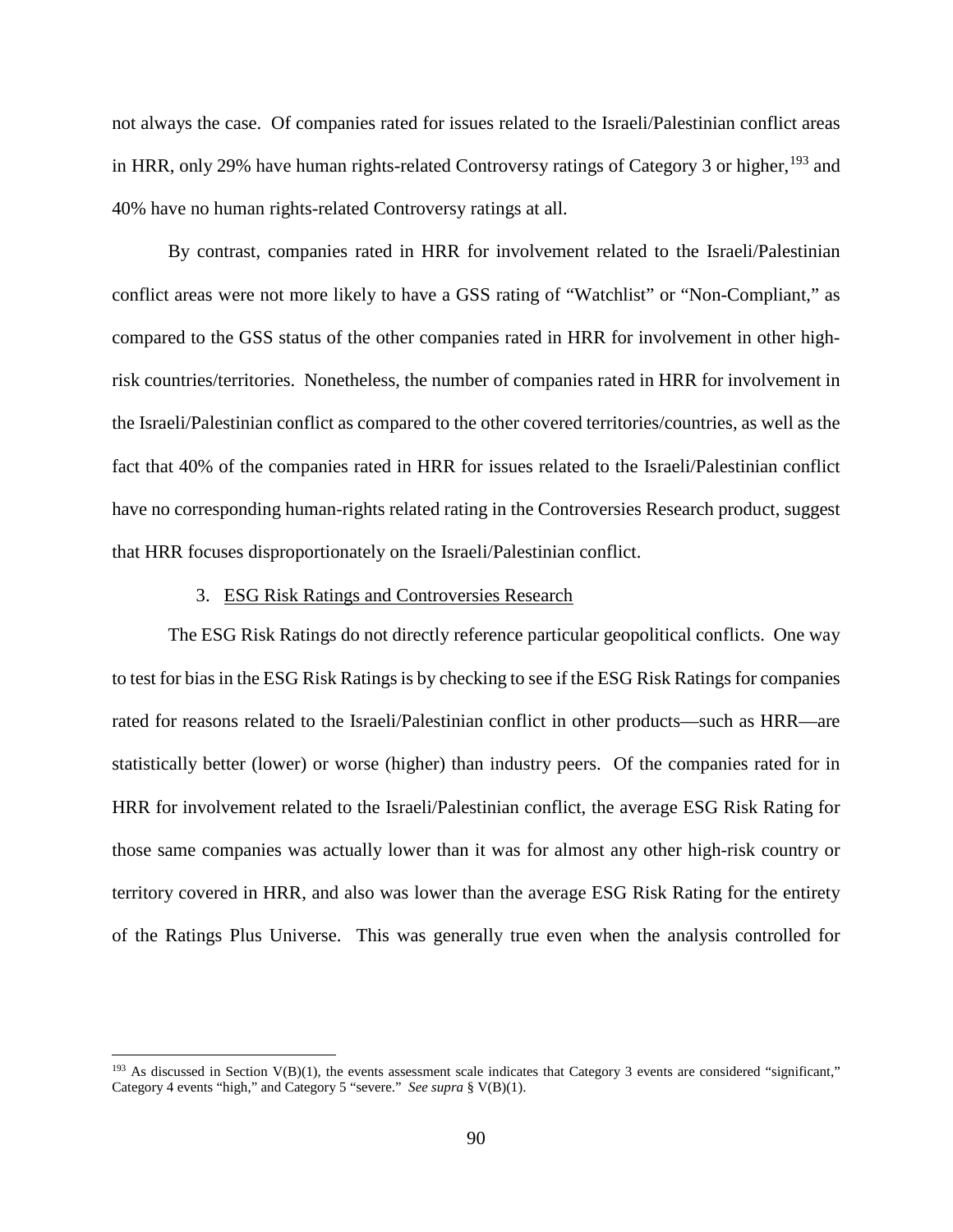confounding variables such as company industry and subindustry, which are substantial factors in a company's ESG Risk Rating.

With respect to Controversies Research, sixty research entities are rated for a human rights-related controversy of Category 3 or higher.<sup>[194](#page-94-0)</sup> Of those sixty companies, twenty-one companies had a rating of Category 3 or higher that was at least partially related to the Israeli/Palestinian conflict areas. Of those twenty-one companies, eighteen companies had a Category 3 human rights-related rating and three had a Category 4 human rights-related rating. There were no Category 5 ratings related to the Israeli/Palestinian conflict.

In addition, within the sixty companies rated for a human rights-related controversy of Category 3 or higher, 50% of those ratings—that is, thirty—featured an incident involving what Sustainalytics tags as "Occupied Territories / Disputed Regions."[195](#page-94-1) Among those thirty ratings with "Occupied Territories / Disputed Regions" incidents, the Israeli/Palestinian conflict is a factor in 70%—that is, twenty-one—of those ratings.<sup>[196](#page-94-2)</sup> The remaining 30% of these ratings reference involvement in Sudan, Western Sahara, Hong Kong, Somalia, Kurdistan, Yemen, Syria, and Myanmar. This suggests that the Israeli/Palestinian conflict is responsible for a majority of the Occupied Territories / Disputed Regions incidents that led to a human-rights related Controversy rating of Category 3 or higher. However, there are justifiable, non-biased explanations for this focus, such as the Israeli/Palestinian conflict receiving a disproportionate amount of media attention. Furthermore, on average, Controversy ratings involving the Israeli/Palestinian conflict

<span id="page-94-0"></span><sup>&</sup>lt;sup>194</sup> This is the total number of Category 3, Category 4, and Category 5 Controversy ratings under the "Society – Human Rights" event indicator, within the Compliance Universe of companies, as of April 26, 2022.

<span id="page-94-1"></span><sup>195</sup> Specifically, of the sixty companies with either a Category 3, 4, or 5 Controversy rating in "Society – Human Rights" event indicator, 50% of those ratings involved an incident tagged under "Society – Occupied Territories / Disputed Regions – Answer Category."

<span id="page-94-2"></span><sup>&</sup>lt;sup>196</sup> Of all companies with either a Category 3, 4, or 5 Controversy rating in the "Society – Human Rights" event indicator and a rating in the "Society – Occupied Territories / Disputed Regions – Answer Category," 63% had a narrative reference to the Israeli/Palestinian conflict.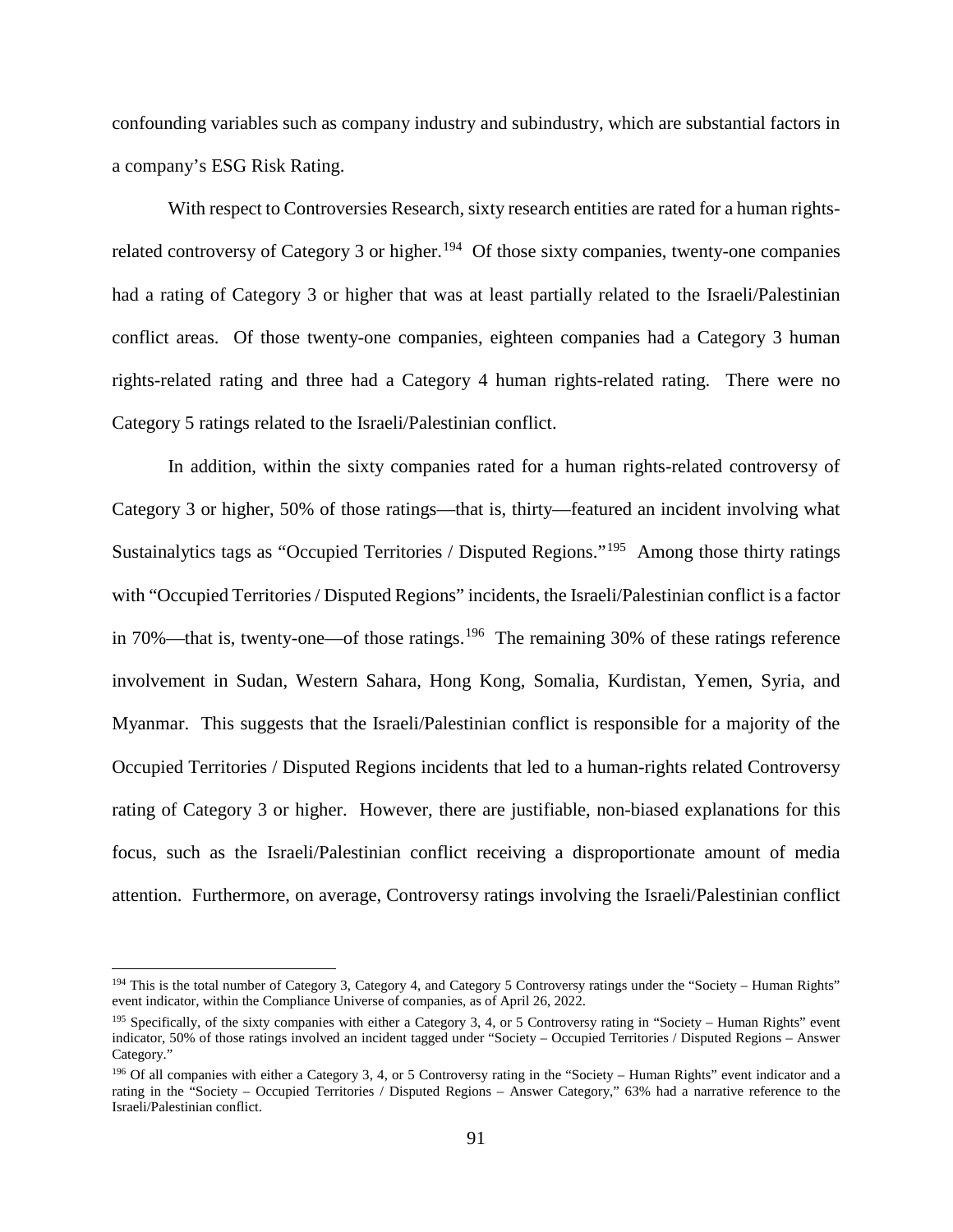were less severe than for other conflict zones. For example, there were no Category 5 Controversy ratings related to the Israeli/Palestinian conflict areas, but 13% of the sixty "Society – Human Rights" Controversy ratings were a Category 5. On balance, our analysis did not reveal clear evidence of biased outcomes related to the Israeli/Palestinian conflict in the Controversies Research or ESG Risk Ratings products.

## 4. GSS and GSE

With respect to GSS, White & Case focused this part of its analysis on companies that were rated in GSS based on Principle 2 of the UN Global Compact ("UNGC"). As discussed further in Annex II, Principle 2 advises that companies "make sure that they are not complicit in human rights abuses."[197](#page-95-0) In GSS, 122 entities are rated as Watchlist or Non-Compliant for violations of Principle 2.<sup>198</sup> GSS is not limited by geographic location or a list of high-risk territories or countries (like HRR), but instead rates a company's risk of violating a UNGC principle without geographic limitation. Most of these ratings based on Principle 2 do not mention a single, specific territory/country territory where the alleged violations occurred. Instead, they refer generally to high-risk or conflict-affected countries, or they list multiple countries and regions. Where a country is mentioned in GSS in connection with a potential Principle 2 violation, those countries were generally from a small list: China, India, Myanmar, Saudi Arabia, Iran, Syria, the "Occupied Palestinian Territories," Egypt, South Sudan, Pakistan, and the Western Sahara.<sup>[199](#page-95-2)</sup> Most of these geographic locations were mentioned only a handful of times (fewer than five).

<span id="page-95-0"></span> <sup>197</sup> *See The Ten Principles*, UN Global Compact (2022), https://www.unglobalcompact.org/what-is-gc/mission/principles; *see also*  Annex II(A).

<span id="page-95-1"></span><sup>&</sup>lt;sup>198</sup> Of these, eighty-eight are research entities, and forty-eight are research entities in the Compliance Universe. One entity is rated for violations of both Principles 2 and 7, while the rest are rated solely for violations of Principle 2.

<span id="page-95-2"></span><sup>&</sup>lt;sup>199</sup> Additionally, North Korea, Australia, and Egypt each had one mention in a GSS Principle 2 narrative.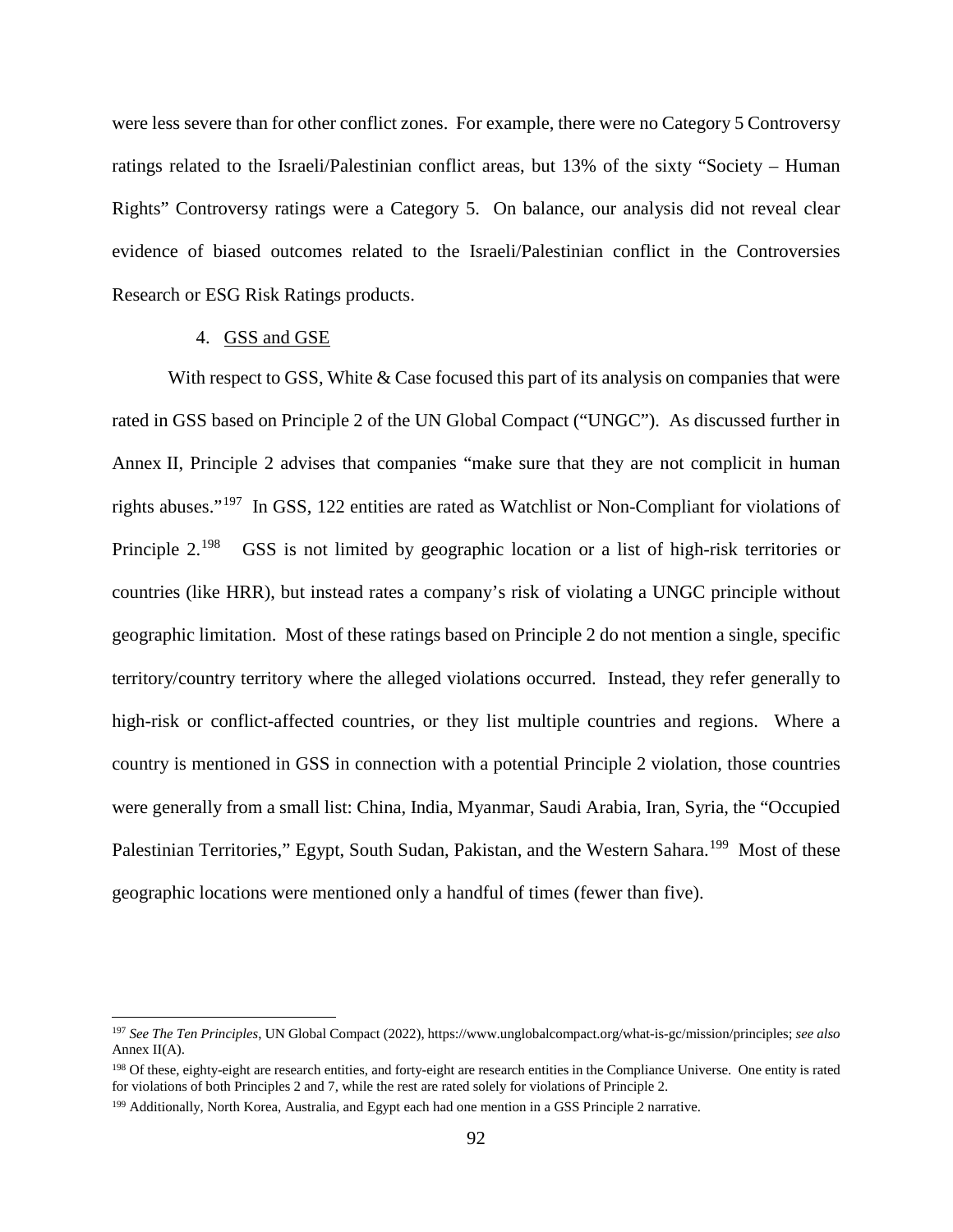Overall, the percentage of companies rated in GSS for alleged violations of Principle 2 related to the Israeli/Palestinian conflict areas is comparable to ratings for other high-risk countries/territories. GSS screens only four companies as "Watchlist"—and zero as "Non-Compliant"—for conduct related, at least in part, to the Israeli/Palestinian conflict. That is roughly on par with the number of Principle 2 Watchlist ratings involving Pakistan, Saudi Arabia, and the Western Sahara (which are implicated in Watchlist/Non-Compliant statuses for two or three Principle 2 violations), and significantly fewer than China (which is implicated in thirteen Watchlist/Non-Compliant statuses for Principle 2 violations). Similarly, the volume of GSE engagements with companies related to the Israeli/Palestinian conflict areas did not substantively differ from the number engagements with companies operating in China, Myanmar, Russia, Saudi Arabia, and Western Sahara.<sup>200</sup> Our analysis did not reveal evidence of statistically disproportionate treatment of the Israeli/Palestinian conflict in the GSS or GSE products.

# **VI. RECOMMENDATIONS**

Sustainalytics has already made significant strides reflecting a commitment to providing transparent, consistent, and objective ratings and research products to its customers. For example, within the GSS product team, a guidance document for assessing corporate conduct in the context of the Israeli/Palestinian conflict has been developed and submitted to the GSOC, and Controversies Research and the Incidents team are each in the process of formulating research guidance on a variety of topics, recognizing the importance of providing clear, consistent direction to Sustainalytics research analysts. Sustainalytics leaders also have intuitively recognized the importance of teaching the professional research staff how to navigate the landscape of the

<span id="page-96-0"></span> <sup>200</sup> Sustainalytics employees described twenty-five GSE engagements regarding companies' alleged "Involvement with Entities Violating Human Rights," which included nine from China, three from Myanmar, three from Russia, two from Saudi Arabia, and two from Western Sahara.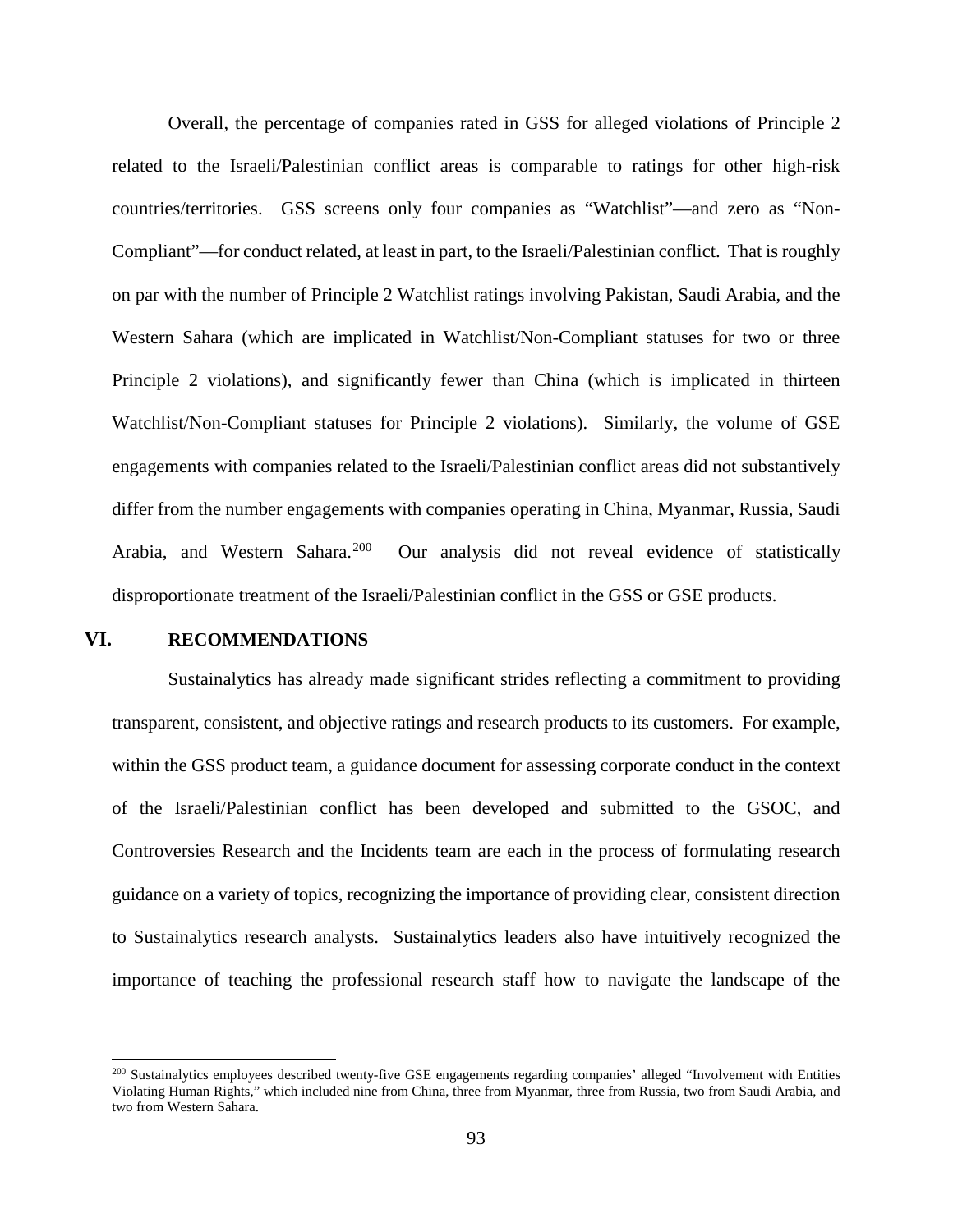Israeli/Palestinian conflict, which inevitably gives rise to source bias. The Incidents team has commendably developed a specific system to identify and eliminate research sources that are false and inaccurate, as well as a scoring system to prioritize the most accurate, reliable, and balanced sources.

In addition, Sustainalytics' processes across various products are designed to promote discourse and debate among analysts with diverse viewpoints. For example, for GSS researchers to screen a company as "Watchlist" or "Non-Compliant," or to change the assessment of a company, they are required to present their research to the GSOC, which engages in an open discussion about the findings before putting the research analysts' recommendation to a formal vote. Across the board, Sustainalytics employees describe these discussions as an open exchange of ideas among researchers with a variety of backgrounds and viewpoints. Sustainalytics employees consistently expressed confidence in the existing system of checks and balances on research and ratings assessments that assist Sustainalytics in analyzing issues appropriately, particularly in areas such as the Israeli/Palestinian conflict, and every research analyst interviewed in the course of our investigation approached the reflection mandated by this process eager to eliminate any existence or perception of potential bias in their ratings or research.

Each of the following recommendations is informed by those conversations and by the likelihood of a regulated future for the ESG ratings provider industry. White  $\&$  Case recommends that Morningstar take the following steps within its ESG research and ratings products and services in order to ensure that all of its products satisfy the highest standards of embracing transparency, maintaining consistency, and ensuring objectivity, in order to avoid the possibility—or even the appearance—of bias within its ESG research and ratings products, particularly with respect to the Israeli/Palestinian conflict. We have reviewed the products, policies, and procedures in place as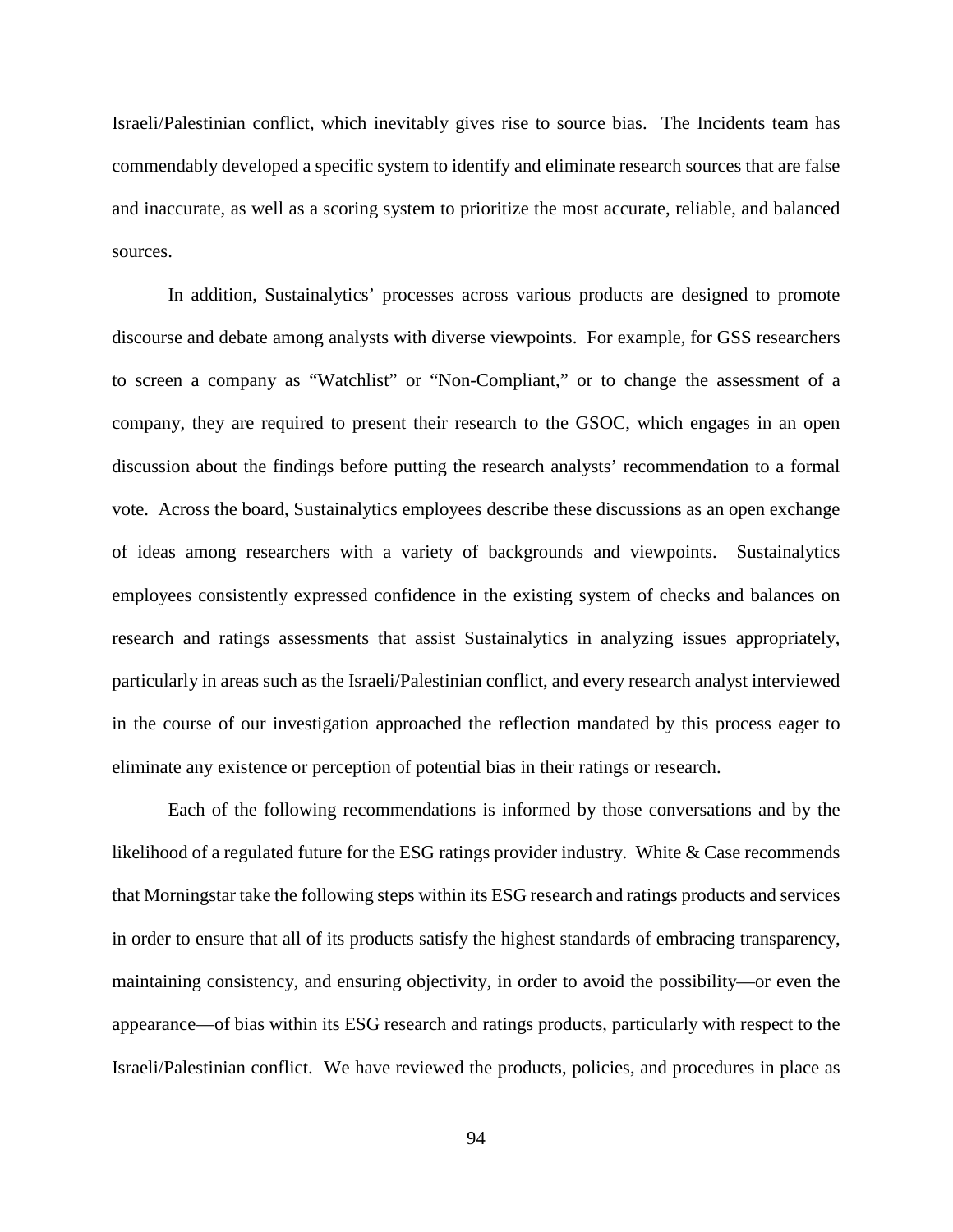thoroughly as possible, and make these recommendations based on factual findings informed by extensive independent research as to the existing legislative and regulatory landscape, while noting that Morningstar and Sustainalytics are in the best position to determine how best to implement these recommendations.

# **A.** *Embrace Transparency***: Mitigate Risk of Bias by Embracing Transparency as to Research Sources and Ratings Methodology**

1. Clearly State Underlying Assumptions and Review Language Usage in Sustainalytics Reports

To enhance transparency and help reduce any risk of bias with respect to Sustainalytics' research and ratings on this subject, Morningstar and Sustainalytics should develop and include additional language in Sustainalytics' research reports regarding the products' baseline assumptions and positions on issues related to the Israeli/Palestinian conflict areas where relevant.

As several responsible Sustainalytics employees acknowledged, Sustainalytics does make qualitative judgments within several of its processes (applying those judgments to the GSS, HRR, and Controversies Research products). Indeed, as one employee explained, clients are paying Sustainalytics for its expertise and judgment, including on complex human rights issues.

Specifically, Sustainalytics should add prominent, clear language in its reports (where applicable) that:

- Describes the specific assumptions made in the context of research and ratings related to the Israeli/Palestinian conflict areas, including the assumption that the territories are "occupied" and that the settlements violate international law;
- Clearly identifies the source of the position being adopted in each of these assumptions, with the explicit caveat that many international law principles typically apply to states, not private corporate actors, and that these principles are being used as international law guidelines rather than legal requirements;
- Expressly states that Sustainalytics' ratings and products are not designed to be used either as a tool to advance the BDS movement and other advocacy campaigns, or as a tool to comply with anti-BDS legislation, and are not a recommendation to divest from any company;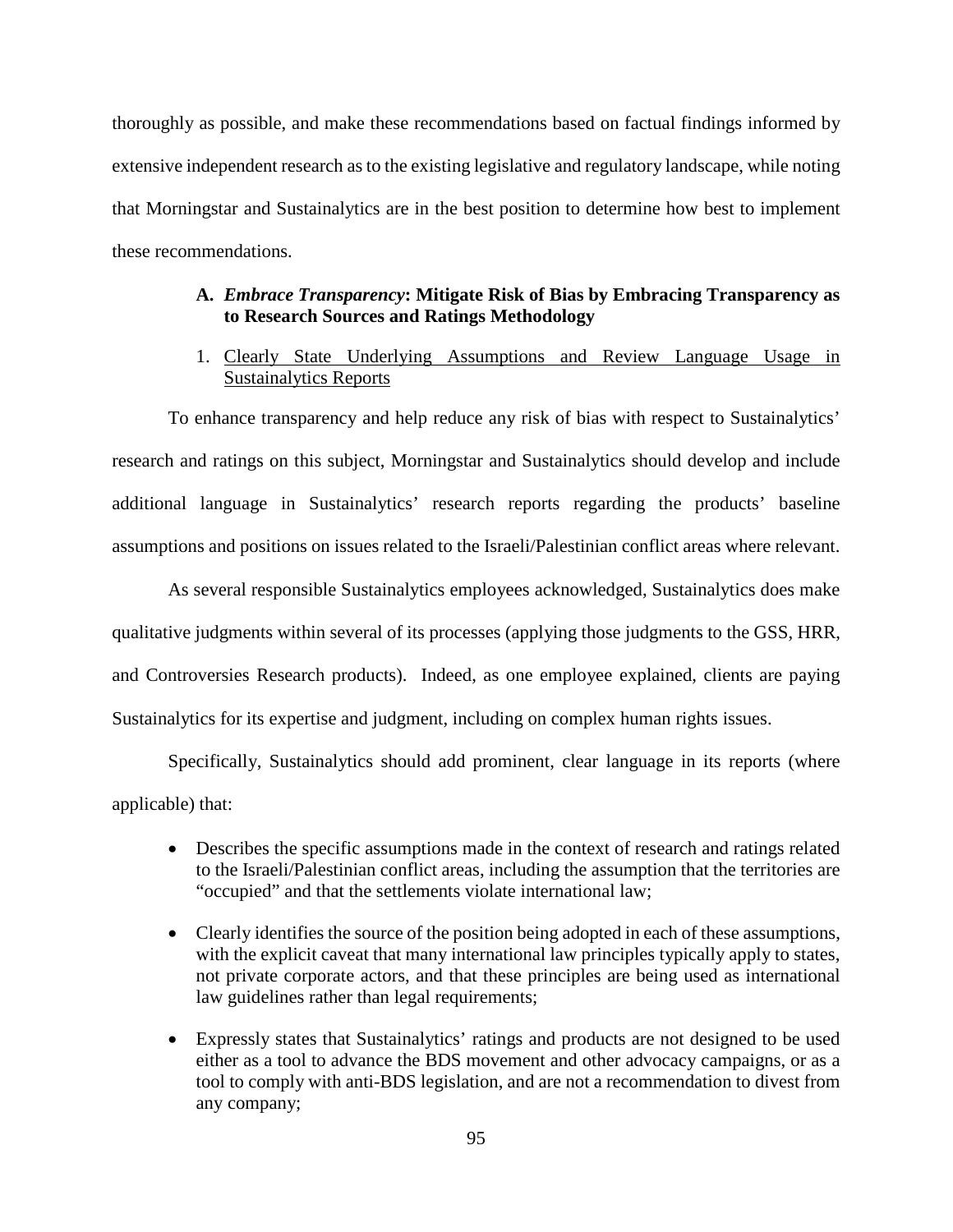- Clearly explains how certain information—such as the existence of advocacy campaigns against a particular issuer or on a specific topic, and prior divestment decisions by third parties—factors into Sustainalytics' assessments for Controversies Research and GSS in particular (i.e., the position that the advocacy campaign or divestment by third parties represents a reputational risk for a company, regardless of the validity of those campaigns or third-party divestment decisions);
- More clearly explains Sustainalytics' current approach of considering UN sources but not completely adopting the perspective of those sources (for example, Sustainalytics' decision not to make ratings changes based on the February 2020 report by the UN High Commissioner for Human Rights on companies doing business in the Israeli/Palestinian conflict areas).

Sustainalytics already has worked to develop some of these explanations, including in the context of discussions with internal stakeholders. However, these baseline assumptions and positions are not always evident in Sustainalytics' research and reports. In addition, although Sustainalytics has some limited disclaimers that it is not making legal assessments of a company's conduct,<sup>[201](#page-99-0)</sup> the terminology used in various products, GSS and HRR in particular, do not align with that stance. In particular, the use of words "comply," "violate," and "complicit" have legal connotations, which consumers of Sustainalytics' research could confuse as indicating a conclusive legal assessment.

More neutral language, such as "Aligned" and "Not Aligned," better describes the nature of Sustainalytics' ratings. One Sustainalytics analyst trained as an attorney shared her recommendation of this approach with others at Sustainalytics, and also recognized that the UN Global Compact and OECD guidelines are not binding on companies, and that international conventions and treaties are only binding on the states that ratified them. We recommend that Sustainalytics add statements to its research reports that transparently identify and acknowledge

<span id="page-99-0"></span> <sup>201</sup> *See, e.g.,* ESG Spotlight: Race, Ethnicity and Public Equity: A Global Snapshot (July 14, 2021) at 9, https://connect.sustainalytics.com/esg-spotlight-race-ethnicity-and-public-equity ("Sustainalytics does not assess any issuer's compliance with (local) legislation, but only provides an indication of the expected impact the reported allegations may have for businesses.").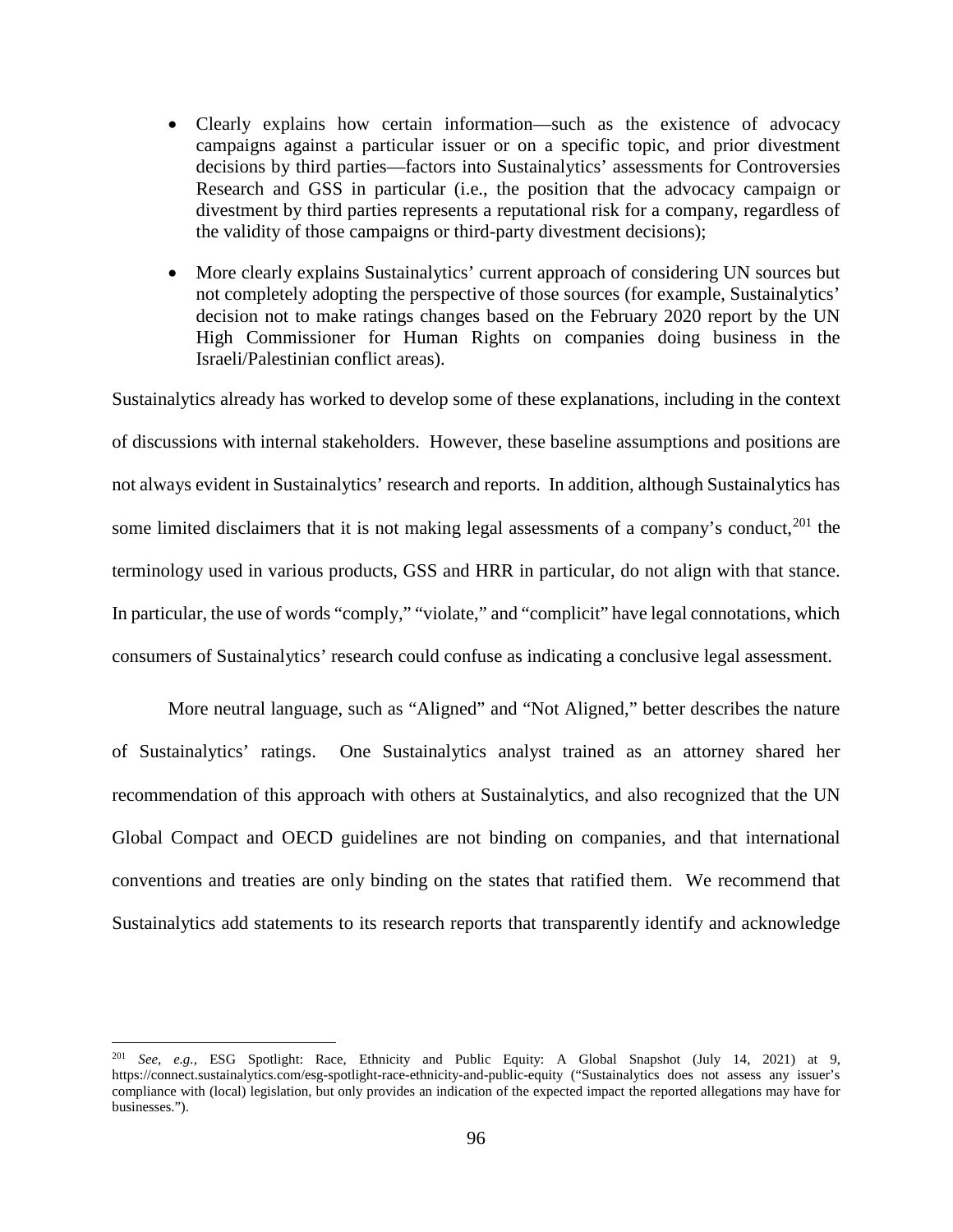qualitative judgments that are being made, including on issues related to the Israeli/Palestinian conflict, to assure actual objectivity and preserve the appearance of objectivity.

# 2. Promote Accuracy and Protect Transparency and Objectivity of Sustainalytics Sources

To assure source transparency and objectivity, Sustainalytics should take steps to: (1) disclose all sources in all products; (2) expand sources to include more diverse perspectives where possible; (3) provide routine information updates to all research analysts regarding sources that have been determined to be false and inaccurate; (4) provide training to all analysts about how to uncover bias in sources; and (5) regularly review the Incidents list of unreliable sources to ensure that sources are eliminated for propagating false or patently biased information.

Sustainalytics products—other than HRR—generally already consistently disclose the underlying sources used. Where possible, Sustainalytics researchers should look to expand sources covering issues related to the Israeli/Palestinian conflict areas in order to ensure the research captures the spectrum of diverse perspectives. Sustainalytics also should recognize and specifically confront the challenges its research analysts face when conducting research related to the Israeli/Palestinian conflict areas. Sustainalytics research analysts described the high volume of sources voicing strong opinions on the Israeli/Palestinian conflict. Examples include *Electronic Intifada* and BDSMovement.net, sources that Sustainalytics deemed so extreme and partial with respect to information regarding these issues that Sustainalytics removed them from its research products and prohibited analysts from using the sources in the future. Sustainalytics employees familiar with this issue caution, however, that it is not prudent to try to eliminate all sources that have a viewpoint on the Israeli/Palestinian conflict, as doing so would effectively result in having few—if any—sources on this issue. Sustainalytics analysts should be specifically trained on how to conduct their research with a sensitivity towards identifying and weighing source bias, and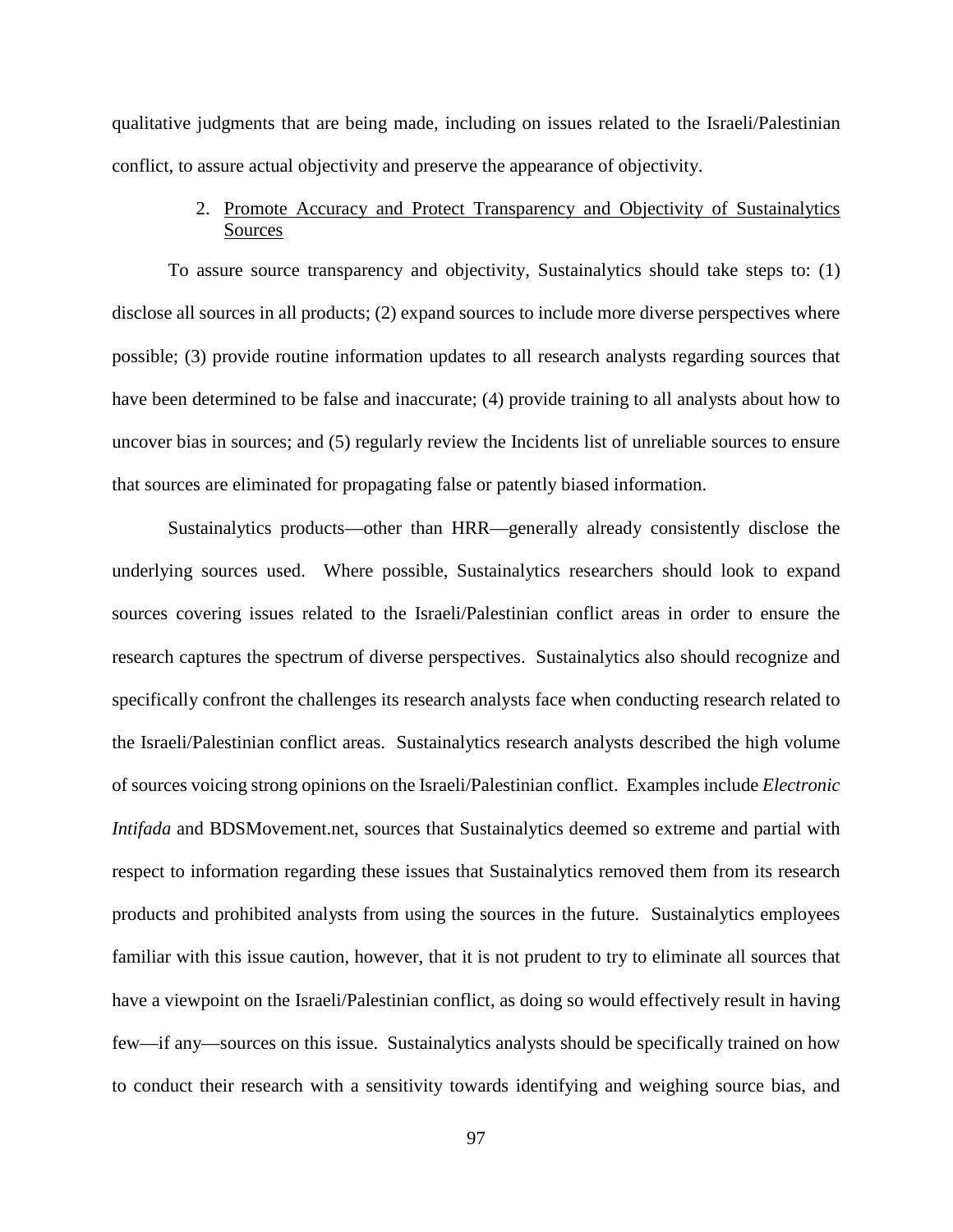preventing source bias from affecting their conclusions. This already is done to a degree in the Incidents team's approach to weighing specific sources when assessing and scoring a particular incident. We note that Sustainalytics does cite to publications that might be considered pro-Israel, including *The Jerusalem Post.*

Certain sources, such as Who Profits, have a pro-Palestinian viewpoint and are still used as a source across several products. Sustainalytics researchers explained that they think critically about the information gathered from Who Profits because of the organization's known perspective on the Israeli/Palestinian conflict. However, they expressed reluctance to disregard Who Profits as a source entirely, in part because it provides a boots-on-the-ground perspective regarding the Israeli/Palestinian conflict areas due to its physical presence there; this perspective would otherwise be absent from Sustainalytics research. Several Sustainalytics employees made this observation about the value of information provided by Who Profits and the ability of the experienced Sustainalytics research team to weigh Who Profits' perspective on these issues in considering the information Who Profits provides.

One Sustainalytics employee explained that the Incidents team keeps a running list of watchlist and blacklisted sources. Similar lists for the HRR and GSS products have been discussed, but not completed. To the extent that sources are eliminated because they report objectively false information, keeping track of those types of sources is sound policy and should be communicated formally to all research teams to promote coordination and consistency in source usage across products. That said, Sustainalytics should not necessarily eliminate sources merely for having a perspective. Rather, Sustainalytics should train analysts from every product group on the use of biased sources and educate them on the biases other researchers have previously identified.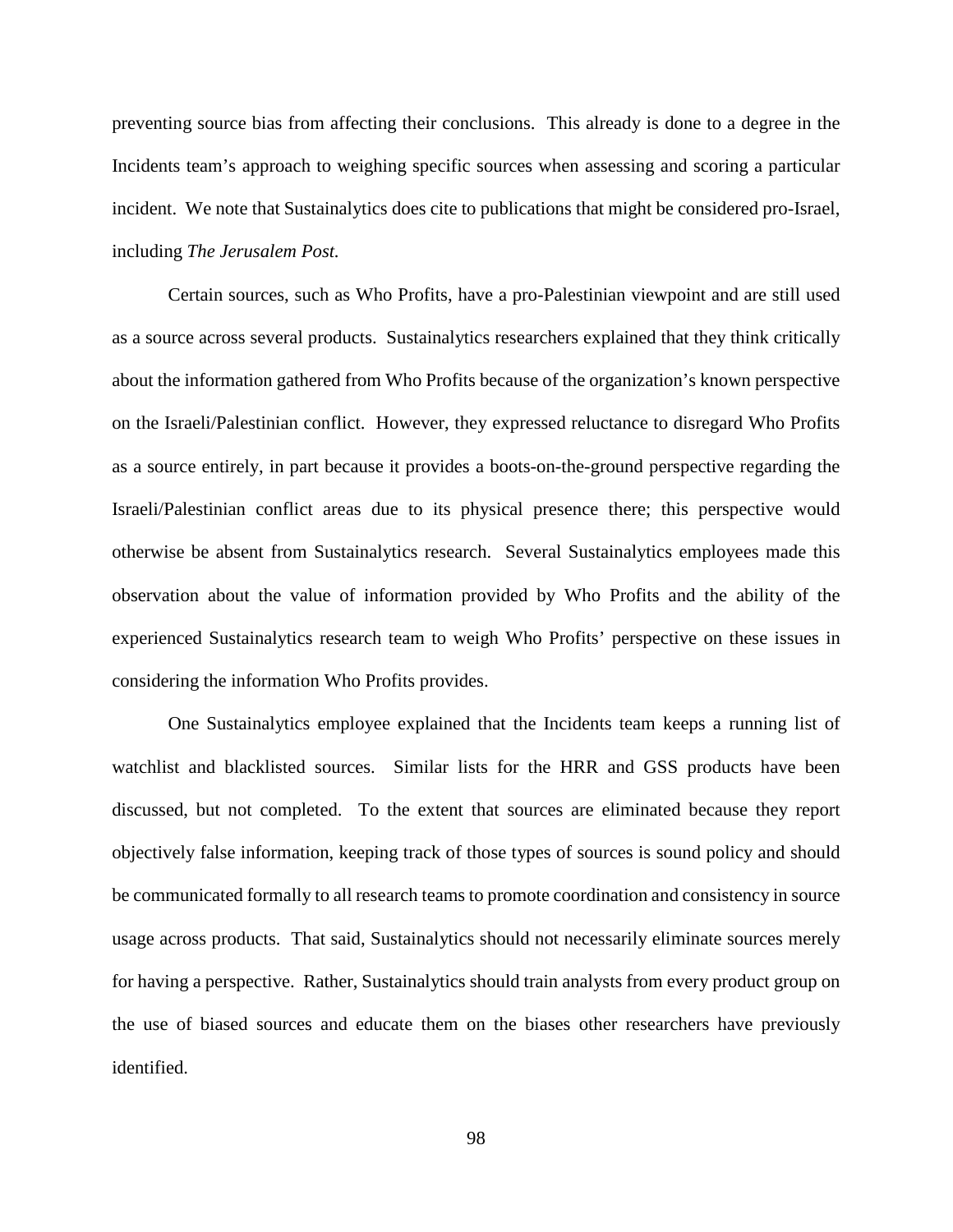We recommend that Sustainalytics take steps to preserve the objectivity and transparency of its sources by ensuring source disclosure, by regularly expanding the universe of the sources being considered, eliminate false, extreme, and inaccurate sources across all product lines, and by routinely training its research analysts on how to conduct objective, reliable research against the backdrop of potential source bias.

# **B.** *Maintain Consistency***: Adjust Processes to Enforce and Monitor Internal Consistency and Adherence to Methodology**

# 1. Consolidate Methodology for All Sustainalytics Products Under a Unified, Metrics-Driven Methodology Department

Sustainalytics should bring oversight for GSS and GSE methodologies under Sustainalytics' Methodology and Product Architecture team (the "Methodology team").<sup>202</sup> A rigorous, data-driven, tested, and transparent research methodology is Sustainalytics' best defense against accusations of bias. This is already built out within the dedicated Methodology team, which develops, tests, and publishes the methodology for the ESG Risk Ratings, as well as specific processes within the Controversies Research.

Currently, GSS, GSE, HRR, and Bespoke Research operate outside of Sustainalytics' Methodology team. These products also are much more qualitative in terms of the approach, their methodologies are generally not driven by quantitative data, and their outcomes are not statistically tested. Sustainalytics employees already anticipate that the Methodology team will eventually oversee methodology for all Sustainalytics products. Sustainalytics employees have explained that the process of onboarding additional products into the Methodology team will take time and resources, and that the innovation (new product development) side of the Methodology team

<span id="page-102-0"></span><sup>&</sup>lt;sup>202</sup> Other Sustainalytics products—including ESG Risk Ratings and the Controversies Research product—are a collaboration between the Methodology and Product Architecture team and the Research team. The Methodology and Product Architecture team sets the overall structure and methodological considerations for the product, while the Research team designs the individual indicators and conducts the research. Indicators are tested by the Methodology team, but the Research team owns the actual ratings deliberation and output.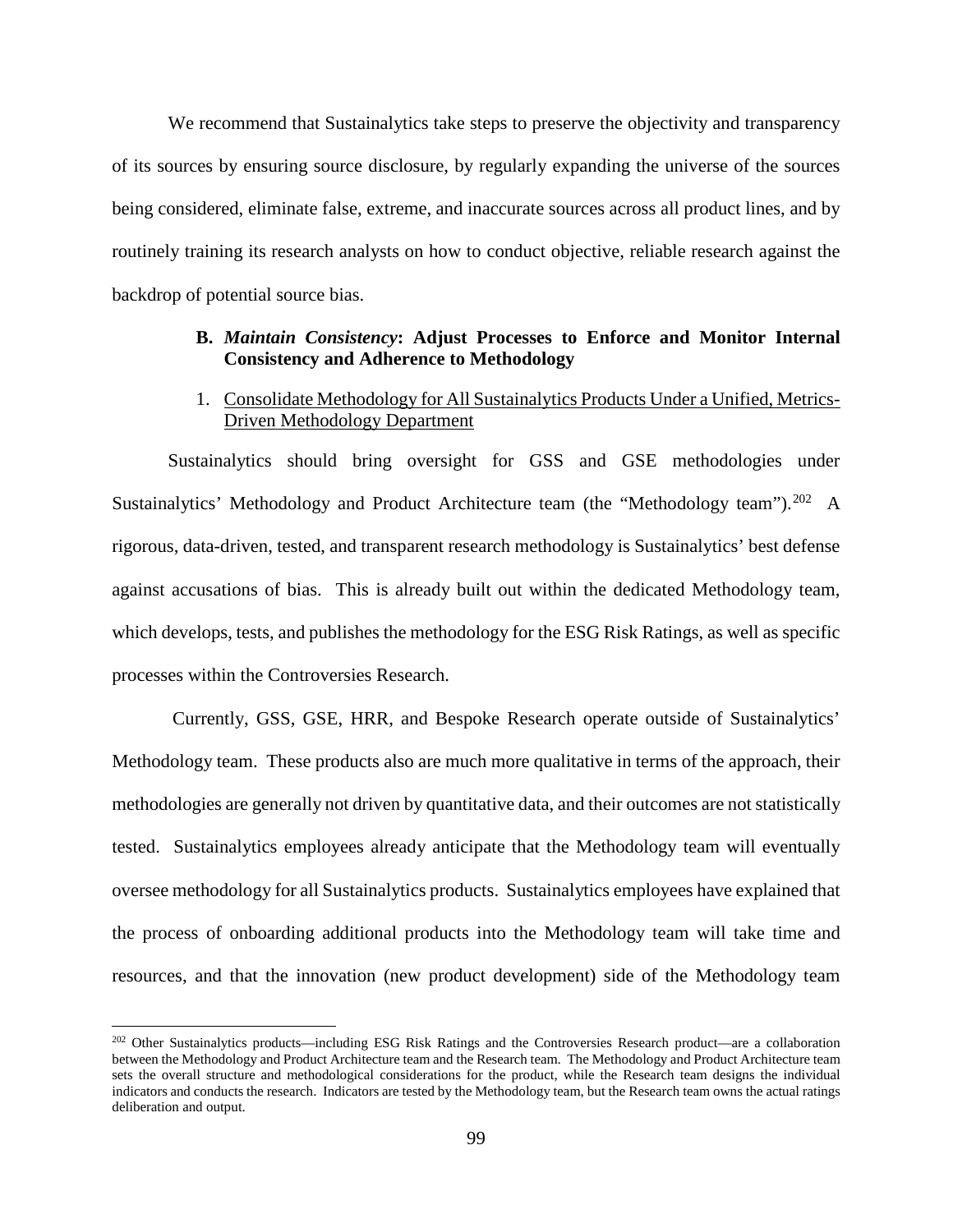currently demands a great deal of the department's resources. Nevertheless, given the importance of Sustainalytics maintaining transparent, objective, analytics-based processes for all of its products, we recommend that Sustainalytics allocate additional resources to the Methodology team to allow this important restructuring to occur as expeditiously as possible.

After the Methodology team determines the analytical frameworks, Sustainalytics research leaders are responsible for filling in the methodology framework with the research content for their respective products, and already make some content-related methodological decisions. Accordingly, it also may be necessary to allocate additional resources to the research teams in order to allow them to work cooperatively with the Methodology team to animate the methodology frameworks for the products brought within the Methodology team's oversight. We recommend creating a role within the Methodology team to oversee GSS, GSE, HRR and Bespoke Research (if Sustainalytics continues to offer these products), and any other future products involving qualitative judgments, to ensure that Sustainalytics products meet standards of transparency, objectivity, and analytics-based ratings assessments.

# 2. Develop a Style Guide and Research Guidance on Issues Related to the Israeli/Palestinian Conflict Areas

Morningstar and Sustainalytics should focus efforts and resources on formulating a style guide and research/ratings guidance for analysts, particularly in connection with issues related to the Israeli/Palestinian conflict areas, to ensure that the language in its research products avoids even the appearance of bias or a lack of objectivity. Sustainalytics should develop the style guide with assistance from experts on different sides of the Israeli/Palestinian debate and should leverage Sustainalytics' analysts with relevant experience and expertise. Such guidance should include an examination of the language used in describing issues related to the Israeli/Palestinian conflict areas. In particular, Sustainalytics should carefully consider the terminology used to refer to the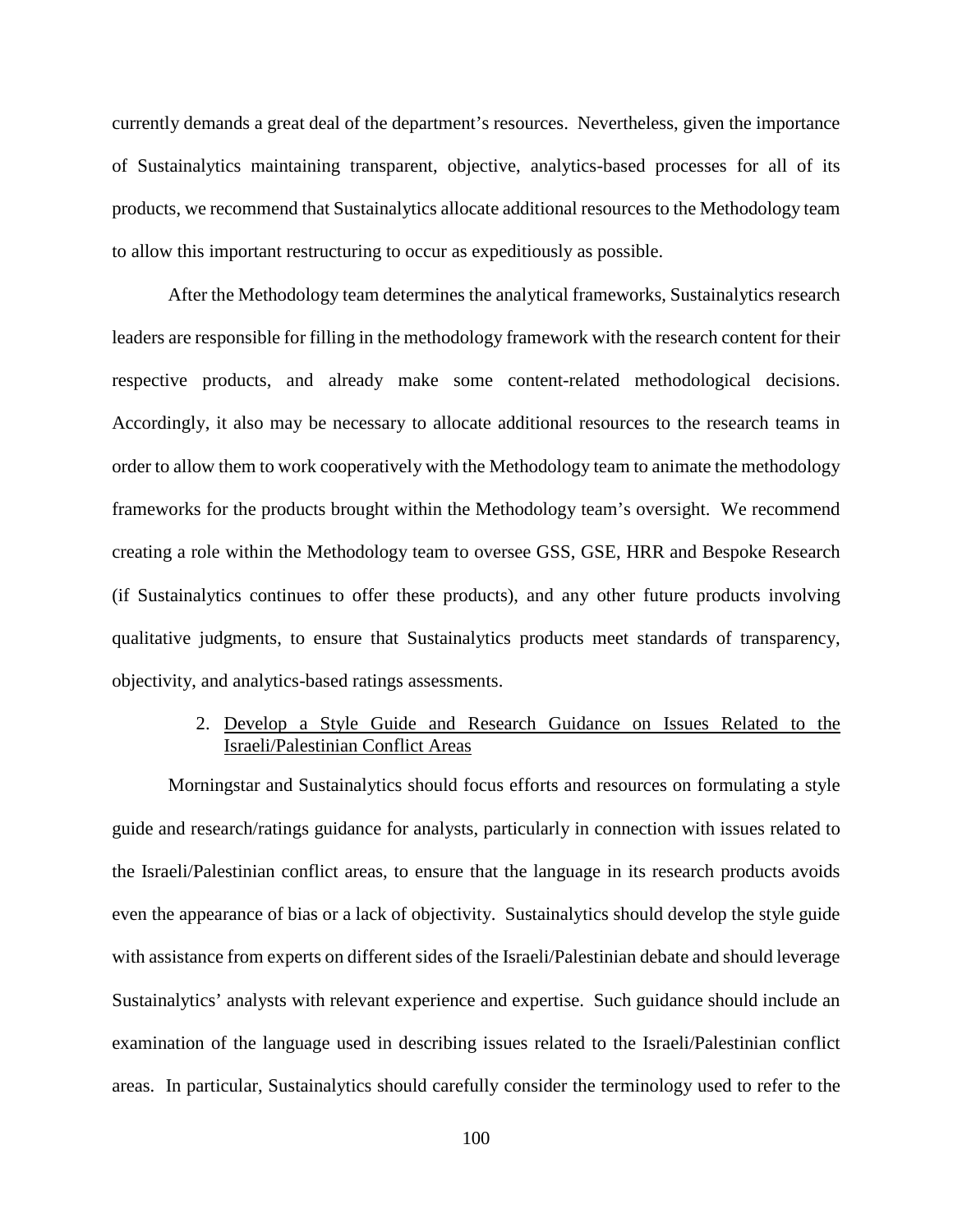region in question with particular attention to avoiding confirmation bias and the projection or perception of bias. Where possible, it could refer to specific regions by their geographic names (i.e., the West Bank, Gaza, East Jerusalem, etc.). Where territories are necessarily referred to as "occupied" or "disputed" territories, the label should be annotated with an explicit explanation as to why and from what source Sustainalytics has adopted that particular term, as opposed to presenting the modifier as an independent or qualitative judgment. Sustainalytics should develop mechanisms to enforce the most consistent possible use of territory-labeling language, including by promulgating an expanded style guide. The style guide should assist Sustainalytics in discussing regions with greater precision and sensitivity (for example, by not referring to the Golan Heights as being part of the Israel/Palestinian conflict when that particular location is subject to a dispute between Israel and Syria—not the Palestinian populations), thus reducing the presentation or appearance of bias. [203](#page-104-0)

In addition, Sustainalytics should devise formal written research/ratings guidance for analyzing issues relating to the Israeli/Palestinian conflict areas. Many Sustainalytics employees stated that Sustainalytics could benefit from more formal written guidance in general and on issues related to the Israeli/Palestinian conflict areas specifically, in particular for Controversies Research and GSS. Sustainalytics, to its credit, already has developed some formal written guidance. As discussed, the Incidents team has guidance for scoring incidents related to Israeli/Palestinian conflict areas and other disputed territories. In addition, GSS currently provides internal guidance for research analysts that instructs them in how to assess the severity and exceptionality of

<span id="page-104-0"></span> <sup>203</sup> *See, e.g.*, Maayan Lubell, *Explainer: What is the significance of the Golan Heights*, Reuters (Mar. 21, 2019), https://www.reuters.com/article/us-usa-israel-golanheights-explainer/explainer-what-is-the-significance-of-the-golan-heightsidUSKCN1R22IR.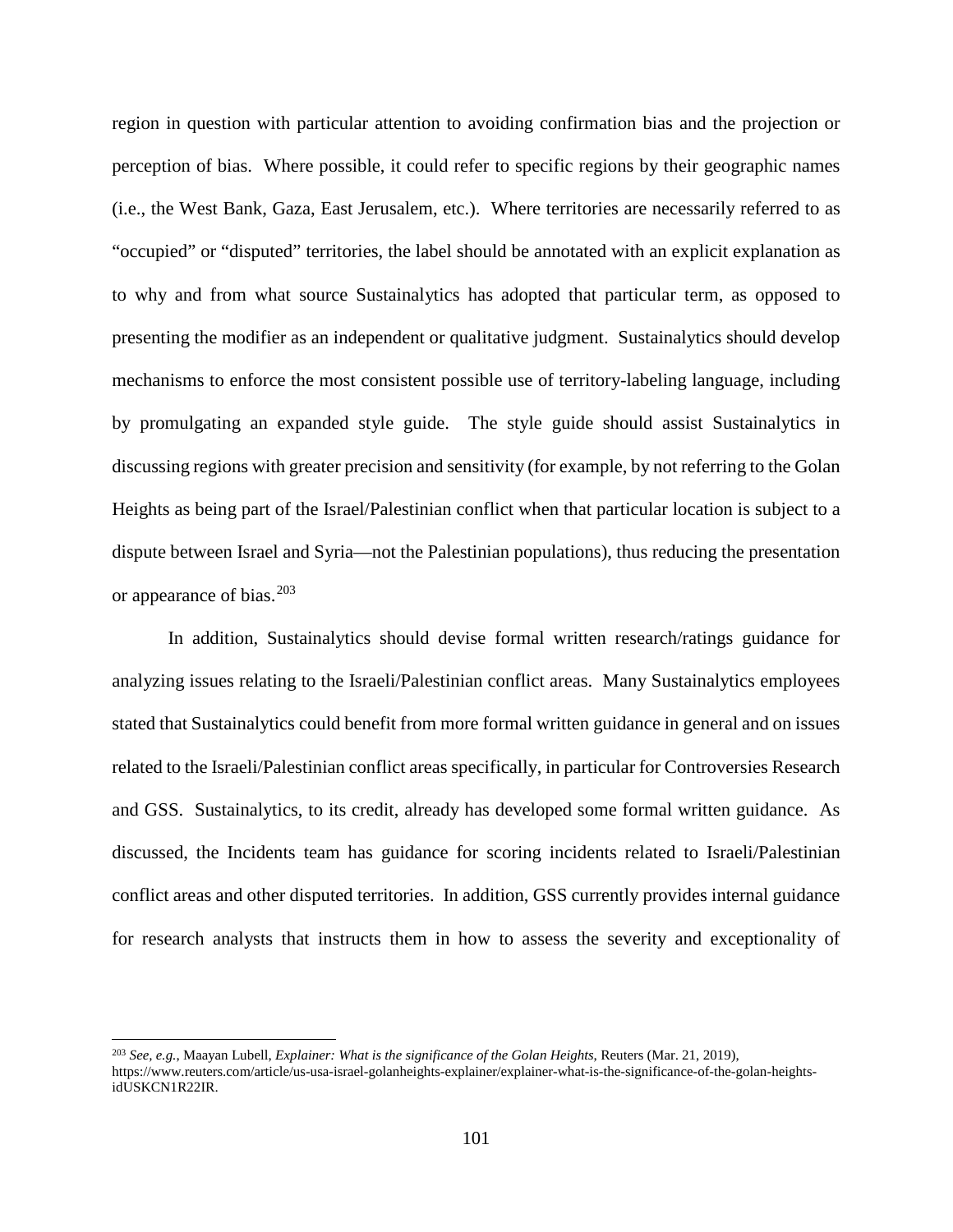particular circumstances and issuer conduct in the Israeli/Palestinian conflict areas.<sup>[204](#page-105-0)</sup> Sustainalytics should complete the process of supplying every research team with formal written guidance on issues related to the Israeli/Palestinian conflict areas, and develop a comprehensive style guide to use to ensure uniformity in the language used to discuss this conflict.

# 3. Substantially Revise or Eliminate the Human Rights Radar Product

Sustainalytics should substantially revise or eliminate the HRR product. As discussed in detail in Section V(B)(4) above, HRR is a direct deliverable that is updated quarterly and distributed to clients in a native file. The product currently lacks an independently developed methodology as well as procedural safeguards needed to ensure transparency and objectivity. This could result in third parties viewing HRR as impaired by value judgments or bias favoring one side in the Israeli/Palestinian conflict. HRR also focuses on only a few geographic regions and was found to have a latent, disproportionate focus on the Israeli/Palestinian conflict which results in biased outcomes disfavoring companies doing business in Israel.

The origin of HRR and the genesis of its methodology are problematic from a bias perspective. HRR grew out of bespoke research reports commissioned primarily by a single client. The client drove the methods and controlled the scope and targets of the original research.<sup>[205](#page-105-1)</sup> HRR eventually evolved into a product available to a broader client base, but the methodology for the broader product formed around pre-existing research rather than de novo. HRR is unique in this aspect among Sustainalytics products, as Sustainalytics developed its other products from the

<span id="page-105-0"></span><sup>&</sup>lt;sup>204</sup> This also includes guidance on geographic regions like Xinjiang, and Myanmar as well as subject-matter guidance on topic such as bribery/corruption and human rights implications in supply chain issues.

<span id="page-105-1"></span><sup>&</sup>lt;sup>205</sup> An early version of HRR even stated that it was developed in collaboration with the Sustainalytics client, though that reference was later eliminated.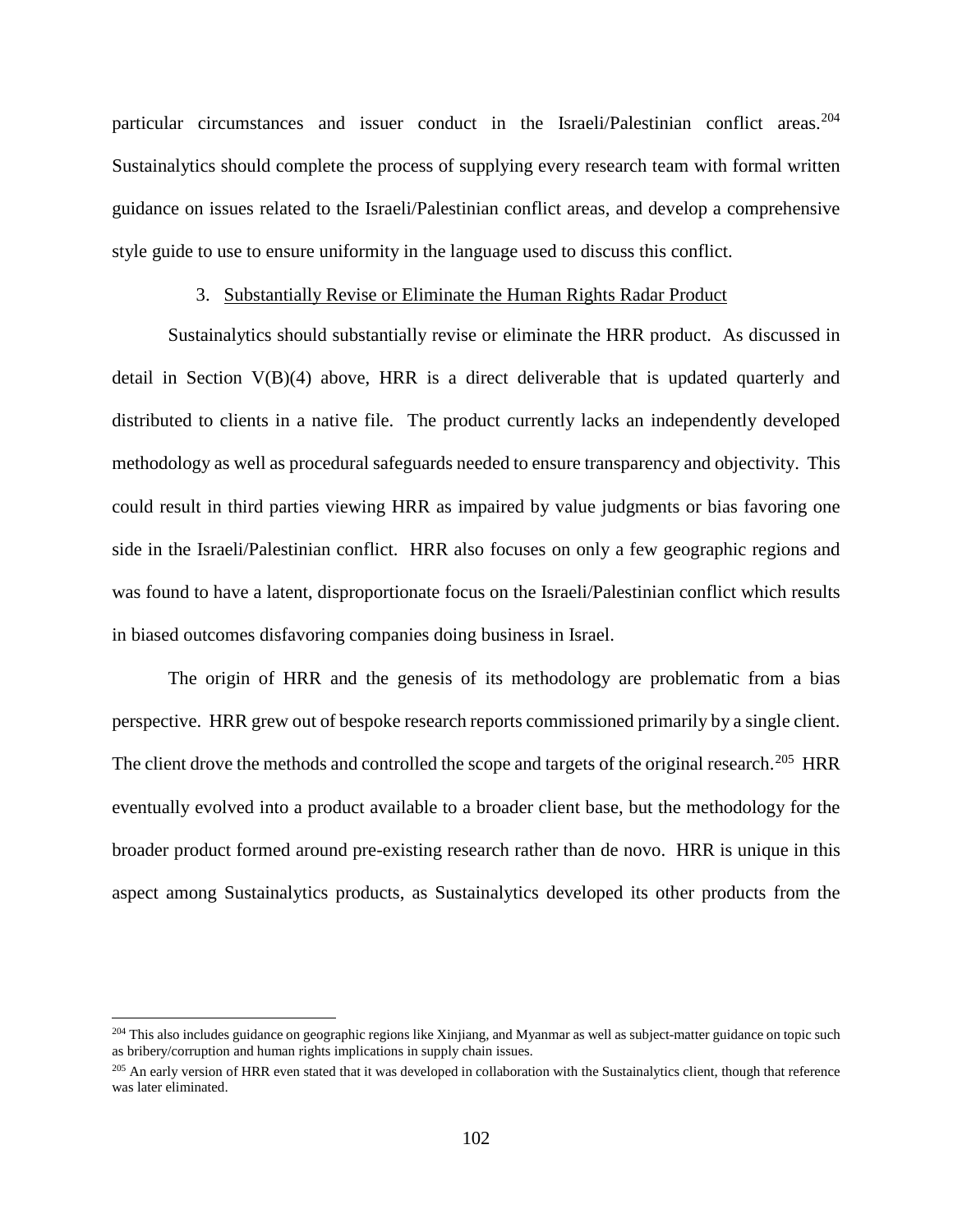ground up, building the methodologies and research processes and protocols from original work product.

Notably, HRR focuses disproportionately on the Israeli/Palestinian conflict areas relative to other "high-risk" countries and conflict areas covered by the product.<sup>[206](#page-106-0)</sup> As discussed above, Sustainalytics identifies the countries and territories covered in HRR based on the Freedom House annual "Freedom in the World Report," and analyzes companies operating in the countries with the worst aggregated score for political and civil rights (according to the Freedom House report), as well the five lowest-scoring disputed territories.<sup>207</sup> After identifying the covered countries and territories, HRR analysts then identify the specific sectors with the highest risk of violating human rights in those countries and territories, and from there identify the specific companies covered in HRR.<sup>[208](#page-106-2)</sup> HRR's methodology identifies five high-risk sectors for the "Occupied Palestinian Territories,"[209](#page-106-3) while the number of high-risk sectors identified for the other countries and territories covered by HRR range between two and four per territory/country. A comparative review of companies rated by HRR in Q4 2021 also reveals that 29% of entities—forty-two total are rated primarily for involvement in the "Disputed territory of Palestine," nearly 10% more than the next covered territory ("Disputed territory of Western Sahara," at  $18\%$ ).<sup>[210](#page-106-4)</sup> Even when

<span id="page-106-0"></span> <sup>206</sup> *See supra* § V(D)(2).

<span id="page-106-1"></span><sup>&</sup>lt;sup>207</sup> As stated above, with respect to the covered disputed territories, HRR currently only includes the "Tibet Autonomous Region, Non Self-Governing Territory of Western Sahara, and OPT," notwithstanding the approach articulated in the product's methodology. *See supra* § V(B)(4). Thus, HRR has not yet fulfilled its commitment with respect to the covered disputed territories. Notably, Sustainalytics employees who have worked on HRR stated that clients have asked Sustainalytics to cover additional highrisk regions, but Sustainalytics has generally refused, with the exception of adding Myanmar. *See supra* § V(B)(4).

To note, the Freedom House report actually convers Gaza and the West Bank as separate disputed territories, however a Sustainalytics employee explained that the two were combined into a single classification (the Occupied Palestinian Territories) for HRR due to resource constraints.

<span id="page-106-2"></span><sup>208</sup> These sectors are industrials, materials, telecommunication services, financials, and consumer goods. *See supra* § V(B)(4).

<span id="page-106-3"></span><sup>&</sup>lt;sup>209</sup> Of the other disputed territories assessed by HRR, the applicable high-risk sectors for Tibet are materials, industrials (transportation), and telecommunication services. For Western Sahara, the applicable high-risk sectors are energy, materials, and industrials (aerospace & defense).

<span id="page-106-4"></span><sup>&</sup>lt;sup>210</sup> *See supra* § V(D)(2). Data reflects the filtering described *supra* § V(D)(1).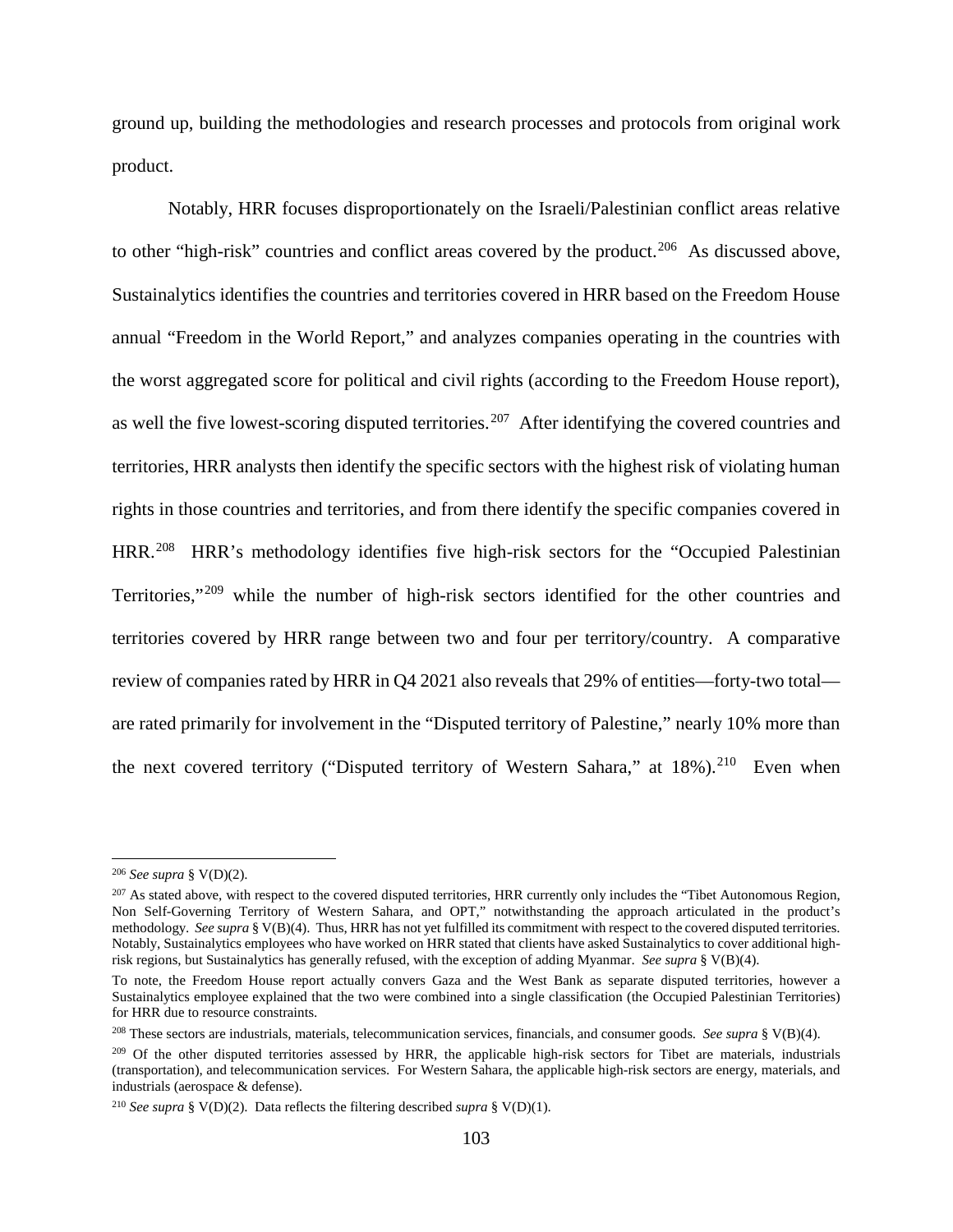considering *all* HRR ratings, and not just the primary (i.e., "Country 1") ratings, the "Disputed territory of Palestine" is still the most-cited location.

In addition, HRR sometimes uses inflammatory language and fails to clearly and consistently provide sourcing attribution. For example, in one HRR report from the fourth quarter of 2021, HRR used language that Israel's military intelligence unit has "in-house technology for coercive spying tactics." This statement makes an apparent value judgment as to the Israeli military without source attribution, adding to the perception that the product's evaluative process is impacted by confirmation bias.

By way of further example, another HRR report from the fourth quarter of 2021 stated that the Israeli Navy's protection of oil fields is associated with "severe human rights violations . . . as well as the violation of the right to livelihood through making the Palestinian fishing waters inaccessible to fisherman." Again, this statement was offered without source attribution or reference to an applicable international norm, and gives rise to the perception that it reflects an evaluative judgment made with confirmation bias.

We interviewed Sustainalytics employees and executives about the HRR product. Uniformly, the employees desired more guidance and training in research and methodologies. Importantly, none of the Sustainalytics employees familiar with HRR expressed personal bias or even any viewpoint on the Israeli/Palestinian conflict. In fact, Sustainalytics employees with HRR responsibilities often sought added resources to make HRR a better product. Nevertheless, as those who worked on HRR acknowledged, Sustainalytics does not currently robustly or rigorously test the conclusions reached by its HRR analysts. Unlike other Sustainalytics products, HRR currently lacks an oversight body and has no formal checks and balances to ensure the accuracy and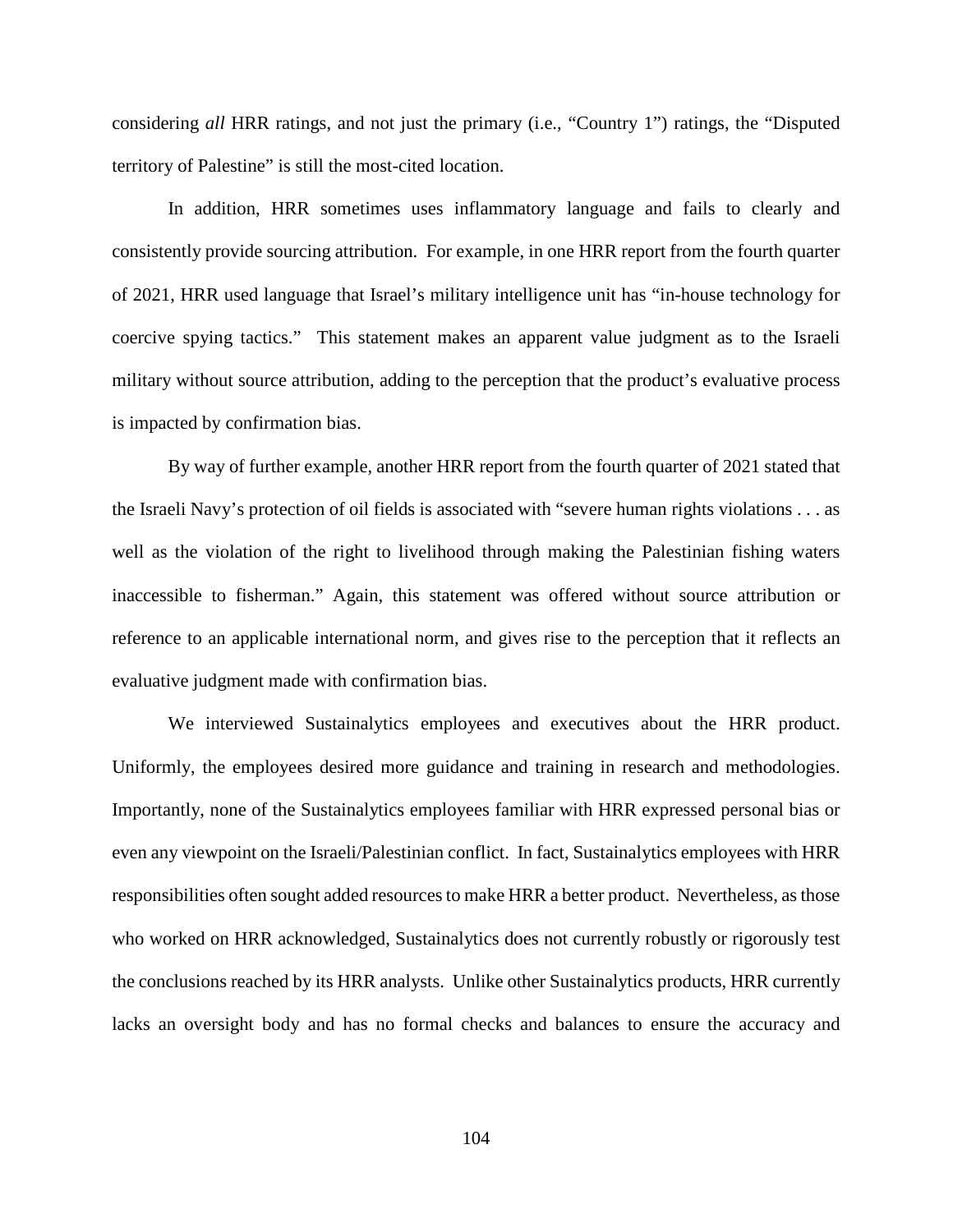objectivity of HRR's conclusions. HRR also lacks any mechanism to ensure consistency between the facts and conclusions in HRR and other Sustainalytics products.

Multiple Sustainalytics employees described the lack of quality control functions in HRR, including the lack of formal review process and analyst guidance. This was primarily due to lack of resources; HRR has reportedly historically had too many deliverables and too few staff. Although HRR managers are working to develop a formal HRR oversight committee and formal review processes for the product, those mechanisms have not yet been implemented. One Sustainalytics employee familiar with HRR stated that certain HRR guidance documents that had been promised had not been provided yet because they had not been created due to time constraints. The same employee stated that HRR analysts do not use existing Sustainalytics guidance regarding the Israeli/Palestinian conflict from other products as references.

To avoid biased outcomes in the product, substantial improvements to the HRR product are necessary to revise problematic language, address absent sourcing, increase the range of regions covered by the product, and provide formalized guidance documents. As currently configured, the product was found to have a latent, disproportionate focus on the Israeli/Palestinian conflict which results in biased outcomes disfavoring companies doing business in Israel, and suffers from foundational methodological problems not present in any other Sustainalytics products which result in diminished objectivity and transparency as compared to all other Sustainalytics products. Our recommendation therefore is to either substantially revise or discontinue the HRR product.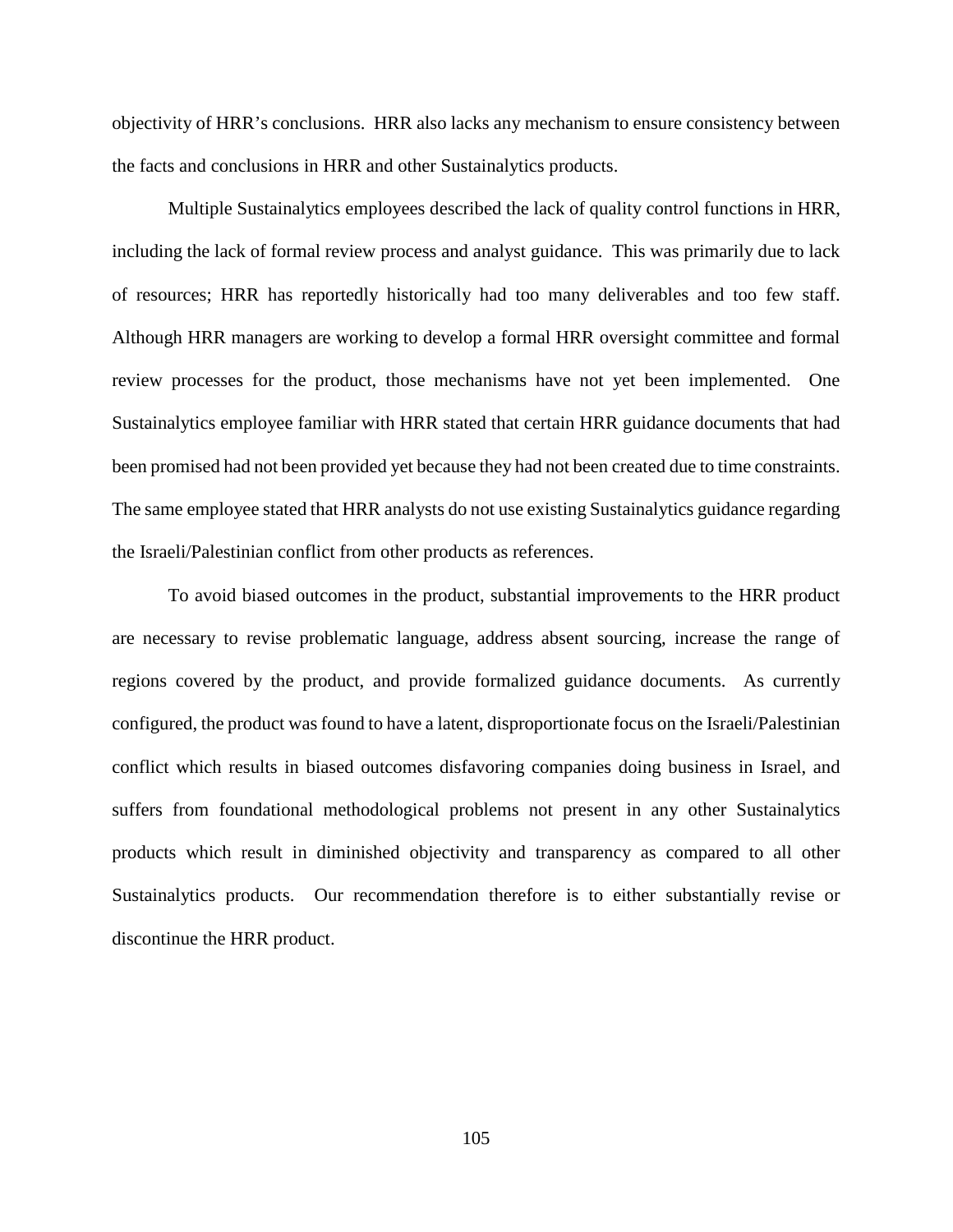#### 4. Eliminate Bespoke Research

We recommend that Sustainalytics eliminate the bespoke research offering. Bespoke research is commissioned by individual clients on issues identified by the client for either an hourly or a flat fee.<sup>211</sup>

We have not been able to identify any formal guidelines for Sustainalytics' acceptance or rejection of bespoke research requests. Nor have we found there to be any standardization of guidelines for bespoke research or any formal review of bespoke assignments. One Sustainalytics employee familiar with bespoke research stated that the decision to accept a bespoke assignment was a management decision, but could not point to any clear policies or guidelines that applied. The same employee stated that she thought that management generally checked bespoke research reports before they were delivered to the client, but was not sure that was always true and agreed there was no formal guidance for bespoke research projects (which may not even be practical given the sui generis nature of the variety of potential inquiries). This lack of formal criteria and processes around the selection of bespoke projects, and the execution of those projects, allows for a lack of objectivity and consistency in bespoke research.

Anticipation of a regulated ESG environment in the future also weighs in favor of the elimination of bespoke research. As an initial matter, bespoke research can create an appearance of a conflict of interest and lack of objectivity, as the research is conducted according to the client's individual goals and requirements. Further, accepting bespoke research assignments could put Sustainalytics in the position (to the extent the client requesting the bespoke research is a rated company) of accepting funds from a company in its ratings universe to opine on specific topics. Indeed, as discussed above, the issue of why ESG ratings deviate systematically and whether there

<span id="page-109-0"></span> <sup>211</sup> *See supra* § V(B)(6).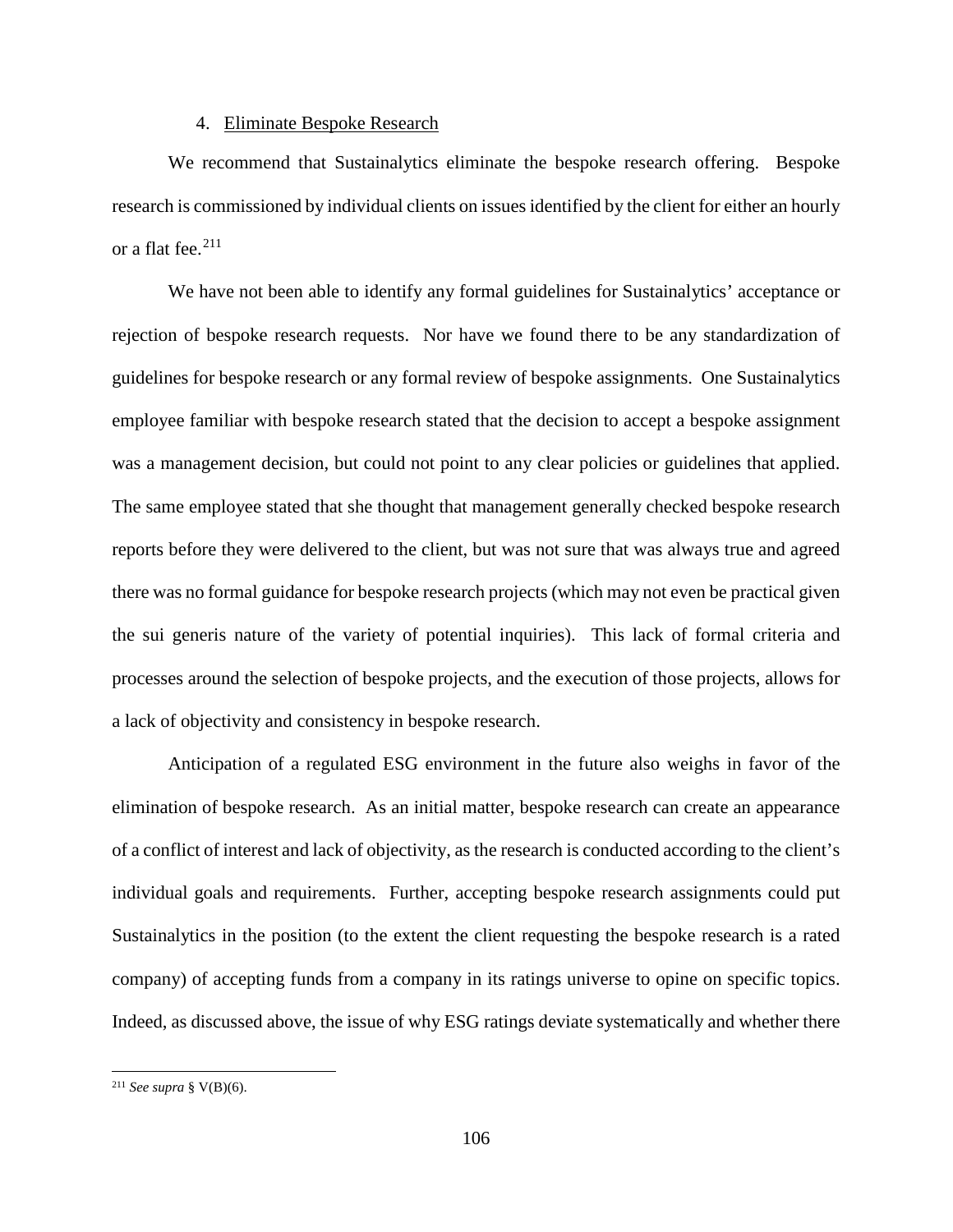are economic incentives to adjust ratings already is an area of critique within the industry.<sup>212</sup> The existence of paid, custom work for a ratings client implicates this concern and may create the appearance of a conflict of interest.

We considered suggesting revisions to the bespoke research product to formulate guidelines for the acceptance and rejection of this type of research and to institute a formal review process. However, bespoke research may disproportionately implicate conflict regions, may be more often requested by clients who have a perspective on heavily politicized issues, and can create the appearance of conflict in accepting funds from rated clients, even if the bespoke research services are successfully screened from the ratings services. The specific parameters of bespoke research work could also be difficult to reconcile with a universally consistent set of internal controls and processes. Because these factors cause bespoke research to fail to meet standards of transparency, consistency, and objectivity, our recommendation is to eliminate bespoke research.

## **C.** *Ensure Objectivity***: Implement Robust Structural and Procedural Controls to Identify, Disclose, and Mitigate Actual or Perceived Conflicts of Interest**

## 1. Establish Appropriate Screening Mechanisms between Engagement Services and Ratings Decisions

Given the potential of a conflict of interest between engagement and Sustainalytics' ratings decisions, as described further below, we considered recommending that Sustainalytics cease offering GSE. Eliminating engagement services would neutralize any future allegations of bias with respect to Sustainalytics' selection of engaged companies, and would ensure that there could be no criticism of Sustainalytics' ratings decisions based on potential conflicts with engagement services. We have determined, however, that a compliance department-enforced screen, consisting

<span id="page-110-0"></span> <sup>212</sup> *See, e.g.*¸ Florian Bing et al., *Aggregate Confusion: The Divergence of ESG Ratings*, SSRN (updated Apr. 15, 2022) at 20, https://papers.ssrn.com/sol3/papers.cfm?abstract\_id=3438533.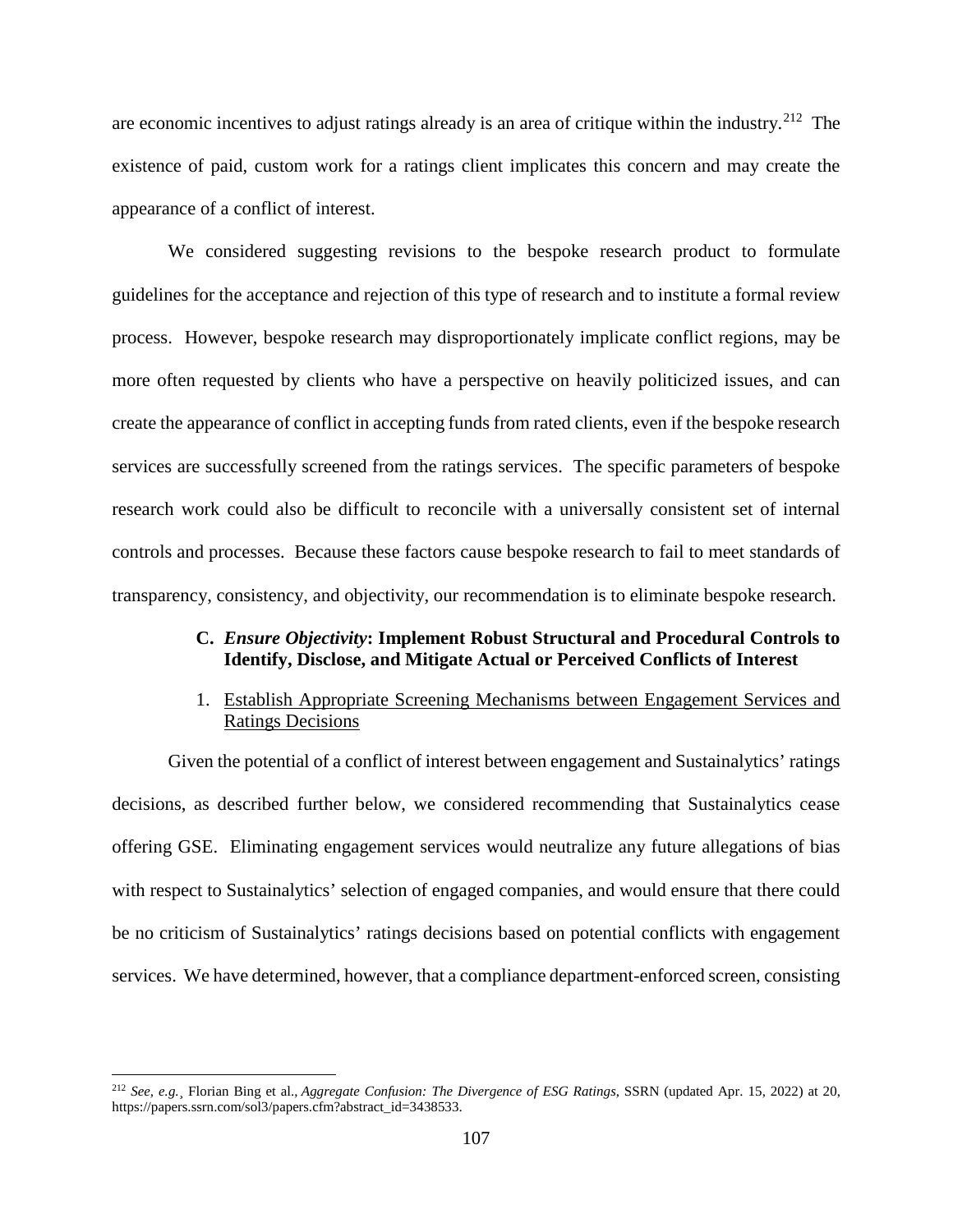of robust procedural and structural controls between engagement services and ratings decisions, is sufficient to address concerns as to ratings objectivity.

Therefore, to the extent Morningstar decides to continue offering engagement and other stewardship services, we recommend that GSE and the other Sustainalytics engagement services be screened from ratings decisions through a set of robust procedural and structural controls. Currently, Sustainalytics engagement services include GSE, Material Risk Engagement, and Thematic Engagement. As discussed in Section V(B)(3) above, GSE is Sustainalytics' stewardship-based engagement product, in which GSE engagement managers reach out to companies that have GSS ratings of Watchlist or Non-Compliant and consult directly with the companies to improve the practices that gave rise those GSS ratings. For Material Risk Engagement, company engagement is based on an issuer's poor ESG Risk Rating, relative to that issuer's subindustry peers. In Thematic Engagement, engagement managers conduct engagement with groups of companies that share certain thematic issues, such as child labor in the cocoa industry supply chain, based on the sector(s) that are specifically implicated or are central to developments in the engagement theme.

Our investigation focused on the GSE product because it was the engagement service that included analysis of human rights issues related to company operations in the Israeli/Palestinian conflict areas. However, we understand that Sustainalytics is in the midst of expanding and diversifying its other stewardship offerings.<sup>213</sup> Furthermore, articles on Sustainalytics' website actively promote positive developments from engagement leading to risk ratings improvements.  $^{214}$  $^{214}$  $^{214}$ 

<span id="page-111-0"></span> <sup>213</sup> *See supra* § V(B)(3).

<span id="page-111-1"></span><sup>214</sup> *See, e.g.*, *What Happens When Companies are Receptive to Investor Feedback on ESG?* dated Feb. 10, 2022, https://www.sustainalytics.com/esg-research/resource/investors-esg-blog/material-risk-engagement-for-esg-impact ("Our proactive approach generates better risk management systems . . . and reduces the exposure to negative impacts for ESG and brand reputation. What's more, these results are measurable using our ESG ratings research.").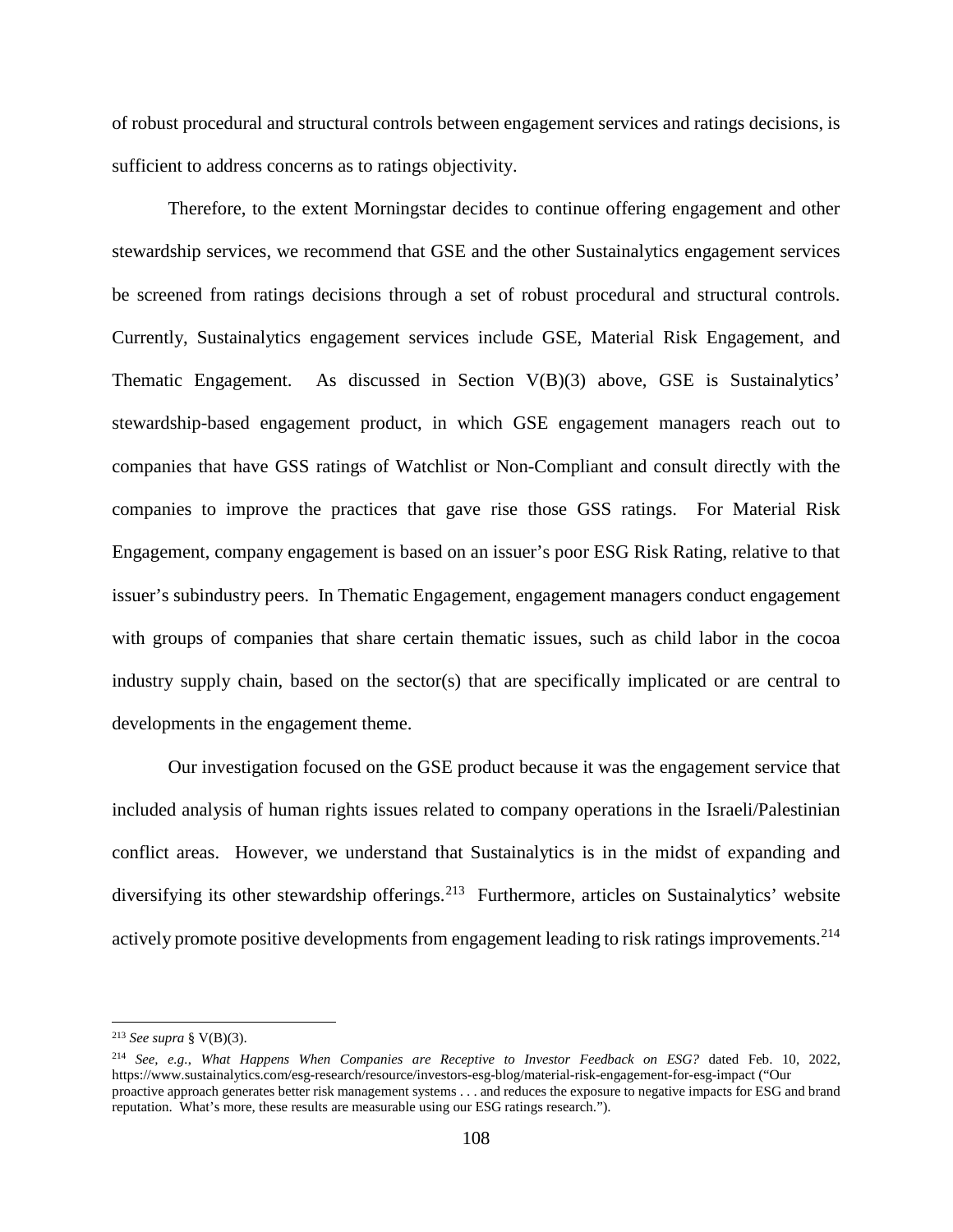Allowing engagement progress (or lack thereof) to impact an issuer's ratings in other Sustainalytics products could give rise to a potential conflict of interest, or at the very least, the appearance of conflict and lack of objectivity. Accordingly, Sustainalytics should develop structural and procedural screens that 'wall off' information generated by GSE and the other engagement services from Sustainalytics ratings decisions in other products. Sustainalytics needs to implement robust procedural and structural controls that (1) prevent the flow of information (or, indeed, the appearance that information can flow) from the engagement services to ratings products; (2) strictly control the receipt, storage, and distribution of material nonpublic information ("MNPI") obtained by Sustainalytics in the course of an engagement; and (3) control or eliminate any incentives in the ratings products that depend on issuer performance in the engagement services, and vice-versa.

We have not identified methodological problems with the GSE product that demonstrate a lack of objectivity. GSE does not engage with companies based on any BDS lists or other externally generated criteria. GSE has a formalized oversight and review process<sup>[215](#page-112-0)</sup> and is funded by investor-clients rather than the companies with which Sustainalytics engages. Processes in place for GSE include weekly meetings of GSE engagement managers in which the engagement managers discuss their cases and share their diverse perspectives on the issues they are confronting.<sup>216</sup> The discussions were described by many as spirited and productive, involving employees with diverse areas of expertise and perspectives. The engagement managers we spoke with appreciated the complexity of issues related to the Israeli/Palestinian conflict areas, and none demonstrated personal bias on either side of the conflict. One engagement manager stated that

<span id="page-112-0"></span> <sup>215</sup> *See supra* § V(B)(3).

<span id="page-112-1"></span><sup>216</sup> *See supra* § V(B)(3).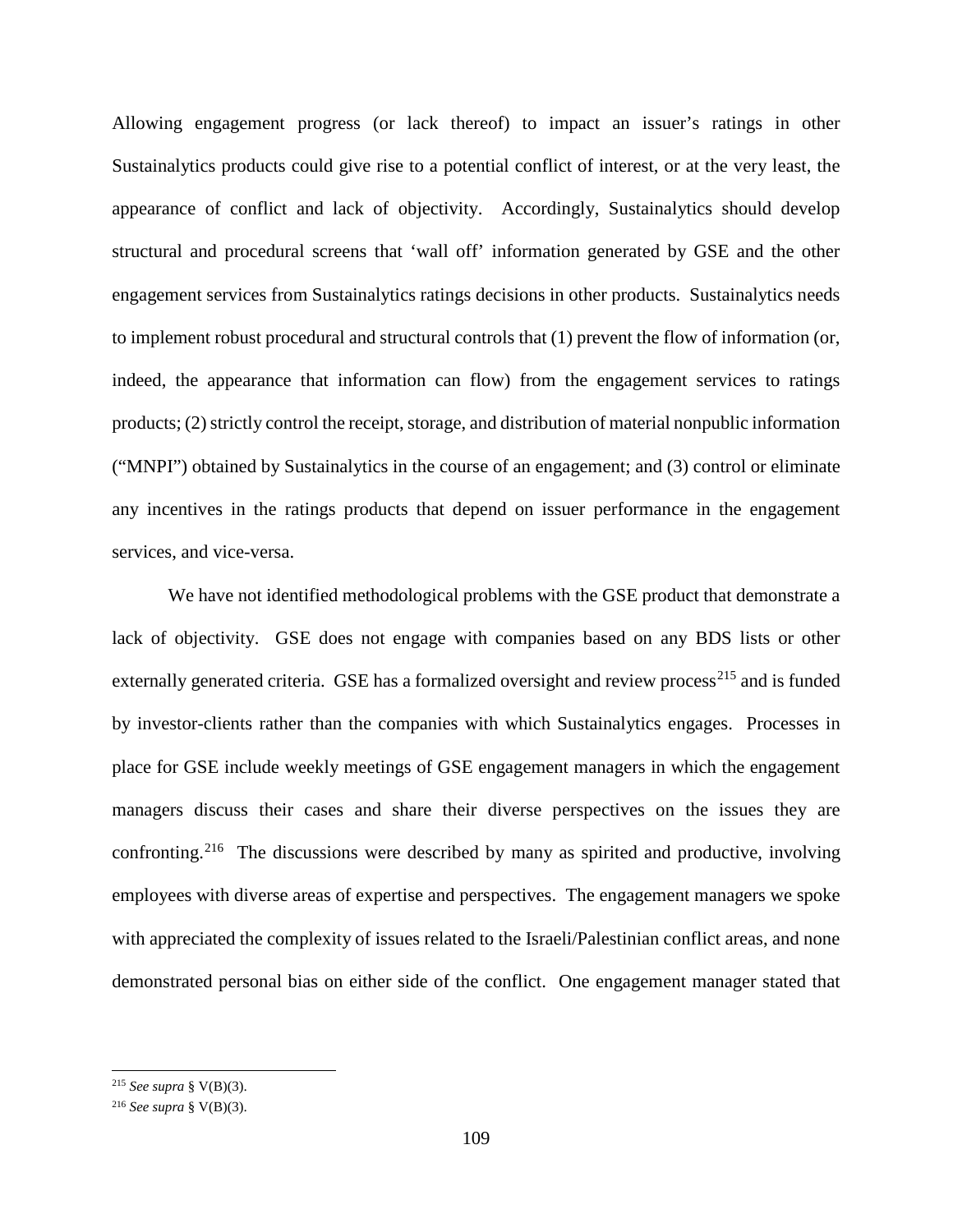when she joined Sustainalytics, she was explicitly told as part of the onboarding process that there was no room for activism in performing her job.

GSE's objectivity in working with engaged companies regarding the Israeli/Palestinian conflict areas is enhanced by the fact that, in many instances, GSE is not required to determine the human rights standards and commitments that apply to companies with which they engage. Rather, GSE engagement managers explained that engagement often focused only on working with the companies to meet the standards they themselves have signed onto publicly, through corporate statements on their website or in other public documents, or by virtue of commitments they make in order to be listed on the New York Stock Exchange or other exchanges.

There also are only a handful of companies (four, total) for which there is currently GSE engagement based on issues related to the Israeli/Palestinian conflict areas. GSS rates all four of these companies "Watchlist." None are rated "Non-Compliant." This is out of a total of 519 total companies that GSS rates "Watchlist" and "Non-Compliant" in GSS overall, and 122 total companies rated either "Watchlist" or "Non-Compliant" with respect to Principle 2 of the  $UNGC.<sup>217</sup>$  Of those four companies, two have a GSS status and GSE engagement based largely on human rights issues other than the Israeli/Palestinian conflict (such as mining concerns in Myanmar). Further, as noted above, our statistical comparison revealed that the volume of GSE engagements for issues related to the Israeli/Palestinian conflict areas is comparable to the number of engagements involving human rights issues with companies operating in China, Myanmar, Russia, Saudi Arabia, and Western Sahara.<sup>218</sup> Overall, we did not identify any methodological

<span id="page-113-1"></span><span id="page-113-0"></span> <sup>217</sup> Under Principle 2 of the UNGC, businesses should make sure that they are not complicit in human rights abuses. *See The Ten Principles*, UN Global Compact, https://www.unglobalcompact.org/what-is-gc/mission/principles. <sup>218</sup> *See supra* § V(D)(4).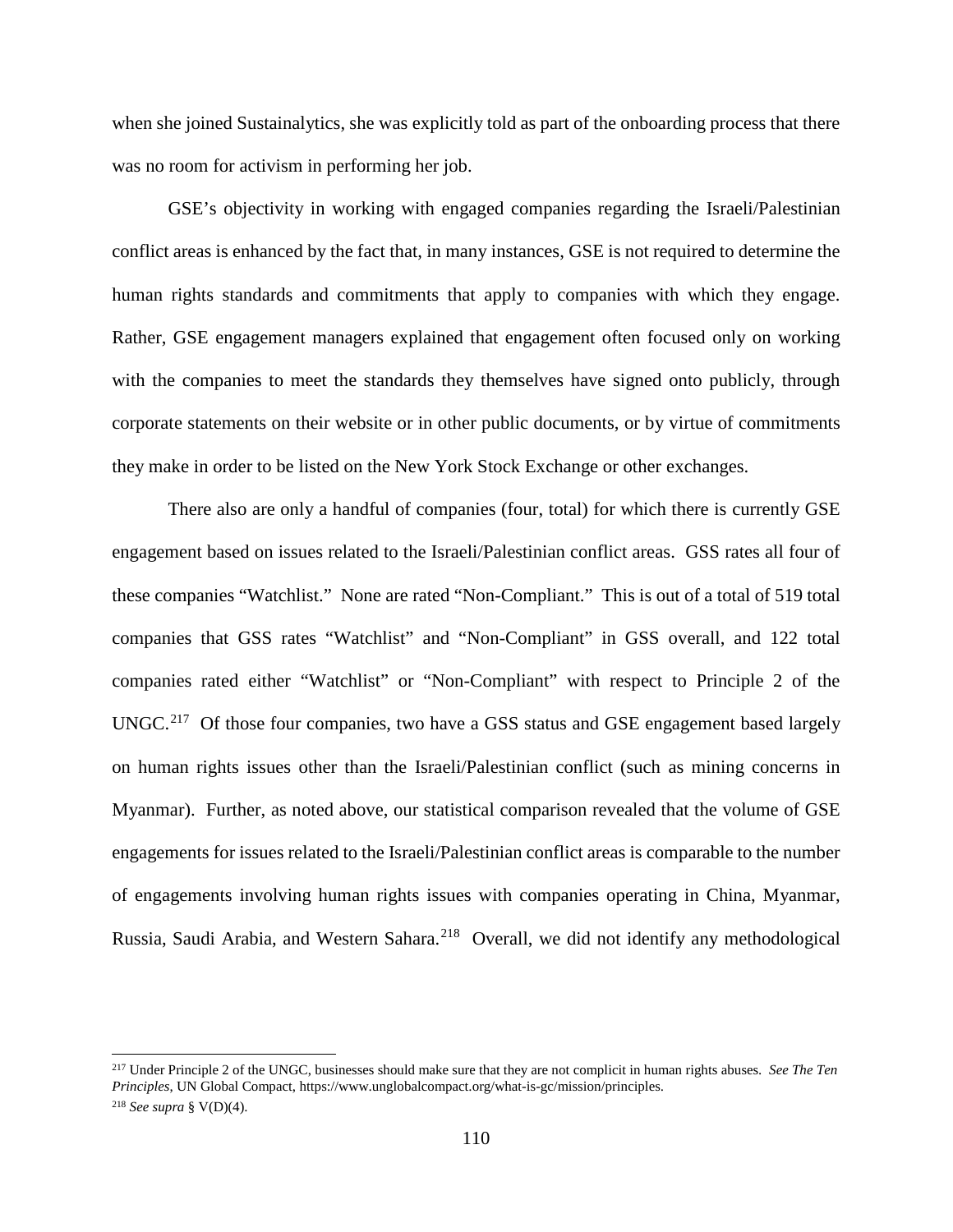problems with the GSE product that suggest a bias in its approach to issues related to the Israeli/Palestinian conflict areas, or in its outcome.

Based on interviews with engagement managers, Sustainalytics' overall approach to engagements related to the Israeli/Palestinian conflict areas is measured and pragmatic. One engagement manager stated that, in dealing with these issues, his goal was to find a way to engage with the companies that provided the companies with meaningful options for how to change conduct deemed to present human rights issues, instead of ignoring or refusing to work with such companies. With one of the Watchlisted companies, for example—whose heavy machinery was alleged to have been adapted post-sale to be used to demolish homes in the West Bank and to facilitate jade mining in Myanmar—Sustainalytics did not advocate that the company relinquish opportunities to sell its products, but rather encouraged the company to put pressure on some of its larger dealers with respect to scrutinizing their buyers ("Know-Your-Customer" processes). This approach is nuanced and practical, and evidences Sustainalytics' understanding of the company and its business.

Nevertheless, the nature of the GSE engagement managers' work with engaged companies could create the appearance of a lack of objectivity in Sustainalytics' ratings products for those same engaged companies. This issue applies to Sustainalytics' other engagement products as well. To ensure transparency and objectivity in GSE and in Sustainalytics ratings products, and to avoid potential conflicts of interest, Sustainalytics should screen GSE and the other engagement products from Morningstar and Sustainalytics ratings decisions as well as from all client-facing, paid ESG compliance services.

Some Sustainalytics employees spoke about the existence of a so-called 'wall' between engagement and ratings services, while others denied that such a wall exists. To the extent that a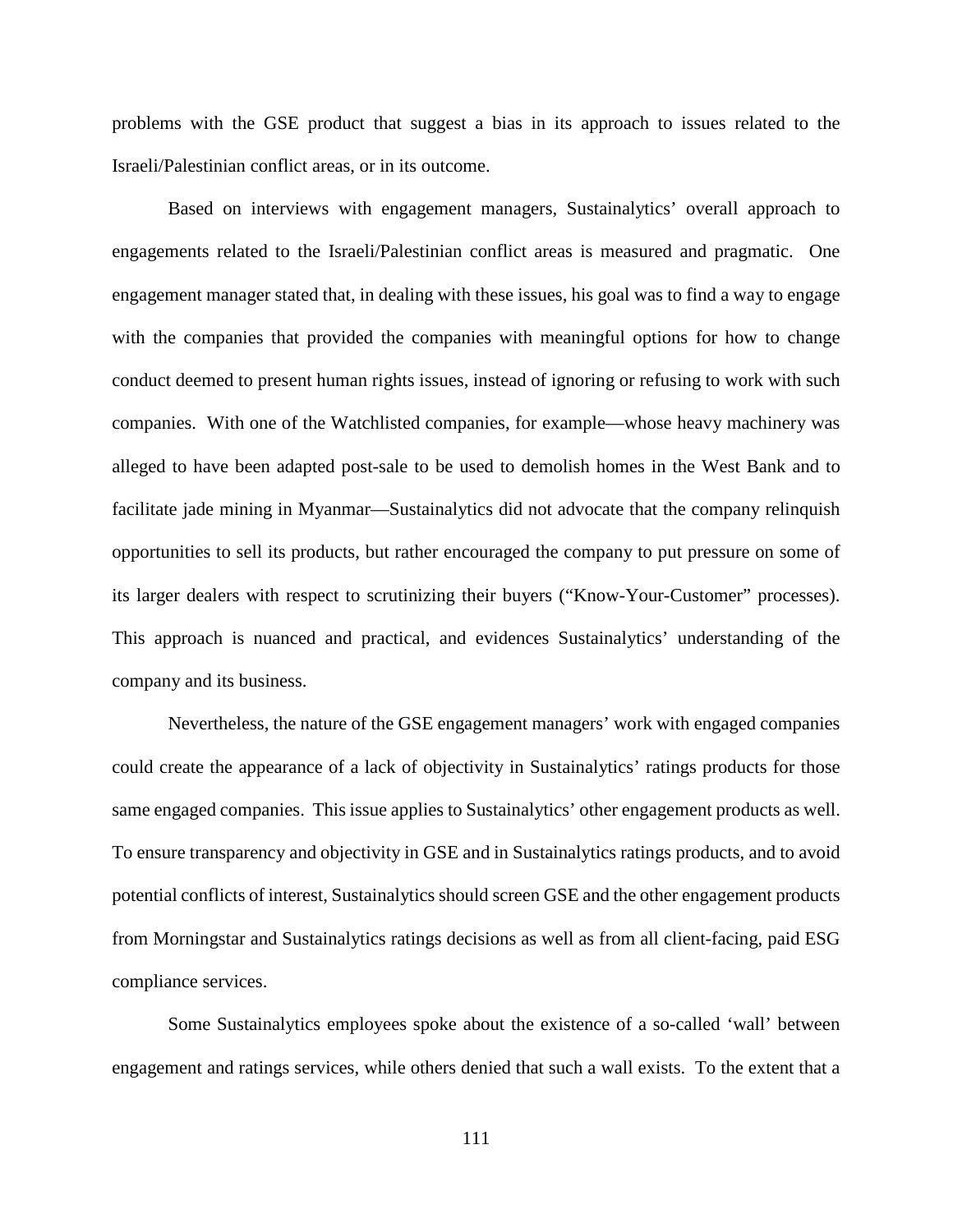wall exists as a matter of ad hoc procedure currently, it appears to be focused on protecting material non-public or confidential information provided by the rated issuers in the context of the GSE engagement (e.g., by making sure that information did not make it into Sustainalytics' research products on Global Access and in client-facing reports). Sustainalytics employees familiar with GSE explained that if an issuer designates information provided to GSE as confidential, then the information is only available to GSE. The 'wall' that currently exists between GSS and GSE falls short of fulfilling the screening we recommend. However, the fact that GSE and GSS already have processes in place to screen confidential information provided to GSE from GSS provides strong indication that a true information screening process that blocks information generated in engagement from being used in ratings decisions could be successfully adopted.

Currently there is a significant amount of coordination between GSS and GSE, and GSS and GSE analysts frequently collaborate on ratings decisions for companies. Several Sustainalytics employees have stated that GSE does not perform its own research, but relies on GSS research. Furthermore, many decisions for the two products are made by the same committee (GSOC), and representatives of GSS and GSE, as well as representatives from the Controversies Research product, who also sit on the Events Oversight Committee, regularly attend these meetings. Public Sustainalytics materials also acknowledged the close relationship between GSE and GSS. For example, the Sustainalytics' client publication from September 2020, "Global Standards Screening and Engagement Approach to Analyzing Companies Operating in Occupied Palestinian Territories (OPT)," mentions the close connection between the GSS product and the GSE product: "Sustainalytics' Global Standards Screening (GSS) forms the basis of our Global Standards Engagement (GSE) service, where we engage with Non-Compliant and Watchlist companies on behalf of investors. Since the launch of these two enhanced products in Q3 2019,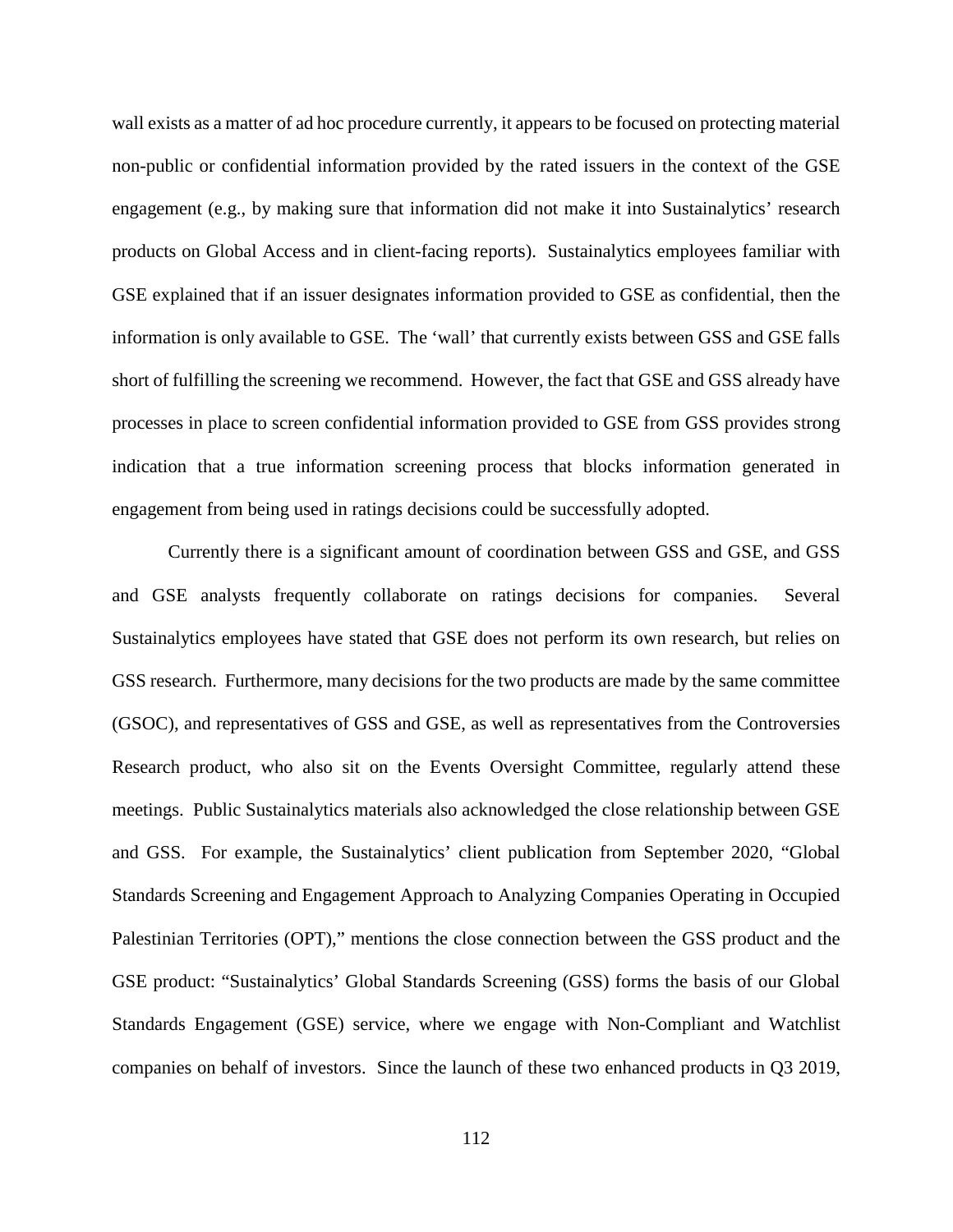we have been working on bringing them into full methodological alignment for the benefit of our clients." Such public statements suggest that there has been no historical independence between GSS and GSE.

The recommendation to screen GSE and the other engagement services from Sustainalytics' ratings decisions is not necessarily one to abolish all coordination between GSS and GSE. There is no reason, for example why they could not continue to share research or meet in the GSOC committee. However, to assure actual objectivity, as well as the appearance of objectivity, between engagement with and ratings of the same companies, GSS ratings decisions must be screened from GSE engagement information.

Setting up a screening process between GSE and the other engagement products, and GSS and Sustainalytics' other rating products has the benefit of preparing Morningstar and Sustainalytics to function in a future regulated environment. Academics studying the ESG rater industry already have discussed the "Rater Effect" (or "Halo Effect"), whereby ratings are skewed when performance of a company in one category influences perceived performance of the company in other categories.<sup>[219](#page-116-0)</sup> GSE engagement with companies rated by GSS, combined with the substantial overlap between the GSS and GSE teams, may be viewed as exacerbating the possibility of a perception of biased results due to the Rater Effect. Furthermore, potential ESG regulation may involve requirements related to conflicts of interests, which could impact the future provision of engagement services and interaction with ratings products.

In addition, we have identified steps that Sustainalytics should take to standardize engagement practices, in order to avoid reputational risk. Currently, if issuers decline to participate in the engagement with GSE, Sustainalytics engagement managers may draft letters for client-

<span id="page-116-0"></span> <sup>219</sup> *See* Florian Bing et al., *Aggregate Confusion: The Divergence of ESG Ratings*, SSRN (updated Apr. 15, 2022) at 18, https://papers.ssrn.com/sol3/papers.cfm?abstract\_id=3438533.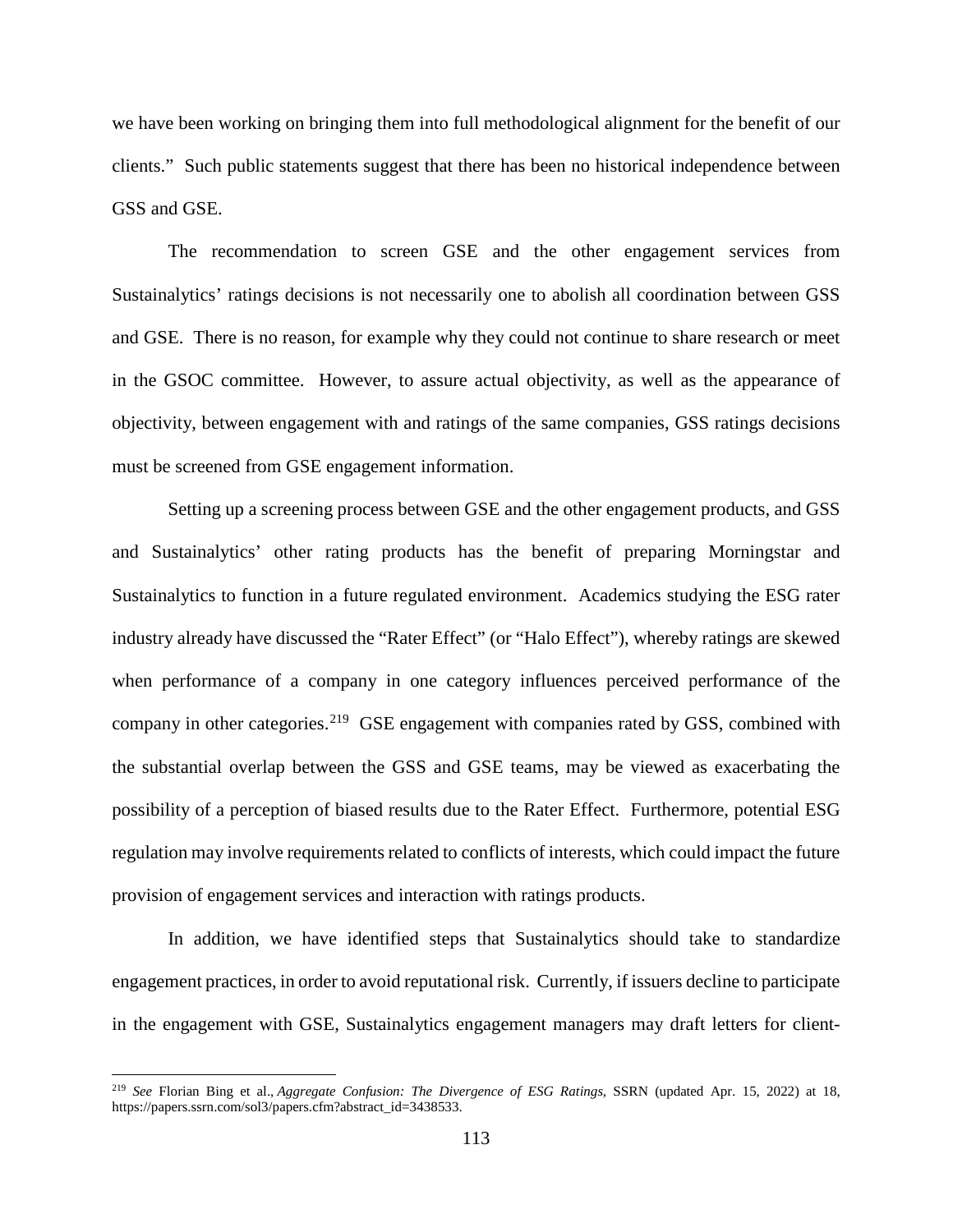investors to co-sign stating how important it is for the company to cooperate with GSE, and may follow up with an additional letter drafted for the signature of multiple investor-clients if the issuer continues not to cooperate. The practice of drafting such statements on behalf of investors and sending to companies on investor letterhead is not likely to survive post-regulation and suggests insufficient governance focused on maintaining objectivity. It may also run afoul of the intent of certain anti-BDS legislation in the United States.

In order to conduct stewardship services while avoiding the risk of actual or perceived bias, the content of engagement correspondence should also be monitored. We understand that GSE has a template letter used to inform issuers that GSE will be issuing an engagement status of "disengage" with respect to that issuer due to poor or no progress on an engagement, or poor or no response from the issuer after two years after the start of the engagement.<sup>[220](#page-117-0)</sup> However, some of the engagement managers with whom we spoke described diverging approaches to correspondence with an engaged company regarding the company's lack of cooperation, or in the few instances in which a company's continued lack of cooperation makes it necessary for Sustainalytics to disengage with the company. One engagement manager said the general practice was to send at least one or two communications to a company to notify the company that it was not making progress in the engagement. Another engagement manager stated that if, after a first letter from investors, a company remained uncooperative, he would send a second letter signed by three investors stating that if a company was designated as "disengaged" by Sustainalytics, it could result in divestment by Sustainalytics' client-investors.

Engagement services can be provided without demonstrating bias or enhancing the perception of bias, however, to do so, Sustainalytics should promulgate and enforce specific

<span id="page-117-0"></span> <sup>220</sup> *See supra* § V(B)(3).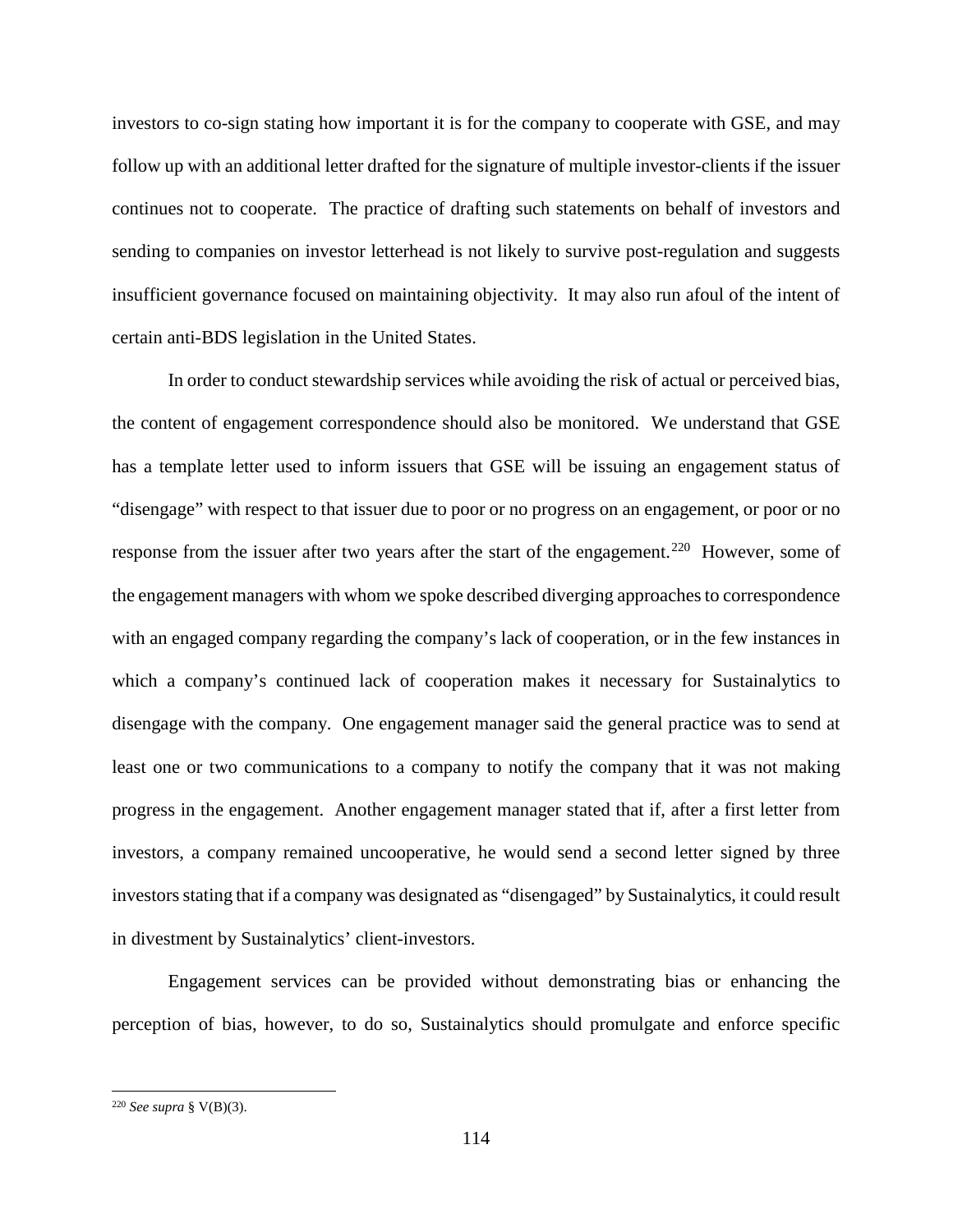guidelines for engagement managers about the process of corresponding with issuers that are not cooperating in the engagement, or with which Sustainalytics is disengaging. This should include consistent use of a standard letter and a process by which the client-investor signatories take greater ownership of the content of the letter. Sustainalytics should also develop specific guidance for the language engagement managers use with uncooperative companies. Specifically, to ensure that Sustainalytics does not run afoul of anti-BDS legislation, Sustainalytics must prohibit engagement managers from including language in oral or written correspondence with an issuer that suggests disengagement could lead to divestment by Sustainalytics' investor-client.

Standard procedures for communicating with engaged companies, particularly uncooperative companies and those with which Sustainalytics is disengaging, are all the more critical because Sustainalytics commendably already provides all written correspondence and summaries of oral correspondence between the Sustainalytics engagement team and the engaged issuers is available through Global Access. If not meticulously scripted and crafted, this correspondence could be accessed and used by critics to argue that Sustainalytics was counseling divestment by the investor-client. Sustainalytics also should recognize that even after it has protected itself from any suggestion that it is advancing divestment, critics on different sides of the Israeli/Palestinian conflict may use correspondence with engaged companies to argue either that Sustainalytics is too aggressive or not aggressive enough with human rights issues related to the Israeli/Palestinian conflict areas.

We do not recommend changes to GSE methodology (with the exception of formalization of company correspondence noted above) as we have found no indication of biased outcomes or lack of formal processes in relation to the Israeli/Palestinian conflict areas, that cause the product to fall short of standards of transparency and objectivity. Our recommendation is to screen GSE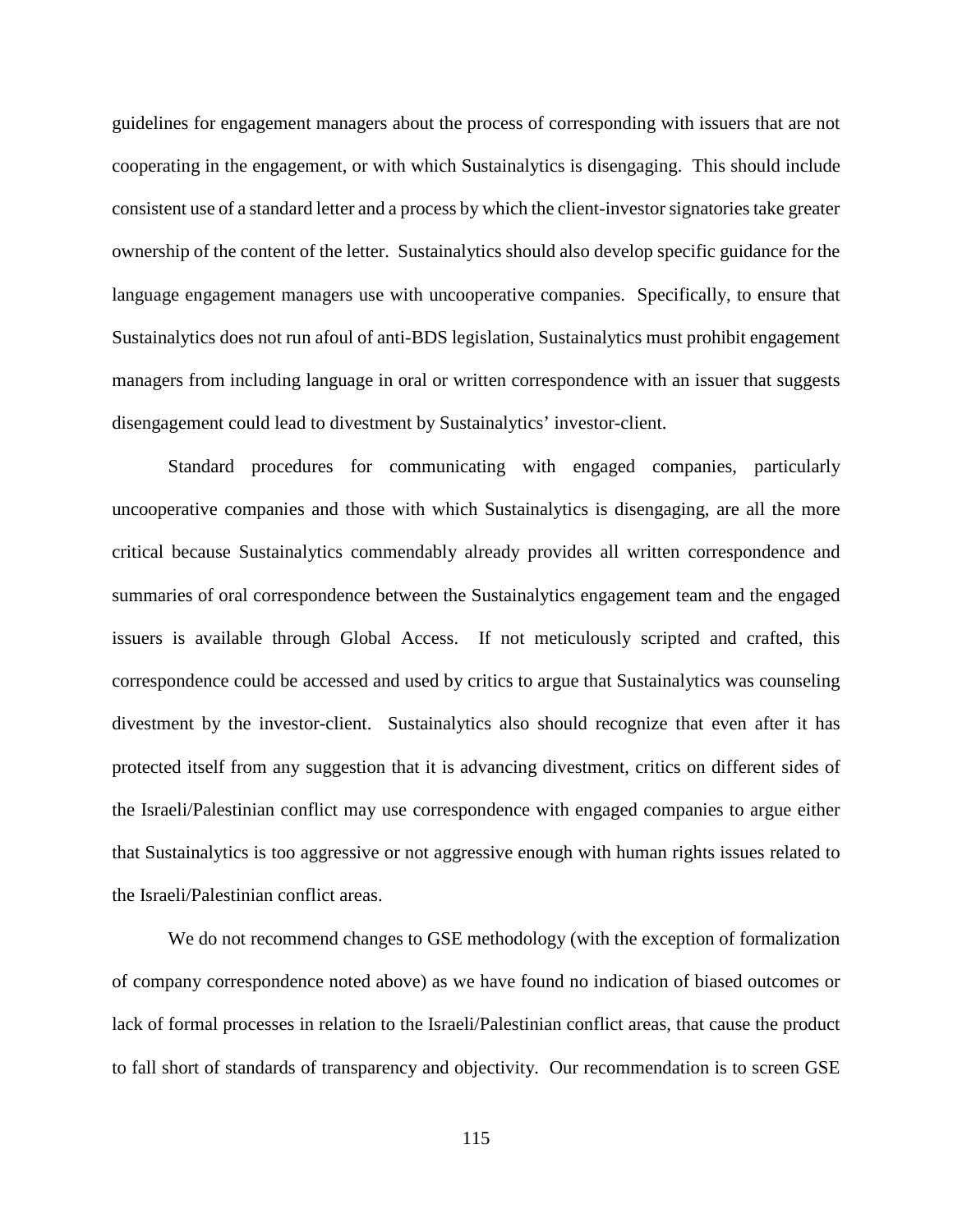and other engagement services from ratings decisions, which will better position Sustainalytics to avoid appearances of conflict of interest and prepare for the possibility of future regulation.

## 2. Retain an Ombudsperson Responsible for Responding to External Inquiries from Non-Client, Non-Issuer Third Parties

Sustainalytics should allocate the resources to designate an ombudsperson who is tasked with investigating and responding to third-party inquiries and feedback. The Sustainalytics process for such external inquiries has historically been informal and relied heavily on a few individuals. As Sustainalytics expands, this ad hoc, informal approach to complaints from third parties that are neither clients nor issuers is no longer viable.<sup>221</sup> The role of the ombudsperson could be structured to fit within the existing compliance framework, with a direct reporting line through Morningstar's Global Chief Compliance Officer to Morningstar's Board of Directors.<sup>[222](#page-119-1)</sup>

Multiple Sustainalytics employees described formalized procedures for client complaints and relations, as well as the more recently developed issuer relations processes. However, no such formal process exists for receiving and addressing external complaints from non-client, non-issuer third parties. An ombudsperson who operates independently of the research and commercial teams and is given broad, protected investigative powers will promote early identification of, and intervention in external concerns, reducing the risk of escalation and improving the management of external communications. That individual should be provided with the issue-specific documents and guidance discussed above, and should be introduced to the Sustainalytics employees with the

<span id="page-119-0"></span> <sup>221</sup> *See* Office of the UN High Commissioner on Human Rights, UN Guiding Principles on Business and Human Rights, Principle 31 & cmt. (h), U.N. Doc. HR/PUB/11/04 (2011) (explaining that "a business enterprise cannot, with legitimacy, both be the subject of complaints and unilaterally determine their outcome" and describing criteria for effective non-judicial grievance mechanisms, including accessibility, transparency, and consultation with relevant stakeholders).

<span id="page-119-1"></span><sup>222</sup> *See* Standards of Practice §§ 2.1-2.2, International Ombuds Association (Mar. 17, 2022), https://ioa.memberclicks.net/assets/docs/SOP-COE/IOA\_Standards\_of\_Practice\_English.pdf ("The Ombuds operates independently of line and staff reporting structures and without influence from other functions or entities within the organization. The Ombuds program reports to the highest authority possible within the organization. In executing the Ombuds' role and responsibilities, the Ombuds does not report programmatically to any function that affects, or is perceived as affecting, the Ombuds' independence.").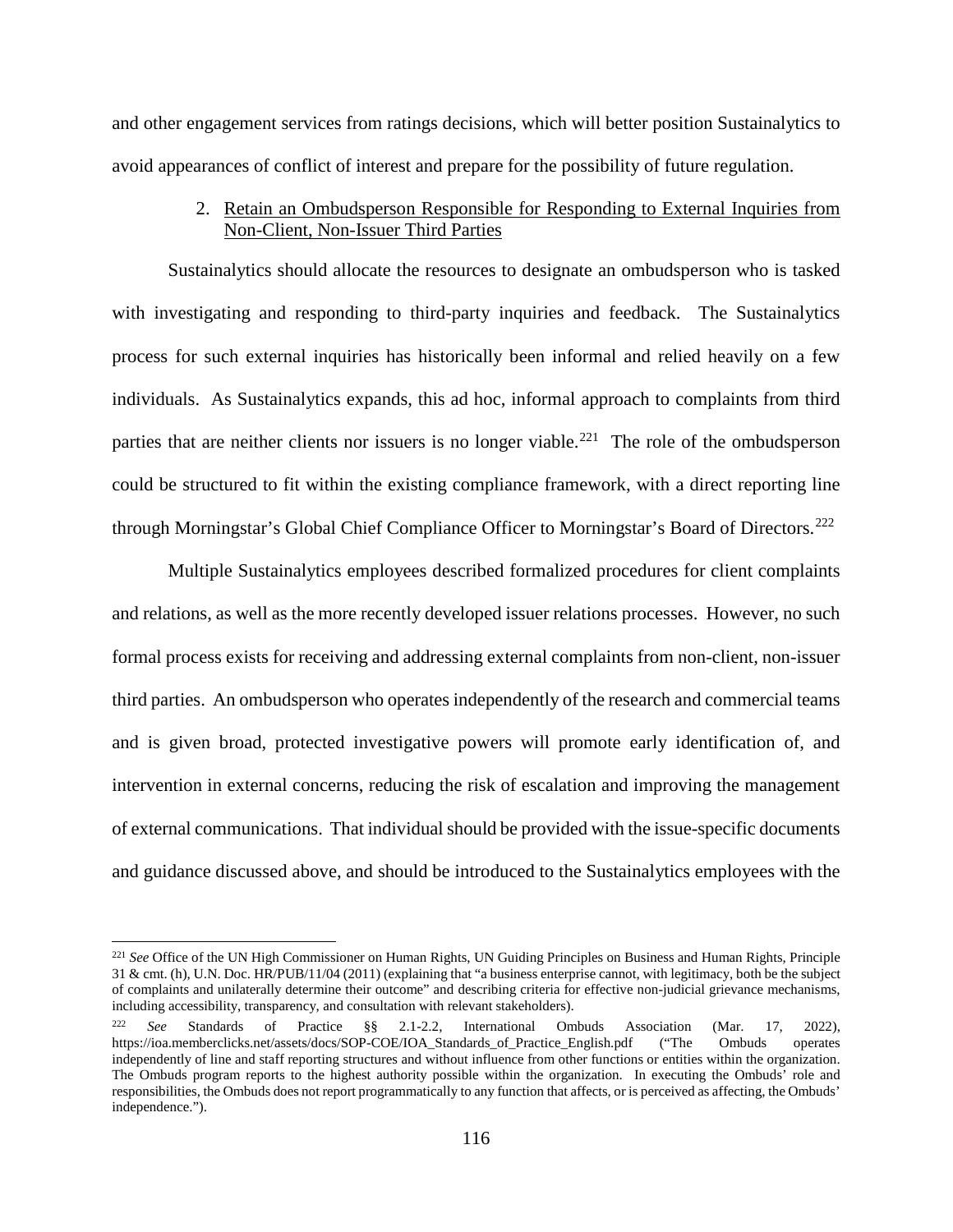most experience in the relevant subjects. This individual should also be tasked with coordinating with Morningstar's and Sustainalytics' communications teams on any third party complaints, and involved with the Morningstar / Sustainalytics' joint response. We recommend that the ombudsperson oversee the ultimate response to third party complaints.

## **VII. CONCLUSION**

White & Case has concluded its investigation and presents the findings and recommendations herein to Morningstar's Board of Directors. Morningstar's commendable decision to devote substantial resources, time, and energy to a process that would open their ESG research, ratings products, and services to external scrutiny reflects the company's genuine commitment to industry leadership in an uncertain regulatory environment. The findings and recommendations herein reflect the independent work product and judgment of White & Case LLP.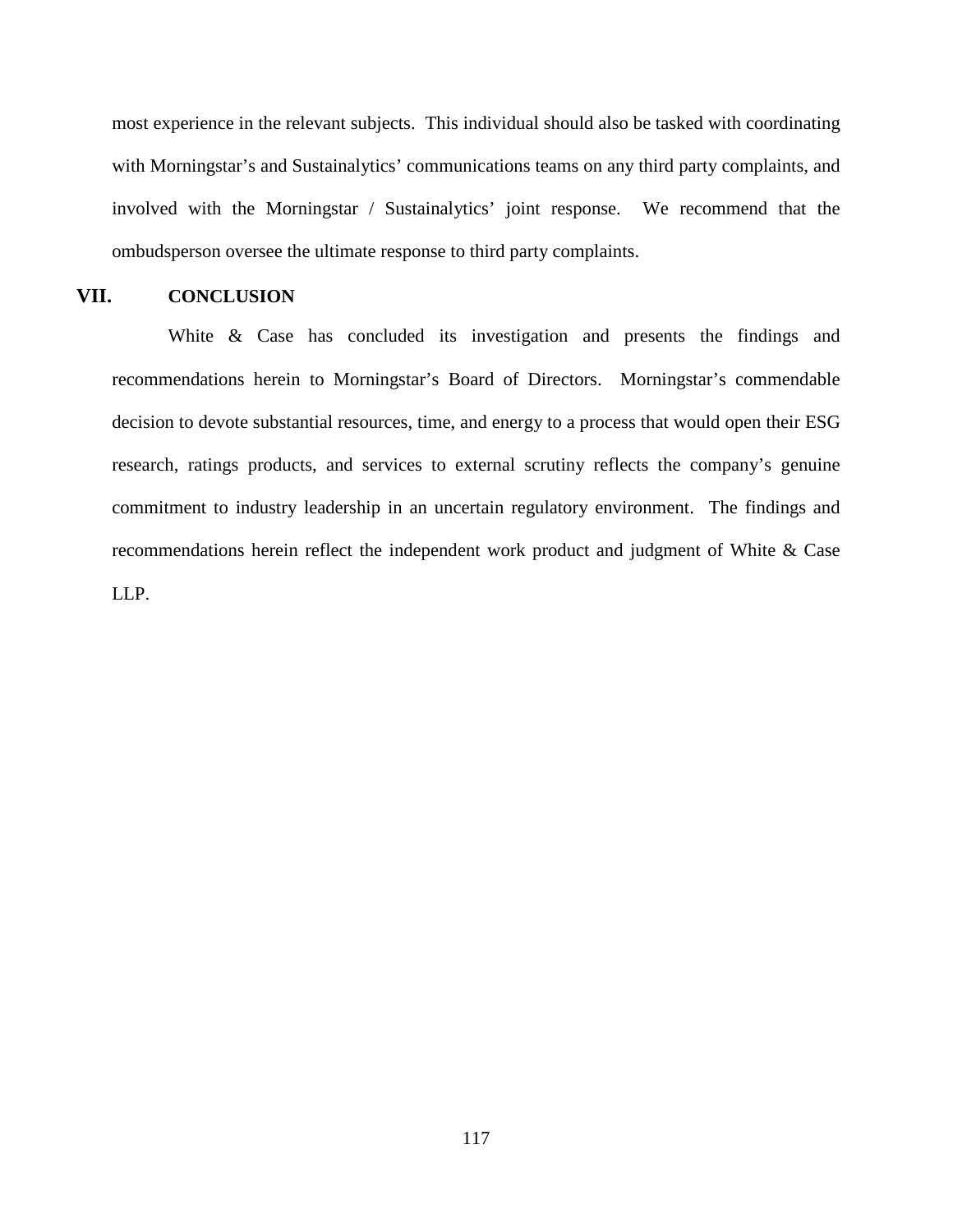# **ANNEXES**

# **I. GLOSSARY OF ACRONYMS USED IN THIS REPORT**

| <b>Term</b>  | <b>Definition</b>                                    |
|--------------|------------------------------------------------------|
| <b>ADL</b>   | <b>Anti-Defamation League</b>                        |
| <b>AMAC</b>  | <b>Asset Management Advisory Company</b>             |
| <b>BDS</b>   | Boycott, Divestment, Sanctions                       |
| <b>BPPG</b>  | <b>Best Practice Principles Group</b>                |
| EO           | <b>Executive Order</b>                               |
| EOC          | <b>Events Oversight Committee</b>                    |
| <b>ESG</b>   | Environmental, Social, and Governance                |
| <b>FCA</b>   | United Kingdom Financial Conduct Authority           |
| <b>FSB</b>   | <b>Financial Stability Board</b>                     |
| <b>GSE</b>   | Global Standards Engagement                          |
| <b>GSOC</b>  | Global Standards Oversight Committee                 |
| <b>GSS</b>   | <b>Global Standards Screening</b>                    |
| <b>HRR</b>   | Human Rights Radar                                   |
| <b>ICA</b>   | <b>Investment Company Act of 1940</b>                |
| <b>IFRS</b>  | <b>International Financial Reporting Standards</b>   |
| <b>IHRA</b>  | <b>International Holocaust Remembrance Alliance</b>  |
| <b>IIPB</b>  | Illinois Investment Policy Board                     |
| <b>IOSCO</b> | International Organization of Securities Commissions |
| <b>ISSB</b>  | <b>International Sustainability Standards Board</b>  |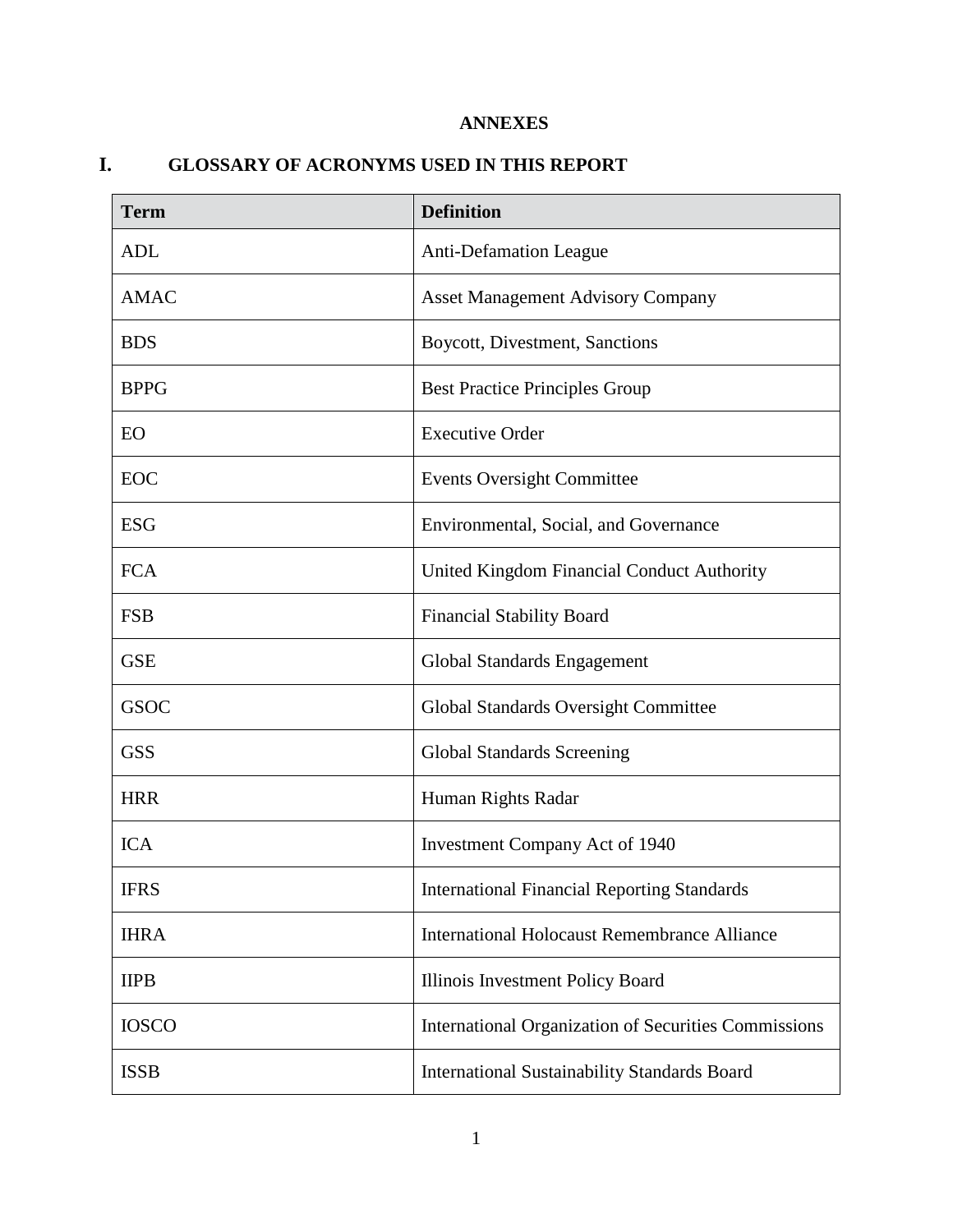| <b>MNPI</b>            | Material Nonpublic Information                                   |
|------------------------|------------------------------------------------------------------|
| <b>OECD</b> Guidelines | <b>OECD</b> Guidelines for Multinational Enterprises<br>Chapters |
| <b>OHCHR</b>           | Office of the High Commissioner for Human Rights                 |
| <b>SASB</b>            | <b>Sustainability Accounting Standards Board</b>                 |
| <b>SEC</b>             | Securities and Exchange Commission                               |
| <b>SFDR</b>            | <b>Sustainable Finance Disclosure Regulation</b>                 |
| <b>UN</b>              | <b>United Nations</b>                                            |
| <b>UNGC</b>            | <b>United Nations Global Compact</b>                             |
| <b>UNHRC</b>           | United Nations Human Rights Council                              |
| <b>UNGPs</b>           | UN Guiding Principles on Business and Human<br>Rights            |
| UN PRI                 | UN Principles for Responsible Investment                         |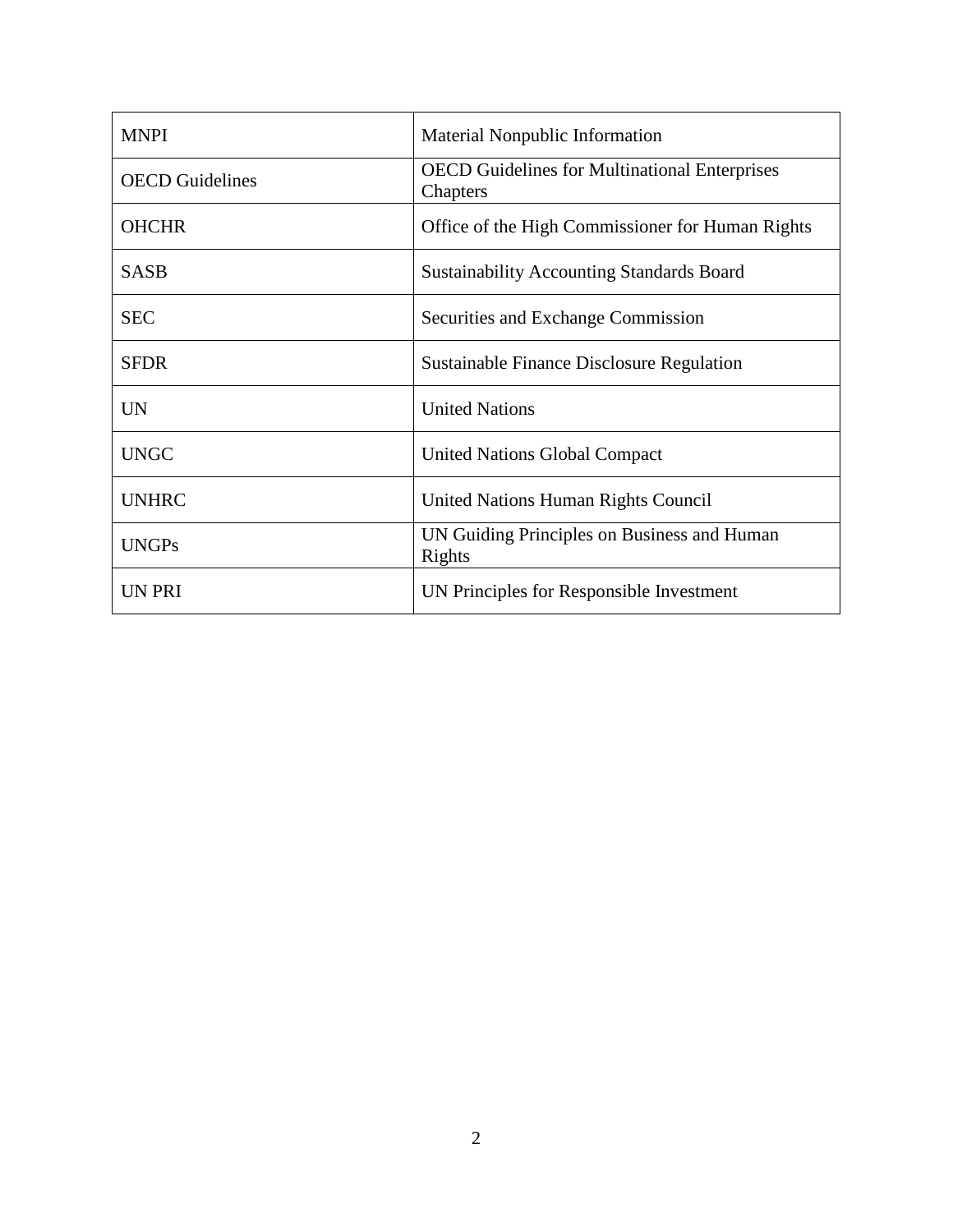# **II. INTERNATIONAL NORMS, GUIDELINES, AND REGULATIONS INFORMING SUSTAINALYTICS' RESEARCH PRODUCTS AND METHODOLOGIES**

### **A. United Nations Global Compact ("UNGC") Principles**

The UNGC is a non-binding, voluntary United Nations pact designed to encourage businesses and firms to embrace socially responsible policies. The UNGC launched in 2000 by former UN Secretary-General Kofi Annan "with commitments from 44 global companies, two labour organizations, 12 civil society representatives and six business associations."<sup>[223](#page-123-0)</sup> More than twenty years later, over 10,000 companies have committed to upholding the principles of the UNGC.<sup>224</sup> The UNGC is embodied in a set of ten Principles derived from the Universal Declaration of Human Rights, the International Labour Organization's Declaration on Fundamental Principles and Rights at Work, the Rio Declaration on Environment and Development, and the United Nations Convention Against Corruption.<sup>[225](#page-123-2)</sup> These principles fall into four categories: human rights, labor, environment, and anti-corruption.<sup>226</sup> GSS' assessments of companies operating in the Israeli/Palestinian conflict areas are most often linked to the Human Rights Principles (specifically, to Principle 2).

Below is the list of UNGC Principles and the categories to which they correspond:

- Human Rights: Principles 1-2
	- o Principle 1: Businesses should support and respect the protection of internationally proclaimed human rights, and
	- o Principle 2: make sure that they are not complicit in human rights abuses.

<span id="page-123-0"></span><sup>&</sup>lt;sup>223</sup> United Nations Global Compact 20th Anniversary Campaign Overview Presentation, UN Global Compact (2020), https://d306pr3pise04h.cloudfront.net/docs/publications%2FUN-Global-Compact-20th-Anniversary-Campaign-Infosheet.pdf.

<span id="page-123-1"></span><sup>&</sup>lt;sup>224</sup> United Nations Global Compact 20th Anniversary Campaign Overview Presentation, UN Global Compact (2020), https://d306pr3pise04h.cloudfront.net/docs/publications%2FUN-Global-Compact-20th-Anniversary-Campaign-Infosheet.pdf.

<span id="page-123-2"></span><sup>225</sup> *See The Ten Principles*, UN Global Compact, https://www.unglobalcompact.org/what-is-gc/mission/principles.

<span id="page-123-3"></span><sup>226</sup> *See The Ten Principles*, UN Global Compact, https://www.unglobalcompact.org/what-is-gc/mission/principles.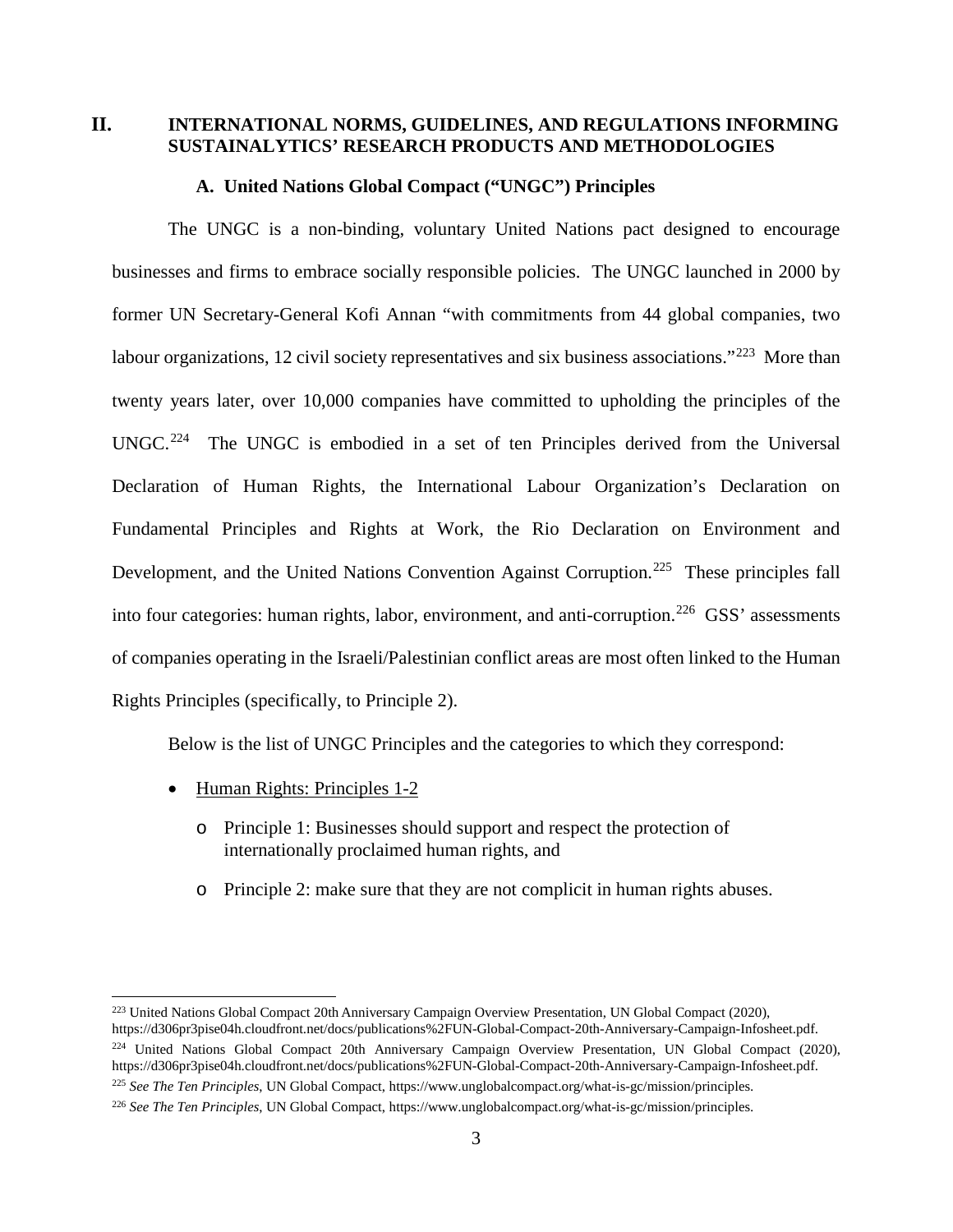- Labour: Principles 3-6
	- o Principle 3: Businesses should uphold the freedom of association and the effective recognition of the right to collective bargaining;
	- o Principle 4: the elimination of all forms of forced and compulsory labor;
	- o Principle 5: the effective abolition of child labor; and
	- o Principle 6: the elimination of discrimination in respect of employment and occupation.
- Environment: Principles 7-9
	- o Principle 7: Businesses should support a precautionary approach to environmental challenges;
	- o Principle 8: undertake initiatives to promote greater environmental responsibility; and
	- o Principle 9: encourage the development and diffusion of environmentally friendly technologies.
- Anti-Corruption: Principle 10
	- o Principle 10: Businesses should work against corruption in all its forms, including extortion and bribery.

Membership in the UNGC is entirely voluntary.<sup>227</sup> Applicants to the UNGC send a Letter of Commitment to the UN Secretary-General, wherein they commit to implement the UNGC Principles and report annually on their progress.<sup>228</sup> Companies participating in the UN Global Compact span countries across the globe, and are involved in a variety of business sectors and industries.<sup>[229](#page-124-2)</sup> Sustainalytics has been a participant in the UNGC since  $2013$ <sup>[230](#page-124-3)</sup> Morningstar has been a participant since July  $2021.^{231}$  $2021.^{231}$  $2021.^{231}$ 

<span id="page-124-0"></span> <sup>227</sup> *See Frequently Asked Questions*, UN Global Compact, https://www.unglobalcompact.org/about/faq.

<span id="page-124-1"></span><sup>&</sup>lt;sup>228</sup> See Joining Policy, UN Global Compact, https://ungc-communications-assets.s3.amazonaws.com/docs/about\_the\_gc/ PDF\_Joining%20Policy\_01.12.2022.pdf.

<span id="page-124-2"></span><sup>229</sup> *See Our Participants*, UN Global Compact, [https://www.unglobalcompact.org/what-is-gc/participants.](https://www.unglobalcompact.org/what-is-gc/participants)

<span id="page-124-3"></span><sup>230</sup> *See Sustainalytics*, UN Global Compact, https://www.unglobalcompact.org/what-is-gc/participants/19296-Sustainalytics.

<span id="page-124-4"></span><sup>231</sup> *See Morningstar, Inc.*, UN Global Compact, https://www.unglobalcompact.org/what-is-gc/participants/147224-Morningstar-Inc.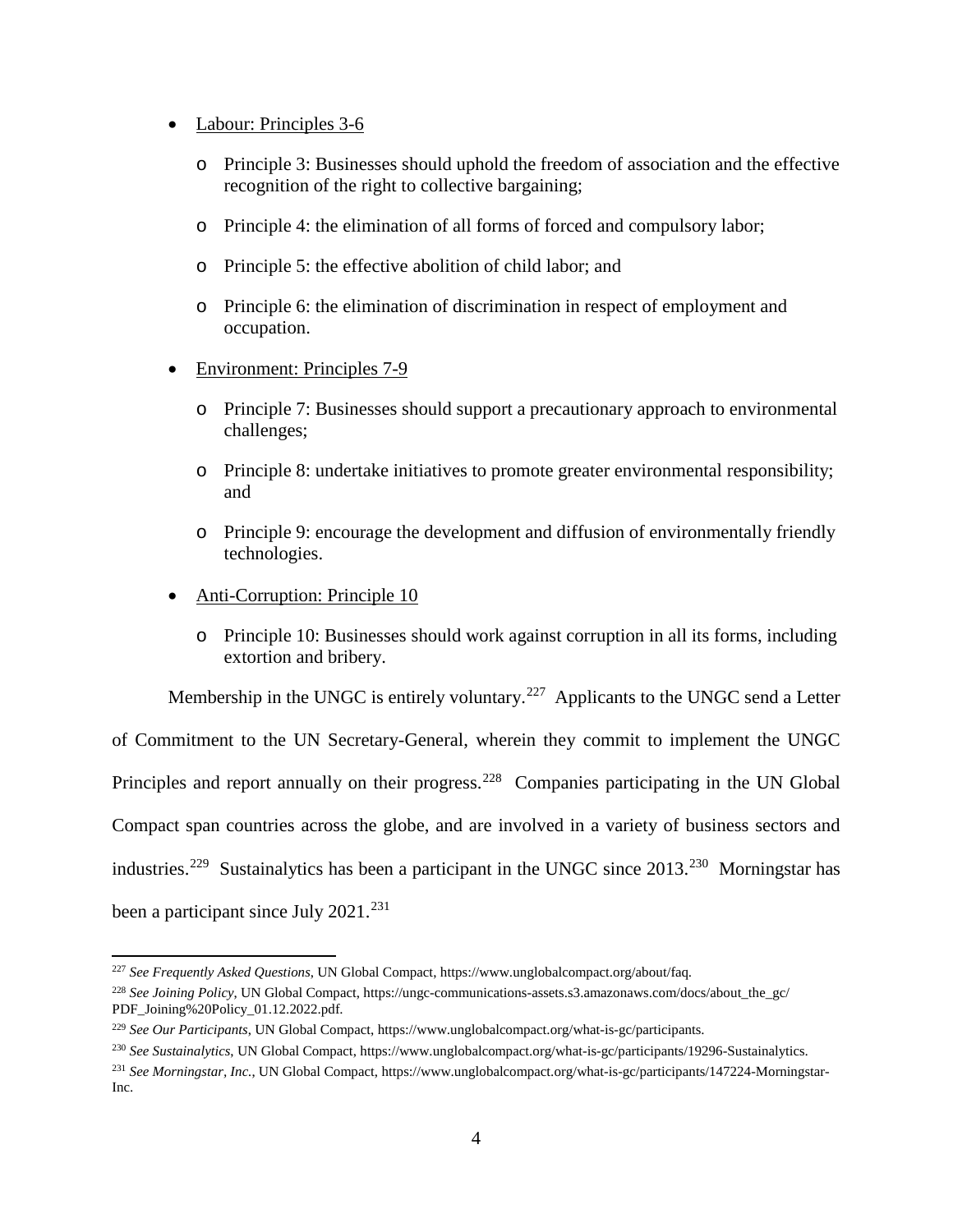The UN Global Compact is not a "compliance or monitoring body."<sup>232</sup> There is generally no legal consequence for breaching any of the UNGC Principles. Rather, the only "enforcement" mechanism derives from the Compact's ability to "delist" participating companies—this happens primarily for integrity reasons, such as for failure to report on progress or failure to engage in dialogue.<sup>[233](#page-125-1)</sup> As of April 2022, the number of companies delisted for failure to communicate progress is 14,653, whereas the number of active participants is  $13,889$ <sup>234</sup>

#### **B. UN Guiding Principles on Business and Human Rights ("UNGPs")**

The UNGPs are guidelines for States and companies to address human rights abuses. They are based on three pillars: (1) the state duty to protect human rights; (2) the corporate responsibility to respect human rights; and (3) access to remedy for victims of business-related abuses.<sup>[235](#page-125-3)</sup> With respect to the second pillar of corporate responsibility, companies are expected to have a human rights policy statement, make continuous efforts at human rights due diligence, and maintain a structure for remediation in the event of conduct adversely affecting human rights.<sup>236</sup> With respect to international norms, the HRR product is particularly concerned with the corporate responsibility component of the UNGPs.

The framework upon which the UNGPs are based – three pillars focused on protect, respect, and remedy – was developed by Harvard Professor John Ruggie, who was appointed in

<span id="page-125-0"></span><sup>&</sup>lt;sup>232</sup>See Joining Policy, UN Global Compact, https://ungc-communications-assets.s3.amazonaws.com/docs/about\_the\_gc/ PDF\_Joining%20Policy\_01.12.2022.pdf.

<span id="page-125-1"></span><sup>233</sup> *See De-listing and Re-joining Policy,* UN Global Compact, https://ungc-communications-assets.s3.amazonaws.com/docs/ about\_the\_gc/PDF\_De-listing and re-joining policy\_01.12.2022.pdf.

<span id="page-125-2"></span><sup>234</sup> *Compare Our Participants*, UN Global Compact, https://www.unglobalcompact.org/what-is-gc/participants/search? utf8=%E2%9C%93&search%5Bkeywords%5D=&search%5Bengagement\_tiers%5D%5B%5D=2&search%5Breporting\_status% 5D%5B%5D=active&search%5Bper\_page%5D=10&search%5Bsort\_field%5D=&search%5Bsort\_direction%5D=asc (with filters "Active" and Participant), *with [De-Listed Participants](https://www.unglobalcompact.org/participation/report/cop/create-and-submit/expelled)*, UN Global Compact, https://www.unglobalcompact.org/ participation/report/cop/create-and-submit/expelled.

<span id="page-125-3"></span><sup>235</sup> *See UN Guiding Principles on Business and Human Rights*, Office of the High Commissioner for Human Rights [https://www.ohchr.org/sites/default/files/Documents/Publications/GuidingPrinciplesBusinessHR\\_EN.pdf.](https://www.ohchr.org/sites/default/files/Documents/Publications/GuidingPrinciplesBusinessHR_EN.pdf)

<span id="page-125-4"></span><sup>236</sup> *See UN Guiding Principles on Business and Human Rights*, Office of the High Commissioner for Human Rights [https://www.ohchr.org/sites/default/files/Documents/Publications/GuidingPrinciplesBusinessHR\\_EN.pdf.](https://www.ohchr.org/sites/default/files/Documents/Publications/GuidingPrinciplesBusinessHR_EN.pdf)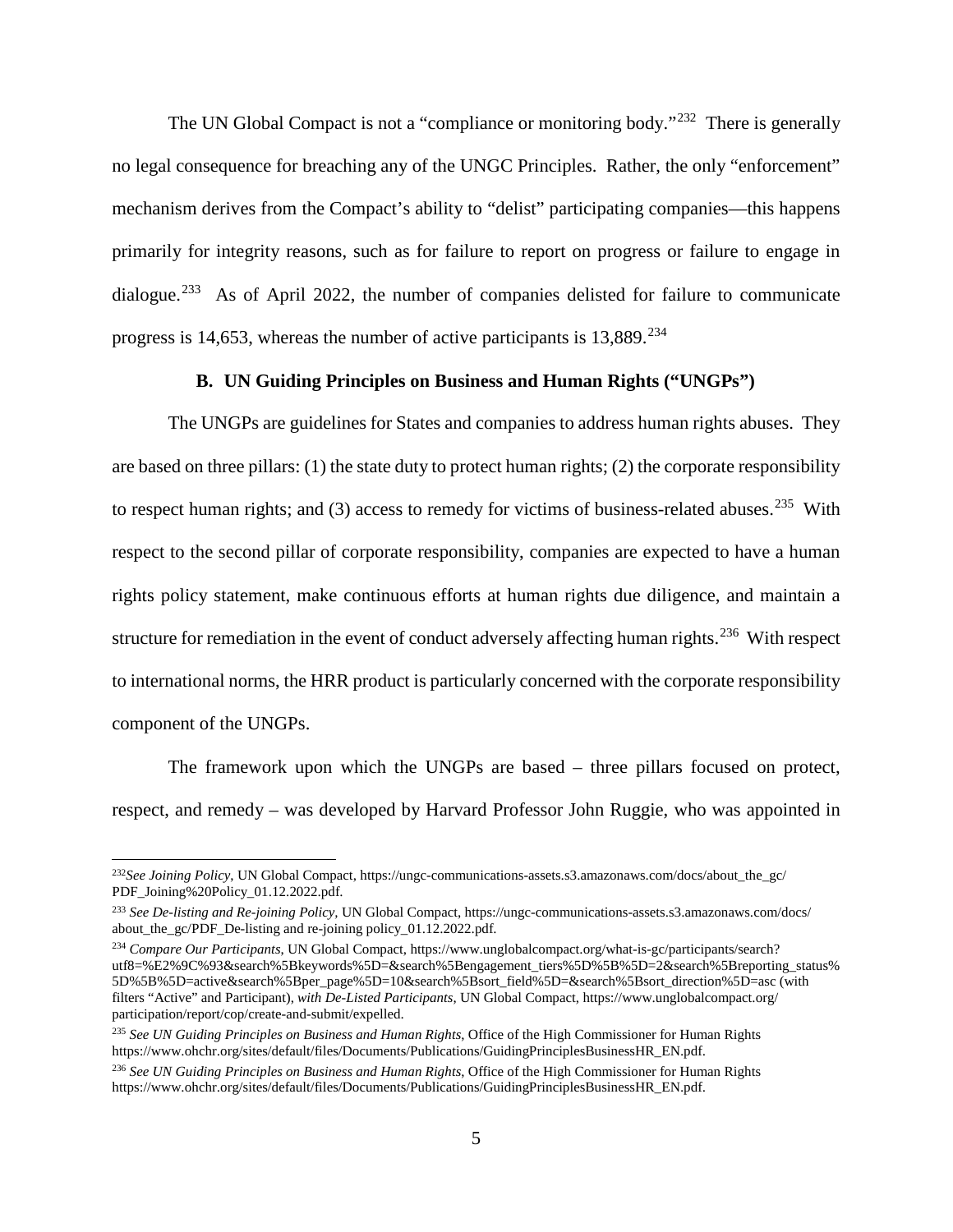2005 as a Special Representative by the UN Secretary-General to assist in drafting human rights norms in relation to businesses.<sup>237</sup> Prior to Professor Ruggie's appointment, the Sub-commission of the predecessor to the UN Human Rights Council, the UN Commission on Human Rights, had developed draft norms in 2004 that were widely opposed by businesses because the norms sought to impose on companies binding obligations and duties under international human rights law that states have themselves.<sup>238</sup> The Commission on Human Rights (later the UN Human Rights Council) decided not to adopt the draft norms, and requested that the UN Secretary General appoint a Special Representative "with the goal of moving beyond the stalemate and clarifying the roles and responsibilities of states, companies and other social actors in the business and human rights sphere."<sup>[239](#page-126-2)</sup> After years of research and discussions with governments, businesses, and other stakeholders on five continents, Professor Ruggie developed and presented the "Protect, Respect and Remedy" Framework to the Human Rights Council in 2008.<sup>240</sup> The framework was well received by various stakeholders, and the adoption of that framework led to the development of the UNGPs.<sup>241</sup> The UN Human Rights Council unanimously endorsed the UNGPs in  $2011$ <sup>[242](#page-126-5)</sup>

<span id="page-126-0"></span> <sup>237</sup> *The UN "Protect, Respect and Remedy" Framework for Business and Human Rights*, Business & Human Rights Centre https://media.business-humanrights.org/media/documents/files/reports-and-materials/Ruggie-protect-respect-remedyframework.pdf; John Ruggie, *UN Guiding Principles*, Harvard University, https://scholar.harvard.edu/john-ruggie/un-guidingprinciples.

<span id="page-126-1"></span><sup>238</sup> *The UN "Protect, Respect and Remedy" Framework for Business and Human Rights*, Business & Human Rights Centre https://media.business-humanrights.org/media/documents/files/reports-and-materials/Ruggie-protect-respect-remedyframework.pdf; John Ruggie, *UN Guiding Principles*, Harvard University, https://scholar.harvard.edu/john-ruggie/un-guidingprinciples.

<span id="page-126-2"></span><sup>239</sup> *The UN "Protect, Respect and Remedy" Framework for Business and Human Rights*, Business & Human Rights Centre, https://media.business-humanrights.org/media/documents/files/reports-and-materials/Ruggie-protect-respect-remedyframework.pdf.

<span id="page-126-3"></span><sup>240</sup> *The UN "Protect, Respect and Remedy" Framework for Business and Human Rights*, Business & Human Rights Centre https://media.business-humanrights.org/media/documents/files/reports-and-materials/Ruggie-protect-respect-remedyframework.pdf; John Ruggie, *UN Guiding Principles*, Harvard University, https://scholar.harvard.edu/john-ruggie/un-guidingprinciples.

<span id="page-126-4"></span><sup>241</sup> *The UN "Protect, Respect and Remedy" Framework for Business and Human Rights*, Business & Human Rights Centre https://media.business-humanrights.org/media/documents/files/reports-and-materials/Ruggie-protect-respect-remedyframework.pdf.

<span id="page-126-5"></span><sup>242</sup> *See OHCHR and Business and Human Rights*, Office of the High Commissioner for Human Rights, https://www.ohchr.org/en/business.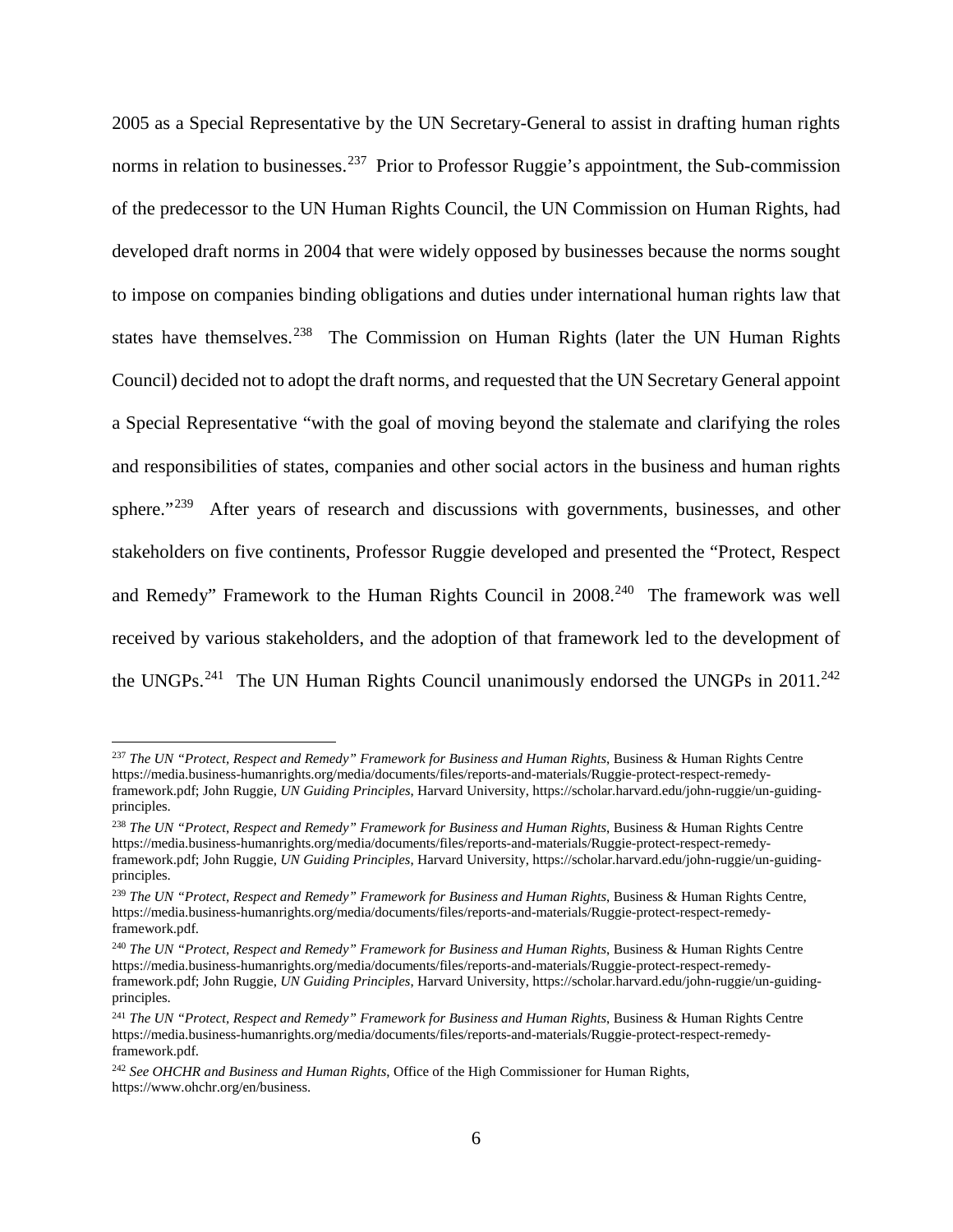The UNGPs are not legally binding on companies or States and do not "create new legal obligations," but rather they elaborate on existing standards of international human rights and provide guidance on how to implement them.[243](#page-127-0)

# **C. OECD Guidelines for Multinational Enterprises Chapters ("OECD Guidelines")**

The OECD Guidelines are "non-binding principles and standards for responsible business conduct."[244](#page-127-1) They are recommendations promoted by governments to "multinational enterprises operating in or from adhering countries."[245](#page-127-2) Israel is one of thirty-four OECD countries (forty-six countries total) that have adopted the guidelines.<sup>[246](#page-127-3)</sup> The guidelines are not legally enforceable and observance of them is entirely voluntary.[247](#page-127-4)

#### **D. European Union Regulations**

The EU Sustainable Finance Action Plan<sup>[248](#page-127-5)</sup> contains a set of regulations focused on ESG investing. Some of these regulations include the EU Taxonomy Regulation,  $249$  which provides a list of "environmentally sustainable economic activities," and the EU Sustainable Finance Disclosure Regulation,<sup>[250](#page-127-7)</sup> which seeks to promote transparency and prevent greenwashing.<sup>[251](#page-127-8)</sup>

<span id="page-127-0"></span> <sup>243</sup> *See FAQs on UN Guiding Principles*, Office of the High Commissioner for Human Rights, https://www.ohchr.org/ Documents/Publications/FAQ\_PrinciplesBussinessHR.pdf.

<span id="page-127-1"></span><sup>244</sup> *See OECD Guidelines*, Organisation for Economic Co-operation and Development, https://www.oecd.org/daf/ inv/mne/48004323.pdf.

<span id="page-127-2"></span><sup>245</sup> *See OECD Guidelines*, Organisation for Economic Co-operation and Development, https://www.oecd.org/daf/ inv/mne/48004323.pdf.

<span id="page-127-3"></span><sup>246</sup> *About - Organisation for Economic Co-operation and Development*, Organisation for Economic Co-operation and Development, https://mneguidelines.oecd.org/about/.

<span id="page-127-4"></span><sup>247</sup> *See OECD Guidelines*, Organisation for Economic Co-operation and Development, https://www.oecd.org/daf/inv/mne/ 48004323.pdf.

<span id="page-127-5"></span><sup>248</sup> *EU Sustainable Finance Action Plan*, Business-HumanRights.org, https://www.business-humanrights.org/en/latest-news/eucommission-action-plan-on-sustainable-finance/.

<span id="page-127-6"></span><sup>249</sup> *EU Taxonomy Regulation*, European Commission, https://ec.europa.eu/info/business-economy-euro/banking-and-finance/ sustainable-finance/eu-taxonomy-sustainable-activities\_en.

<span id="page-127-7"></span><sup>250</sup> *EU Sustainable Finance Disclosure Regulation*, eurosif.org, https://www.eurosif.org/policies/sfdr/#:~:text= The%20Sustainable%20Finance%20Disclosure%20Regulation,made%20by%20financial%20market%20participants.

<span id="page-127-8"></span><sup>&</sup>lt;sup>251</sup> "Greenwashing" refers to corporate marketing that is based on exaggerated or misleading claims of environmental or social responsibility. *See* de Freitas Netto, S.V. et al*.*, *Concepts and Forms of Greenwashing: A Systematic Review*, 32 Env't Sci. Eur. 1- 2 (2020).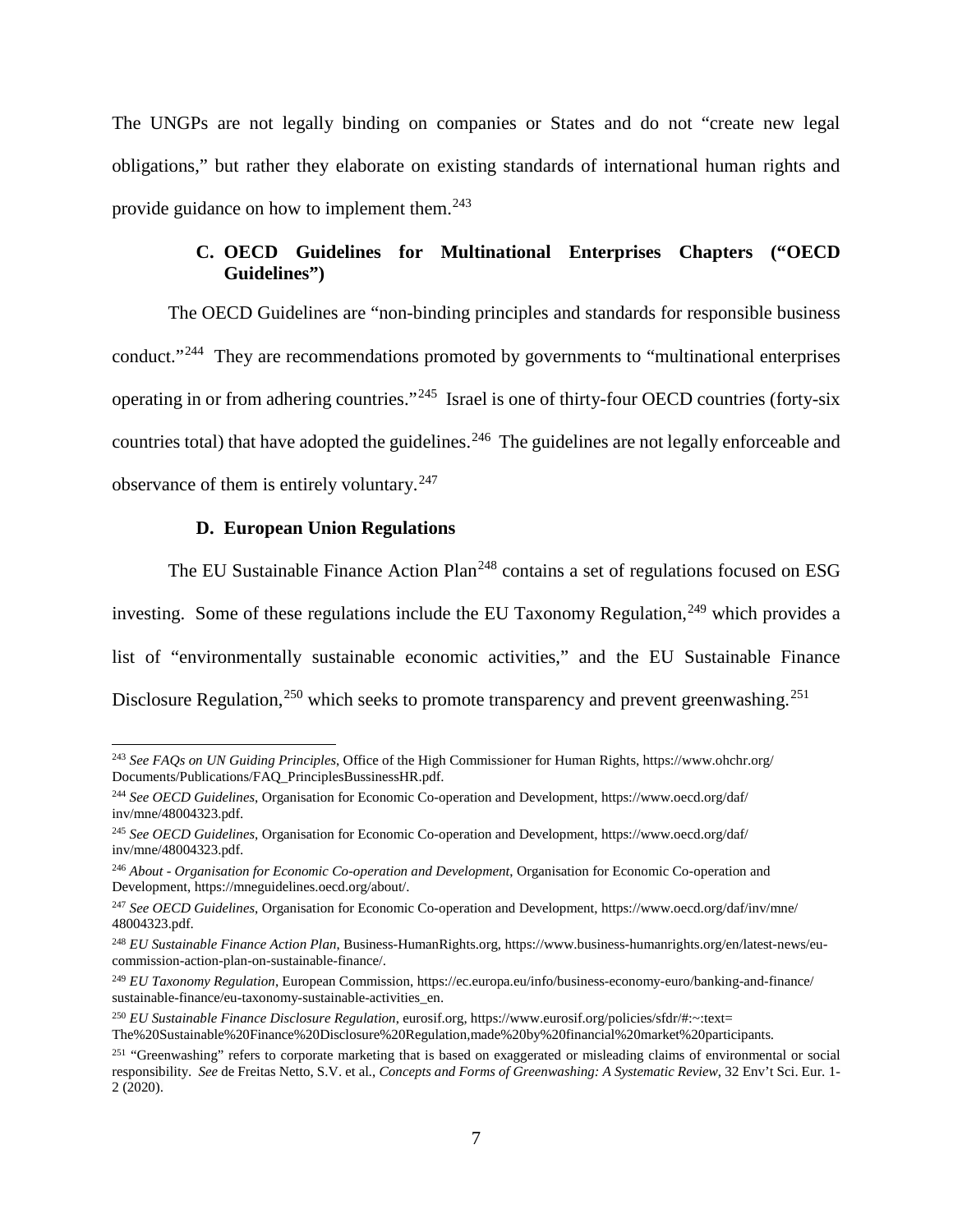Sustainalytics seeks to help its clients comply with regulatory requirements emanating from these EU regulations. For example, Sustainalytics' EU Taxonomy Solution helps investors incorporate the EU Taxonomy criteria in their investment decisions and report on progress.<sup>[252](#page-128-0)</sup> Sustainalytics' service for the EU's Sustainable Finance Disclosure Regulation helps clients comply with the regulation's requirements to "incorporate and disclose sustainability risks and factors."[253](#page-128-1)

## **E. UN Principles for Responsible Investment ("UN PRI")**

The UN PRI is a network of investors that encourages sustainable investments that incorporate ESG considerations into investment decisions.<sup>254</sup> The UN PRI prides itself on being "truly independent"; it "does not operate for its own profit," is not affiliated with any particular government, and "is supported by, but not part of, the United Nations."[255](#page-128-3)

The UN PRI developed six principles that "offer a menu of possible actions for incorporating ESG issues into investment practice."<sup>256</sup> The six principles investors agree to abide by include:

- Principle 1: We will incorporate ESG issues into investment analysis and decisionmaking processes.
- Principle 2: We will be active owners and incorporate ESG issues into our ownership policies and practices.
- Principle 3: We will seek appropriate disclosure on ESG issues by the entities in which we invest.

<span id="page-128-0"></span> <sup>252</sup> *EU Sustainable Finance Action Plan Solutions*, Sustainalytics, https://www.sustainalytics.com/investor-solutions/esgresearch/eu-sustainable-finance-action-plan-solutions.

<span id="page-128-1"></span><sup>253</sup> *EU Sustainable Finance Action Plan Solutions*, Sustainalytics, https://www.sustainalytics.com/investor-solutions/esgresearch/eu-sustainable-finance-action-plan-solutions.

<span id="page-128-2"></span><sup>254</sup> *About the PRI*, United Nations Principles for Responsible Investment, https://www.unpri.org/about-us/about-the-pri.

<span id="page-128-3"></span><sup>255</sup> *About the PRI*, United Nations Principles for Responsible Investment, https://www.unpri.org/about-us/about-the-pri.

<span id="page-128-4"></span><sup>256</sup> *What are the Principles for Responsible Investment?*, United Nations Principles for Responsible Investment, https://www.unpri.org/about-us/what-are-the-principles-for-responsible-investment.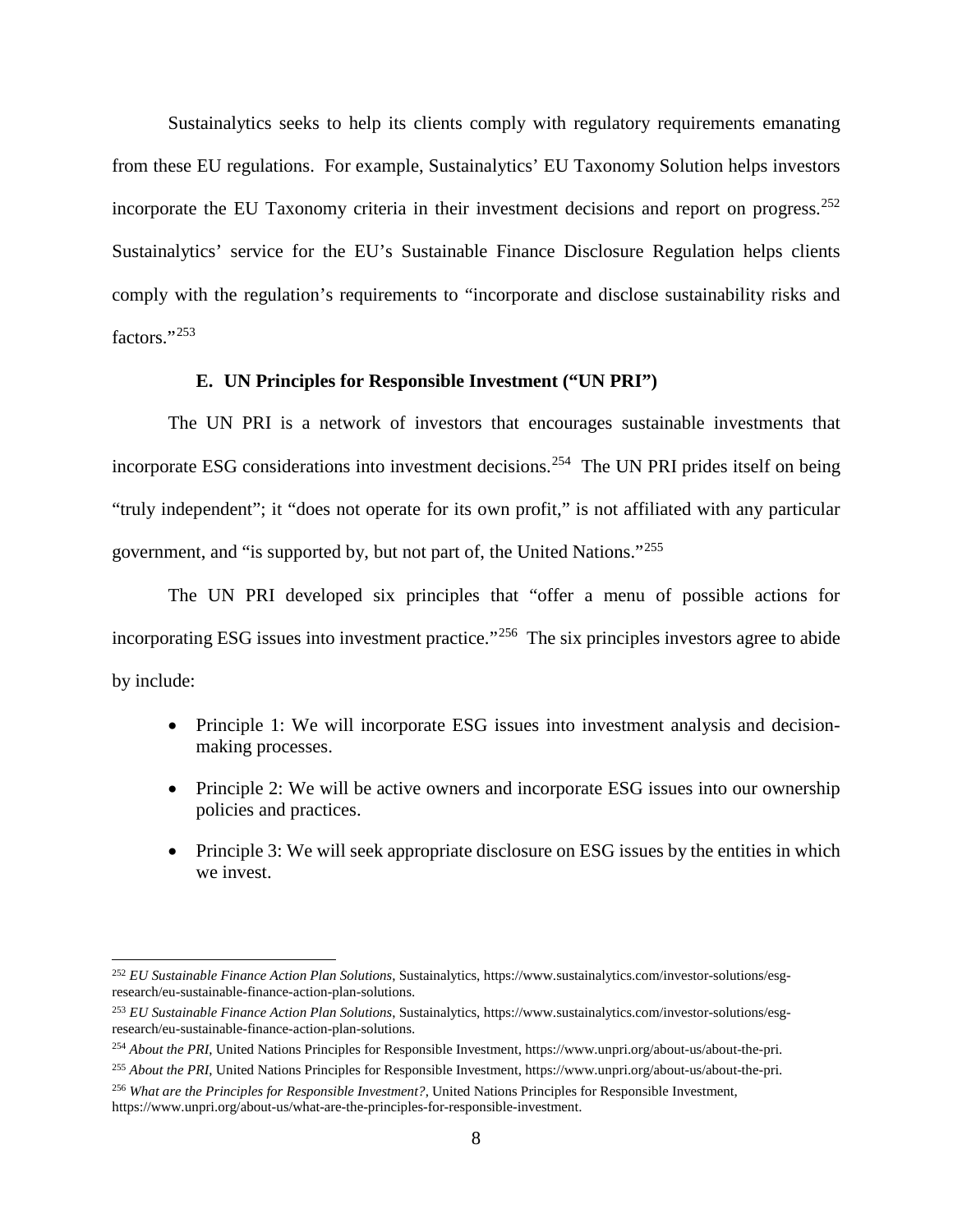- Principle 4: We will promote acceptance and implementation of the Principles within the investment industry.
- Principle 5: We will work together to enhance our effectiveness in implementing the Principles.
- Principle 6: We will each report on our activities and progress towards implementing the Principles.

The principles are "voluntary and aspirational," but investors can exhibit a commitment to them by becoming a signatory to the UN PRI principles.<sup>257</sup> Sustainalytics has been a signatory to the PRI principles since 2008.<sup>[258](#page-129-1)</sup> Morningstar has been a signatory since 2016.<sup>[259](#page-129-2)</sup>

# **F. Best Practice Principles for Providers of Shareholder Voting Research & Analysis 2019**

The 2019 Best Practice Principles for Providers of Shareholder Voting Research & Analysis ("Principles") are a set of three principles concerned with encouraging "sound practices in the shareholder voting research and analysis industry that serve the needs of investors."<sup>260</sup> The Principles were developed by Best Practice Principles Group ("BPPG"), an EU group formed in 2013.<sup>261</sup> The BPPG invites all organizations that assist investors in complying with stewardship or corporate governance responsibilities to become a signatory to the Principles.<sup>[262](#page-129-5)</sup> The three Principles are: <sup>[263](#page-129-6)</sup>

<span id="page-129-0"></span> <sup>257</sup> *What are the Principles for Responsible Investment?*, United Nations Principles for Responsible Investment, https://www.unpri.org/about-us/what-are-the-principles-for-responsible-investment.

<span id="page-129-1"></span><sup>258</sup> *Sustainalytics Signatory Profile*, United Nations Principles for Responsible Investment, https://www.unpri.org/signatorydirectory/Sustainalytics/2601.article.

<span id="page-129-2"></span><sup>259</sup> *Morningstar, Inc. Signatory Profile,* United Nations Principles for Responsible Investment, https://www.unpri.org/signatorydirectory/Morningstar-inc/2416.article.

<span id="page-129-3"></span><sup>260</sup> *2019 Best Practice Principles for Providers of Shareholder Voting Research & Analysis*, Best Practice Principles Group, at 4, https://bppgrp.info/wp-content/uploads/2019/07/2019-Best-Practice-Principles-for-Shareholder-Voting-Research-Analysis.pdf.

<span id="page-129-4"></span><sup>261</sup> *Best Practice Principles for Shareholder Voting Research*, Best Practice Principles Group, https://bppgrp.info/.

<span id="page-129-5"></span><sup>262</sup> *Best Practice Principles for Shareholder Voting Research*, Best Practice Principles Group, https://bppgrp.info/.

<span id="page-129-6"></span><sup>263</sup> *2019 Best Practice Principles for Providers of Shareholder Voting Research & Analysis*, Best Practice Principles Group, at 10-11, https://bppgrp.info/wp-content/uploads/2019/07/2019-Best-Practice-Principles-for-Shareholder-Voting-Research-Analysis.pdf.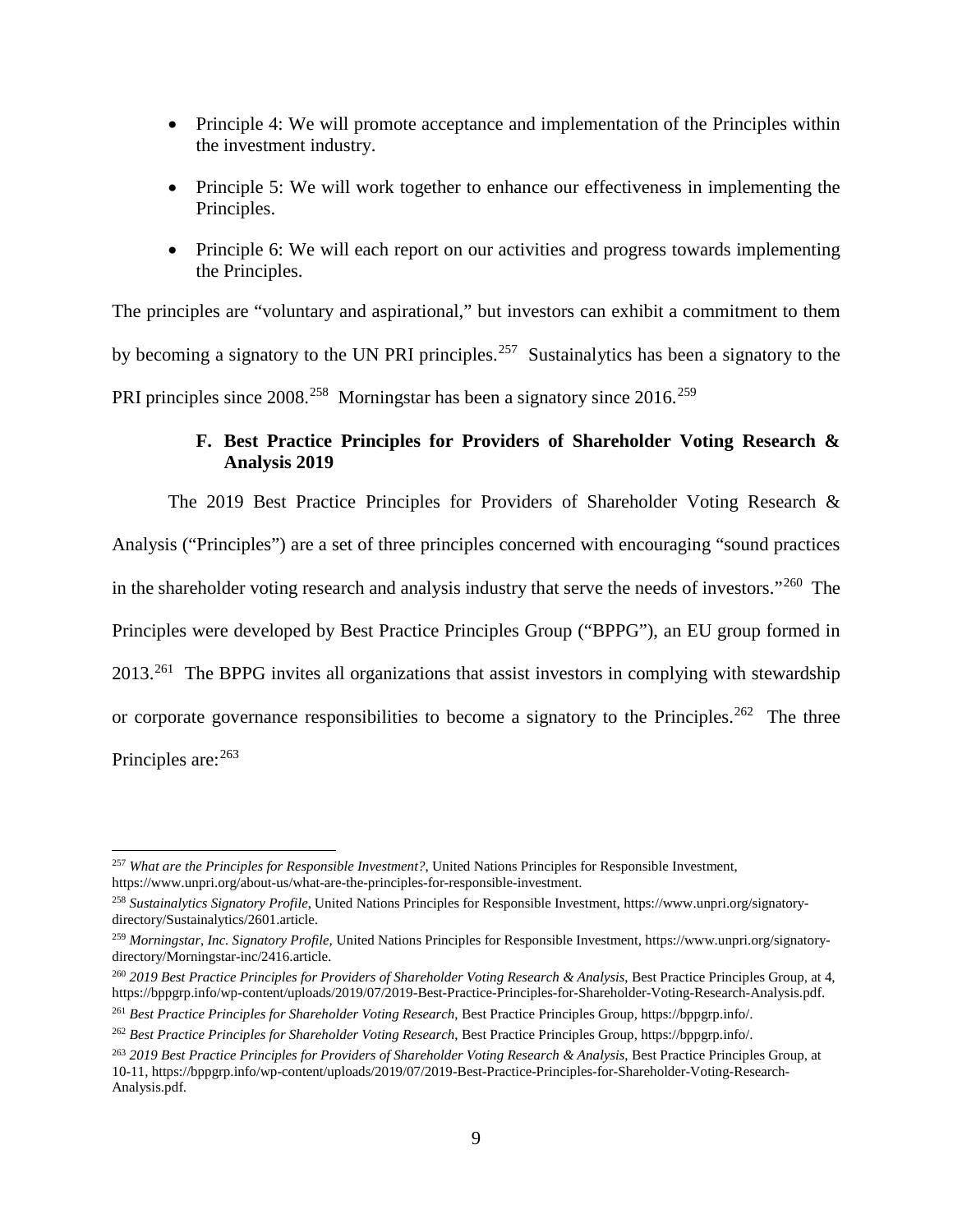- Principle One: Service Quality, which encourages the public disclosure of research methodologies and "house" voting policies.
- Principle Two: Conflicts-of-Interest Avoidance or Management, which encourages the public disclosure of a conflicts-of-interest policy and the disclosure of conflicts of interest to clients without delay.
- Principle Three: Communications Policy, which encourages open communication with clients about methodology, developing a policy for communicating with issuers and other stakeholders, making clients aware of this dialogue, and providing clients amply time to review research or analysis before a vote deadline.

Neither Sustainalytics nor Morningstar is a signatory to the Principles.<sup>[264](#page-130-0)</sup> However, Sustainalytics does rely on the Principles to inform its approach in meeting requirements applicable to proxy advisors.<sup>[265](#page-130-1)</sup> As part of its Stewardship Services, Sustainalytics' ESG Voting Policy Overlay provides voting recommendations to clients based on ESG principles, ESG topics with strong support among investors, information gathered through engagement processes with issuers, and clients' goals related to their individual ESG priorities.<sup>[266](#page-130-2)</sup>

Sustainalytics distilled the Principles and other requirements for proxy advisors into three basic requirements: (1) "[d]isclosure of research methodology and an applicable 'in-house' voting policy"; (2) "[p]olicy regarding the prevention and management of potential conflicts of interest"; and (3) proxy advisor communications with companies that are the object of Sustainalytics' research, advice, or voting recommendations, as well as with the stakeholders of those companies.[267](#page-130-3) In line with the Principles, Sustainalytics developed internal documents to clarify

<span id="page-130-0"></span> <sup>264</sup> *Signatory Statements*, Best Practice Principles Group, https://bppgrp.info/signatory-statements/ (only six companies, including ISS, are listed as signatories to the principles).

<span id="page-130-1"></span><sup>265</sup> *Sustainalytics approach to industry requirements*, Sustainalytics, https://connect.sustainalytics.com/hubfs/INV/Stewardship/ ESG%20Voting%20Policy%20Overlay/Sustainalytics%20approach%20to%20industry%20requirements.pdf.

<span id="page-130-2"></span><sup>266</sup>*ESG Voting Policy Overlay*, Sustainalytics, https://www.sustainalytics.com/investor-solutions/stewardship-services/esgvoting-policy-overlay#:~:text=Sustainalytics'%20ESG%20Voting%20Policy%20Overlay%20is%20intended %20to%20work%20in,third%2Dparty%20policy%20and%20provider.

<span id="page-130-3"></span><sup>267</sup> *Sustainalytics approach to industry requirements*, Sustainalytics, https://connect.sustainalytics.com/hubfs/INV/Stewardship/ ESG%20Voting%20Policy%20Overlay/Sustainalytics%20approach%20to%20industry%20requirements.pdf.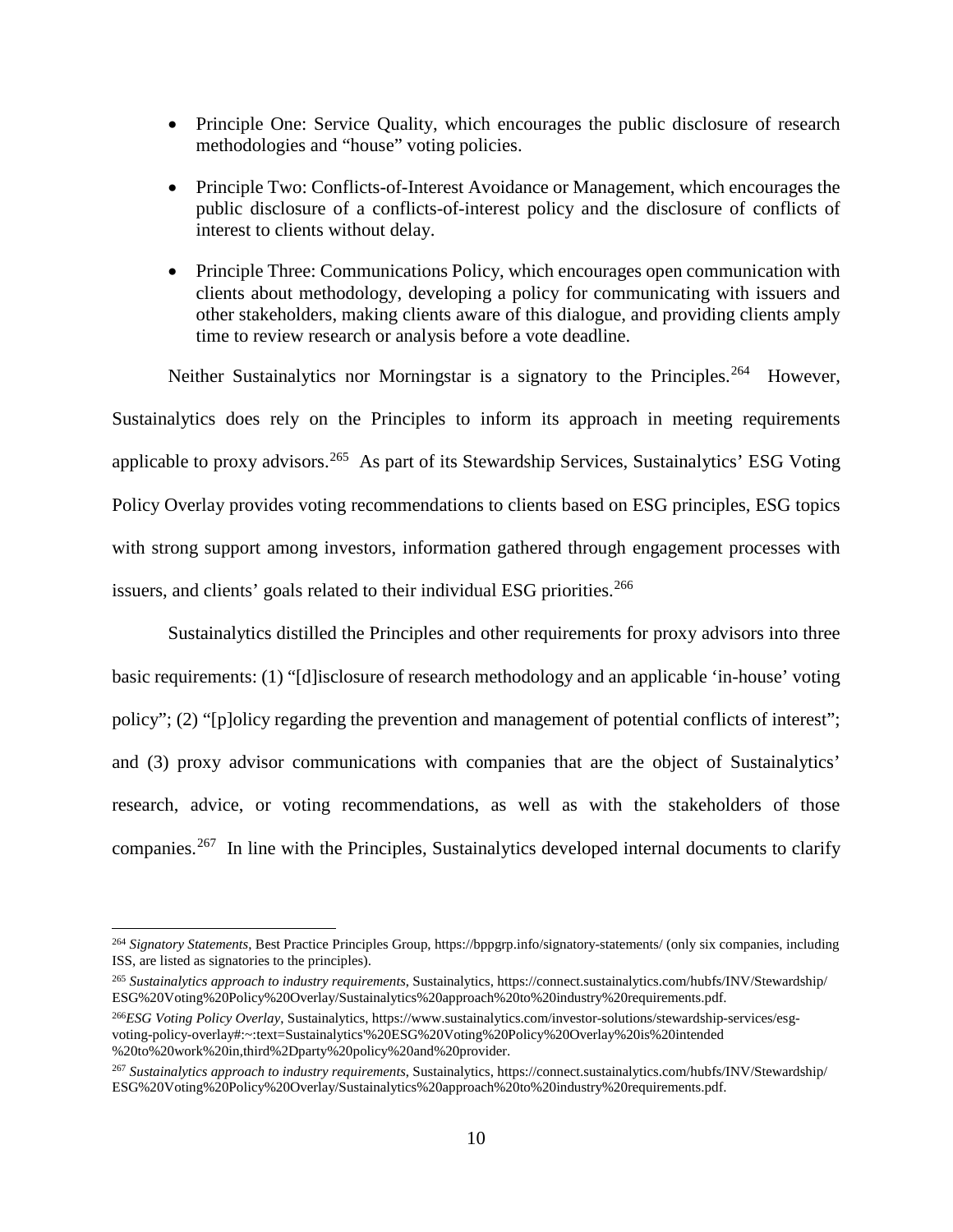its methodology and processes, including for making updates following feedback from issuers. These documents included its Code of Ethics, Key Business Principles and Practices, ESG Voting Policy Overlay and related methodology, and Policy on managing institutional conflicts of interest (Abstract).[268](#page-131-0) Sustainalytics also developed disclosure systems for disclosing conflicts of interest in voting recommendations.<sup>[269](#page-131-1)</sup>

#### **G. Stewardship Codes**

In the last three decades, there has been a growth of corporate governance regulation including more than 40 stewardship codes.<sup>[270](#page-131-2)</sup> These codes requires institutional investors and their service providers to be transparent about their processes, monitoring the investee companies and improving accountability to both companies and their own beneficiaries and clients.<sup>271</sup> The European Corporate Governance Institute hosts copies of many such codes.<sup>[272](#page-131-4)</sup>

Sustainalytics is a signatory to the UK Stewardship Code 2020, which was published by the UK Financial Reporting Council "to set high stewardship standards for asset owners and asset managers, and for service providers that support them."<sup>273</sup>

The UK Stewardship Code comprises two sets of "apply and explain" principles, one for asset managers and owners and the other for service providers (such as Sustainalytics). As with many such codes, the principles are not prescriptive as to a single approach. The code recognizes that service providers undertaking to support their clients' stewardship may include activities such

<span id="page-131-1"></span><sup>269</sup> *Sustainalytics approach to industry requirements*, Sustainalytics, https://connect.sustainalytics.com/hubfs/INV/Stewardship/ ESG%20Voting%20Policy%20Overlay/Sustainalytics%20approach%20to%20industry%20requirements.pdf.

<span id="page-131-0"></span> <sup>268</sup> *Sustainalytics approach to industry requirements*, Sustainalytics, https://connect.sustainalytics.com/hubfs/INV/Stewardship/ ESG%20Voting%20Policy%20Overlay/Sustainalytics%20approach%20to%20industry%20requirements.pdf.

<span id="page-131-2"></span><sup>270</sup> D. Katelouzou & M Siems, *The Global Diffusion of Stewardship Codes*, 4 (Eur. Corp. Governance Inst., Working Paper No. 526, 2020), http://ssrn.com/abstract\_id=3616798.

<span id="page-131-3"></span><sup>271</sup> *See, e.g.*, Dionysia Katelouzou & Konstantinos Sergakis, *Shareholder Stewardship Enforcement*, 3 (Eur. Corp. Governance Inst., Working Paper No. 514, 2020), https://papers.ssrn.com/sol3/papers.cfm?abstract\_id=3564266.

<span id="page-131-4"></span><sup>272</sup> *Codes Database*, European Corporate Governance Institute, https://ecgi.global/content/codes.

<span id="page-131-5"></span><sup>273</sup> *UK Stewardship Code 2020*, Financial Reporting Council (2020), https://www.frc.org.uk/getattachment/5aae591d-d9d3-4cf4- 814a-d14e156a1d87/Stewardship-Code\_Dec-19-Final-Corrected.pdf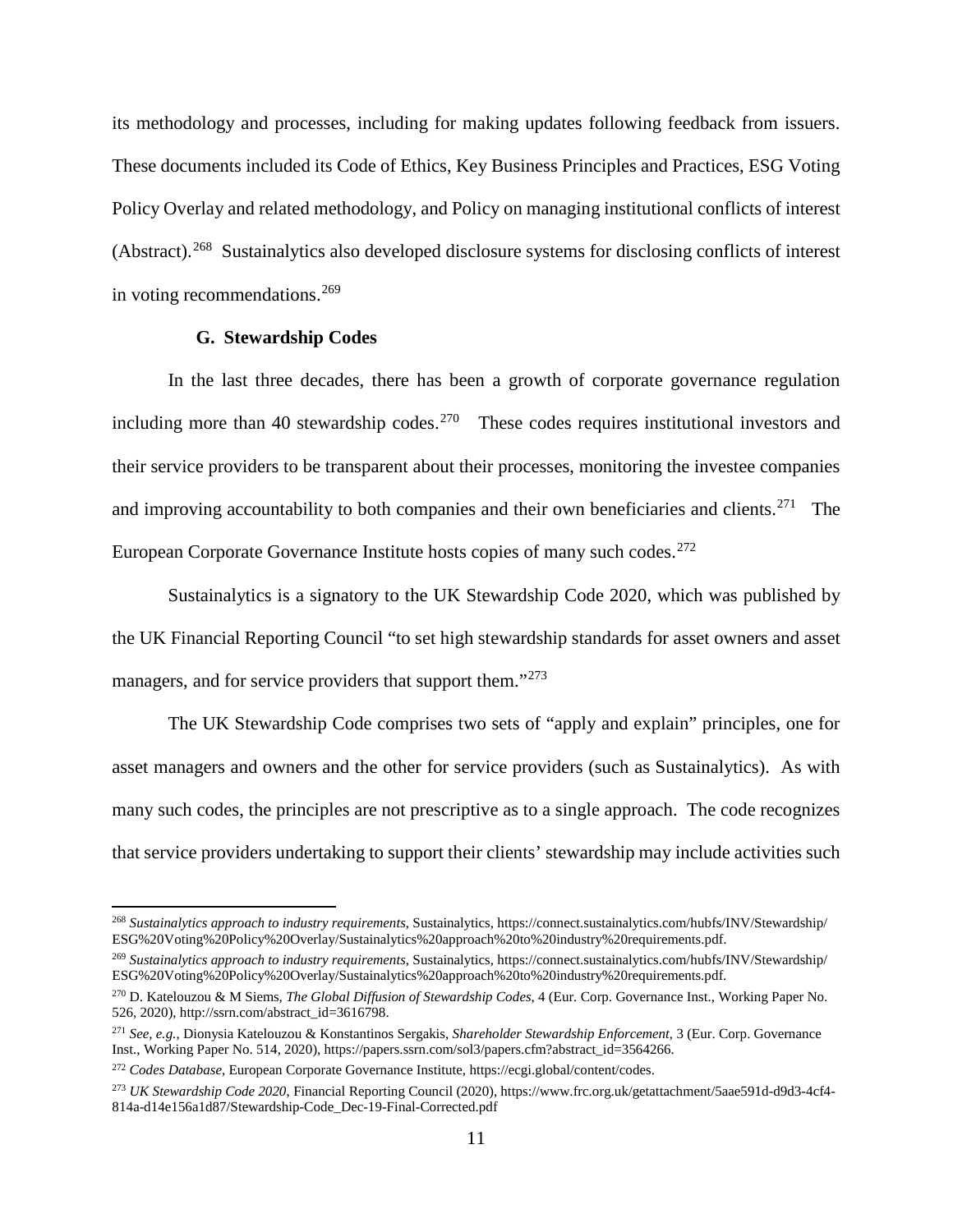as engagement, voting recommendations and execution, providing data and research, advising and

providing reporting frameworks and standards.

The UK Stewardship Code Principles for Service Providers are:

- Principle 1: Signatories' purpose, strategy, and culture enable them to promote effective stewardship.
- Principle 2: Signatories' governance, workforce, resources, and incentives enable them to promote effective stewardship.
- Principle 3: Signatories identify and manage conflicts of interest and put the best interests of clients first.
- Principle 4: Signatories identify and respond to market-wide and systemic risks to promote a well-functioning financial system.
- Principle 5: Signatories support clients' integration of stewardship and investment, taking into account, material environmental, social and governance issues, and communicating what activities they have undertaken.
- Principle 6: Signatories review their policies and assure their processes.

The Code itself recognizes that its status is currently voluntary, and sets a standard that is

higher than the minimum UK regulatory requirements. Signatories may choose to report the steps

they have taken meet the requirements of the Code and disclose information to meet other

stewardship-related UK regulatory requirements or international stewardship codes. However, the

Financial Reporting Council does not provide assurance against all other requirements in assessing

reporting against the Code.

After application and assessments, organizations approved as signatories to the Code must continue to meet the Code requirements to maintain their status by annually submitting a report to the Financial Reporting Council.[274](#page-132-0)

<span id="page-132-0"></span> <sup>274</sup> *UK Stewardship Code 2020 Application and Assessment*, Financial Reporting Council (2020), https://www.frc.org.uk/getattachment/Investors/UK-Stewardship-Code/UK-Stewardship-Code-%E2%80%93-How-to-apply/ Stewardship-Code-Application-and-Assessment-March-2022.pdf.